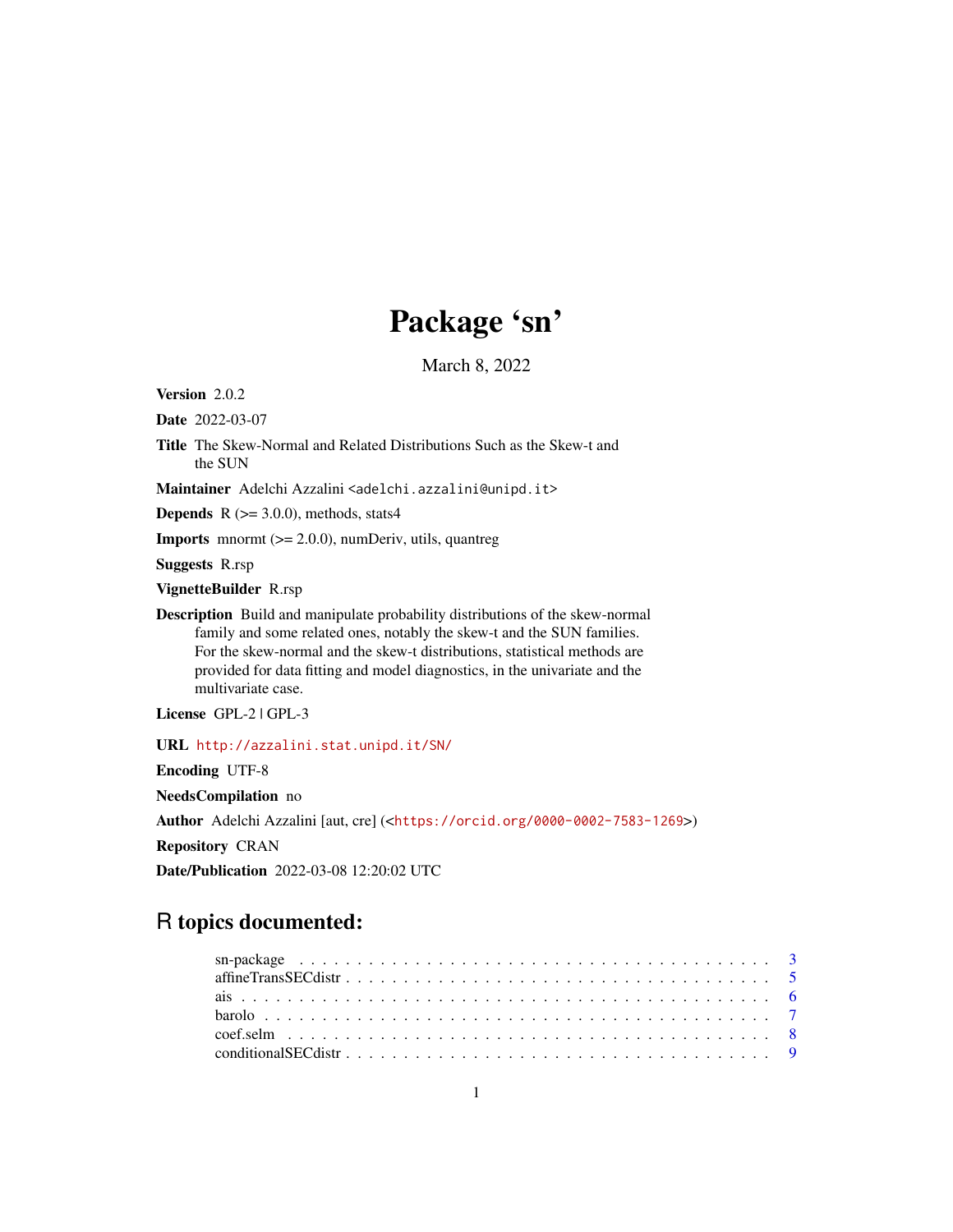|                                                                                                                        | 10 |
|------------------------------------------------------------------------------------------------------------------------|----|
|                                                                                                                        | 12 |
|                                                                                                                        | 14 |
|                                                                                                                        | 15 |
|                                                                                                                        | 17 |
|                                                                                                                        | 19 |
|                                                                                                                        | 21 |
|                                                                                                                        | 23 |
|                                                                                                                        | 25 |
|                                                                                                                        | 27 |
|                                                                                                                        | 28 |
| frontier                                                                                                               | 30 |
|                                                                                                                        | 30 |
|                                                                                                                        | 32 |
|                                                                                                                        | 34 |
|                                                                                                                        | 35 |
|                                                                                                                        | 37 |
|                                                                                                                        | 38 |
|                                                                                                                        | 40 |
|                                                                                                                        | 43 |
| $plot.SUNdistr-method \dots \dots \dots \dots \dots \dots \dots \dots \dots \dots \dots \dots \dots \dots \dots \dots$ | 45 |
| pprodt2                                                                                                                | 47 |
|                                                                                                                        | 48 |
|                                                                                                                        | 50 |
|                                                                                                                        | 52 |
|                                                                                                                        | 54 |
| sd                                                                                                                     | 55 |
|                                                                                                                        | 56 |
|                                                                                                                        | 57 |
|                                                                                                                        | 58 |
|                                                                                                                        | 64 |
| selm.fit                                                                                                               | 66 |
|                                                                                                                        | 70 |
|                                                                                                                        | 71 |
|                                                                                                                        | 73 |
| summary.SECdistr                                                                                                       | 75 |
|                                                                                                                        | 78 |
|                                                                                                                        | 79 |
|                                                                                                                        | 81 |
|                                                                                                                        | 82 |
| $SUMdist\text{-}base \ldots \ldots \ldots \ldots \ldots \ldots \ldots \ldots \ldots \ldots \ldots \ldots \ldots$       | 83 |
| SUNdistr-class                                                                                                         | 86 |
|                                                                                                                        | 88 |
|                                                                                                                        | 90 |
|                                                                                                                        | 94 |
|                                                                                                                        | 95 |
|                                                                                                                        | 97 |
|                                                                                                                        |    |

**Index**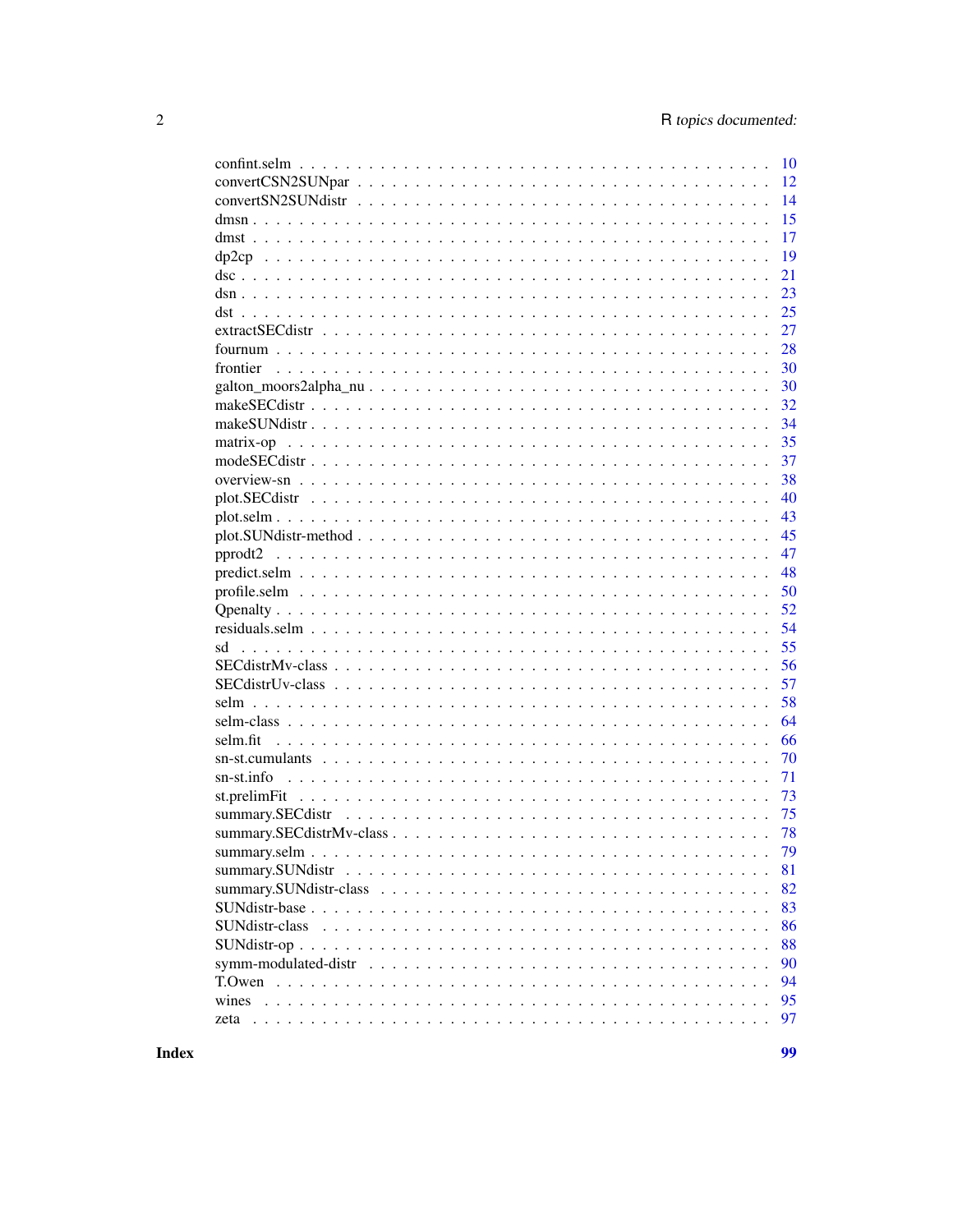#### <span id="page-2-0"></span>**Description**

The sn package provides facilities to define and manipulate probability distributions of the skewnormal (SN) family and some related ones, notably the skew-t (ST) and the unified skew-normal (SUN) families. For a number of these families, statistical methods are provided, to perform data fitting and model diagnostics, in the univariate and the multivariate case.

#### Overview of the package structure and commands

A separatate document is entirely dedicated to the presentation of the package structure and its basic functions; see the [package overview](#page-37-1).

#### Background information and references

The package adopts the terminology, notation and general framework of the monograph by Azzalini and Capitanio (2014). This matching constitutes a reason for the numerous references to the book in the documentation of the package.

An additional reason for referring to that monograph instead of the original research papers is that the book provides a relatively not-so-formal account of material which has been elaborated in a number of publications, sometimes very technical, or re-elabotated over a few papers or possibly mixing the information of key interest with other material. In other words, the motivation behind this policy is readability, not indulgence in self-citation.

When one or a few original sources appeared to deliver the required information in a compact and accessible form, they have been cited directly. In any case, the cited sections of the book include bibliographic notes which refer back to the original sources.

#### A bit of history

The first version of the package was written in 1997, and it was uploaded on CRAN in 1998. Subsequent versions have evolved gradually up to version 0.4-18 in May 2013.

In January 2014, version 1.0-0 has been uploaded to CRAN. This represented a substantial re-writing of the earlier 'version 0.x', developed in broad connection with the book by Azzalini and Capitanio (2014). Differences between the 'version 0' and the 'version 1' series are radical; they concern the core computational and graphical part as well as the user interface. Since version 1.0-0, the S4 protocol for classes and methods has been adopted.

After various versions 1.x-y, version 2.0.0 has appeared in March 2021, providing support for the SUN distribution.

Additional information on the evolution of the package is provided in NEWS file, accessible from the package documentation index page.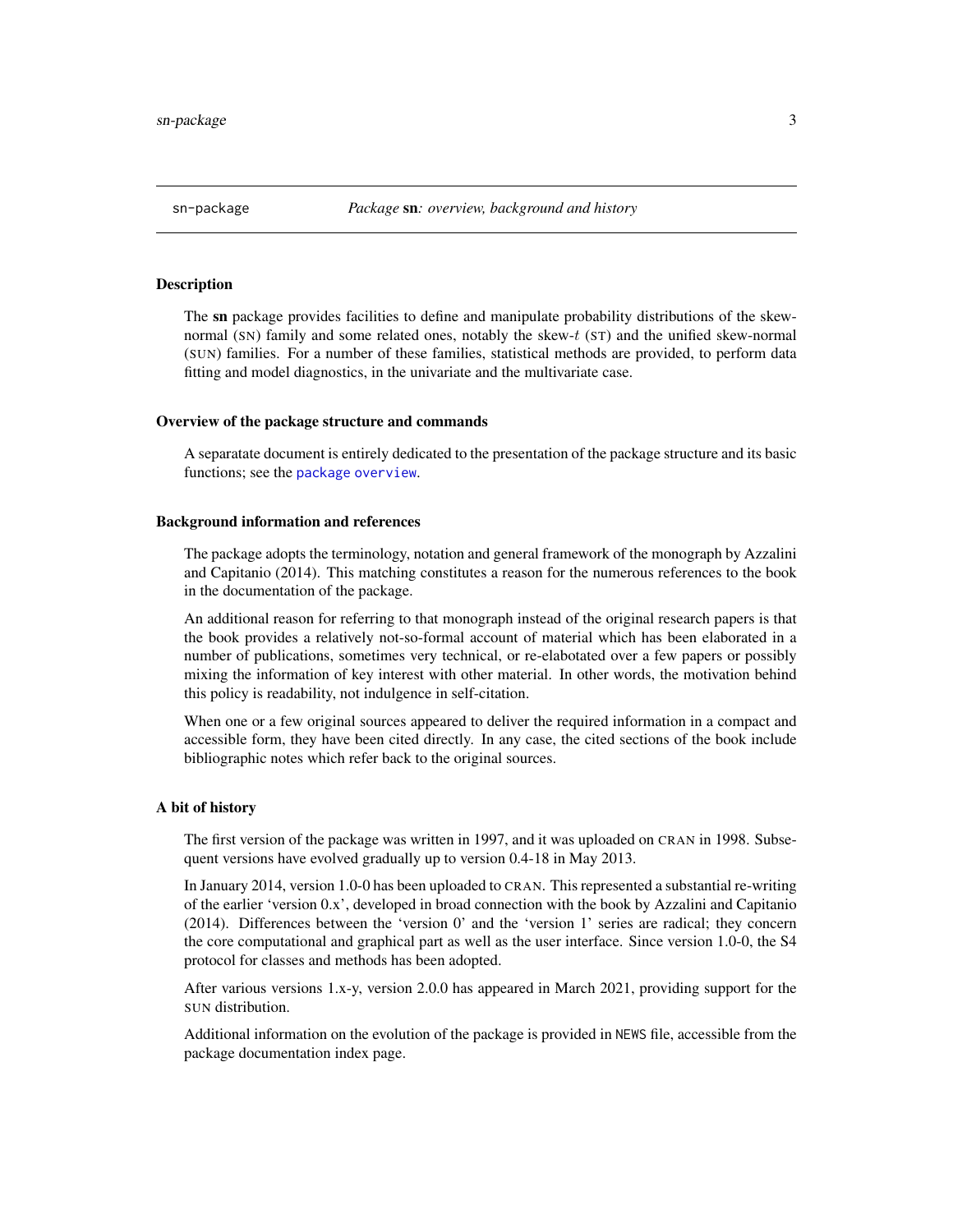#### Backward compatibility versus 'version 0.4-18'

There is a partial backward compatibility of newer version versus 'version 0-4.18' of the package. Some functions of the older version would work as before with virtually no change; a wider set arguments is now allowed. Functions [dsn](#page-22-1), [dst](#page-24-1), [dmsn](#page-14-1) and alike fall in this category: in some cases, the names of the arguments have been altered, but they work as before if called with unnamed arguments; similar cases are [msn.mle](#page-65-1), [sn.cumulants](#page-69-1) and [T.Owen](#page-93-1). Notice, however, that [msn.mle](#page-65-1) and other fitting functions have effectively been subsumed into the more comprehensive fitting function [selm](#page-57-1).

A second group of functions will work with little or even minimal changes. Specific examples are functions sn.mle and st.mle which have become [sn.mple](#page-65-1) and [st.mple](#page-65-1), with some additional arguments (again, one can achieve the same result via [selm](#page-57-1)). Another example is constitude by the group of functions dp.to.cp, cp.to.dp and st.cumulants.inversion, which have been replaced by the more general functions [dp2cp](#page-18-1) and [cp2dp](#page-18-2); one only needs to pay attention to conversion from 3rd and 4th order cumulants to their standardized form in connection with the replacement of st.cumulants.inversion.

Finally, some functions are not there any longer, with no similarly-working functions in the new version. This is the case of sn.mle.grouped and st.mle.grouped for maximum likelihood estimation from grouped data, that is, data recorded as intervals and corresponding frequencies.

### Requirements

R version 2.15-3 or higher, plus packages **mnormt, numDeriv** and **quantreg**, in addition to standard packages (methods, graphics, stats4, etc.)

#### Version

The command citation("sn") indicates, among other information, the running version of the package. The most recent version of the package can be obtained from the web page: [http:](http://azzalini.stat.unipd.it/SN/) [//azzalini.stat.unipd.it/SN/](http://azzalini.stat.unipd.it/SN/) which also provides related material.

From the above-indicated web page, one can also obtain the package 'sn0' which is essentially the last 'version 0' (that is, 0.4-18) with suitable renaming of certain ingredients. This allows to have both the current and the old package installed at the same time.

#### Author

Adelchi Azzalini.

Please send comments, error reports *et cetera* to the author, whose web page is [http://azzalini.](http://azzalini.stat.unipd.it/) [stat.unipd.it/](http://azzalini.stat.unipd.it/).

### Licence

This package and its documentation are usable under the terms of the "GNU General Public License" version 3 or version 2, as you prefer; a copy of them is available from [https://www.](https://www.R-project.org/Licenses/) [R-project.org/Licenses/](https://www.R-project.org/Licenses/).

While the software is freely usable, it would be appreciated if a reference is inserted in publications or other work which makes use of it. For the appropriate way of referencing it, see the command citation("sn").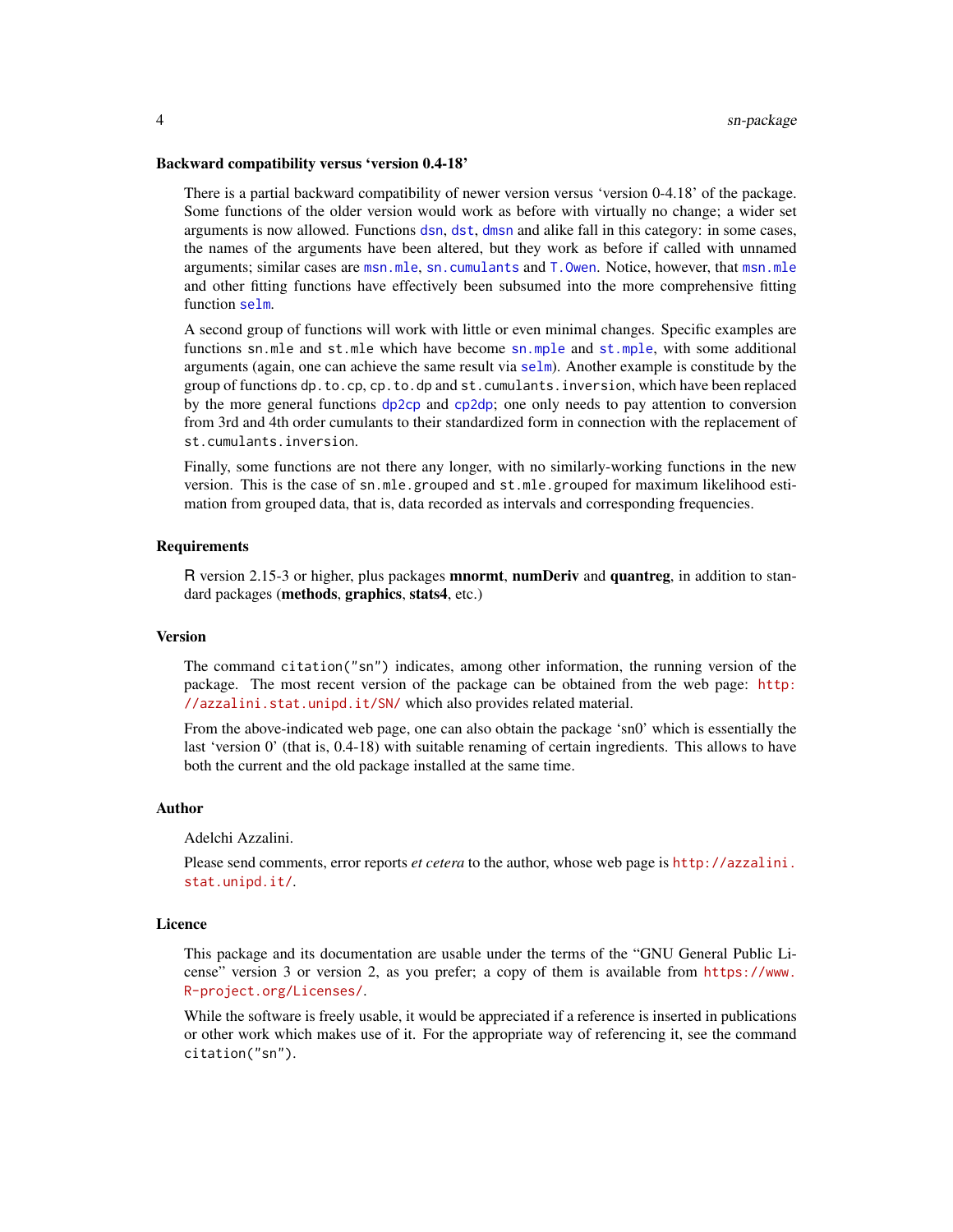# <span id="page-4-0"></span>affineTransSECdistr 5

# References

Azzalini, A. with the collaboration of Capitanio, A. (2014). *The Skew-Normal and Related Families*. Cambridge University Press, IMS Monographs series.

### See Also

[package-overview](#page-37-1)

<span id="page-4-1"></span>affineTransSECdistr *Affine transformations and marginals of a skew-elliptical distribution*

# Description

Given a multivariate random variable Y with skew-elliptical (SEC) distribution, compute the distribution of a (possibly multivariate) marginal or the distribution of an affine transformation  $a+A^{\top}Y$ .

#### Usage

```
affineTransSECdistr(object, a, A, name, compNames, drop=TRUE)
marginalSECdistr(object, comp, name, drop=TRUE)
```
#### Arguments

| object    | an object of class SEC distrit which identifies the source random variable, as<br>created by makeSECdistr or by extractSECdistr or by a previous call to these<br>functions      |
|-----------|----------------------------------------------------------------------------------------------------------------------------------------------------------------------------------|
| a         | a numeric vector with the length $ncol(A)$ .                                                                                                                                     |
| A         | a full-rank matrix with nrow(A) equal to the dimensionality d of the random<br>variable identified by object.                                                                    |
| name      | an optional character string representing the name of the outcome distribution;<br>if missing, one such string is constructed.                                                   |
| compNames | an optional vector of length $ncol(A)$ of character strings with the names of the<br>components of the outcome distribution; if missing, one such vector is con-<br>structed.    |
| drop      | a logical flag (default value: TRUE), operating only if the returned object has<br>dimension d=1, in which case it indicates whether this object must be of class<br>SECdistrUv. |
| comp      | a vector formed by a subset of 1:d which indicates which components must be<br>extracted from object, on denoting by d its dimensionality.                                       |

# Value

If object defines the distribution of a SEC random variable  $Y$ , affineTransSECdistr computes the distribution of  $a + A'Y$  and marginal SEC distributions the marginal distribution of the comp components. In both cases the returned object is of class SECdistrMv, except when drop=TRUE operates, leading to an object of class SECdistrUv.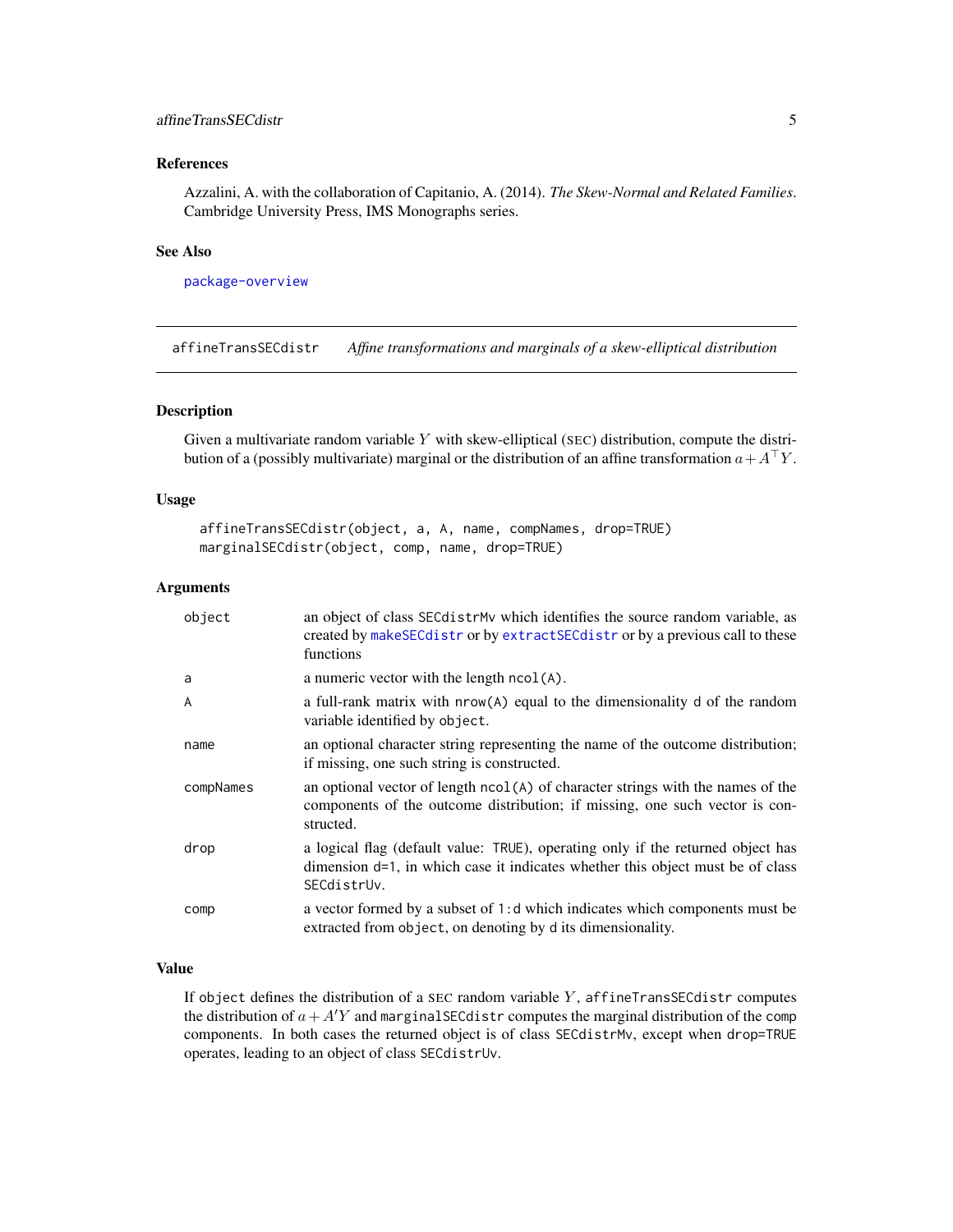### <span id="page-5-0"></span>Background

These functions implement formulae given in Sections 5.1.4, 5.1.6 and 6.2.2 of the reference below.

#### References

Azzalini, A. with the collaboration of Capitanio, A. (2014). *The Skew-Normal and Related Families*. Cambridge University Press, IMS Monographs series.

#### See Also

[makeSECdistr](#page-31-1), [extractSECdistr](#page-26-1), [SECdistrMv-class](#page-55-1)

### Examples

```
dp3 <- list(xi=1:3, Omega=toeplitz(1/(1:3)), alpha=c(3,-1,2), nu=5)
st3 <- makeSECdistr(dp3, family="ST", name="ST3", compNames=c("U", "V", "W"))
A \leq matrix(c(1,-1,1, 3,0,-2), 3, 2)
new.st <- affineTransSECdistr(st3, a=c(-3,0), A=A)
#
st2 <- marginalSECdistr(st3, comp=c(3,1), name="2D marginal of ST3")
```
ais *Australian Institute of Sport data*

#### Description

Data on 102 male and 100 female athletes collected at the Australian Institute of Sport, courtesy of Richard Telford and Ross Cunningham.

### Usage

data(ais)

# Format

A data frame with 202 observations on the following 13 variables.

| $\left[1,1\right]$   | sex        | categorical, levels: female, male                                    |
|----------------------|------------|----------------------------------------------------------------------|
| $\left[ 1,2\right]$  | sport      | categorical, levels: B_Ball, Field, Gym, Netball, Row, Swim, T_400m, |
|                      |            | Tennis, T_Sprnt, W_Polo                                              |
| $\left[ .3 \right]$  | RCC        | red cell count (numeric)                                             |
| [4]                  | <b>WCC</b> | white cell count (numeric)                                           |
| $\left[ 5 \right]$   | Hc         | Hematocrit (numeric)                                                 |
| $\left[ 0.6 \right]$ | Hg         | Hemoglobin (numeric)                                                 |
| $\left[ .7 \right]$  | Fe         | plasma ferritin concentration (numeric)                              |
| $\left[ 0.8\right]$  | BMI        | body mass index, weight/(height) <sup>2</sup> (numeric)              |
| $[$ ,9]              | <b>SSF</b> | sum of skin folds (numeric)                                          |
| [0.10]               | Bfat       | body fat percentage (numeric)                                        |
|                      |            |                                                                      |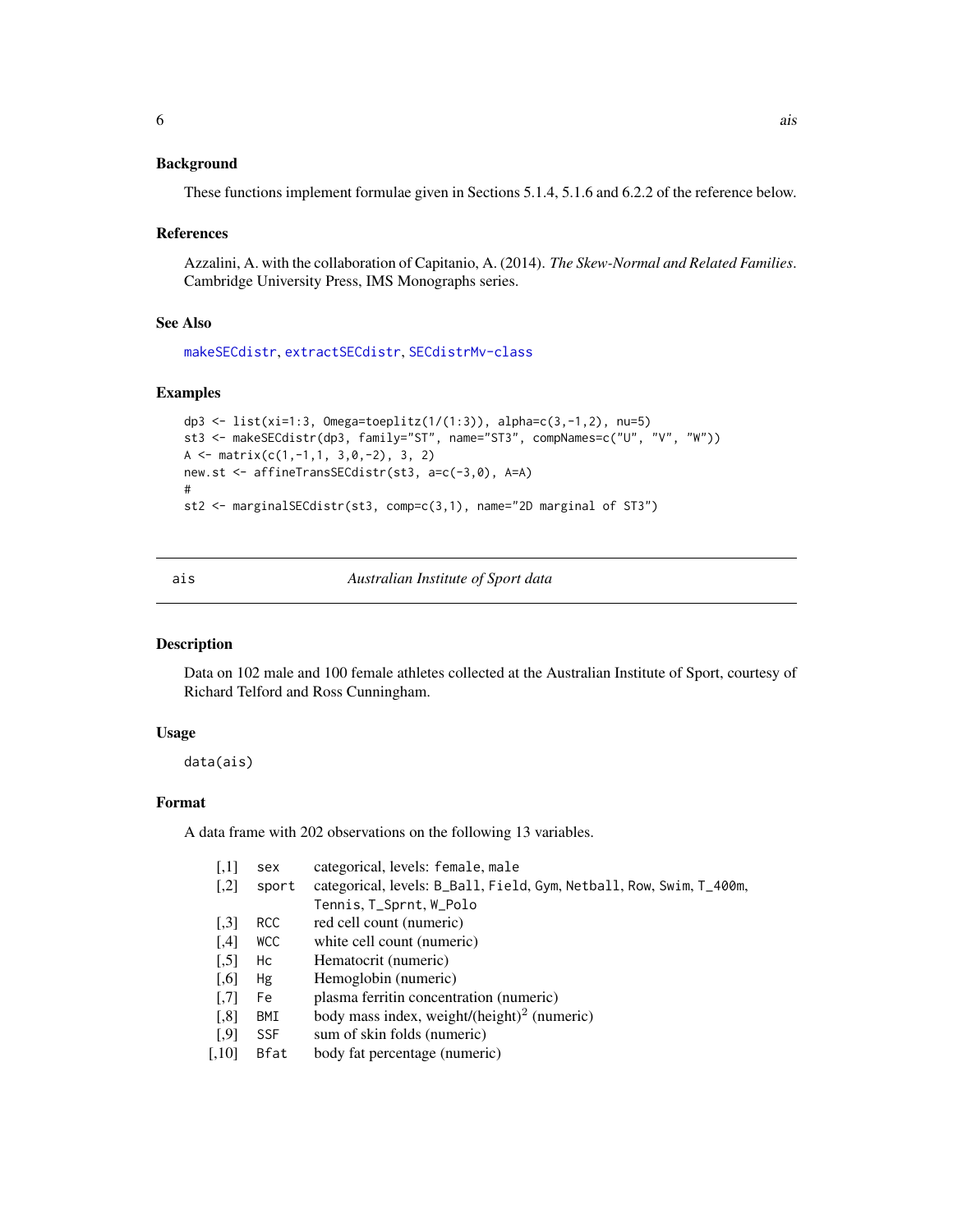#### <span id="page-6-0"></span>barolo **7** and 2008 **7** and 2008 **7** and 2008 **7** and 2008 **7** and 2008 **7** and 2008 **7** and 2008 **7** and 2008 **7** and 2008 **7** and 2008 **7** and 2008 **7** and 2008 **7** and 2008 **7** and 2008 **7** and 2008 **7** and 2008 **7** and

| [,11]   | LBM | lean body mass (numeric) |
|---------|-----|--------------------------|
| [,12]   | Ht. | height, cm (numeric)     |
| $[,13]$ | Wt  | weight, kg (numeric)     |

# Details

The data have been made publicly available in connection with the book by Cook and Weisberg (1994).

# References

Cook and Weisberg (1994), *An Introduction to Regression Graphics*. John Wiley & Sons, New York.

### Examples

```
data(ais, package="sn")
pairs(ais[,c(3:4,10:13)], col=as.numeric(ais[,1]), main = "AIS data")
```
barolo *Price of Barolo wine*

### Description

A data frame with prices of bottles of Barolo wine and some auxiliary variables

#### Usage

data(barolo)

### Format

A data frame with 307 observations on five variables, as follows:

| reseller | reseller code (factor with levels A, B, C, D) |
|----------|-----------------------------------------------|
| vintage  | vintage year (numeric)                        |
| volume   | content volume in centilities (numeric)       |
| price    | price in Euro (numeric)                       |
| age      | age in 2010 (numeric)                         |

For six items, vintage is NA's and so also age. Three items have a non-standard volume of 50 cl.

### Details

The data have been obtained in July 2010 from the websites of four Italian wine resellers, selecting only quotations of Barolo wine, which is produced in the Piedmont region of Italy. The price does not include the delivery charge.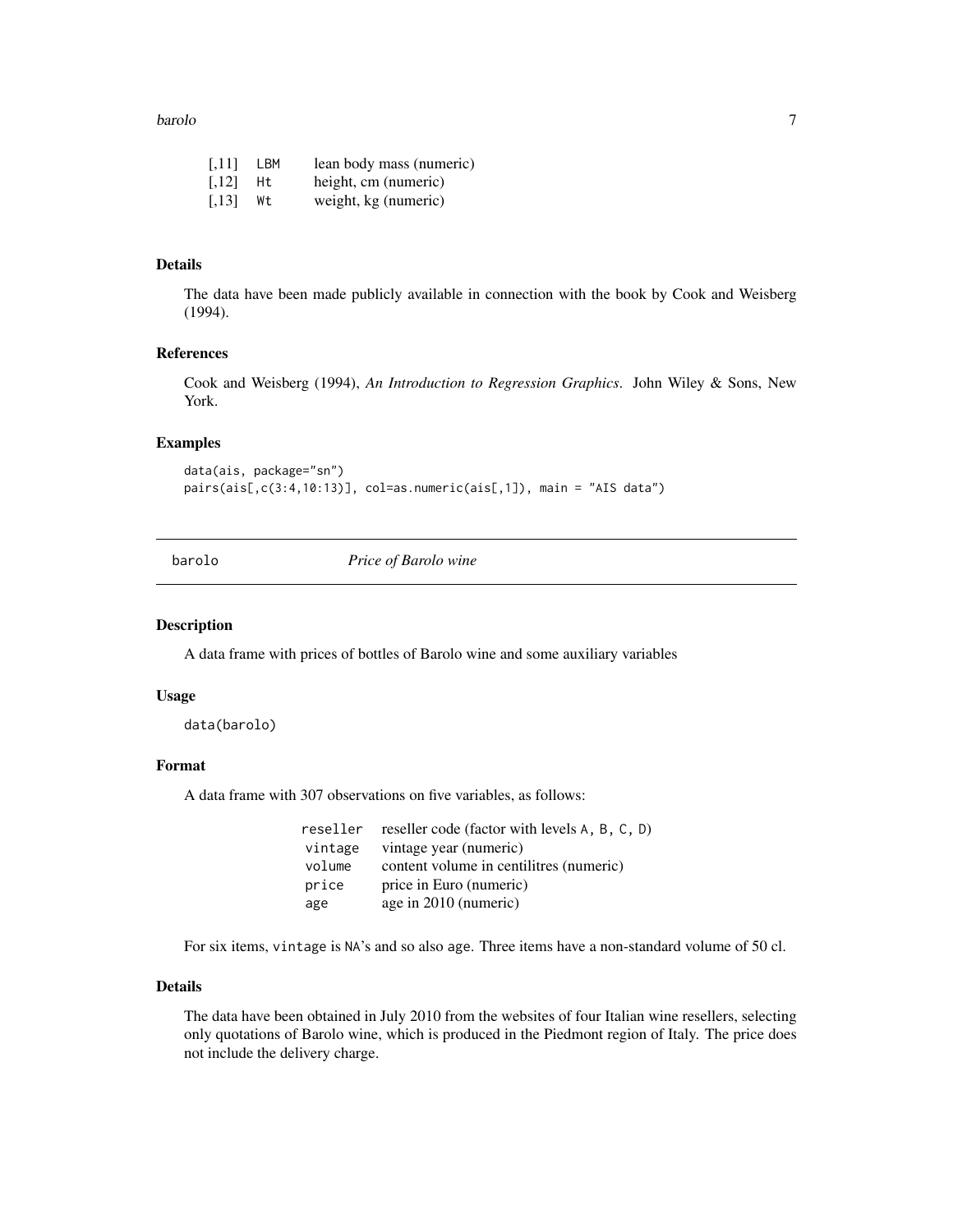<span id="page-7-0"></span>The data have been presented in Section 4.3.2 of the reference below, where a subset of them has been used for illustrative purposes. This subset refers to reseller "A" and bottles of 75cl.

### Source

Azzalini, A. with the collaboration of Capitanio, A. (2014). *The Skew-Normal and Related Families*. Cambridge University Press, IMS Monographs series.

### Examples

```
data(barolo)
attach(barolo)
f \leftarrow \text{cut}(age, c(0, 5, 6, 8, 11, 30))table(volume, f)
plot(volume, price, col=as.numeric(f), pch=as.character(reseller))
legend(400, 990, col=1:5, lty=1, title="age class",
       legend=c("4-5", "6", "7-8", "9-11", "12-30"))
#
A75 <- (reseller=="A" & volume==75)
hist(log(price[A75],10), col="gray85")
# see Figure 4.7 of the source
```
coef.selm *Coefficients of objects created by* selm

### Description

coef method for classes "selm" and "mselm".

### Usage

```
## S4 method for signature 'selm'
coef(object, param_type = "CP", ...)## S4 method for signature 'mselm'
coef(object, param.type = "CP", vector=TRUE, ...)
```
### Arguments

| object     | an object of class "selm" or "mselm" as created by a call to function selm.                                                                                                      |
|------------|----------------------------------------------------------------------------------------------------------------------------------------------------------------------------------|
| param.type | a character string which indicates the required type of parameter type; possible<br>values are "CP" (default), "DP", "pseudo-CP" and their equivalent lower-case<br>expressions. |
| vector     | a logical value (default is TRUE) which selects a vector or a list format of the<br>retuned value                                                                                |
| $\cdots$   | not used, included for compatibility with the generic method                                                                                                                     |

### Value

a numeric vector or a list (the latter only for mselm-class objects if vector=FALSE)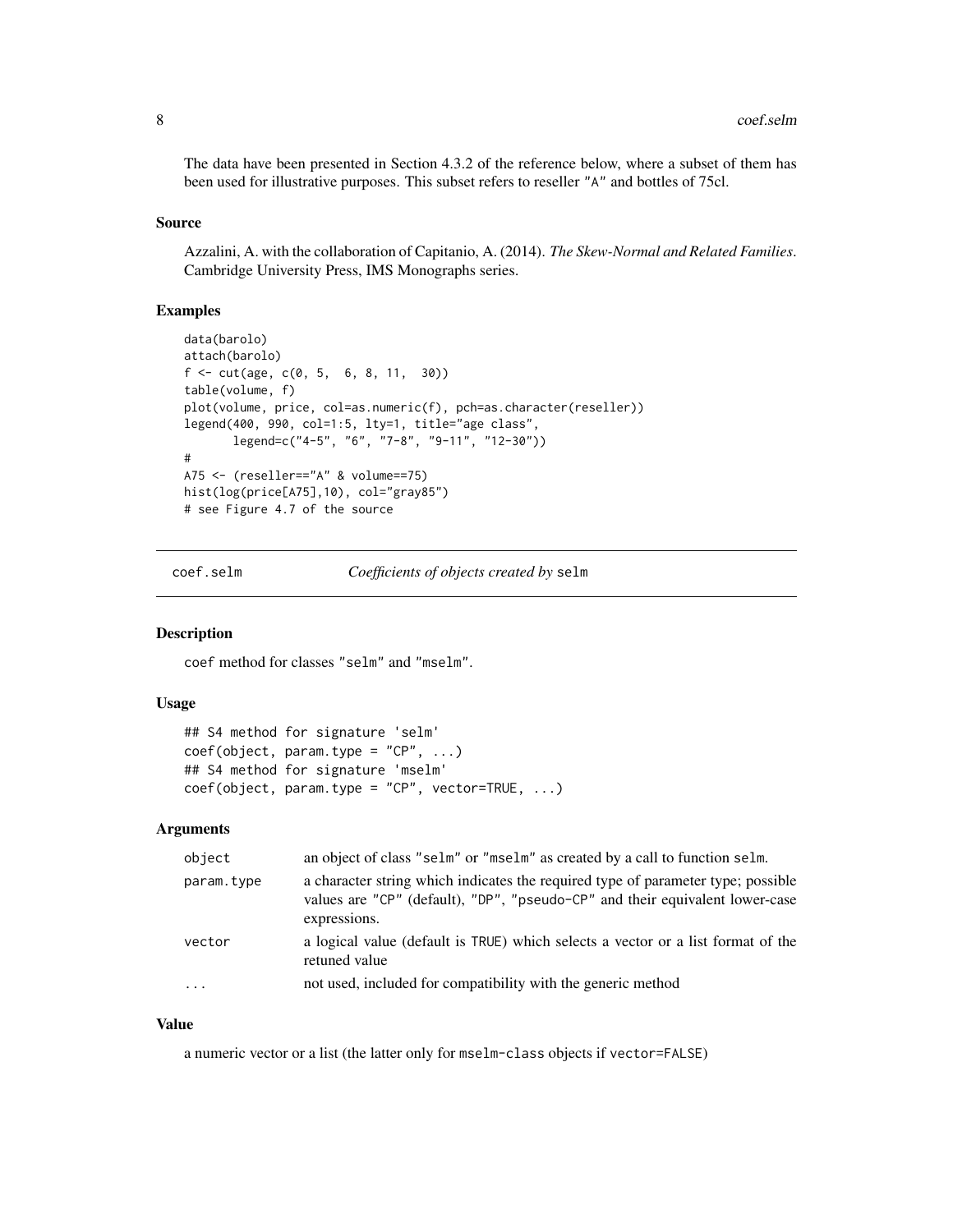### <span id="page-8-0"></span>Note

The possible options of param.type are described in the documentation of  $dp2cp$ ; their corresponding outcomes differ by an additive constant only. With the "CP" option (that is, the 'centred parametrization'), the residuals are centred around 0, at least approximately; this is a reason for setting "CP" as the default option. For more information, see the 'Note' in the documentation of [summary.selm](#page-78-1).

# Author(s)

Adelchi Azzalini

# References

Azzalini, A. with the collaboration of Capitanio, A. (2014). *The Skew-Normal and Related Families*. Cambridge University Press, IMS Monographs series.

#### See Also

[dp2cp](#page-18-1), [summary.selm](#page-78-1), [selm](#page-57-1) function, [selm-](#page-63-1)class

### Examples

```
data(wines, package="sn")
m5 <- selm(acidity ~ phenols + wine, family="SN", data=wines)
coef(m5)
coef(m5, "dp")
#
m12 <- selm(cbind(acidity, alcohol) ~ phenols + wine, family="SN", data=wines)
coef(m12)
coef(m12, "DP", vector=FALSE)
```
<span id="page-8-1"></span>conditionalSECdistr *Skew-normal conditional distribution*

### Description

For a multivariate (extended) skew-normal distribution, compute its conditional distribution for given values of some of its components.

### Usage

```
conditionalSECdistr(object, fixed.comp, fixed.values, name, drop = TRUE)
```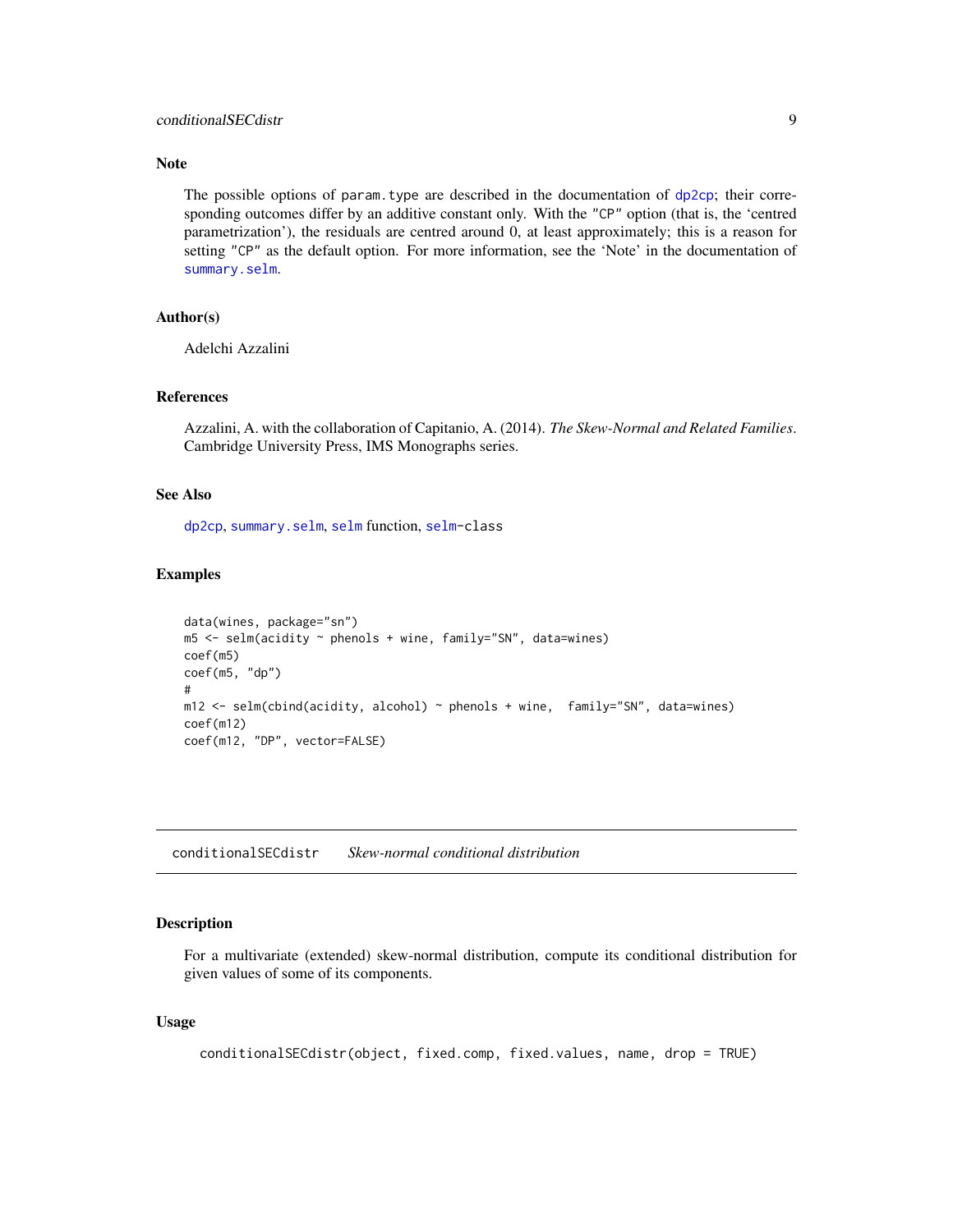### <span id="page-9-0"></span>Arguments

| object       | an object of class SECdistrMv with family="SN" or family="ESN".                                                                                        |
|--------------|--------------------------------------------------------------------------------------------------------------------------------------------------------|
| fixed.comp   | a vector containing a subset of 1:d which selects the components whose values<br>are to be fixed, if d denotes the dimensionality of the distribution. |
| fixed.values | a numeric vector of values taken on by the components fixed.comp; it must be<br>of the same length of fixed.comp.                                      |
| name         | an optional character string with the name of the outcome distribution; if miss-<br>ing, one such string is constructed.                               |
| drop         | logical (default=TRUE), to indicate whether the returned object must be of class<br>SECdistrUv when length(fixed.comp)+1=d.                            |

# Details

For background information, see Section 5.3.2 of the reference below.

# Value

an object of class SECdistrMv, except in the case when drop=TRUE operates, leading to an object of class SECdistrUv-class.

### References

Azzalini, A. and Capitanio, A. (2014). *The Skew-normal and Related Families*. Cambridge University Press, IMS Monographs series.

## See Also

[makeSECdistr](#page-31-1), [SECdistrMv-class](#page-55-1), [affineTransSECdistr](#page-4-1)

# Examples

```
Omega <- diag(3) + outer(1:3,1:3)
sn <- makeSECdistr(dp=list(xi=rep(0,3), Omega=Omega, alpha=1:3), family="SN")
esn <- conditionalSECdistr(sn, fixed.comp=2, fixed.values=1.5)
show(esn)
```
confint.selm *Confidence intervals for parameters of a selm-class object*

# Description

Computes confidence intervals for parameters in a selm-class object produces by selm fit when the response variable is univariate.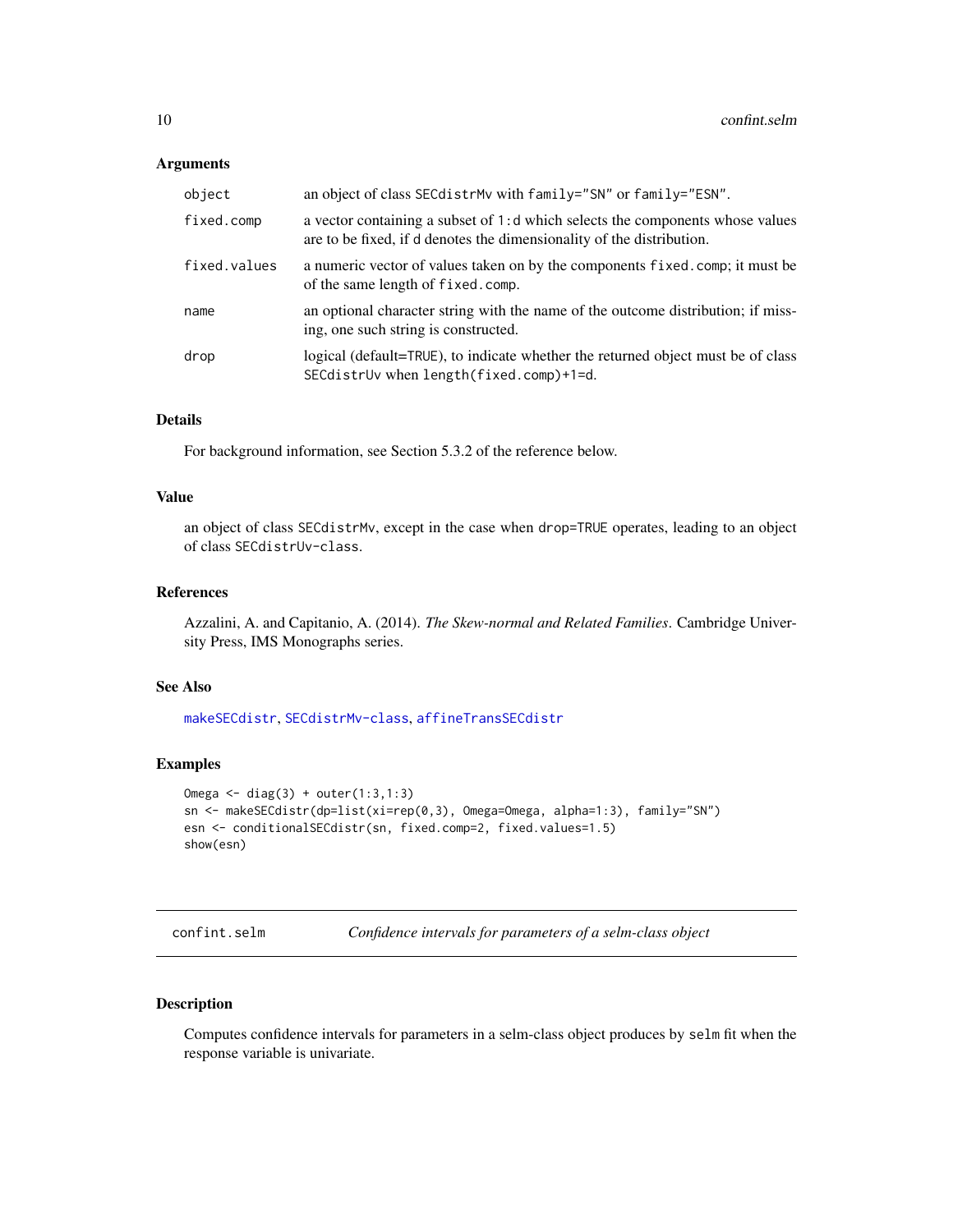# confint.selm 11

# Usage

```
## S3 method for class 'selm'
confint(object, parm, level=0.95, param.type, tol=1e-3, ...)
```
# Arguments

| object     | an object of class selm as produced by a call to function selm with univariate<br>response.                                                                                   |
|------------|-------------------------------------------------------------------------------------------------------------------------------------------------------------------------------|
| parm       | a specification of which parameters are to be given confidence intervals, either<br>a vector of numbers or a vector of names. If missing, all parameters are consid-<br>ered. |
| level      | the confidence level required (default value is $0.95$ ).                                                                                                                     |
| param.type | a character string with the required parameterization; it must be either "CP" or<br>"DP" or "pseudo-CP", or possibly their equivalent lowercase.                              |
| tol        | the desired accuracy (convergence tolerance); this is a parameter passed to uniroot<br>for computing the roots of the likelihood-based confidence interval for alpha.         |
| .          | not used, only there for compatibility reasons.                                                                                                                               |
|            |                                                                                                                                                                               |

# Details

A description of the methodology underlying confint.selm is provided in the technical note of Azzalini (2016). That document also explains why in certain cases an interval is not constructed and NA's are returned as endpoint.

# Value

An invisible list whose components, described below, are partly different in the one- and the twoparameter cases.

| call             | the calling statement                                                                                |
|------------------|------------------------------------------------------------------------------------------------------|
| $<$ param $1>$   | values of the first parameter                                                                        |
| $<$ param $2$ >  | values of the second parameter (in a two-parameter case)                                             |
| logLik           | numeric vector or matrix of the profile log-likelihood values                                        |
| confint          | in the one-parameter case, the confidence interval                                                   |
| level            | in the one-parameter case, the confidence level                                                      |
| deviance.contour |                                                                                                      |
|                  | in the two-parameter case, a list of lists whose elements identify each curve of<br>the contour plot |

# Author(s)

Adelchi Azzalini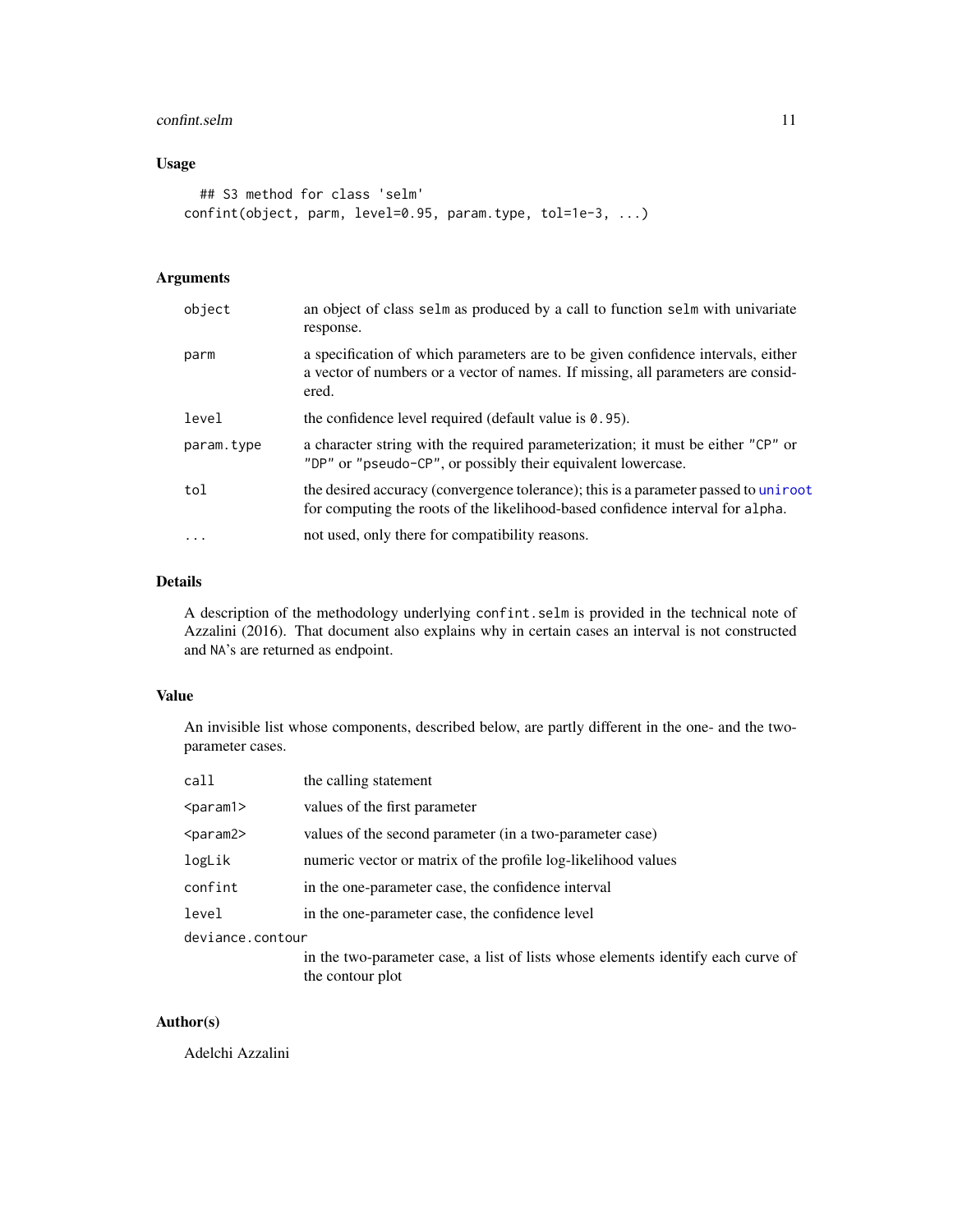# <span id="page-11-0"></span>References

Azzalini, A. (2016). Derivation of various types of intervals from a selm object. Technical note distributed with the documentation of the R package sn in file [selm-intervals.pdf](#page-0-0) within section 'User guide, package vignettes and other documentation'.

# See Also

[selm](#page-57-1), [summary.selm](#page-78-1), [profile.selm](#page-49-1),

[makeSECdistr](#page-31-1) for the CP/DP parameterizations,

[uniroot](#page-0-0) for its tol argument

# Examples

```
data(ais)
m1 \le - selm(log(Fe) \sim BMI + LBM, family = "sn", data = ais)
intervCP <- confint(m1)
intervDP <- confint(m1, param.type="DP")
confint(m1, parm=2:3)
confint(m1, parm=c("omega", "alpha"), param.type="DP")
```
convertCSN2SUNpar *Conversion of* CSN *parameters to* SUN *parameters*

### Description

The parameter set of a Closed Skew-Normal (CSN) distribution is converted into the parameter set of the equivalent Unified Skew-Normal (SUN) distribution.

#### Usage

```
convertCSN2SUNpar(mu, Sigma, D, nu, Delta)
```
### Arguments

| mu    | a numeric vector of length p, say.                       |
|-------|----------------------------------------------------------|
| Sigma | a positive definite variance matrix of size $c(p, p)$ .  |
| D     | an arbitrary numeric matrix of size say $c(q, p)$ , say. |
| nu    | a numeric vector of length q.                            |
| Delta | a positive definite variance matrix of size $c(q, q)$ .  |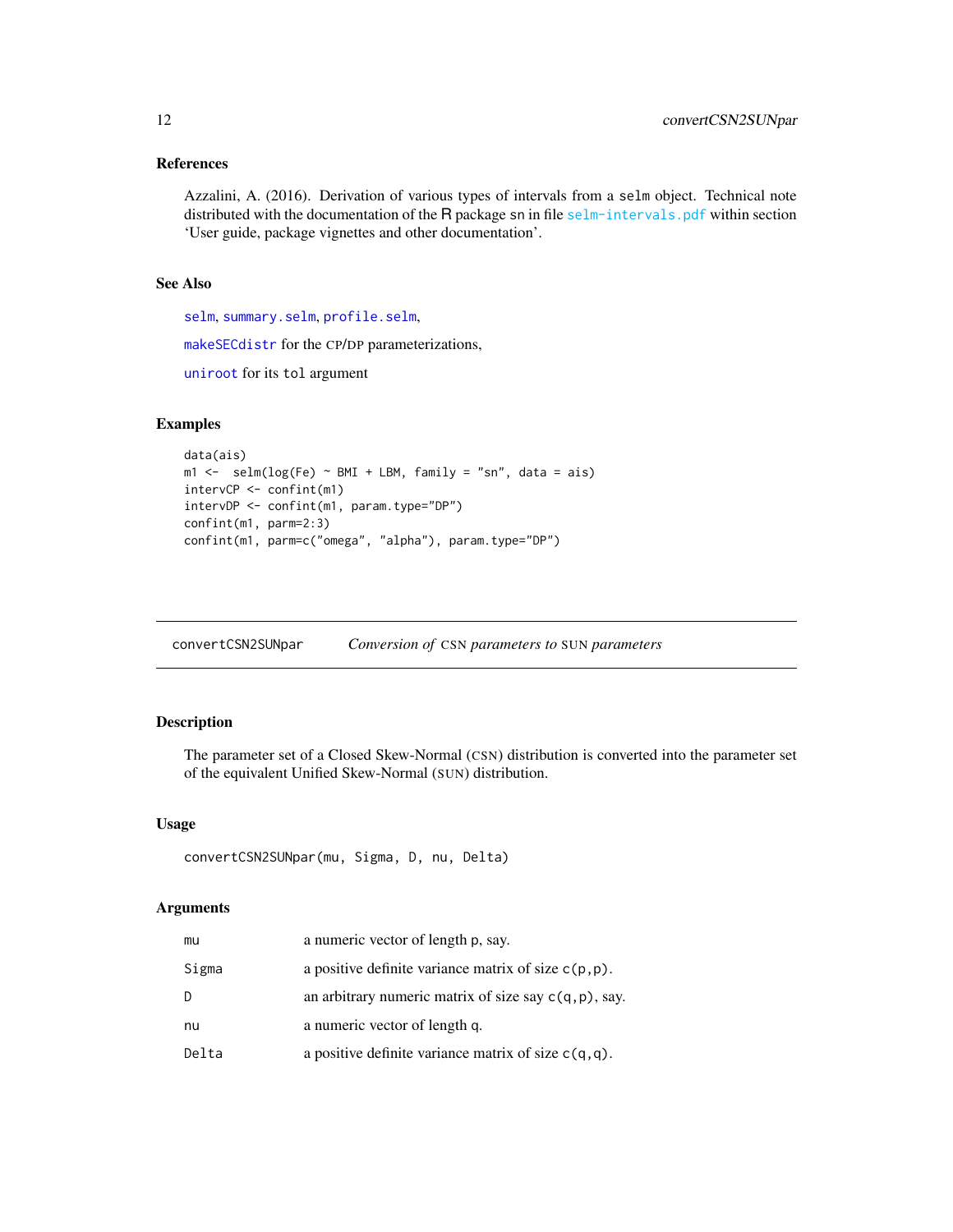#### Details

The arguments of the function match the parameters  $(\mu, \Sigma, D, \nu, \Delta)$  of the CSN distribution presented by González-Farías *et alii* (2004a, 2004b). These parameters are converted into those of the equivalent SUN distribution, which is unique. The converse operation, that is, mapping parameters from the SUN to the CSN family, is not handled here. Its solution would be non-unique, because the CSN family is over-parameterized.

Note that, having retained the exact notation of the above-quoted papers, there is a Delta argument which must not be confused with one of the arguments for the SUN distribution in [SUNdistr-base](#page-82-1). The coincidence of these names is entirely accidental.

The CSN parameters must only satisfy the requirements that  $\Sigma$  and  $\Delta$  are symmetric positive definite matrices. Since these conditions are somewhat simpler to check than those for the SUN parameters, as indicated in [SUNdistr-base](#page-82-1), this function may provide a simple option for the specification of a CSN/SUN distribution.

The parameter list dp produced by this function can be used as an input for the functions in [SUNdistr-base](#page-82-1) or for [makeSUNdistr](#page-33-1).

#### Value

a list representing the dp parameter set of the corresponding SUN distribution

#### Author(s)

Adelchi Azzalini

#### References

González-Farías, G., Domínguez-Molina, J. A., & Gupta, A. K. (2004a). Additive properties of skew normal random vectors. *J. Statist. Plann. Inference* 126, 521-534.

González-Farías, G., Domínguez-Molina, J. A., & Gupta, A. K. (2004b). The closed skew-normal distribution. In M. G. Genton (Ed.), *Skew-elliptical Distributions and Their Applications: a Journey Beyond Normality*, Chapter 2, (pp. 25–42). Chapman & Hall/CRC.

### See Also

[SUNdistr-base](#page-82-1), [makeSUNdistr](#page-33-1)

### Examples

```
p \le -3q \le -2mu < -1:pSigma <- toeplitz(1/(1:p))
D \leftarrow matrix(sqrt(1:(p*q)), q, p)
nu \leftarrow 1/(1:q)
Delta \leq diag(q) + outer(rep(1,q), rep(1,q))
dp <- convertCSN2SUNpar(mu, Sigma, D, nu, Delta)
```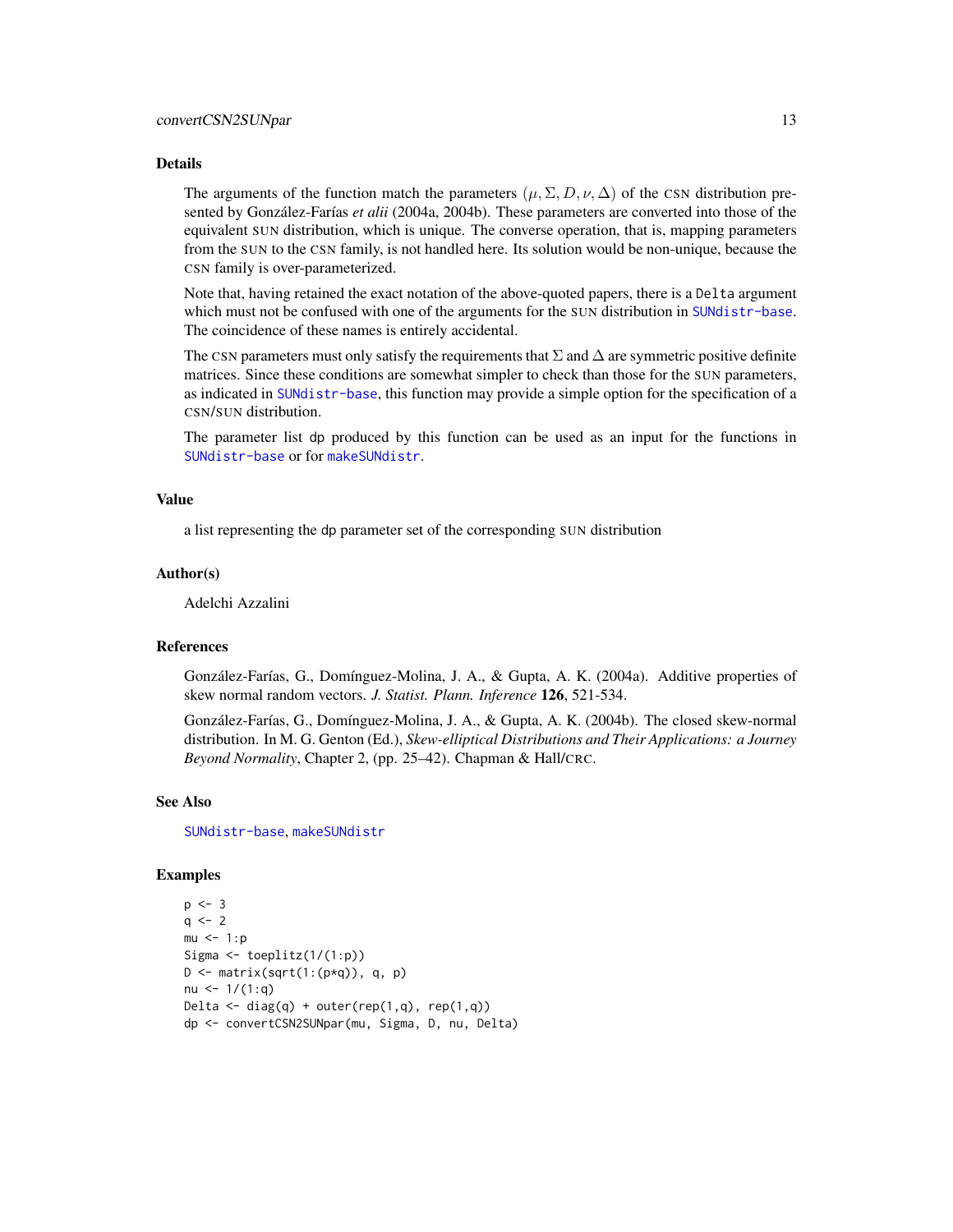<span id="page-13-0"></span>convertSN2SUNdistr *Convert a SN distribution into a SUN*

# Description

An object of SECdistrMv-class or SECdistrUv-class representing a SN or ESN distribution is converted into a SUNdistr-class object representing the same distribution.

# Usage

```
convertSN2SUNdistr(object, HcompNames = "h", silent = FALSE)
```
### Arguments

| object     | an object of SECdistrMv-class with family of type SN or ESN.                                                                                                                                         |
|------------|------------------------------------------------------------------------------------------------------------------------------------------------------------------------------------------------------|
| HcompNames | an optional character string for the hidden component                                                                                                                                                |
| silent     | a logical value which controls the behaviour if the supplied object is not suit-<br>able. If silent = FALSE (detault value) an error message is generated, otherwise<br>a NULL is silently returned. |

## Value

an object of SUNdistr-class

### Author(s)

Adelchi Azzalini

### See Also

[SUNdistr-class](#page-85-1), [SECdistrMv-class](#page-55-1), [SECdistrUv-class](#page-56-1)

### Examples

```
esn <- makeSECdistr(dp=c(0, 1, 2, 0.5), family="ESN")
sun <- convertSN2SUNdistr(esn)
mean(sun) - mean(esn)
vcov(sun) - sd(esn)^2#
dp0 <- list(xi=1:2, Omega=diag(3:4), alpha=c(3, -5))
f10 <- makeSECdistr(dp=dp0, family="SN", name="SN-2d", compNames=c("u1", "u2"))
sun10 <- convertSN2SUNdistr(f10)
mean(sun10) - mean(f10)
vcov(sun10) - vcov(f10)
```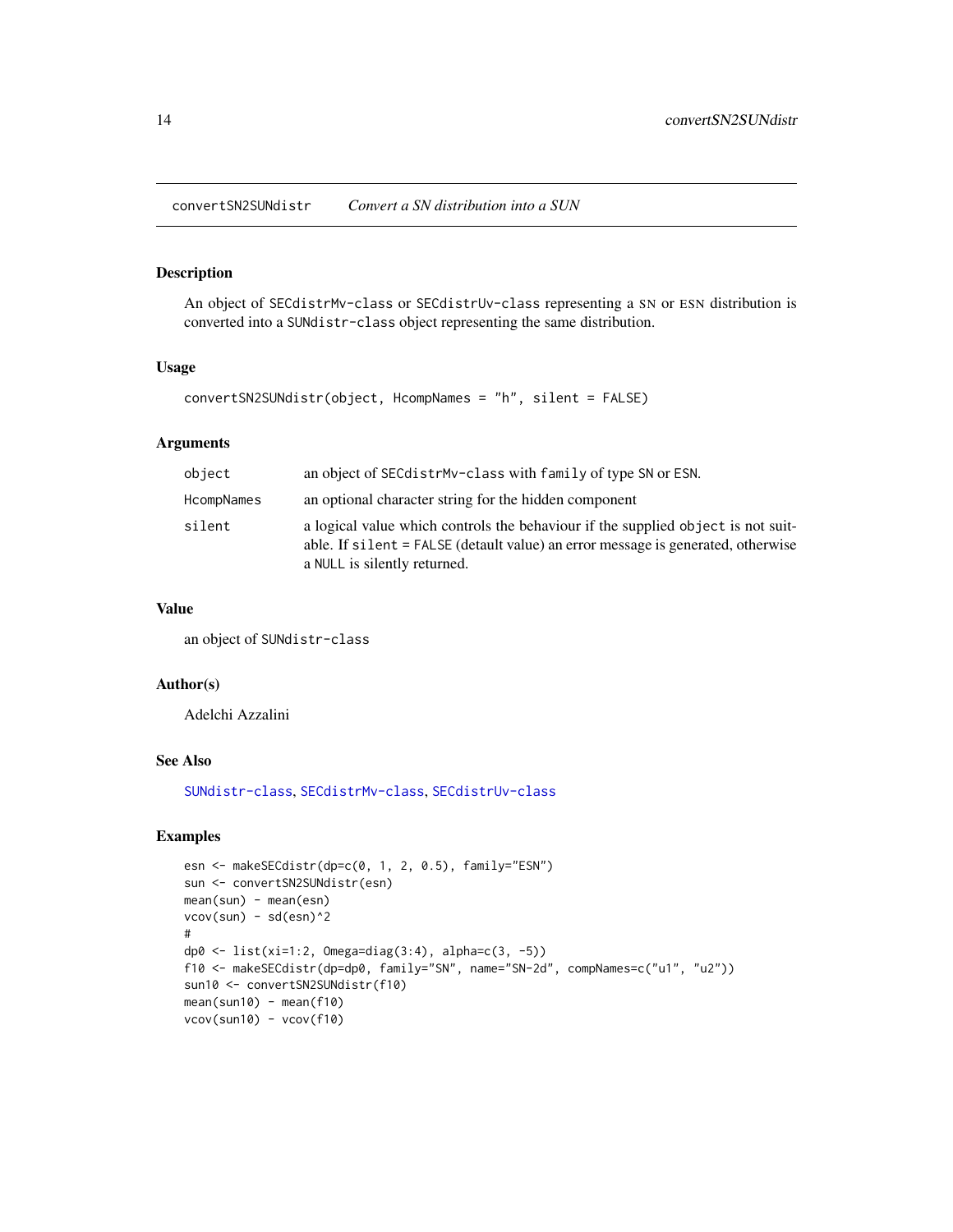### <span id="page-14-2"></span><span id="page-14-1"></span><span id="page-14-0"></span>Description

Probability density function, distribution function and random number generation for the multivariate skew-normal (SN) distribution.

# Usage

```
dmsn(x, xi=rep(0,length(alpha)), Omega, alpha, tau=0, dp=NULL, log=FALSE)
pmsn(x, xi=rep(0,length(alpha)), Omega, alpha, tau=0, dp=NULL, ...)
rmsn(n=1, xi=rep(0,length(alpha)), Omega, alpha, tau=0, dp=NULL)
```
# Arguments

| $\times$ | either a vector of length d, where d=length(alpha), or a matrix with d columns,<br>giving the coordinates of the point(s) where the density or the distribution func-<br>tion must be evaluated.                                                                          |
|----------|---------------------------------------------------------------------------------------------------------------------------------------------------------------------------------------------------------------------------------------------------------------------------|
| хi       | a numeric vector of length d representing the location parameter of the distribu-<br>tion; see 'Background'. In a call to dmsn and pmsn, xi can be a matrix, whose<br>rows represent a set of location parameters; in this case, its dimensions must<br>match those of x. |
| Omega    | a symmetric positive-definite matrix of dimension (d, d); see 'Background'.                                                                                                                                                                                               |
| alpha    | a numeric vector which regulates the slant of the density; see 'Background'. Inf<br>values in alpha are not allowed.                                                                                                                                                      |
| tau      | a single value representing the 'hidden mean' parameter of the ESN distribution;<br>tau=0 (default) corresponds to a SN distribution.                                                                                                                                     |
| dp       | a list with three elements, corresponding to xi, Omega and alpha described<br>above; default value FALSE. If dp is assigned, individual parameters must not<br>be specified.                                                                                              |
| n        | a numeric value which represents the number of random vectors to be drawn.                                                                                                                                                                                                |
| log      | logical (default value: FALSE); if TRUE, log-densities are returned.                                                                                                                                                                                                      |
| $\cdots$ | additional parameters passed to pmnorm.                                                                                                                                                                                                                                   |
|          |                                                                                                                                                                                                                                                                           |

#### Details

Typical usages are

```
dmsn(x, xi=rep(0,length(alpha)), Omega, alpha, log=FALSE)
dmsn(x, dp=, log=FALSE)
pmsn(x, xi=rep(0,length(alpha)), Omega, alpha, ...)
pmsn(x, dp=)rmsn(n=1, xi=rep(0,length(alpha)), Omega, alpha)
rmsn(n=1, dp=)
```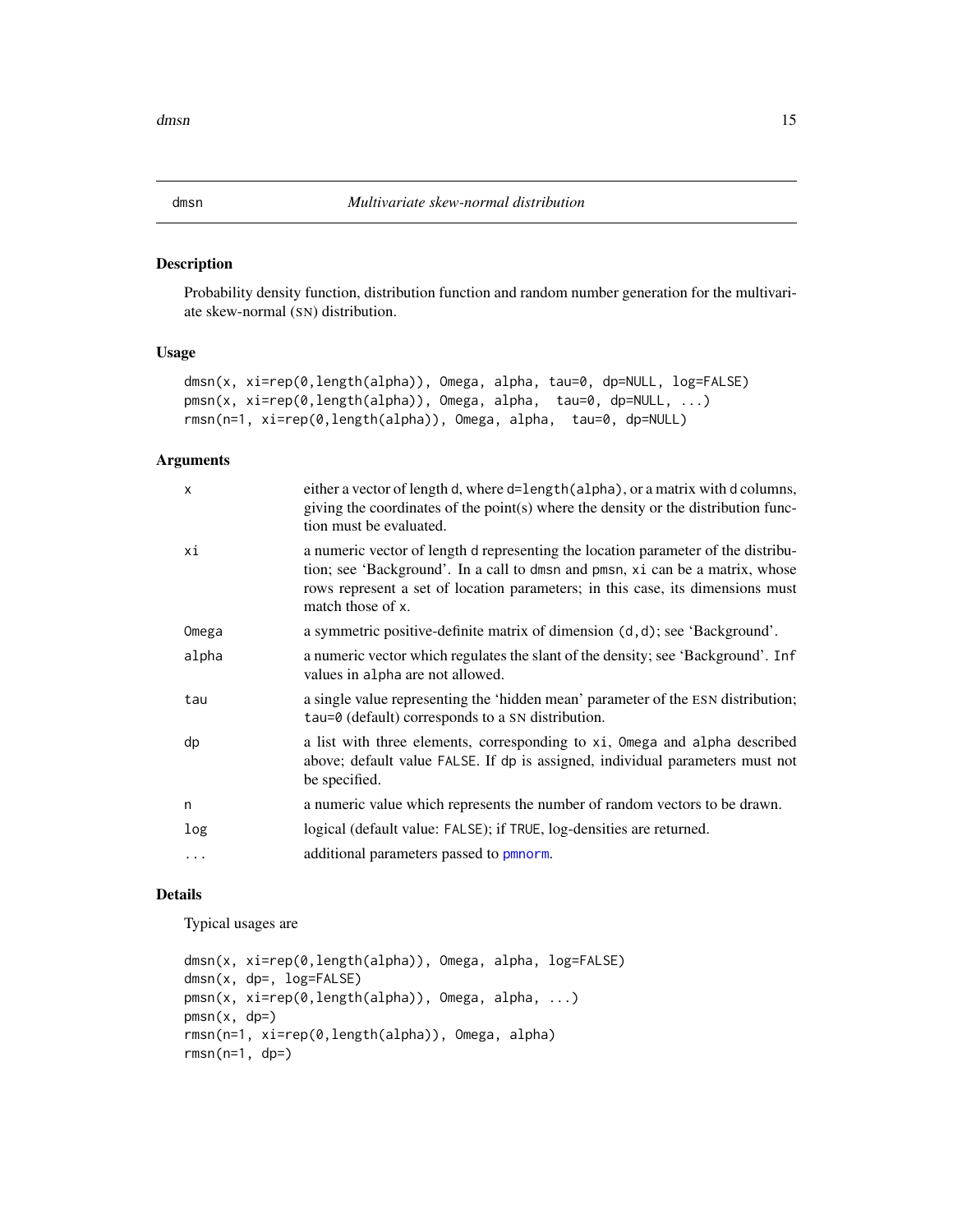For efficiency reasons, rmsn makes very limited checks on the validity of the arguments. For instance, failure to positive definiteness of Omega would not be detected, and an uncontrolled crash occurs. Function pmsn makes use of pmnorm from package **mnormt**; the accuracy of its computation can be controlled via ...

### Value

A vector of density values (dmsn) or of probabilities (pmsn) or a matrix of random points (rmsn).

#### Background

The multivariate skew-normal distribution is discussed by Azzalini and Dalla Valle (1996). The (Omega,alpha) parametrization adopted here is the one of Azzalini and Capitanio (1999). Chapter 5 of Azzalini and Capitanio (2014) provides an extensive account, including subsequent developments.

Notice that the location vector xi does not represent the mean vector of the distribution. Similarly, Omega is not *the* covariance matrix of the distribution, although it is *a* covariance matrix. Finally, the components of alpha are not equal to the slant parameters of the marginal distributions; to fix the marginal parameters at prescribed values, it is convenient to start from the OP parameterization, as illustrated in the 'Examples' below. Another option is to start from the CP parameterization, but notice that, at variance from the OP, not all CP sets are invertible to lend a DP set.

#### References

Azzalini, A. and Capitanio, A. (1999). Statistical applications of the multivariate skew normal distribution. *J.Roy.Statist.Soc. B* 61, 579–602. Full-length version available at [https://arXiv.](https://arXiv.org/abs/0911.2093) [org/abs/0911.2093](https://arXiv.org/abs/0911.2093)

Azzalini, A. with the collaboration of Capitanio, A. (2014). *The Skew-Normal and Related Families*. Cambridge University Press, IMS Monographs series.

Azzalini, A. and Dalla Valle, A. (1996). The multivariate skew-normal distribution. *Biometrika* 83, 715–726.

# See Also

[dsn](#page-22-1), [dmst](#page-16-1), [pmnorm](#page-0-0), [op2dp](#page-18-2), [cp2dp](#page-18-2)

### Examples

```
x \leq -\text{seq}(-3, 3, \text{length}=15)xi \leftarrow c(0.5, -1)Omega <- diag(2)
Omega[2,1] <- Omega[1,2] <- 0.5
alpha \leftarrow c(2,-6)pdf <- dmsn(cbind(x, 2*x-1), xi, Omega, alpha)
cdf <- pmsn(cbind(x, 2*x-1), xi, Omega, alpha)
p1 \leq -pmsn(c(2,1), xi, Omega, alpha)p2 <- pmsn(c(2,1), xi, Omega, alpha, abseps=1e-12, maxpts=10000)
#
rnd <- rmsn(10, xi, Omega, alpha)
#
```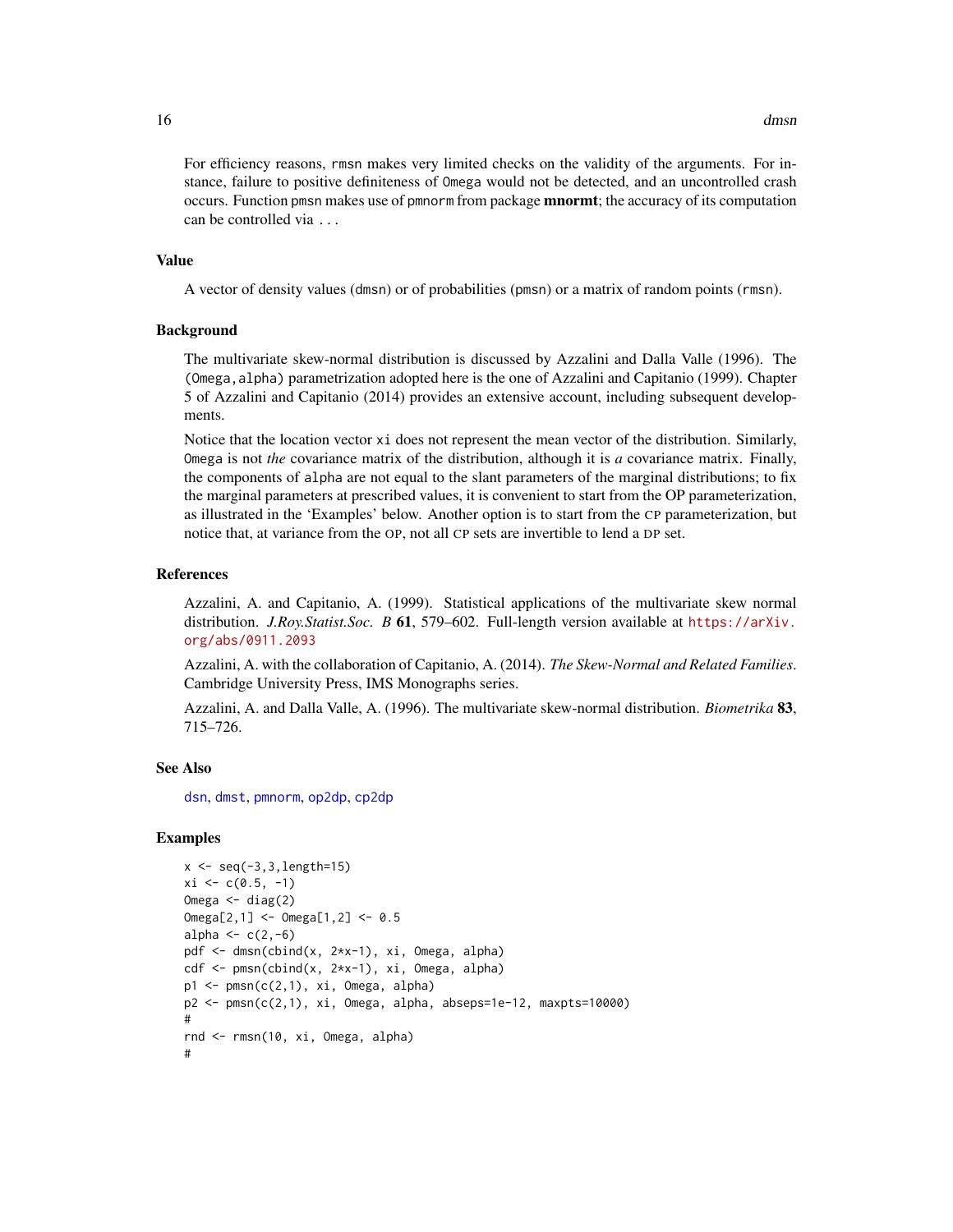<span id="page-16-0"></span>dmst two two states of the contract of the contract of the contract of the contract of the contract of the contract of the contract of the contract of the contract of the contract of the contract of the contract of the con

```
# use OP parameters to fix marginal shapes at given lambda values:
op <- list(xi=c(0,1), Psi=matrix(c(2,2,2,3), 2, 2), lambda=c(5, -2))
rnd <- rmsn(10, dp=op2dp(op,"SN"))
#
# use CP parameters to fix mean vector, variance matrix and marginal skewness:
cp <- list(mean=c(0,0), var.cov=matrix(c(3,2,2,3)/3, 2, 2), gamma1=c(0.8, 0.4))
dp \leftarrow cp2dp(ep, "SN")rnd <- rmsn(5, dp=dp)
```
<span id="page-16-1"></span>

dmst *Multivariate skew-*t *distribution and skew-Cauchy distribution*

### <span id="page-16-2"></span>Description

Probability density function, distribution function and random number generation for the multivariate skew- $t$  (ST) and skew-Cauchy (SC) distributions.

### Usage

```
dmst(x, xi=rep(0,length(alpha)), Omega, alpha, nu=Inf, dp=NULL, log=FALSE)
pmst(x, xi=rep(0,length(alpha)), Omega, alpha, nu=Inf, dp=NULL, ...)
rmst(n=1, xi=rep(0,length(alpha)), Omega, alpha, nu=Inf, dp=NULL)
dmsc(x, xi=rep(0,length(alpha)), Omega, alpha, dp=NULL, log=FALSE)
pmsc(x, xi=rep(0,length(alpha)), Omega, alpha, dp=NULL, ...)
rmsc(n=1, xi=rep(0,length(alpha)), Omega, alpha, dp=NULL)
```
### Arguments

| $\mathsf{x}$ | for dmst and dmsc, this is either a vector of length d, where d=length(alpha),<br>or a matrix with d columns, representing the coordinates of the point(s) where<br>the density must be avaluated; for pmst and pmsc, only a vector of length d is<br>allowed.           |
|--------------|--------------------------------------------------------------------------------------------------------------------------------------------------------------------------------------------------------------------------------------------------------------------------|
| хi           | a numeric vector of length d representing the location parameter of the distribu-<br>tion; see 'Background'. In a call to dmst or dmsc, xi can be a matrix, whose<br>rows represent a set of location parameters; in this case, its dimensions must<br>match those of x. |
| Omega        | a symmetric positive-definite matrix of dimension $(d,d)$ ; see Section 'Back-<br>ground'.                                                                                                                                                                               |
| alpha        | a numeric vector of length d which regulates the slant of the density; see Section<br>'Background'. Inf values in alpha are not allowed.                                                                                                                                 |
| nu           | a positive value representing the degrees of freedom of ST distribution; does not<br>need to be integer. Default value is nu=Inf which corresponds to the multivari-<br>ate skew-normal distribution.                                                                    |
| dp           | a list with three elements named xi, Omega, alpha and nu, containing quantities<br>as described above. If dp is specified, this prevents specification of the individual<br>parameters.                                                                                  |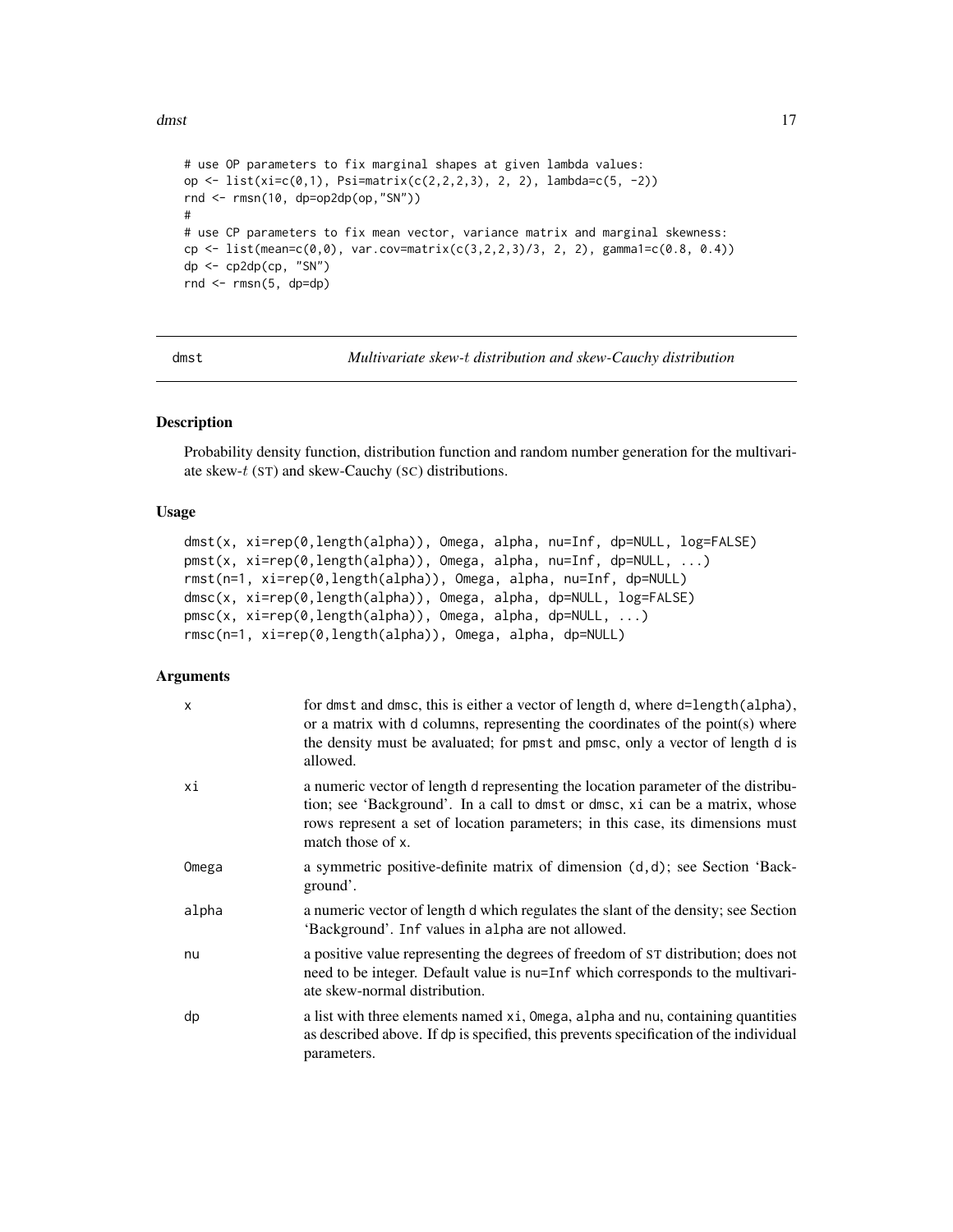18 dmst

|                         | a numeric value which represents the number of random vectors to be drawn;<br>default value is 1. |
|-------------------------|---------------------------------------------------------------------------------------------------|
| log                     | logical (default value: FALSE); if TRUE, log-densities are returned.                              |
| $\cdot$ $\cdot$ $\cdot$ | additional parameters passed to pmt.                                                              |
|                         |                                                                                                   |

### Details

Typical usages are

```
dmst(x, xi=rep(0,length(alpha)), Omega, alpha, nu=Inf, log=FALSE)
dmst(x, dp=, log=FALSE)
pmst(x, xi=rep(0,length(alpha)), Omega, alpha, nu=Inf, ...)
pmst(x, dp=, ...)rmst(n=1, xi=rep(0,length(alpha)), Omega, alpha, nu=Inf)
rmst(n=1, dp=)
dmsc(x, xi=rep(0,length(alpha)), Omega, alpha, log=FALSE)
dmsc(x, dp=, log=FALSE)
pmsc(x, xi=rep(0,length(alpha)), Omega, alpha, ...)
pmsc(x, dp=, ...)rmsc(n=1, xi=rep(0,length(alpha)), Omega, alpha)
rmsc(n=1, dp=)
```
For efficiency reasons, rmst, rmsc make very limited checks on the validity of the arguments. For instance, failure to positive definiteness of Omega would not be detected, and an uncontrolled crash occurs. Function pmst requires [dmt](#page-0-0) from package **mnormt**; the accuracy of its computation can be controlled via argument ....

### Value

A vector of density values (dmst and dmsc) or a single probability (pmst and pmsc) or a matrix of random points (rmst and rmsc).

### Background

The family of multivariate ST distributions is an extension of the multivariate Student's  $t$  family, via the introduction of a alpha parameter which regulates asymmetry; when alpha=0, the skew-t distribution reduces to the commonly used form of multivariate Student's  $t$ . Further, location is regulated by xi and scale by Omega, when its diagonal terms are not all 1's. When nu=Inf the distribution reduces to the multivariate skew-normal one; see dmsn. Notice that the location vector xi does not represent the mean vector of the distribution (which in fact may not even exist if nu <= 1), and similarly Omega is not *the* covariance matrix of the distribution, although it is *a* covariance matrix. For additional information, see Section 6.2 of the reference below.

The family of multivariate SC distributions is the subset of the ST family, obtained when nu=1. While in the univariate case there are specialized functions for the SC distribution, dmsc, pmsc and rmsc simply make a call to dmst,pmst,rmst with argument nu set equal to 1.

#### References

Azzalini, A. with the collaboration of Capitanio, A. (2014). *The Skew-Normal and Related Families*. Cambridge University Press, IMS Monograph series.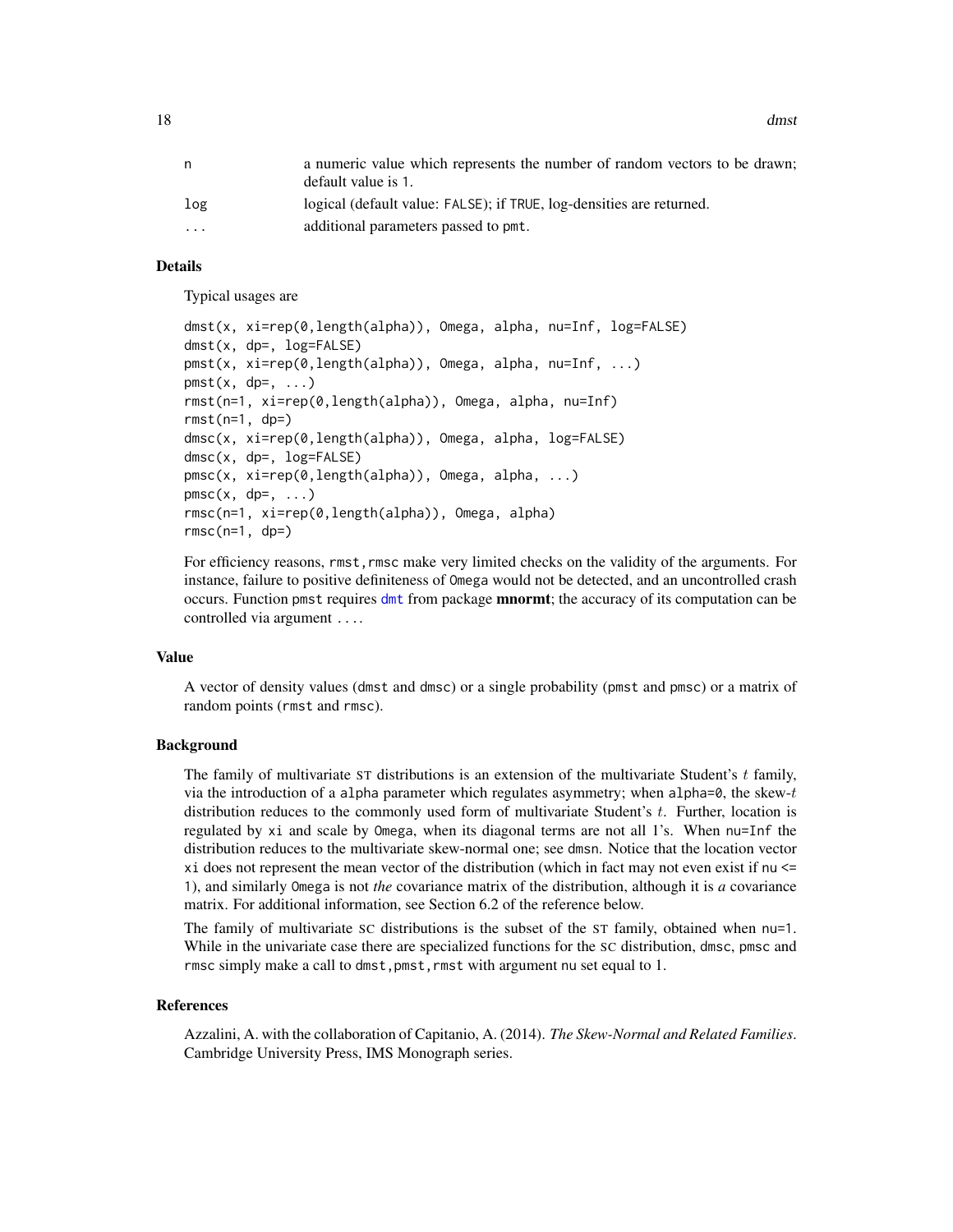#### <span id="page-18-0"></span> $dp2cp$  19

# See Also

[dst](#page-24-1), [dsc](#page-20-1), [dmsn](#page-14-1), [dmt](#page-0-0), [makeSECdistr](#page-31-1)

### Examples

```
x \leftarrow \text{seq}(-4, 4, \text{length}=15)xi \leftarrow c(0.5, -1)Omega <- diag(2)
Omega[2,1] <- Omega[1,2] <- 0.5
alpha \leftarrow c(2,2)
pdf <- dmst(cbind(x,2*x-1), xi, Omega, alpha, 5)
rnd <- rmst(10, xi, Omega, alpha, 6)
p1 \leftarrow pmst(c(2,1), xi, Omega, alpha, nu=5)p2 \leq -pmst(c(2,1), xi, Omega, alpha, nu=5, abseps=1e-12, maxpts=10000)
```
<span id="page-18-1"></span>dp2cp *Conversion between parametrizations of a skew-elliptical distribution*

# <span id="page-18-2"></span>Description

Convert direct parameters (DP) to centred parameters (CP) of a skew-elliptical distribution and *vice versa*.

# Usage

```
dp2cp(dp, family, object = NULL, cp-type = "proper", upto = NULL)cp2dp(cp, family)
dp2op(dp, family)
op2dp(op, family)
```
### Arguments

| dp      | a vector (in the univariate case) or a list (in the multivariate case) as described<br>in makeSECdistr; see 'Background and Details' for an extented form of usage.                                                                                                                                                                                    |
|---------|--------------------------------------------------------------------------------------------------------------------------------------------------------------------------------------------------------------------------------------------------------------------------------------------------------------------------------------------------------|
| cp      | a vector or a list, in agreement with dp as for type and dimension.                                                                                                                                                                                                                                                                                    |
| op      | a vector or a list, in agreement with dp as for type and dimension.                                                                                                                                                                                                                                                                                    |
| family  | a characther string with the family acronym, as described in make SEC distr,<br>except that family "ESN" is not implemented.                                                                                                                                                                                                                           |
| object  | optionally, an S4 object of class SEC distrution or SEC distriantly, as produced by<br>makeSECdistr (default value: NULL). If this argument is not NULL, then family<br>and dp must not be set.                                                                                                                                                        |
| cp.type | character string, which has effect only if family="ST" or "SC", otherwise a<br>warning message is generated. Possible values are "proper", "pseudo",<br>"auto", which correspond to the CP parameter set, their 'pseudo-CP' version<br>and an automatic selection based on nu>4, where nu represents the degrees of<br>freedom of the ST distribution. |
| upto    | numeric value (in 1: length (dp), default=NULL) to select how many CP compo-<br>nents are computed. Default value upto=NULL is equivalent to length(dp).                                                                                                                                                                                               |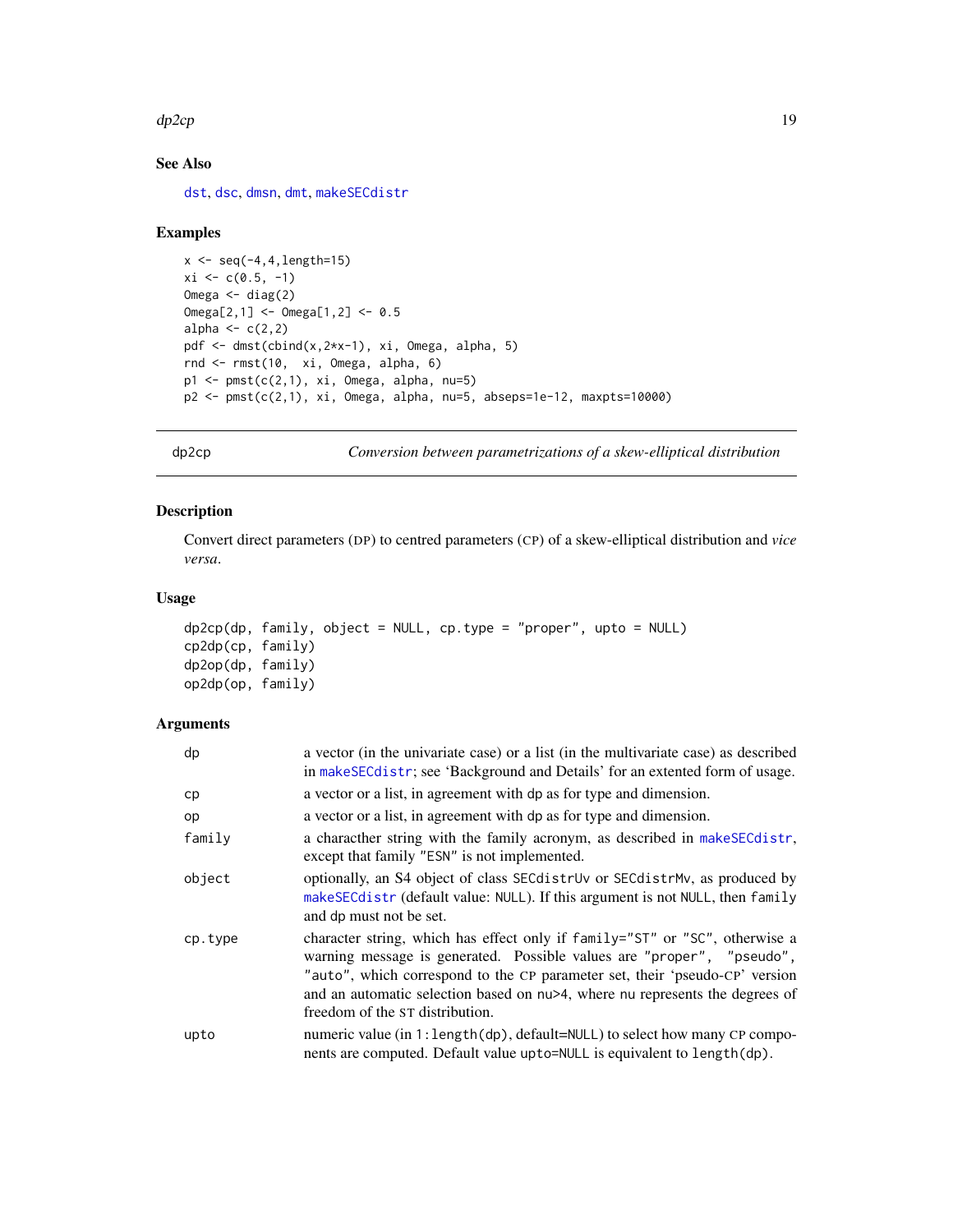For dp2cp, a matching vector (in the univariate case) or a list (in the multivariate case) of cp parameters. For cp2dp and op2dp, a similar object of dp parameters, provided the set of input parameters is in the admissible region. For dp2op, a similar set of op parameters.

#### Background

For a description of the DP parameters, see Section 'Details' of [makeSECdistr](#page-31-1). The CP form of parameterization is cumulant-based. For a univariate distribution, the CP components are the mean value (first cumulant), the standard deviation (square root of the 2nd cumulant), the coefficient of skewness (3rd standardized cumulant) and, for the ST, the coefficient of excess kurtosis (4th standardized cumulant). For a multivariate distribution, there exists an extension based on the same logic; its components represent the vector mean value, the variance matrix, the vector of marginal coefficients of skewness and, only for the ST, the Mardia's coefficient of excess kurtosis. The pseudo-CP variant provides an 'approximate form' of CP when not all required cumulants exist; however, this parameter set is not uniquely invertible to DP. The names of pseudo-CP components printed in summary output are composed by adding  $a \sim$  after the usual component name; for example, the first one is denoted mean~.

Additional information is provided by Azzalini and Capitanio (2014). Specifically, their Section 3.1.4 presents CP in the univariate SN case, Section 4.3.4 CP for the ST case and the 'pseudo-CP' version. Section 5.2.3 presents the multivariate extension for the SN distribution, Section 6.2.5 for the multivariate ST case. For a more detailed discussion, see Arellano-Valle & Azzalini (2013).

The OP parameterization is very similar to DP, from which it differs only for the components which regulate dispersion (or scatter) and slant. Its relevance lies essentially in the multivariate case, where the components of the slant parameter can be interpreted component-wise and remain unaffected if marginalization with respect to some other components is performed. In the multivariate SN case, the components of OP, denoted  $\xi, \Psi, \lambda$ , are associated to the expression of the density function (5.30) of Azzalini & Capitanio (2014); see pp.128–131 for more information. In the univariate case, the slant component of DP and the one of OP coincide, that is,  $\alpha = \lambda$ , Parameter  $\xi$  and other parameters which may exist with other families remain the same of the DP set. The term OP stands for 'original parameterization' since this is, up to a negligible difference, the parameterization adopted by Azzalini & Dalla Valle (1996).

#### Details

While any choice of the components of DP or OP is admissible, this is not true for CP. An implication is that a call to cp2dp may fail with an error message "non-admissible CP" for certain input values. The most extreme case is represented by the SC family, for which CP never exists; hence it makes to sense to call cp2dp with family="SC".

It is possible to call the functions with dp or cp having more components than those expected for a given family as described above and in [makeSECdistr](#page-31-1). In the univariate case, this means that dp or cp can be vectors of longer length than indicated earlier. This occurrence is interpreted in the sense that the additional components after the first one are regarded as regression coefficients of a selm model, and they are transferred unchanged to the matching components of the transformed parameter set; the motivation is given in Section 3.1.4 of Azzalini and Capitanio (2014). In the multivariate case,  $dp[[1]]$  and  $cp[[1]]$  can be matrices instead of vectors; the rows beyond the first one are transferred unchanged to cp[[1]] and dp[[1]], respectively.

### Value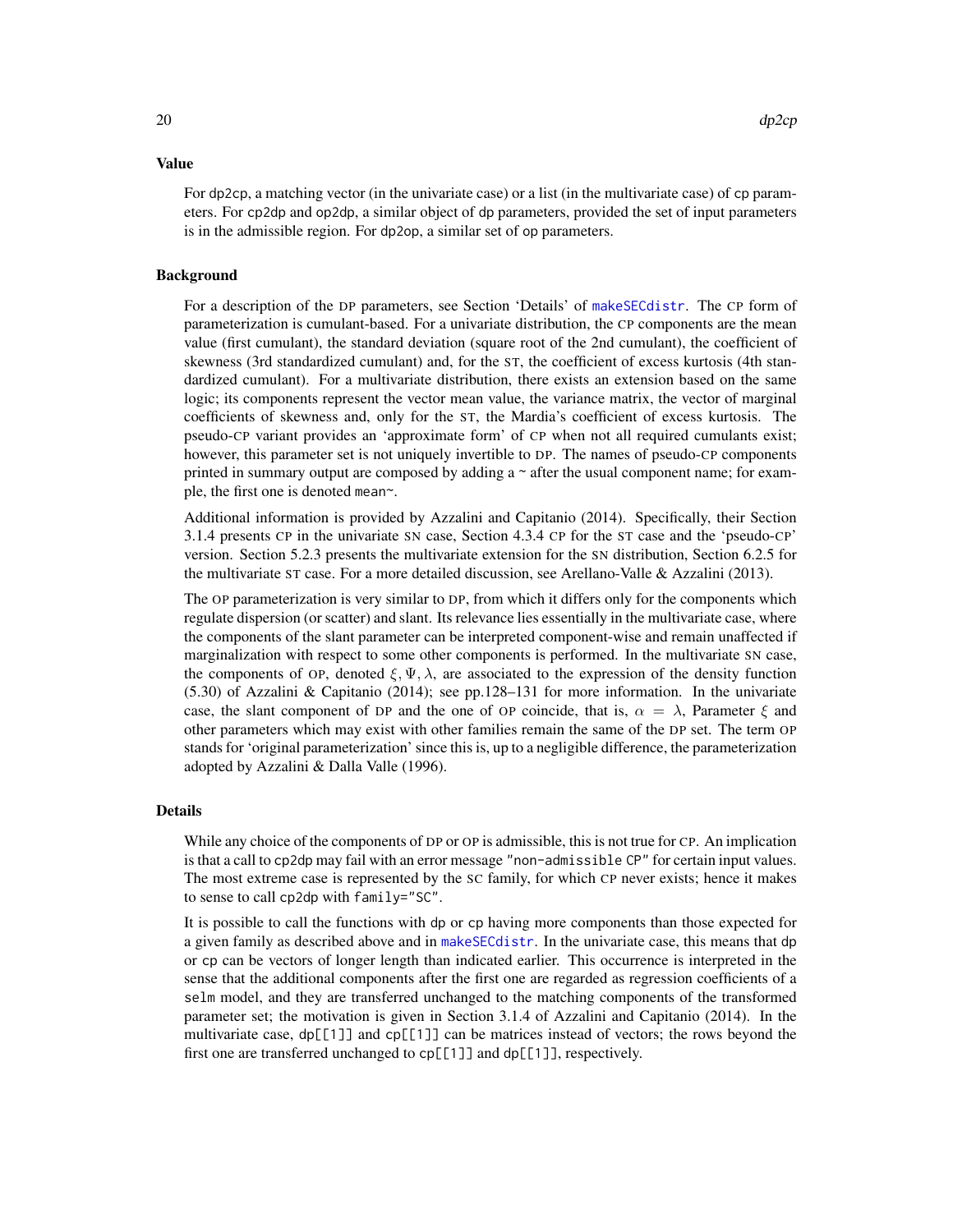# <span id="page-20-0"></span>References

Arellano-Valle, R. B. and Azzalini, A. (2013, available on-line 12 June 2011). The centred parameterization and related quantities of the skew-*t* distribution. *J. Multiv. Analysis* 113, 73-90.

Azzalini, A. with the collaboration of Capitanio, A. (2014). *The Skew-Normal and Related Families*. Cambridge University Press, IMS Monographs series.

Azzalini, A. and Dalla Valle, A. (1996). The multivariate skew-normal distribution. *Biometrika* 83, 715–726.

### See Also

[makeSECdistr](#page-31-1), [summary.SECdistr](#page-74-1), [sn.cumulants](#page-69-1),

the 'Note' at [summary.selm](#page-78-1) for the reason why CP is the default parameterization in that function and in related ones,

the 'Examples' at [rmsn](#page-14-2) for use of the CP parameterization

### Examples

```
# univariate case
cp <- dp2cp(c(1, 2222, 3333, 2, 3), "SN")
dp \leftarrow cp2dp(ep, "SN")# notice that the 2nd and the 3rd component remain unchanged
#
# multivariate case
dp3 <- list(xi=1:3, Omega=toeplitz(1/(1:3)), alpha=c(-3, 8, 5), nu=6)
cp3 <- dp2cp(dp3, "ST")
dp3.back <- cp2dp(cp3, "ST")
#
op3 <- dp2op(dp3, "ST")
dp3back <- op2dp(op3,"ST")
```
<span id="page-20-1"></span>

dsc *Skew-Cauchy Distribution*

# Description

Density function, distribution function, quantiles and random number generation for the skew-Cauchy (SC) distribution.

# Usage

```
dsc(x, xi = 0, omega = 1, alpha = 0, dp = NULL, log = FALSE)psc(x, xi = 0, omega = 1, alpha = 0, dp = NULL)qsc(p, xi = 0, omega = 1, alpha = 0, dp = NULL)
rsc(n = 1, xi = 0, omega = 1, alpha = 0, dp = NULL)
```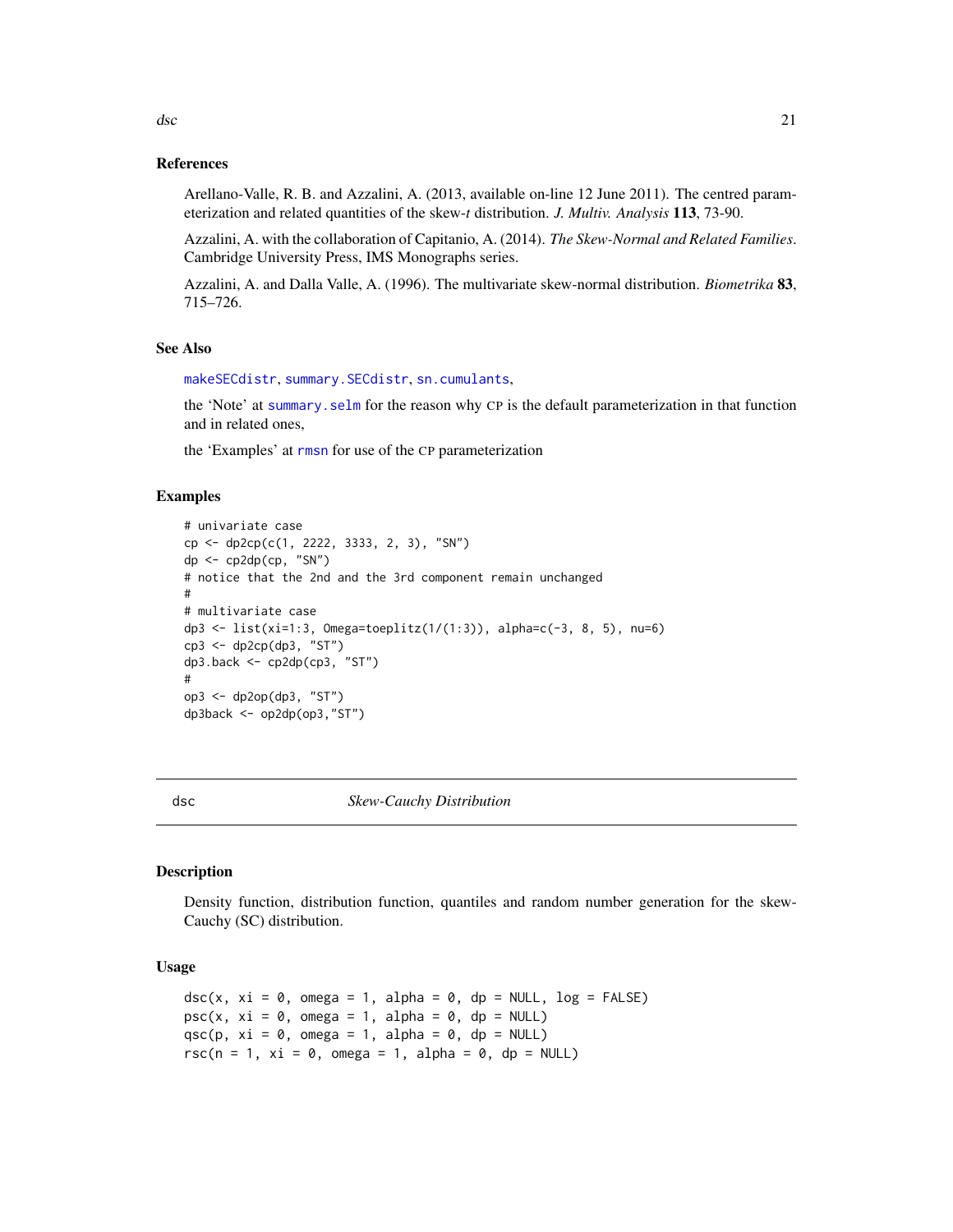### Arguments

| $\mathsf{x}$ | vector of quantiles. Missing values (NAs) and Inf's are allowed.                                                                              |
|--------------|-----------------------------------------------------------------------------------------------------------------------------------------------|
| p            | vector of probabilities. Missing values (NAs) are allowed.                                                                                    |
| хi           | vector of location parameters.                                                                                                                |
| omega        | vector of (positive) scale parameters.                                                                                                        |
| alpha        | vector of slant parameters.                                                                                                                   |
| dp           | a vector of length 3 whose elements represent the parameters described above.<br>If dp is specified, the individual parameters cannot be set. |
| n            | sample size.                                                                                                                                  |
| log          | logical flag used in dsc (default FALSE). When TRUE, the logarithm of the density<br>values is returned.                                      |

# Value

density (dsc), probability (psc), quantile (qsc) or random sample (rsc) from the skew-Cauchy distribution with given  $xi$ , omega and alpha parameters or from the extended skew-normal if  $tau$ !=0

### Details

Typical usages are

```
dsc(x, xi=0, omega=1, alpha=0, log=FALSE)
dsc(x, dp=, log=FALSE)
psc(x, xi=0, omega=1, alpha=0)
psc(x, dp= )qsc(p, xi=0, omega=1, alpha=0)
qsc(x, dp=)rsc(n=1, xi=0, omega=1, alpha=0)
rsc(x, dp=)
```
### Background

The skew-Cauchy distribution can be thought as a skew- $t$  with tail-weight parameter nu=1. In this case, closed-form expressions of the distribution function and the quantile function have been obtained by Behboodian *et al.* (2006). The key facts are summarized in Complement 4.2 of Azzalini and Capitanio (2014). A multivariate version of the distribution exists.

### References

Azzalini, A. with the collaboration of Capitanio, A. (2014). *The Skew-normal and Related Families*. Cambridge University Press, IMS Monographs series.

Behboodian, J., Jamalizadeh, A., and Balakrishnan, N. (2006). A new class of skew-Cauchy distributions. *Statist. Probab. Lett.* 76, 1488–1493.

# See Also

[dst](#page-24-1), [dmsc](#page-16-2)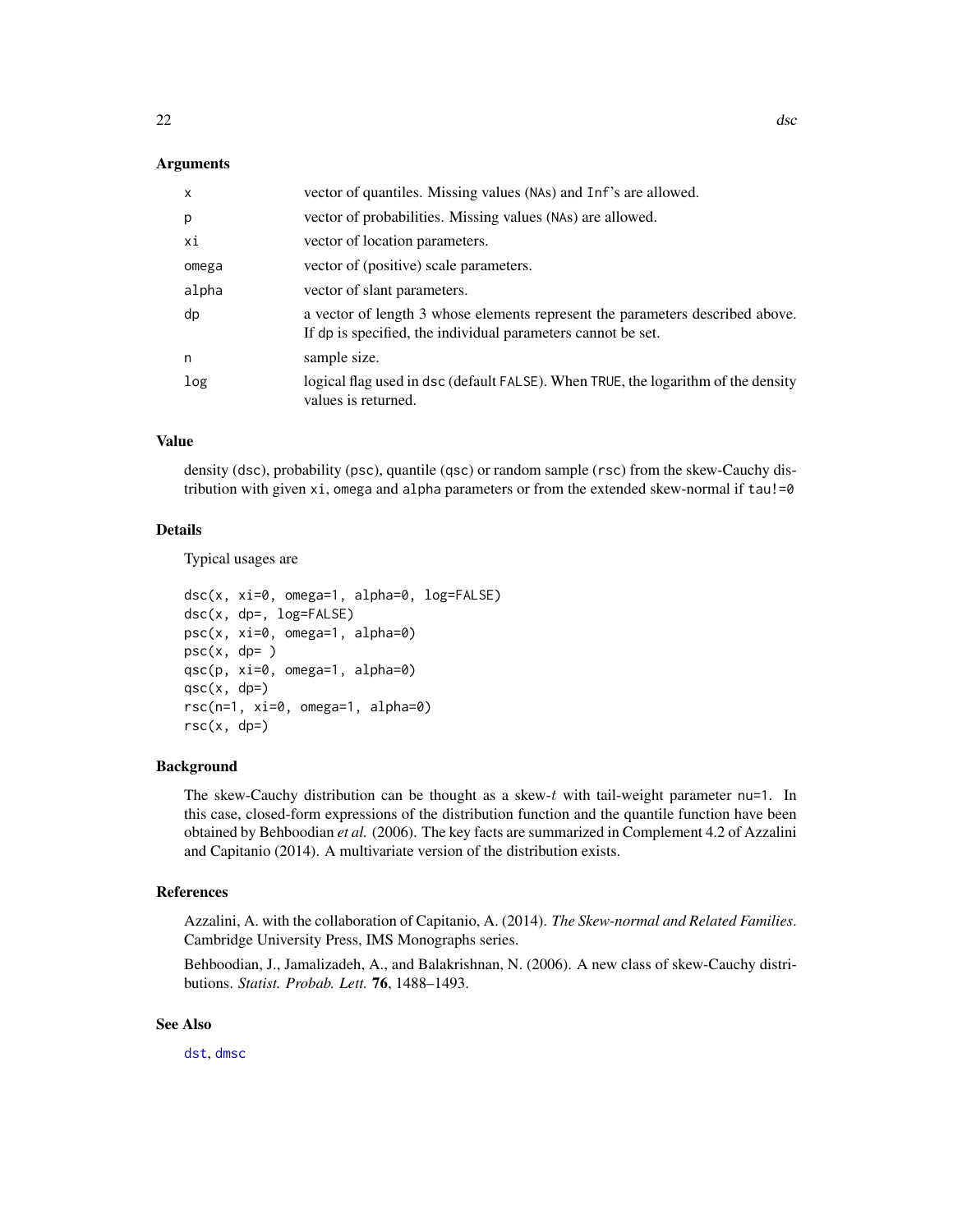<span id="page-22-0"></span> $\Delta$ dsn  $\Delta$ 33

# Examples

```
pdf <- dsc(seq(-5,5,by=0.1), alpha=3)
cdf \leq psc(seq(-5,5,by=0.1), alpha=3)
q \leftarrow \text{qsc}(\text{seq}(0.1, 0.9, \text{by=0.1}), \text{ alpha=-2})p \leftarrow psc(q, alpha=-2)rn <- rsc(100, 5, 2, 5)
```
# <span id="page-22-1"></span>dsn *Skew-Normal Distribution*

# Description

Density function, distribution function, quantiles and random number generation for the skewnormal (SN) and the extended skew-normal (ESN) distribution.

# Usage

```
dsn(x, xi=0, omega=1, alpha=0, tau=0, dp=NULL, log=FALSE)
psn(x, xi=0, omega=1, alpha=0, tau=0, dp=NULL, engine, ...)
qsn(p, xi=0, omega=1, alpha=0, tau=0, dp=NULL, tol=1e-8, solver="NR", ...)
rsn(n=1, xi=0, omega=1, alpha=0, tau=0, dp=NULL)
```
## Arguments

| X      | vector of quantiles. Missing values (NA's) and Inf's are allowed.                                                                                                                                                                                                        |
|--------|--------------------------------------------------------------------------------------------------------------------------------------------------------------------------------------------------------------------------------------------------------------------------|
| р      | vector of probabilities. Missing values (NAs) are allowed                                                                                                                                                                                                                |
| хi     | vector of location parameters.                                                                                                                                                                                                                                           |
| omega  | vector of scale parameters; must be positive.                                                                                                                                                                                                                            |
| alpha  | vector of slant parameter(s); +/-Inf is allowed. With psn, it must be of length<br>1 if engine="T. Owen". With qsn, it must be of length 1.                                                                                                                              |
| tau    | a single value representing the 'hidden mean' parameter of the ESN distribution;<br>tau=0 (default) corresponds to a SN distribution.                                                                                                                                    |
| dp     | a vector of length 3 (in the SN case) or 4 (in the ESN case), whose components<br>represent the individual parameters described above. If dp is specified, the indi-<br>vidual parameters cannot be set.                                                                 |
| n      | a positive integer representing the sample size.                                                                                                                                                                                                                         |
| tol    | a scalar value which regulates the accuracy of the result of qsn, measured on the<br>probability scale.                                                                                                                                                                  |
| log    | logical flag used in dsn (default FALSE). When TRUE, the logarithm of the density<br>values is returned.                                                                                                                                                                 |
| engine | a character string which selects the computing engine; this is either "T. Owen" or<br>"biv.nt.prob", the latter from package mnormt. If tau != 0 or length(alpha)>1,<br>"biv.nt.prob" must be used. If this argument is missing, a default selection<br>rule is applied. |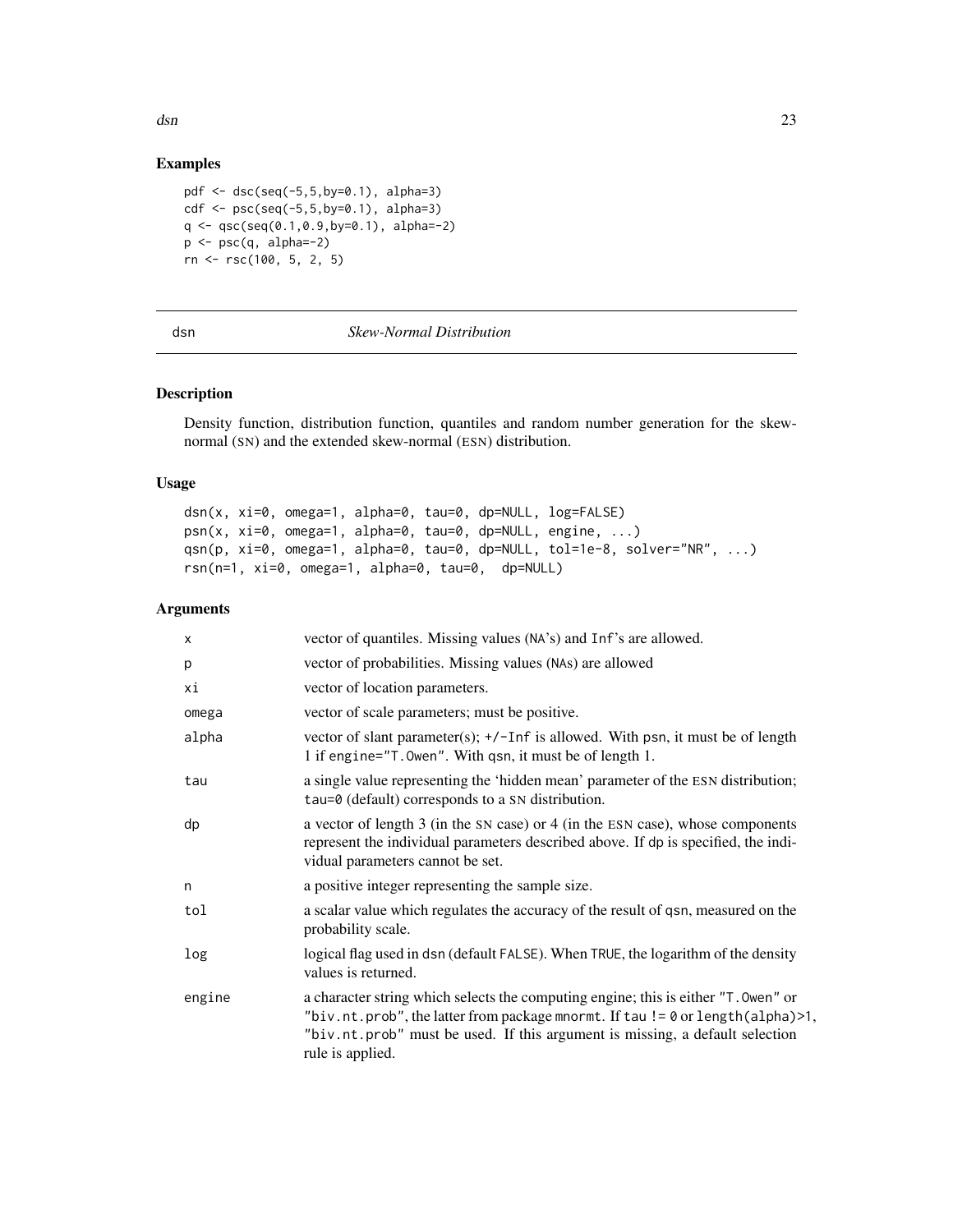### Value

density (dsn), probability (psn), quantile (qsn) or random sample (rsn) from the skew-normal distribution with given  $xi$ , omega and alpha parameters or from the extended skew-normal if  $tau$ !=0

#### Details

Typical usages are

```
dsn(x, xi=0, omega=1, alpha=0, log=FALSE)
dsn(x, dp=, log=FALSE)
psn(x, xi=0, \text{omega}=1, \text{alpha}=0, \ldots)psn(x, dp=, \ldots)qsn(p, xi=0, omega=1, alpha=0, tol=1e-8, ...)
qsn(x, dp=, ...)rsn(n=1, xi=0, omega=1, alpha=0)
rsn(x, dp=)
```
psn and qsn make use of function [T.Owen](#page-93-1) or [biv.nt.prob](#page-0-0)

In qsn, the choice solver="NR" selects the Newton-Raphson method for solving the quantile equation, while option solver="RFB" alternates a step of *regula falsi* with one of bisection. The "NR" method is generally more efficient, but "RFB" is occasionally required in some problematic cases.

In version 1.6-2, the random number generation method for rsn has changed; the so-called transformation method (also referred to as the 'additive representation') has been adopted for all values of tau. Also, the code has been modified so that there is this form of consistency: provided set.seed() is reset similarly before calls, code like rsn(5,dp=1:3) and rsn(10,dp=1:3), for instance, will start with the same initial values in the longer sequence as in the shorter sequence.

#### Background

The family of skew-normal distributions is an extension of the normal family, via the introdution of a alpha parameter which regulates asymmetry; when alpha=0, the skew-normal distribution reduces to the normal one. The density function of the SN distribution in the 'normalized' case having xi=0 and omega=1 is  $2\phi(x)\Phi(\alpha x)$ , if  $\phi$  and  $\Phi$  denote the standard normal density and distribution function. An early discussion of the skew-normal distribution is given by Azzalini (1985); see Section 3.3 for the ESN variant, up to a slight difference in the parameterization.

An updated exposition is provided in Chapter 2 of Azzalini and Capitanio (2014); the ESN variant is presented Section 2.2. See Section 2.3 for an historical account. A multivariate version of the distribution is examined in Chapter 5.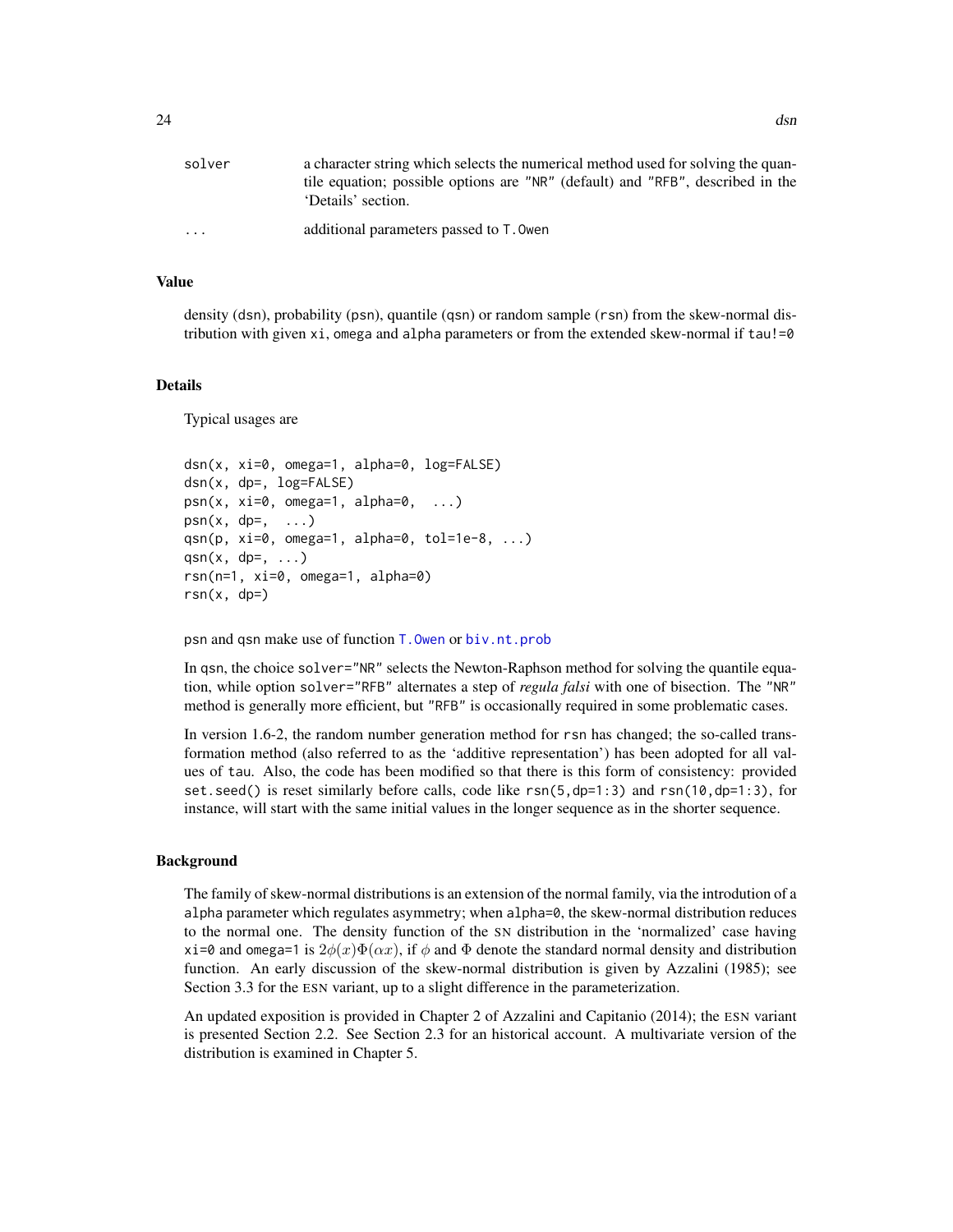# <span id="page-24-0"></span>References

Azzalini, A. (1985). A class of distributions which includes the normal ones. *Scand. J. Statist.* 12, 171-178.

Azzalini, A. with the collaboration of Capitanio, A. (2014). *The Skew-Normal and Related Families*. Cambridge University Press, IMS Monographs series.

### See Also

Functions used by psn: [T.Owen](#page-93-1), [biv.nt.prob](#page-0-0)

Related distributions: [dmsn](#page-14-1), [dst](#page-24-1), [dmst](#page-16-1)

### Examples

```
pdf <- dsn(seq(-3, 3, by=0.1), alpha=3)
cdf \leq psn(seq(-3, 3, by=0.1), alpha=3)q <- qsn(seq(0.1, 0.9, by=0.1), alpha=-2)
r <- rsn(100, 5, 2, 5)
qsn(1/10^(1:4), 0, 1, 5, 3, solver="RFB")
```
### <span id="page-24-1"></span>dst *Skew-*t *Distribution*

#### Description

Density function, distribution function, quantiles and random number generation for the skew-t (ST) distribution

### Usage

```
dst(x, xi=0, omega=1, alpha=0, nu=Inf, dp=NULL, log=FALSE)
pst(x, xi=0, omega=1, alpha=0, nu=Inf, dp=NULL, method=0, ...)
qst(p, xi=0, omega=1, alpha=0, nu=Inf, tol=1e-08, dp=NULL, method=0, ...)
rst(n=1, xi=0, omega=1, alpha=0, nu=Inf, dp=NULL)
```
### Arguments

| x     | vector of quantiles. Missing values (NAs) are allowed.                                                                                                                                      |
|-------|---------------------------------------------------------------------------------------------------------------------------------------------------------------------------------------------|
| p     | vector of probabililities.                                                                                                                                                                  |
| хi    | vector of location parameters.                                                                                                                                                              |
| omega | vector of scale parameters; must be positive.                                                                                                                                               |
| alpha | vector of slant parameters. With pst and qst, it must be of length 1.                                                                                                                       |
| nu    | a single positive value representing the degrees of freedom; it can be non-integer.<br>Default value is nu=Inf which corresponds to the skew-normal distribution.                           |
| dp    | a vector of length 4, whose elements represent location, scale (positive), slant<br>and degrees of freedom, respectively. If dp is specified, the individual parame-<br>ters cannot be set. |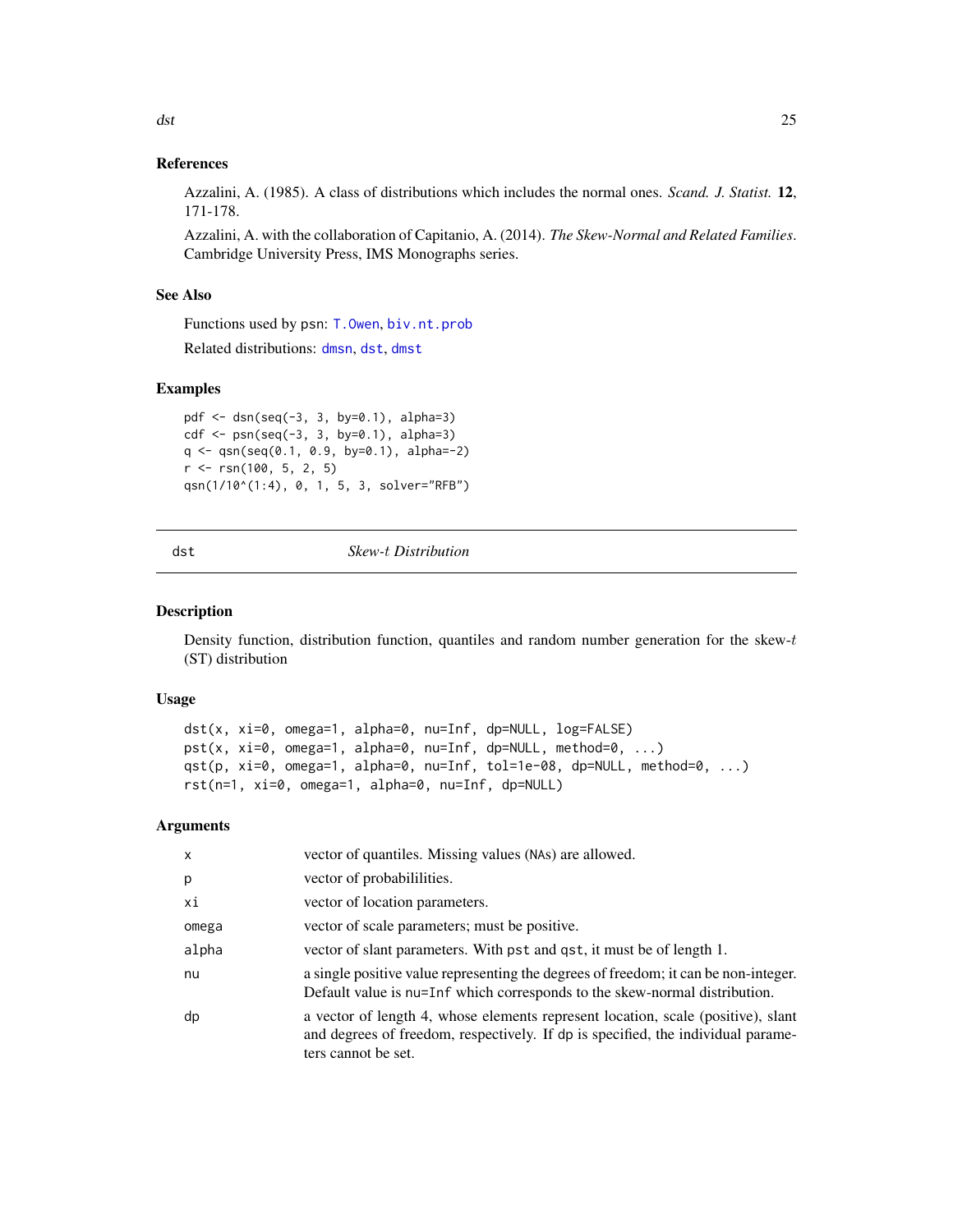| n      | a positive integer representing the sample size.                                                                                                                                                                                                                                |
|--------|---------------------------------------------------------------------------------------------------------------------------------------------------------------------------------------------------------------------------------------------------------------------------------|
| log    | logical; if TRUE, densities are given as log-densities                                                                                                                                                                                                                          |
| tol    | a scalar value which regulates the accuracy of the result of qsn, measured on the<br>probability scale.                                                                                                                                                                         |
| method | an integer value between $\theta$ and 4 which selects the computing method; see 'De-<br>tails' below for the meaning of these values. If method=0 (default value), an<br>automatic choice is made among the four actual computing methods, depending<br>on the other arguments. |
| .      | additional parameters passed to integrate or pmst.                                                                                                                                                                                                                              |

#### Value

Density (dst), probability (pst), quantiles (qst) and random sample (rst) from the skew-t distribution with given xi, omega, alpha and nu parameters.

#### Details

Typical usages are

```
dst(x, xi=0, omega=1, alpha=0, nu=Inf, log=FALSE)
dst(x, dp=, log=FALSE)
pst(x, xi=0, omega=1, alpha=0, nu=Inf, method=0, ...)
pst(x, dp=, log=FALSE)
qst(p, xi=0, omega=1, alpha=0, nu=Inf, tol=1e-8, method=0, ...)
qst(x, dp=, log=FALSE)
rst(n=1, xi=0, omega=1, alpha=0, nu=Inf)
rst(x, dp=, log=FALSE)
```
#### Background

The family of skew-t distributions is an extension of the Student's  $t$  family, via the introduction of a alpha parameter which regulates skewness; when alpha=0, the skew-t distribution reduces to the usual Student's t distribution. When nu=Inf, it reduces to the skew-normal distribution. When nu=1, it reduces to a form of skew-Cauchy distribution. See Chapter 4 of Azzalini & Capitanio (2014) for additional information. A multivariate version of the distribution exists; see dmst.

# Details

For evaluation of pst, and so indirectly of qst, four different methods are employed. Method 1 consists in using pmst with dimension d=1. Method 2 applies integrate to the density function dst. Method 3 again uses integrate too but with a different integrand, as given in Section 4.2 of Azzalini & Capitanio (2003), full version of the paper. Method 4 consists in the recursive procedure of Jamalizadeh, Khosravi and Balakrishnan (2009), which is recalled in Complement 4.3 on Azzalini & Capitanio (2014); the recursion over nu starts from the explicit expression for nu=1 given by psc. Of these, Method 1 and 4 are only suitable for integer values of nu. Method 4 becomes progressively less efficient as nu increases, because the value of nu determines the number of nested calls, but the decay of efficiency is slower for larger values of length $(x)$ . If the default argument value method= $0$  is retained, an automatic choice among the above four methods is made, which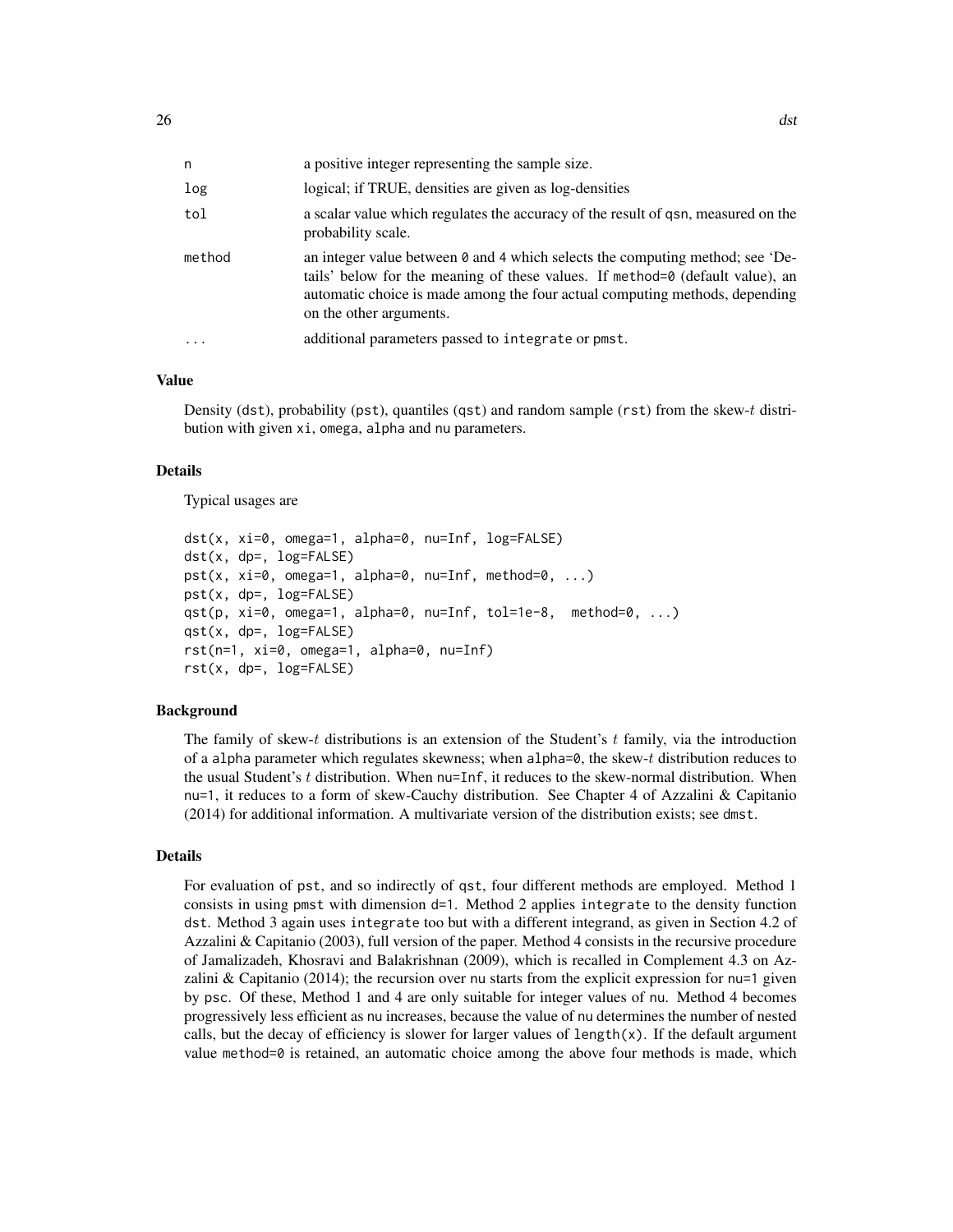# <span id="page-26-0"></span>extractSECdistr 27

depends on the values of nu, alpha, length(x). The numerical accuracy of methods 1, 2 and 3 can be regulated via the ... argument, while method 4 is conceptually exact, up to machine precision. If qst is called with nu>1e4, computation is transferred to qsn.

### References

Azzalini, A. and Capitanio, A. (2003). Distributions generated by perturbation of symmetry with emphasis on a multivariate skew-*t* distribution. *J.Roy. Statist. Soc. B* 65, 367–389. Full version of the paper at <https://arXiv.org/abs/0911.2342>.

Azzalini, A. with the collaboration of Capitanio, A. (2014). *The Skew-normal and Related Families*. Cambridge University Press, IMS Monographs series.

Jamalizadeh, A., Khosravi, M., and Balakrishnan, N. (2009). Recurrence relations for distributions of a skew-*t* and a linear combination of order statistics from a bivariate-*t*. *Comp. Statist. Data An.* 53, 847–852.

### See Also

[dmst](#page-16-1), [dsn](#page-22-1), [dsc](#page-20-1)

### Examples

```
pdf <- dst(seq(-4, 4, by=0.1), alpha=3, nu=5)
rnd <- rst(100, 5, 2, -5, 8)
q <- qst(c(0.25, 0.50, 0.75), alpha=3, nu=5)
pst(q, alpha=3, nu=5) # must give back c(0.25, 0.50, 0.75)
#
p1 \leq -pst(x=seq(-3,3, by=1), dp=c(0,1,pi, 3.5))p2 <- pst(x=seq(-3,3, by=1), dp=c(0,1,pi, 3.5), method=2, rel.tol=1e-9)
```
<span id="page-26-1"></span>extractSECdistr *Extract the SEC error distribution from an object created by* selm

### Description

Given an object created by a call to selm, the function delivers the SEC distribution representing the stochastic term of the fitted model

# Usage

```
extractSECdistr(object, name, compNames)
```
#### Arguments

| object    | an object of class selm or mselm, as created by selm.                                                                                                                                                         |
|-----------|---------------------------------------------------------------------------------------------------------------------------------------------------------------------------------------------------------------|
| name      | an optional character string representing the name of the outcome distribution;<br>if missing, a string is constructed from the object ingredients.                                                           |
| compNames | in the multivariate case, an optional vector of character strings with the names<br>of the components of the error distribution; if missing, one such vector is con-<br>structed from the object ingredients. |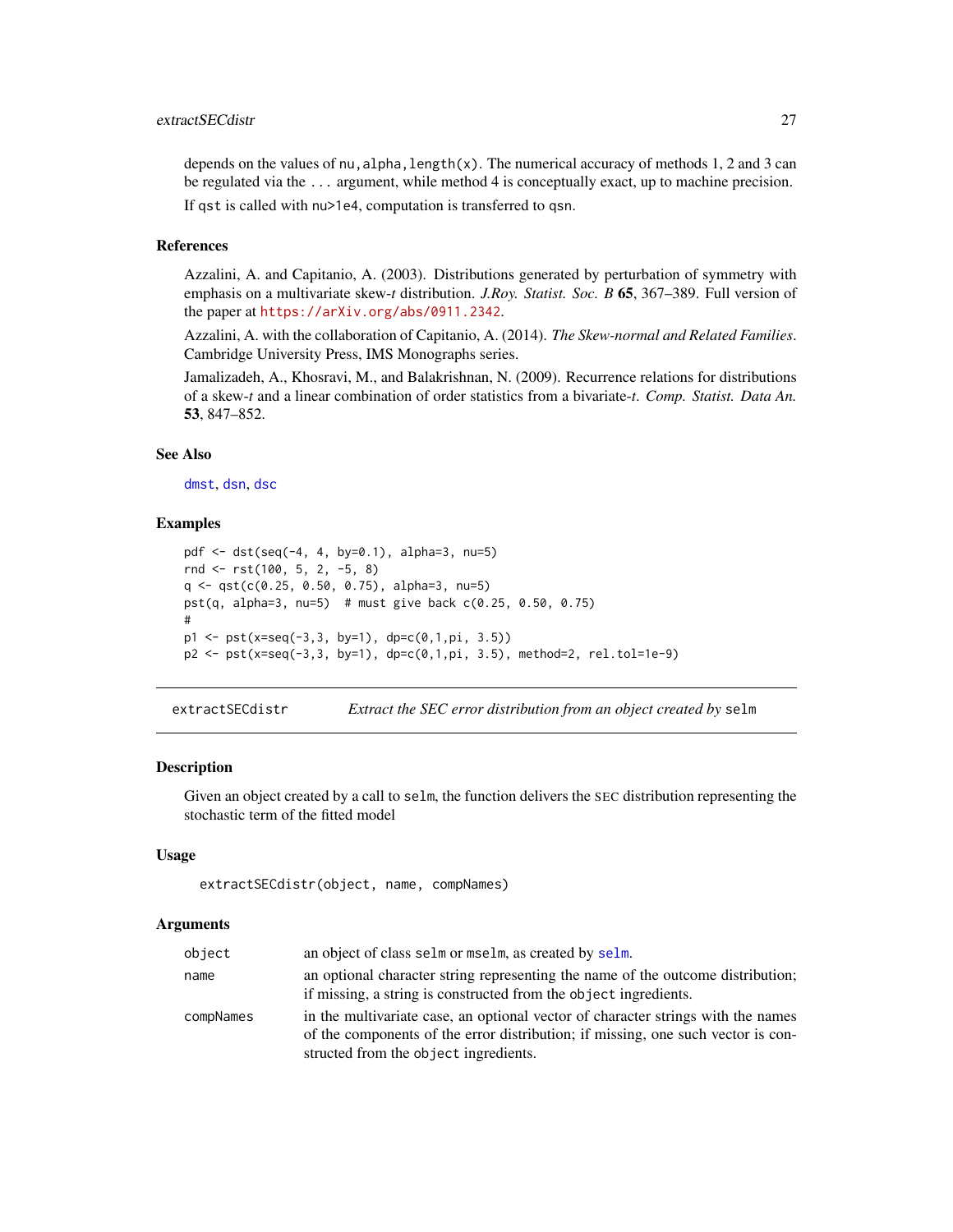# <span id="page-27-0"></span>Value

An object of class SECdistrMv or SECdistrUv, depending of the class of object.

### Details

When the formula of the fitted model includes only the constant 1, the returned object represents the fitted SEC distribution. If the formula includes additional terms, the linear predictor is eliminated and the returned object corresponds to the error term of the model; hence the location parameter xi in the DP parameterization is set to zero.

The returned object can be submitted to tools available for objects created by [makeSECdistr](#page-31-1), such as [summary.SECdistr](#page-74-1), [conditionalSECdistr](#page-8-1) and and so on.

# See Also

[selm](#page-57-1), [makeSECdistr](#page-31-1)

# Examples

```
data(ais)
m2 \le selm(log(Fe) \sim 1, family="ST", data=ais, fixed=list(nu=8))
f2 <- extractSECdistr(m2)
show(f2)
#
m4 <- selm(cbind(BMI, LBM) ~ 1, family="SN", data=ais)
f4 <- extractSECdistr(m4)
mean(f4)
vcov(f4)
```
<span id="page-27-1"></span>fournum *Four-number summary of a numeric vector*

# Description

Returns a quantile-based four-number summary of the input data

#### Usage

fournum $(x, na.rm = TRUE, ...)$ 

#### Arguments

|                         | a numeric vector, maybe including NAs and $+$ /n Infs. At least 8 not-NA values<br>are required. It works with objects which can be coerced to vector. |
|-------------------------|--------------------------------------------------------------------------------------------------------------------------------------------------------|
| na.rm                   | logical; if TRUE, all NA and NaNs are dropped, before the statistics are computed.                                                                     |
| $\cdot$ $\cdot$ $\cdot$ | optional arguments passed to quantile                                                                                                                  |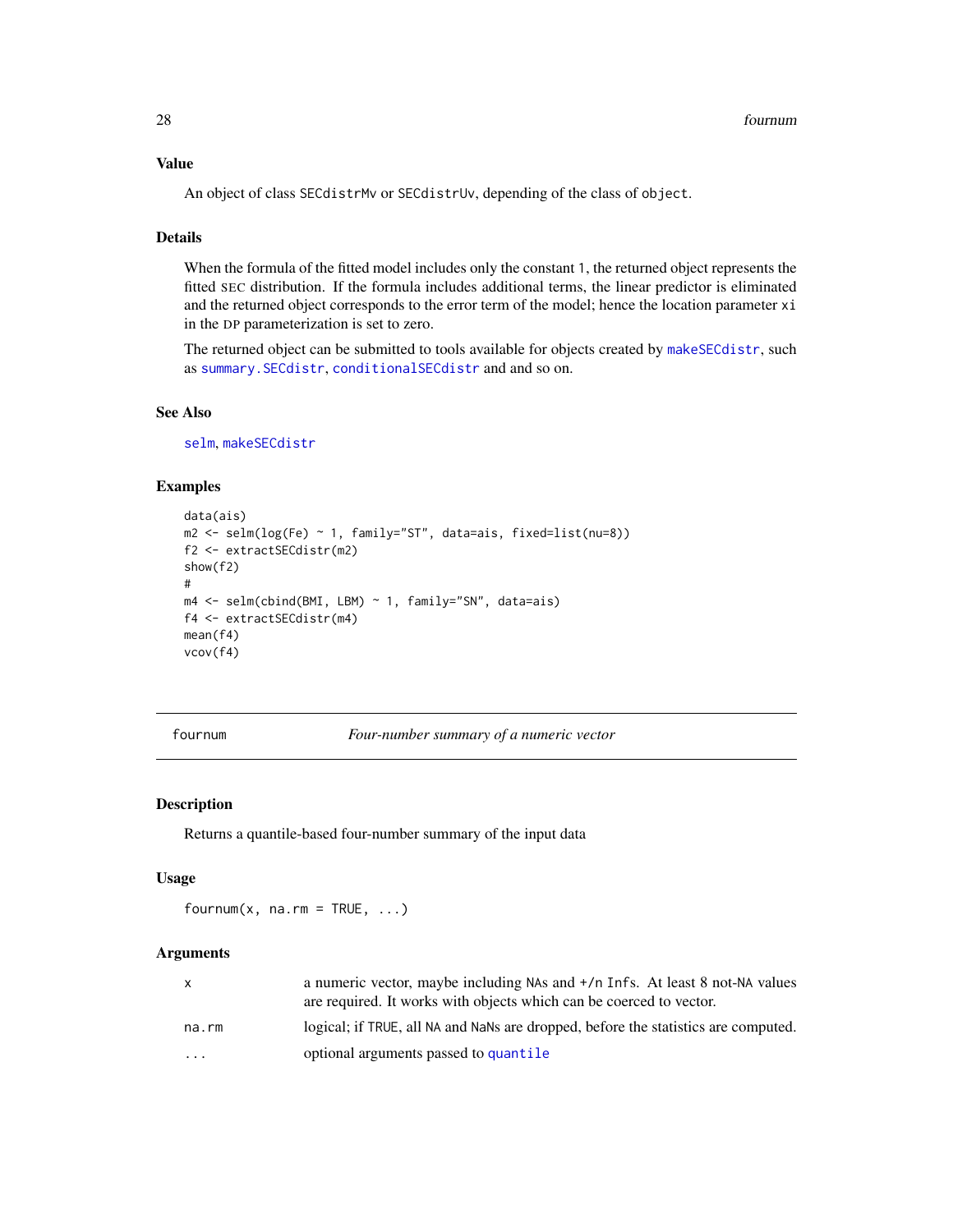#### fournum 29

### Details

Function quantile is used to compute 7 octiles of x, that is, quantiles of level  $(1:7)/8$ , denoted oct[1:7], and derive four summary quantities:

- 1. the median, which corresponds to  $oct[4]$ ,
- 2. the '(coefficient of) quartile deviation' or semi-interquantile range: (oct[6] -oct[2])/2;
- 3. the Galton-Bowley measure of asymmetry, that is, skewness:  $(\cot[6] 2 \times \cot[4] + \cot[2]) / (\cot[6])$ -oct[2]);
- 4. the Moors measure of kurtosis: (oct[7] -oct[5] + oct[3] -oct[1])/(oct[6] -oct[2])

The term 'coefficient of quartile deviation' is adopted from the Encyclopedia of Statistical Sciences; see the reference below. What is called Galton-Bowley measure here is often named 'Bowley's measure', but some sources attribute it to Francis Galton. For the Moors measure, see the reference below.

### Value

a vector of length four containing the median, the quartile deviation, the Galton-Bowley measure and the Moors measure

### **Note**

Computation of octiles makes real sense only if  $length(x)$  is substantially larger than 8. If x does not contain at least 8 values (excluding NAs), the function returns rep(NA,4).

#### Author(s)

Adelchi Azzalini

### References

'Quartile deviation, coefficient of', in: *Encyclopedia of Statistical Sciences*, 2nd edition (2006). Editors: Samuel Kotz (Editor-in-Chief), Campbell B. Read, N. Balakrishnan, Brani Vidakovic. Vol. 10, p.6743.

'Skewness, Bowleys's measures of', in: *Encyclopedia of Statistical Sciences*, 2nd edition (2006). Editors: Samuel Kotz (Editor-in-Chief), Campbell B. Read, N. Balakrishnan, Brani Vidakovic. Vol. 12, p.7771-7773.

Moors, J.J.A. (1988). A quantile alternative for kurtosis. *Source: Journal of the Royal Statistical Society. Series D (The Statistician)*, Vol. 37, pp. 25-32

### See Also

[quantile](#page-0-0), [fivenum](#page-0-0), [IQR](#page-0-0)

# **Examples**

fournum(datasets::rivers)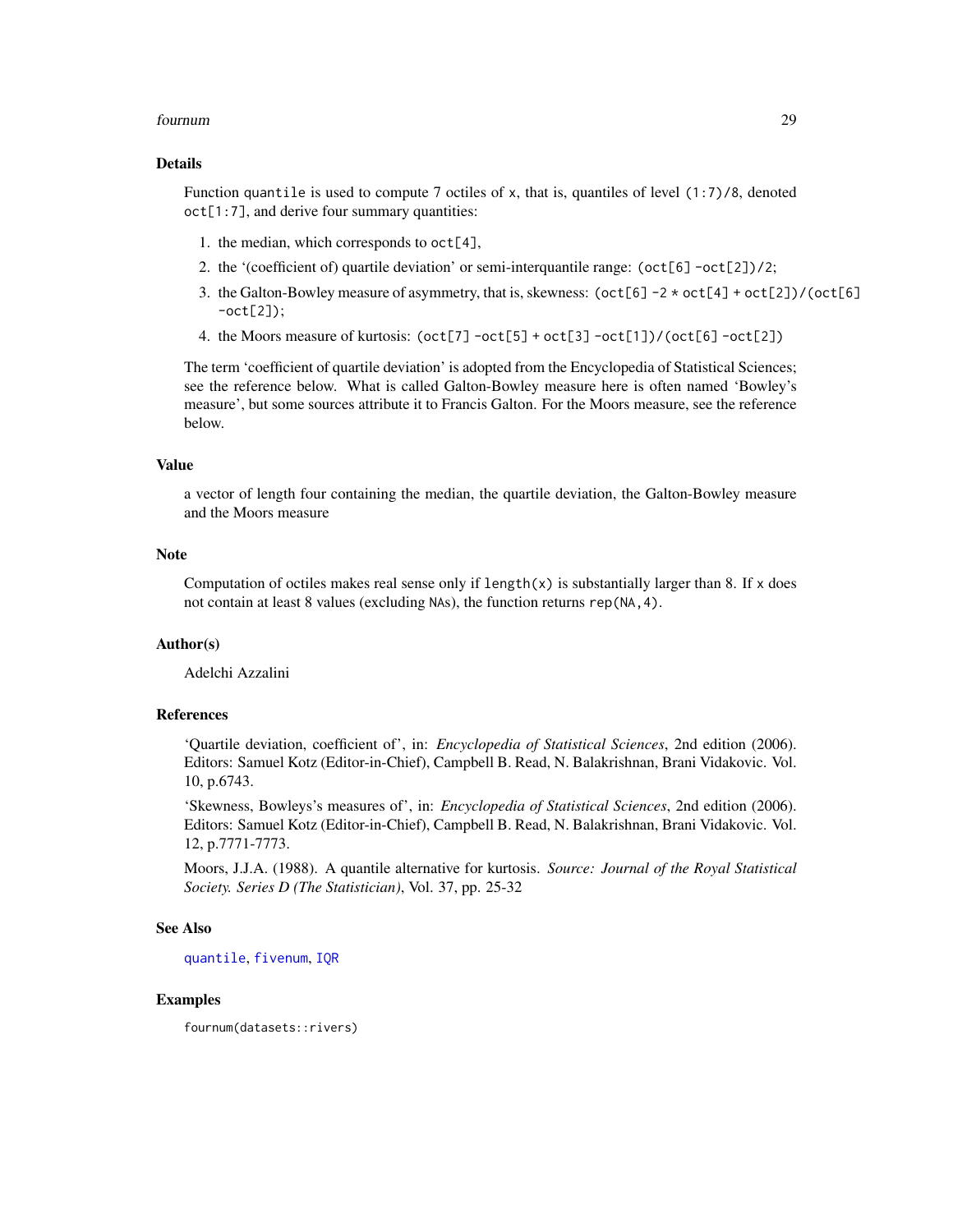<span id="page-29-0"></span>

#### Description

A sample simulated from the  $SN(0,1,5)$  distribution with sample coefficient of skewness inside the admissible range (-0.9952719, 0.9952719) for the skew-normal family but maximum likelihood estimate on the frontier of the parameter space.

#### Usage

data(frontier)

# Format

A numeric vector of length 50.

### Source

Generated by a run of  $rsn(50, 0, 1, 5)$ .

### Examples

```
data(frontier, package="sn")
fit \le selm(frontier \sim 1)
plot(fit, which=2)
#
fit.p \le - selm(frontier \sim 1, method="MPLE")
plot(fit.p, which=2)
```
galton\_moors2alpha\_nu *Mapping of the (Galton-Bowley, Moors) measures to the (*alpha*,* nu*) parameters of a ST distribution*

#### Description

Given a pair of (Galton-Bowley, Moors) measures of skewness and kurtosis for a given sample, a pair of values (alpha, nu) are found such that a skew-*t* (ST) distribution with these slant and tailweight parameter has its (Galton-Bowley, Moors) measures equal to the input values. This function is mainly intended for internal package usage.

#### Usage

```
galton_moors2alpha_nu(galton, moors, quick = TRUE, move.in = TRUE, verbose = 0,
 abstol = 1e-04
```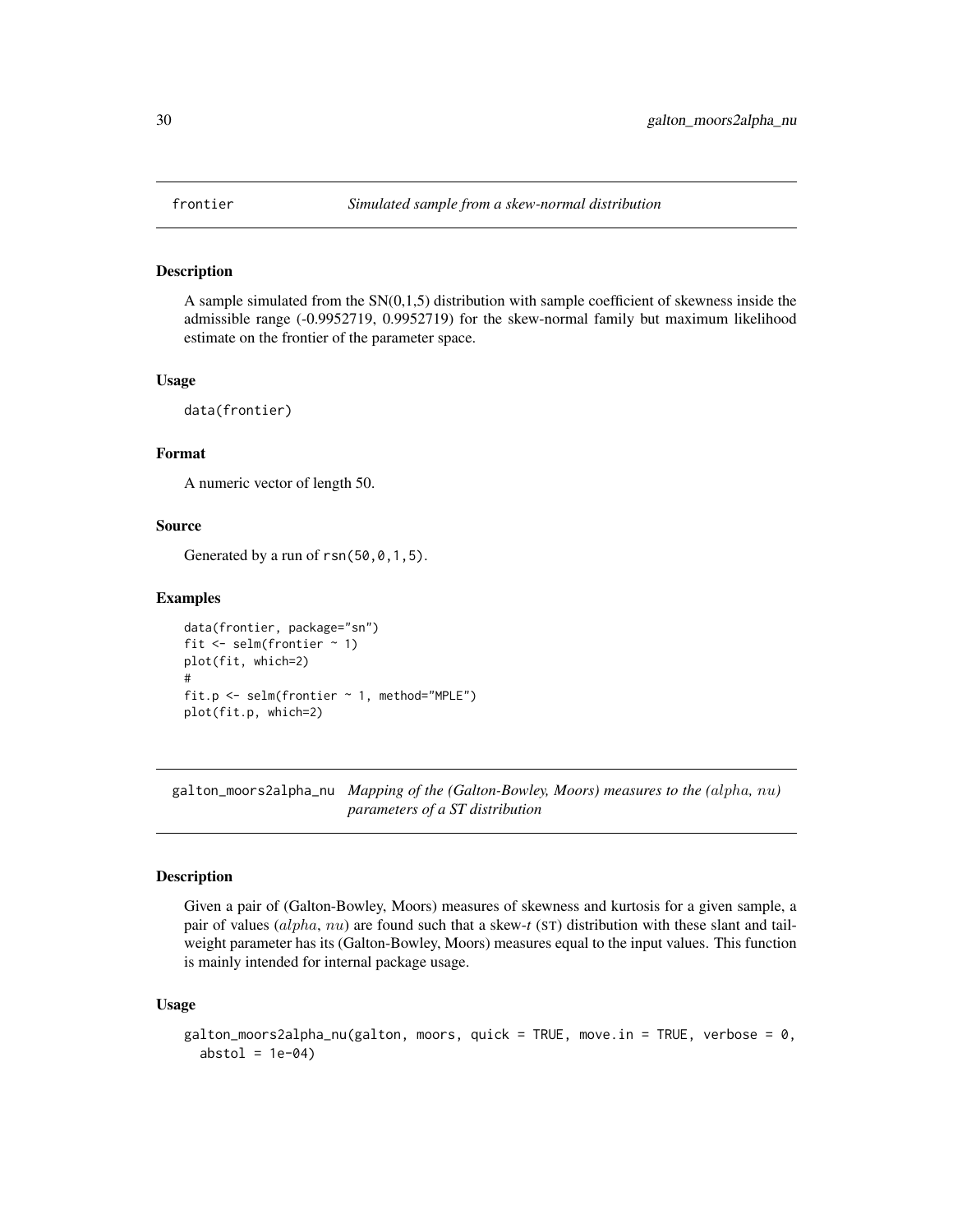#### **Arguments**

| galton  | a numeric value, representing a Galton-Bowley measure                                                                            |
|---------|----------------------------------------------------------------------------------------------------------------------------------|
| moors   | a numeric value, representing a Moors measure                                                                                    |
| quick   | a logical value; if TRUE, a quick mapping is performed                                                                           |
| move.in | if the input values (galton, moors) are outside the feasible ST region, a suitable<br>point within the feasible area is returned |
| verbose | a numeric value which regulates the amount of printed detail                                                                     |
| abstol  | the tolerance value of the mapping, only relevant is quick=FALSE                                                                 |

#### Details

For background information about the Galton-Bowley's and the Moors measures, see the documentation of [fournum](#page-27-1). The working of the mapping by described in Azzalini and Salehi (2020).

### Value

a named vector of length two, with one or more descriptive attributes

# Note

This function is mainly intended for internal package usage. Specifically it is used by [st.prelimFit](#page-72-1).

# Author(s)

Adelchi Azzalini

# References

Azzalini, A. and Salehi, M. (2020). Some computational aspects of maximum likelihood estimation of the skew-*t* distribution. In: *Computational and Methodological Statistics and Biostatistics*, edited by Andriëtte Bekker, Ding-Geng Chen and Johannes T. Ferreira. Springer. DOI: 10.1007/978-3- 030-42196-0

# See Also

[fournum](#page-27-1), [st.prelimFit](#page-72-1)

# Examples

```
galton_moors2alpha_nu(0.5, 3, quick=FALSE) # input in the feasible area
galton_moors2alpha_nu(0.5, 3) # very similar output, much more quickly
galton_moors2alpha_nu(0.5, 0.5) # input outside the feasible area
```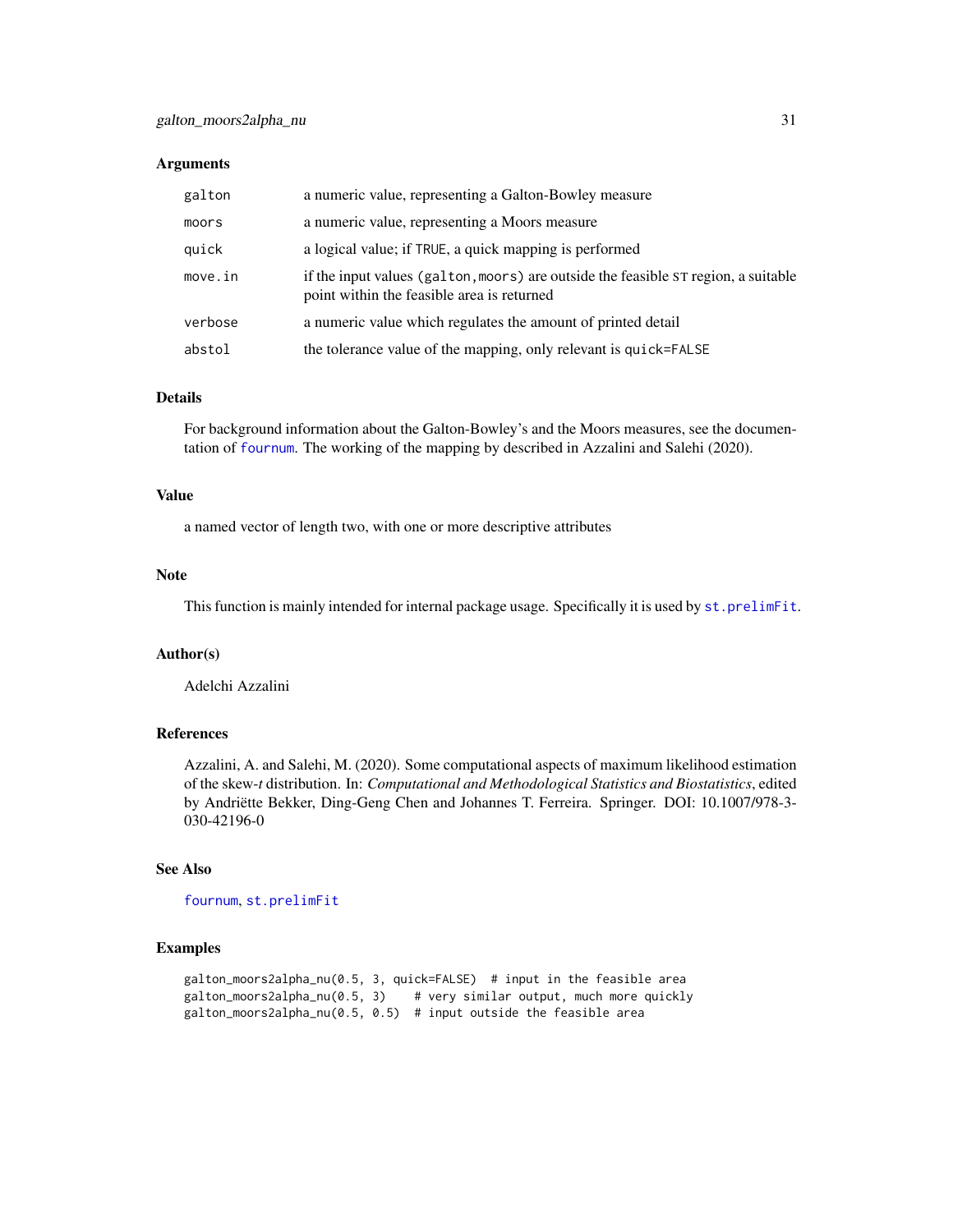<span id="page-31-1"></span><span id="page-31-0"></span>

#### **Description**

Build an object which identifies a skew-elliptically contoured distribution (SEC), in the univariate and in the multivariate case. The term 'skew-elliptical distribution' is a synonym of SEC distribution.

### Usage

makeSECdistr(dp, family, name, compNames)

#### Arguments

| dp        | a numeric vector (in the univariate case) or a list (in the multivariate case) of<br>parameters which identify the specific distribution within the named family.<br>See 'Details' for their expected structure.                                                                                                                                                 |
|-----------|------------------------------------------------------------------------------------------------------------------------------------------------------------------------------------------------------------------------------------------------------------------------------------------------------------------------------------------------------------------|
| family    | a character string which identifies the parametric family; currently, possible val-<br>ues are: "SN", "ESN", "ST", "SC". See 'Details' for additional information.                                                                                                                                                                                               |
| name      | an optional character string with the name of the distribution. If missing, one is<br>created.                                                                                                                                                                                                                                                                   |
| compNames | in the multivariate case, an optional vector of character strings with the names<br>of the component variables; its length must be equal to the dimensionality of<br>the distribution being generated. If missing and the first component of dp is a<br>named vector, its names are used as compNames; otherwise the components are<br>named " $V1$ ", " $V2$ ", |

#### Details

If dp is a numeric vector, a univariate distribution is built. Alternatively, if dp is a list, a multivariate distribution is built. In both cases, the required number of components of dp depends on family: it must be 3 for "SN" and "SC"; it must be 4 for "ESN" and "ST".

In the univariate case, the first three components of dp represent what for the specific distributions are denoted xi (location), omega (scale, positive) and alpha (slant); see functions [dsn](#page-22-1), [dst](#page-24-1), [dsc](#page-20-1) for their description. The fourth component, when it exists, represents either tau (hidden variable mean) for "ESN" or nu (degrees of freedom) for "ST". The names of the individual parameters are attached to the components of dp in the returned object.

In the multivariate case, dp is a list with components having similar role as in the univariate case, but xi=dp[[1]] and alpha=dp[[3]] are now vectors and the scale parameter Omega=dp[[2]] is a symmetric positive-definite matrix. For a multivariate distribution of dimension 1 (which can be created, although a warning message is issued), Omega corresponds to the square of omega in the univariate case. Vectors xi and alpha must be of length ncol(Omega). See also functions [dmsn](#page-14-1), [dmst](#page-16-1) and [dmsc](#page-16-2). The fourth component, when it exists, is a scalar with the same role as in the univariate case.

In the univariate case alpha=Inf is allowed, but in the multivariate case all components of the vector alpha must be finite.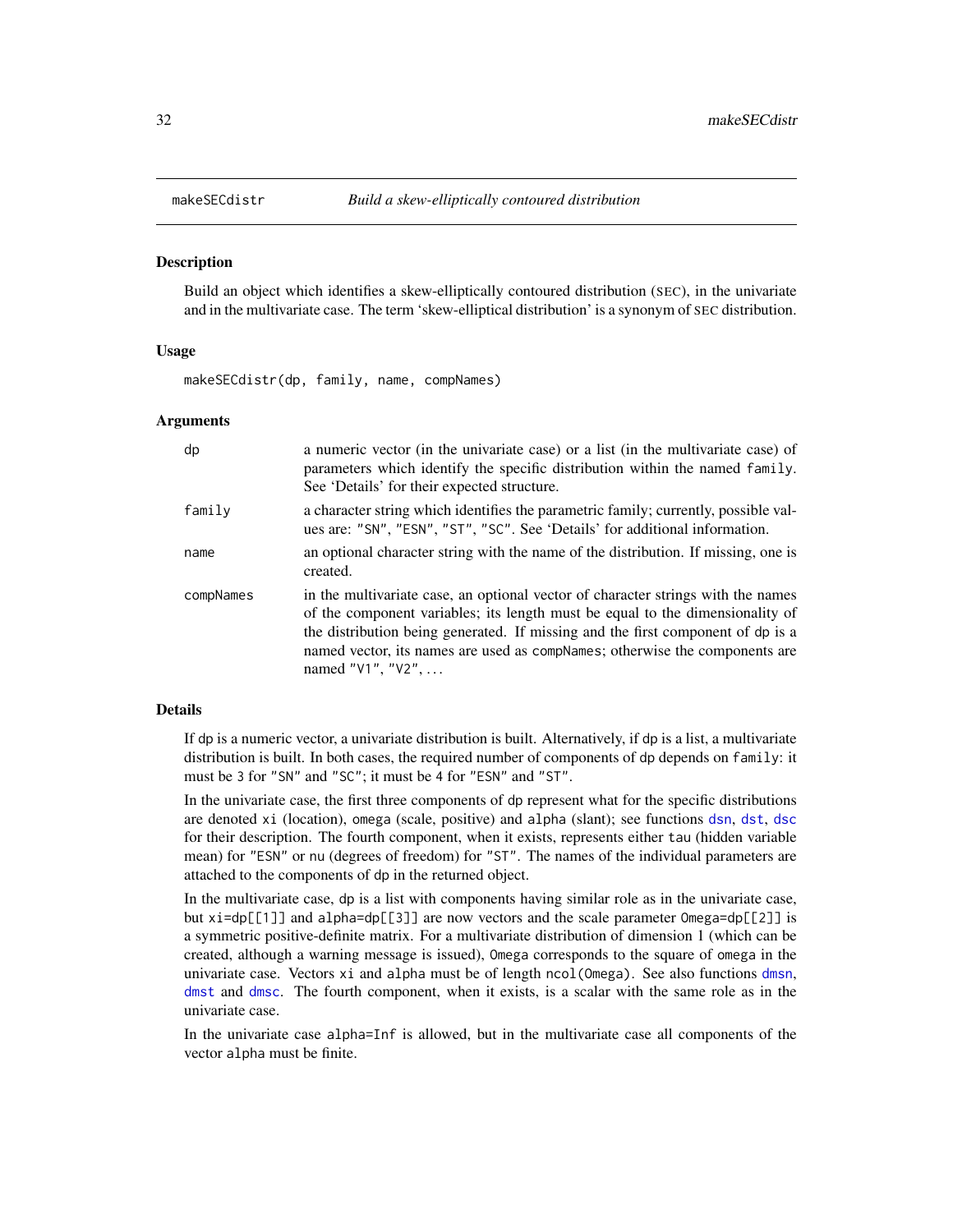# makeSECdistr 33

An object built by this function operates according to the S4 protocol.

#### Value

In the univariate case, an object of class SECdistrUv; in the multivariate case, an object of class SECdistrMv. See [SECdistrUv-class](#page-56-1) and [SECdistrMv-class](#page-55-1) for their description.

### Background

For background information, see Azzalini and Capitanio (2014), specifically Chapters 2 and 4 for univariate cases, Chapters 5 and 6 for multivariate cases; Section 6.1 provides a general formulation of SEC distributions.

If the slant parameter alpha is  $\theta$  (or a vector of  $\theta$ 's, in the multivariate case), the distribution is of classical elliptical type.

The ESN distribution is included here as a members of the SEC class, with a very slight extension of the original definition of this class, since the only difference is the non-zero truncation point of the unobserved component of the (d+1)-dimensional EC variable.

### Author(s)

Adelchi Azzalini

### **References**

Azzalini, A. with the collaboration of Capitanio, A. (2014). *The Skew-Normal and Related Families*. Cambridge University Press, IMS Monographs series.

### See Also

The description of classes [SECdistrUv-class](#page-56-1) and [SECdistrMv-class](#page-55-1)

[plot.SECdistr](#page-39-1) for plotting and [summary.SECdistr](#page-74-1) for summaries

Related functions [dsn](#page-22-1), [dst](#page-24-1), [dsc](#page-20-1), [dmsn](#page-14-1), [dmst](#page-16-1), [dp2cp](#page-18-1)

Functions [affineTransSECdistr](#page-4-1) and [conditionalSECdistr](#page-8-1) to manipulate objects of class [SECdistrMv-class](#page-55-1)

Function [extractSECdistr](#page-26-1) to extract objects of class [SECdistrMv-class](#page-55-1) and [SECdistrUv-class](#page-56-1) representing the SEC distribution of a [selm](#page-57-1) fit

# Examples

```
f1 <- makeSECdistr(dp=c(3,2,5), family="SN", name="First-SN")
show(f1)
summary(f1)
plot(f1)
plot(f1, probs=c(0.1, 0.9))
#
f2 <- makeSECdistr(dp=c(3, 5, -4, 8), family="ST", name="First-ST")
f9 <- makeSECdistr(dp=c(5, 1, Inf, 0.5), family="ESN", name="ESN,alpha=Inf")
#
dp0 <- list(xi=1:2, Omega=diag(3:4), alpha=c(3, -5))
```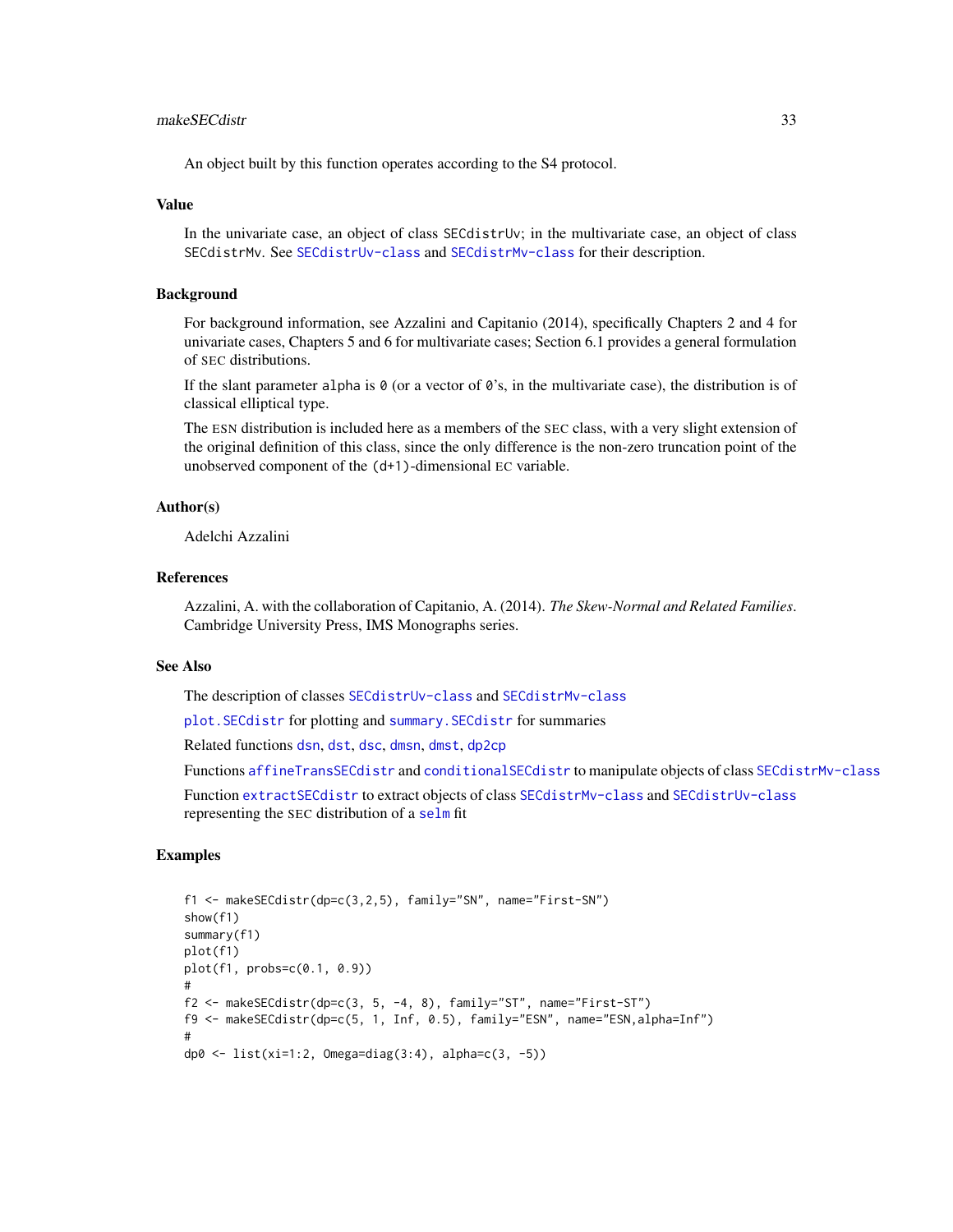```
f10 <- makeSECdistr(dp=dp0, family="SN", name="SN-2d", compNames=c("u1", "u2"))
#
dp1 <- list(xi=1:2, Omega=diag(1:2)+outer(c(3,3),c(2,2)), alpha=c(-3, 5), nu=6)
f11 <- makeSECdistr(dp=dp1, family="ST", name="ST-2d", compNames=c("t1", "t2"))
```
<span id="page-33-1"></span>makeSUNdistr *Build an object representing a SUN distribution*

#### Description

Build an object which identifies a Unified Skew-Normal distribution (SUN) within this parametric family. The SUN family is essentially equivalent to some other parametric families examined in the literature, notably the Closed Skew-Normal.

### Usage

makeSUNdistr(dp, name, compNames, HcompNames, drop = TRUE)

### Arguments

| dp         | a list of parameters as described at SUNdistr-base.                                                                                                                                                                                                                |
|------------|--------------------------------------------------------------------------------------------------------------------------------------------------------------------------------------------------------------------------------------------------------------------|
| name       | an optional character string with the name of the distribution. If missing, one is<br>created.                                                                                                                                                                     |
| compNames  | an optional vector of character strings with the names of the component vari-<br>ables; its length must be equal to the dimensionality d of the distribution being<br>generated. If missing, the components are named "V1", "V2",                                  |
| HcompNames | an optional vector of character strings with the names of the hidden component<br>variables; its length must be equal to the dimensionality component m described<br>in the 'Details'. If missing, the components are named "H1", "H2",                            |
| drop       | a logical value (default: TRUE) relevant only in the case $m=1$ . When both $m=1$ and<br>drop=TRUE, the returned object is of class either SECdistrUv or SECdistrMv,<br>depending on the value of d, and family "SN" or "ESN", depending on the dp<br>ingredients. |

### Details

The argument dp is a list, whose components are described at [SUNdistr-base](#page-82-1); see especially the 'Details' there. In this respect, there is no difference between the univariate and the univariate case, differently from the similar command [makeSECdistr](#page-31-1).

If the arguments name, compNames and HcompNames are missing, they are composed from the supplied arguments.

A SUNdistr-class object operates according to the S4 protocol.

### Value

An object of [SUNdistr-class](#page-85-1)

<span id="page-33-0"></span>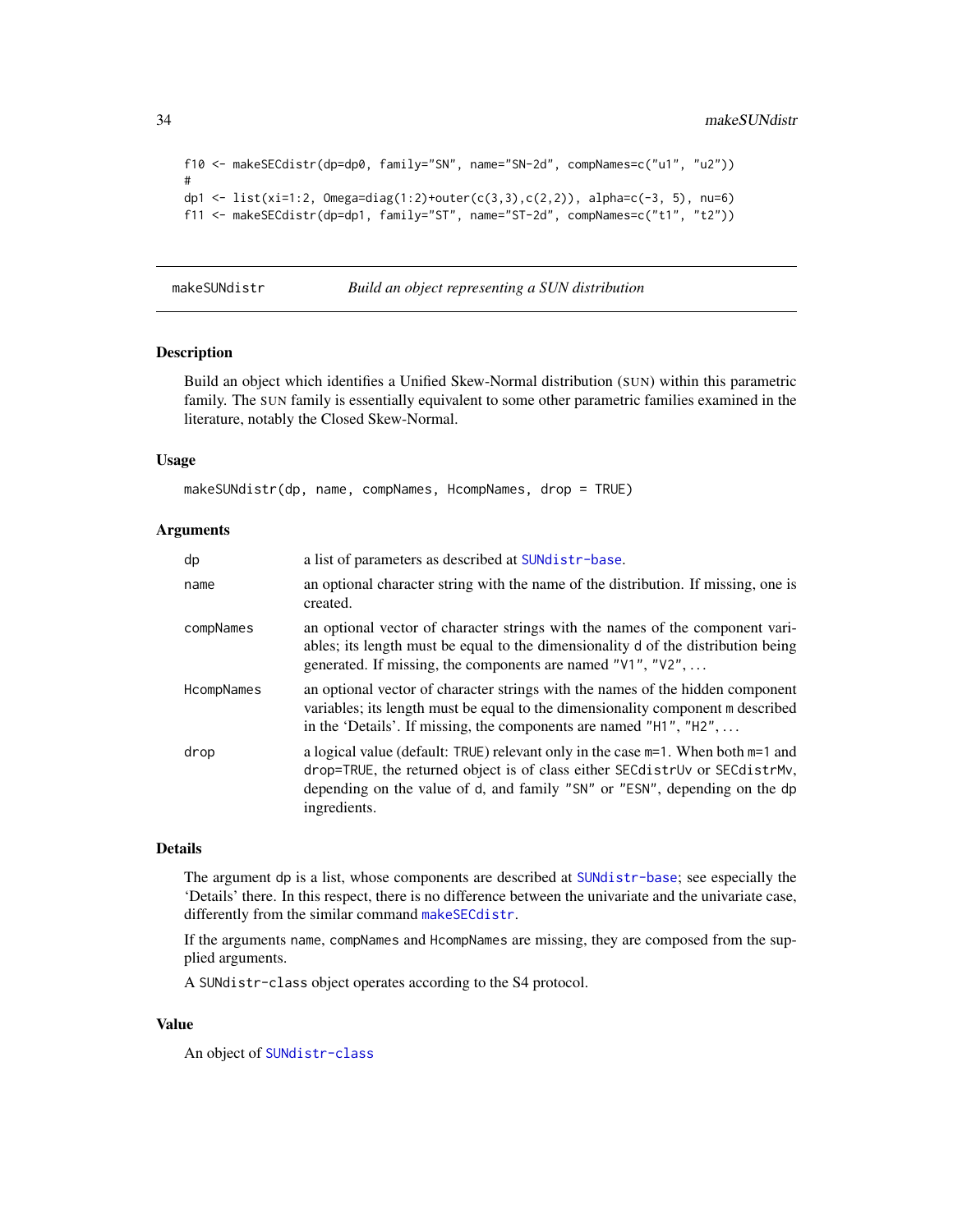#### <span id="page-34-0"></span>matrix-op 35

### Note

The present structure and user interface of this function, and of other ones related to the SUN distribution, must be considered experimental, and they might possibly change in the future.

### Author(s)

Adelchi Azzalini

# See Also

Basic information on the SUN distribution [SUNdistr-base](#page-82-1), the description of the class [SUNdistr-class](#page-85-1),

Related methods: [show.SUNdistr](#page-85-2) for displaying the object constituents, [plot.SUNdistr](#page-44-1) for plotting, [mean.SUNdistr](#page-85-2) for the mean value, [vcov.SUNdistr](#page-85-2) for the variance matrix, [summary.SUNdistr](#page-80-1) for various summary quantities

Functions [SUNdistr-op](#page-87-1) manipulate objects created by this function, producing new SUNdistr-class objects

#### Examples

```
xi \leftarrow c(1, 0, -1)Omega <- matrix(c(2,1,1, 1,3,1, 1,1,4), 3, 3)
Delta <- matrix(c(0.72,0.20, 0.51,0.42, 0.88, 0.94), 3, 2, byrow=TRUE)
Gamma \leq matrix(c(1, 0.8, 0.8, 1), 2, 2)
dp3 <- list(xi=xi, Omega=Omega, Delta=Delta, tau=c(-0.5, 0), Gamma=Gamma)
sun3 <- makeSUNdistr(dp=dp3, name="SUN3", compNames=c("x", "w", "z"))
show(sun3)
```
matrix-op *vech, tr and other matrix operators*

# Description

vech and other matrix operators

#### Usage

```
vech(A)
vech2mat(v)
duplicationMatrix(n)
tr(x)blockDiag(...)
```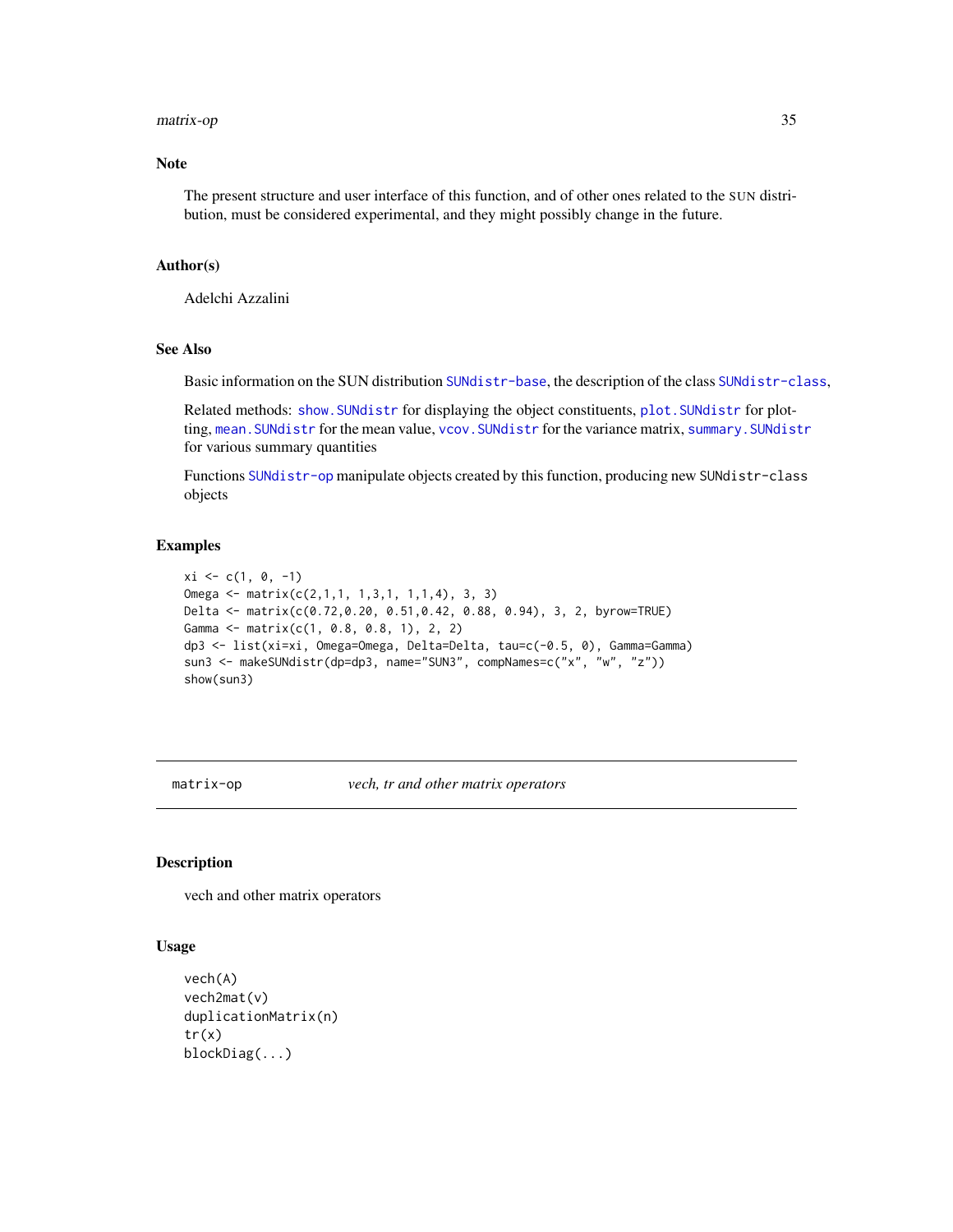#### Arguments

| A        | a (symmetric) square numeric matrix.                                            |
|----------|---------------------------------------------------------------------------------|
| v        | a numeric vector such that $length(v) = n*(n+1)/2$ for some positive integer n. |
| n        | a positive integer number; default is n=1.                                      |
| X        | a square numeric matrix.                                                        |
| $\cdots$ | an abitrary numer of matrices or objects coercible into matrices.               |

#### Value

a vector in case of vech, a scalar in case of tr, otherwise a matrix.

### Details

For a square matrix A, vech(A) returns the vector formed by the lower triangular portion of the matrix, including the diagonal; usually, this only makes sense for a symmetric matrix of numeric values. If  $v = v \cdot (M)$  where M is a symmetric numeric matrix, vech2mat(v) performs the inverse operation and returns the original matrix  $M$ ; this explain the requirement on length(v).

For a positive integer n, D=duplicationMatrix(n) is a matrix of dimension  $(n^2, n*(n+1)/2)$ such that D %\*% vech(M) returns the vec-form of a symmetric matrix M of order n, that is, the vector which stacks the columns of M; for more information, see Section 3.8 of Magnus and Neudecker (1988).

For a square numeric matrix  $x$ ,  $tr(x)$  returns its trace.

blockDiag(...) creates a block-diagonal matrix from a set of matrices or objects coercible into matrices. Generally, this is useful only for numeric objects.

# Author

Adelchi Azzalini; the original Octave code of duplicationMatrix is by Kurt Hornik.

# References

Magnus, Jan R. and Neudecker, Heinz (1988). *Matrix differential calculus with application in statistics and econometrics*. Wiley series in probability and statistics.

### Examples

```
M <- toeplitz(1:4)
v < -vech(M)vech2mat(v) - MD <- duplicationMatrix(ncol(M))
# D %*% vech(M) - as.vector(M), must be a one-column matrix of 0s
tr(outer(1:4,2:5))
blockDiag(M[1:2,], 1:2, diag(5:6))
```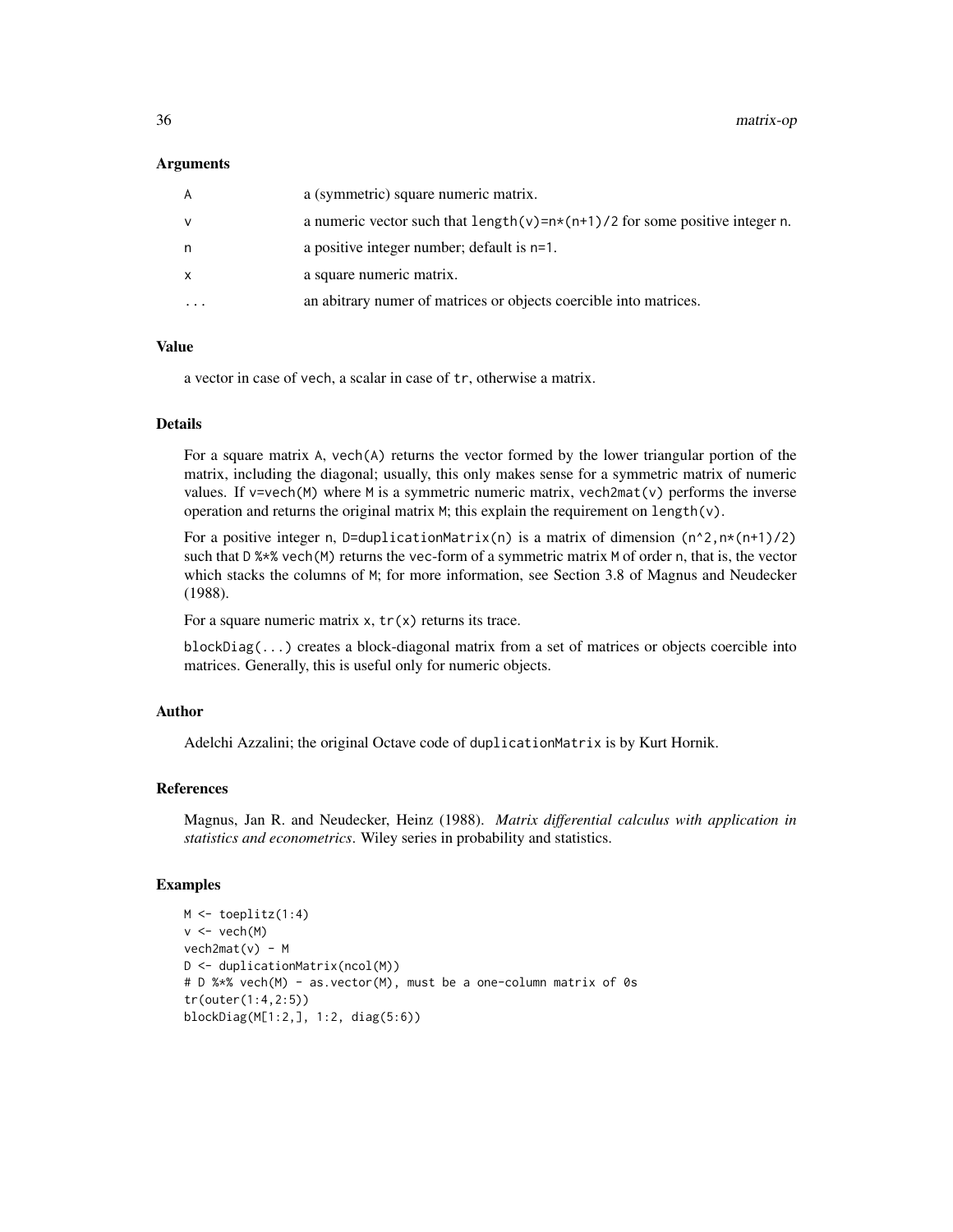# Description

Compute compute the mode of a univariate or multivariate SEC distribution.

# Usage

modeSECdistr(dp, family, object=NULL)

# Arguments

| dp     | a numeric vector (in the univariate case, for class SEC distrutionally or a list (in the<br>multivariate case, , for class SEC distruv) of parameters which identify the spe-<br>cific distribution within the named $f$ amily. |
|--------|---------------------------------------------------------------------------------------------------------------------------------------------------------------------------------------------------------------------------------|
| family | a character string which identifies the parametric family among those admissible<br>for classes SEC distruv or SEC distrMy.                                                                                                     |
| object | an object of class SEC distrUv or SEC distrMv as created by make SEC distror<br>extractSECdistr; if this argument is used, arguments dp and family must not<br>be set, and <i>vice versa</i> .                                  |

# Value

a numeric vector

# Background

The mode is obtained through numerical maximization. In the multivariate case, the problem is reduced to a one-dimensional search using Propositions 5.14 and 6.2 of the reference below.

#### References

Azzalini, A. with the collaboration of Capitanio, A. (2014). *The Skew-Normal and Related Families*. Cambridge University Press, IMS Monographs series.

## See Also

[makeSECdistr](#page-31-0) and [extractSECdistr](#page-26-0) for additional information and for constructing a suitable object,

[SECdistrUv-class](#page-56-0) and [SECdistrMv-class](#page-55-0) for methods mean and vcov which compute the mean (vector) and the variance (matrix) of the object distribution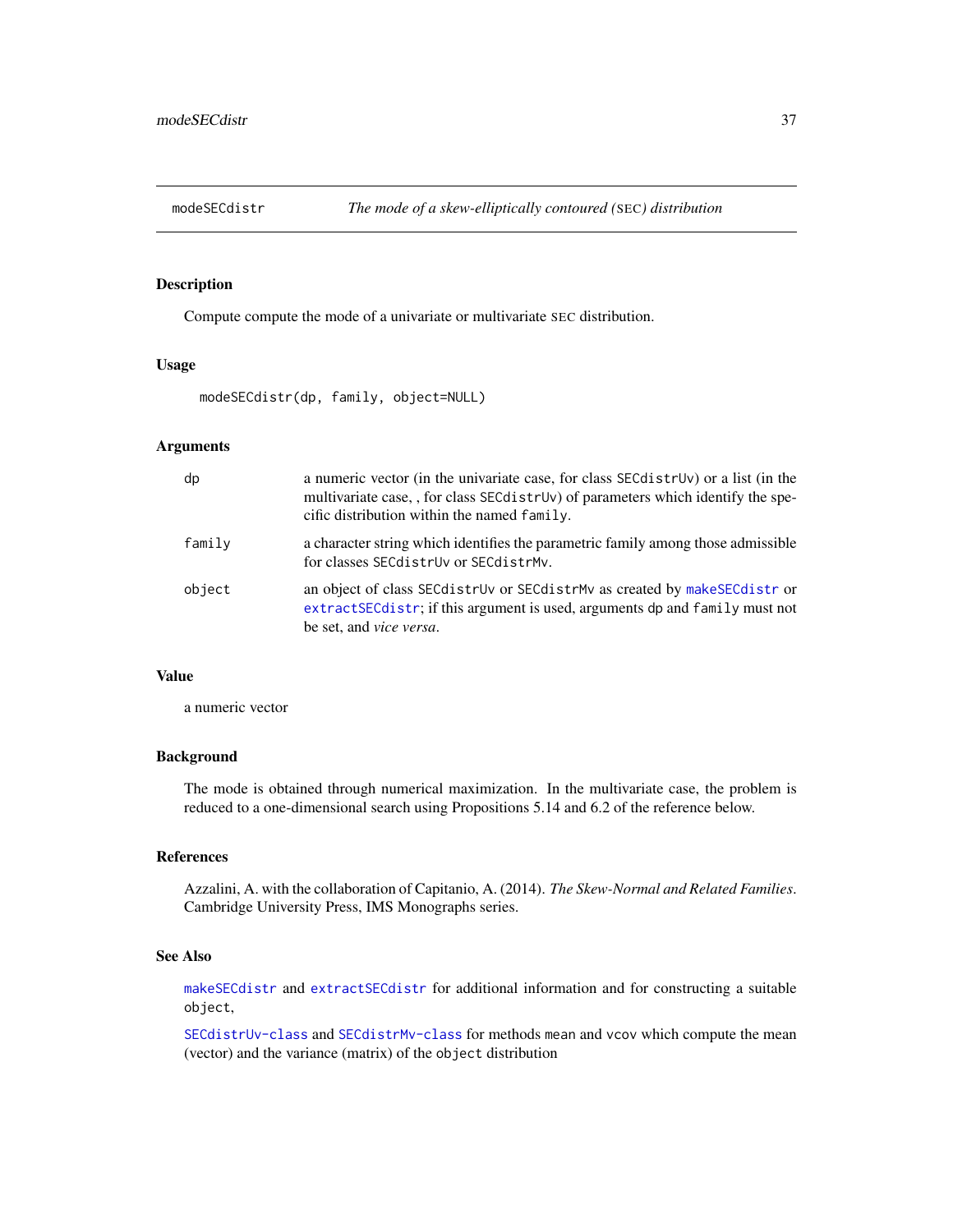# Examples

```
dp3 <- list(xi=1:3, Omega=toeplitz(1/(1:3)), alpha=c(3,-1,2), nu=5)
st3 <- makeSECdistr(dp3, family="ST", name="ST3", compNames=c("U", "V", "W"))
mode1 <- modeSECdistr(dp3, "ST")
mode2 <- modeSECdistr(object=st3) # the same of mode1
```
overview-sn *Package* sn*: overview of the package structure and commands*

#### **Description**

The package provides facilities to build and manipulate probability distributions of the skew-normal and some related families, notably the skew-t and the and the 'unified skew-normal' (SUN) families. For the skew-normal, the skew-t and the skew-Cauchy families, it also makes available statistical methods for data fitting and model diagnostics, in the univariate and the multivariate case.

## Two main sides

The package comprises two main sides: one side provides facilities for the pertaining probability distributions; the other one deals with related statistical methods. Underlying formulation, parameterizations of distributions and terminology are in agreement with the monograph of Azzalini and Capitanio (2014).

## Probability side

There are two layers of support for the probability distributions of interest. At the basic level, there exist functions which follow the classical R scheme for distributions. In addition, there exists facilities to build an object which incapsulates a probability distribution and then certain operations can be be performed on such an object; these probability objects operate according to the S4 protocol. The two schemes are described next.

- **Classical R scheme** The following functions work similary to  $\{d, p, q, r\}$  norm and other R functions for probability distributions:
	- skew-normal (SN): functions  $\{d,p,q,r\}$ sn for the univariate case, functions  $\{d,p,r\}$ msn for the multivariate case, where in both cases the 'Extended skew-normal' (ESN) variant form is included;
	- skew-t (ST): functions  $\{d, p, q, r\}$ st for the univariate case, functions  $\{d, p, r\}$ mst for the multivariate case;
	- skew-Cauchy (SC): functions {d, p, q, r}sc for the univariate case, functions {d, p, r}msc for the multivariate case.

In addition to the usual specification of their parameters as a sequence of individual components, a parameter set can be specified as a single dp entity, namely a vector in the univariate case, a list in the multivariate case; dp stands for 'Direct Parameters' (DP).

Conversion from the dp parameter set to the corresponding Centred Parameters (CP) can be accomplished using the function dp2cp, while function cp2dp performs the inverse transformation.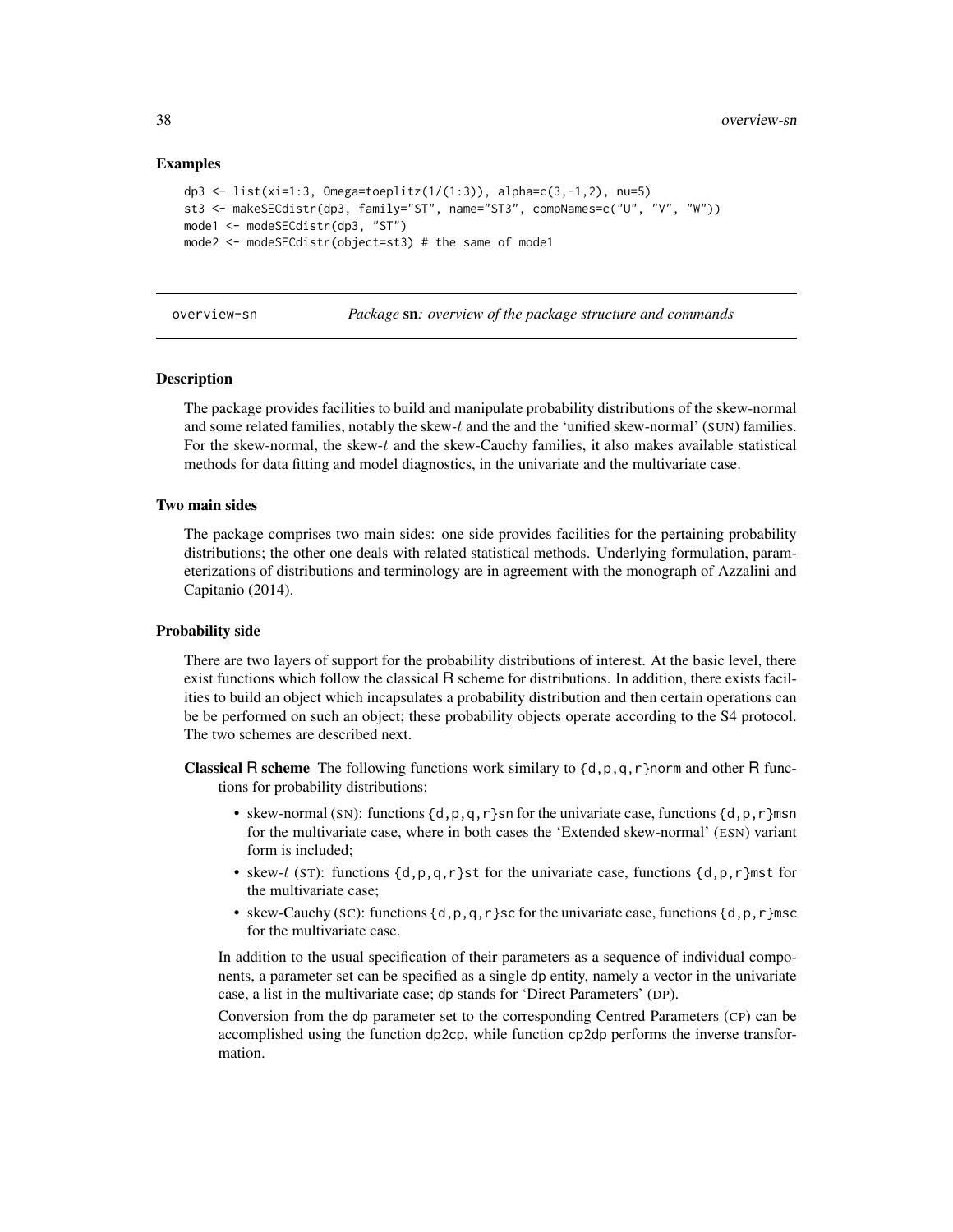The SUN family is mainly targeted to the multivariate context, and this is reflected in the organization of the pertaining functions, although univariate SUN distributions are supported. Density, distribution function and random numbers are handled by  $\{d, p, r\}$ sun. Mean value, variance matrix and Mardia's measures of multivariate skewness and kurtosis are computed by sun{Mean,Vcov,Mardia}.

In addition, one can introduce a user-specified density function using dSymmModulated and dmSymmModulated, in the univariate and the multivariate case, respectively. These densities are of the 'symmetry-modulated' type, also called 'skew-symmetric', where one can specify the base density and the modulation factor with high degree of flexibility. Random numbers can be sampled using the corresponding functions rSymmModulated and rmSymmModulated. In the bivariate case, a dedicated plotting function exists.

Probability distribution objects: SEC families Function make SEC distribution be used to build a 'SEC distribution' object representing a member of a specified parametric family (among the types SN, ESN, ST, SC) with a given dp parameter set. This object can be used for various operations such as plotting or extraction of moments and other summary quantities. Another way of constructing a SEC distribution object is via extractSECdistr which extracts suitable components of an object produced by function selm to be described below.

Additional operations on these objects are possible in the multivariate case, namely marginalSECdistr and affineTransSECdistr for marginalization and affine trasformations. For the multivariate SN family only (but including ESN), conditionalSECdistr performs a conditioning on the values taken on by some components of the multivariate variable.

Probability distribution objects: the SUN family Function make SUNdistr can be used to build a SUN distribution object representing a member of the SUN parametric family. This object can be used for various operations such as plotting or extraction of moments and other summary quantities.

Moreover there are several trasformation operations which can be performed on a SUN distribution object, or two such objects in some cases: computing a (multivariate) marginal distribution, a conditional distribution (on given values of some components or on one-sided intervals), an affine trasformation, a convolution (that is, the distribution of the sum of two independent variables), and joining two distributions under assumption of independence.

#### Statistics side

The main function for data fitting is represented by selm, which allows to specify a linear regression model for the location parameter, similarly to function 1m, but assuming a skew-elliptical distribution; this explains the name  $\text{selm} = (\text{se+lm})$ . Allowed types of distributions are SN (but not ESN), ST and SC. The fitted distribution is univariate or multivariate, depending on the nature of the response variable of the posited regression model. The model fitting method is either maximum likelihood or maximum penalized likelihood; the latter option effectively allows the introduction of a prior distribution on the slant parameter of the error distribution, hence leading to a 'maximum a posteriori' estimate.

Once the fitting process has been accomplished, an object of class either selm (for univariate response) or mselm (for multivariate response) is produced. A number of 'methods' are available for these objects: show, plot, summary, coef, residuals, logLik and others. For univariate selmclass objects, univariate and bivariate profile log-likelihood functions can be obtained; a predict method also exists. These methods are built following the S4 protocol; however, the user must not be concerned with the choice of the adopted protocol (unless this is wished).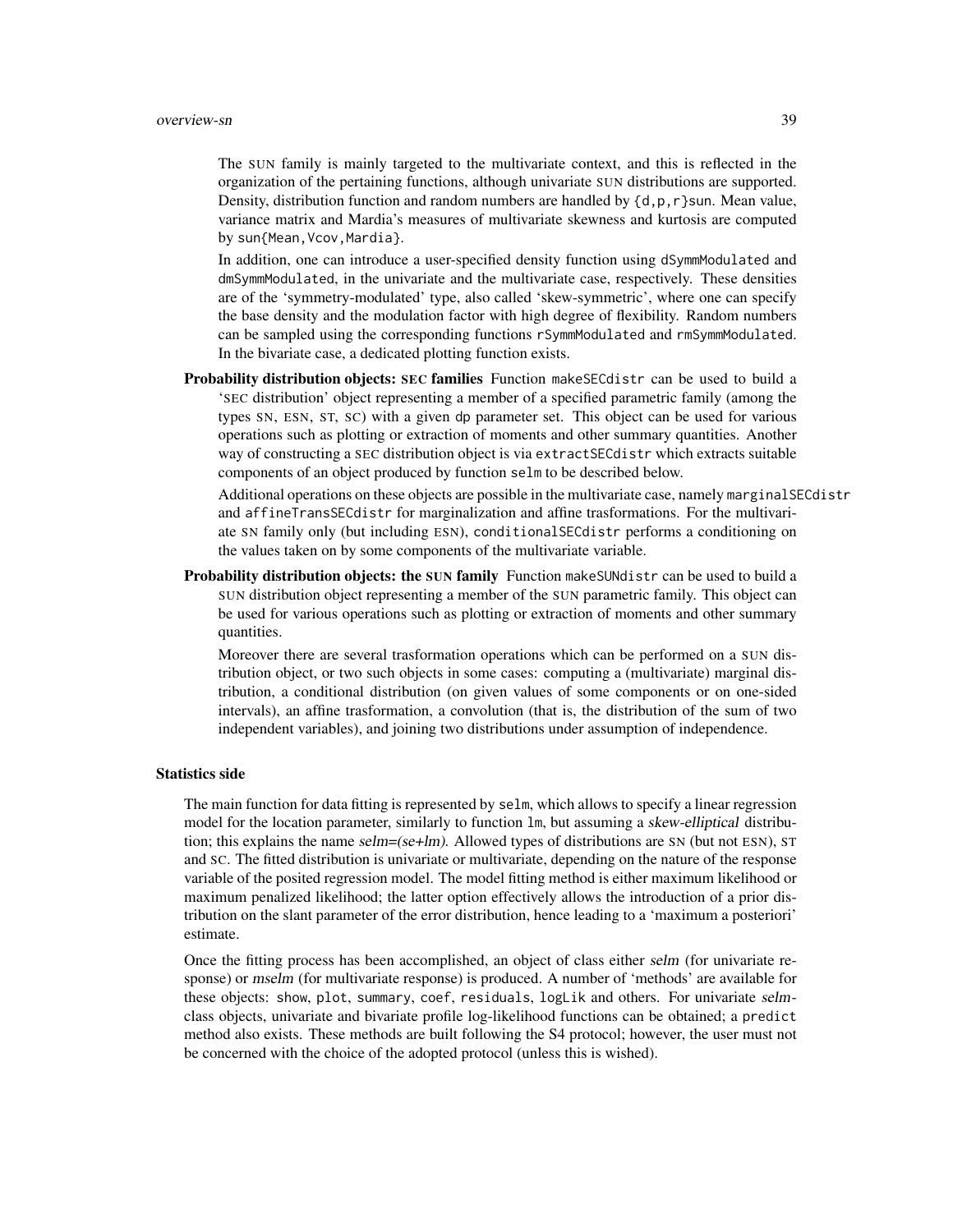The actual fitting process invoked via selm is actually performed by a set of lower-level procedures. These are accessible for direct call, if so wished, typically for improved efficiency, at the expense of a little additional programming effort. Similarly, functions to compute the Fisher information matrix are available, in the expected and the observed form (with some restrictions depending on the selected distribution).

The extractSECdistr function extracts the fitted SEC distribution from selm-class and mselmclass objects, hence providing a bridge with the probability side of the package.

The facilities for statistical work do not support the SUN family.

#### Additional material

Additional material is available in the section 'User guides, package vignettes and other documentation' accessible from the front page of the documentation. See especially the document pkg\_sn-intro.pdf

## Author

Adelchi Azzalini.

Please send comments, error reports *et cetera* to the author, whose web page is [http://azzalini.](http://azzalini.stat.unipd.it/) [stat.unipd.it/](http://azzalini.stat.unipd.it/).

# References

Azzalini, A. with the collaboration of Capitanio, A. (2014). *The Skew-Normal and Related Families*. Cambridge University Press, IMS Monographs series.

plot.SECdistr *Plotting methods for classes* SECdistrUv *and* SECdistrMv

## Description

Plotting methods for classes SECdistrUv and SECdistrMv

## Usage

```
## S4 method for signature 'SECdistrUv'
plot(x, range, probs, main, npt = 251, ...)## S4 method for signature 'SECdistrMv'
plot(x, range, probs, npt, landmarks = "auto",
   main, comp, compLabs, data = NULL, data.par = NULL, gap = 0.5, ...)
```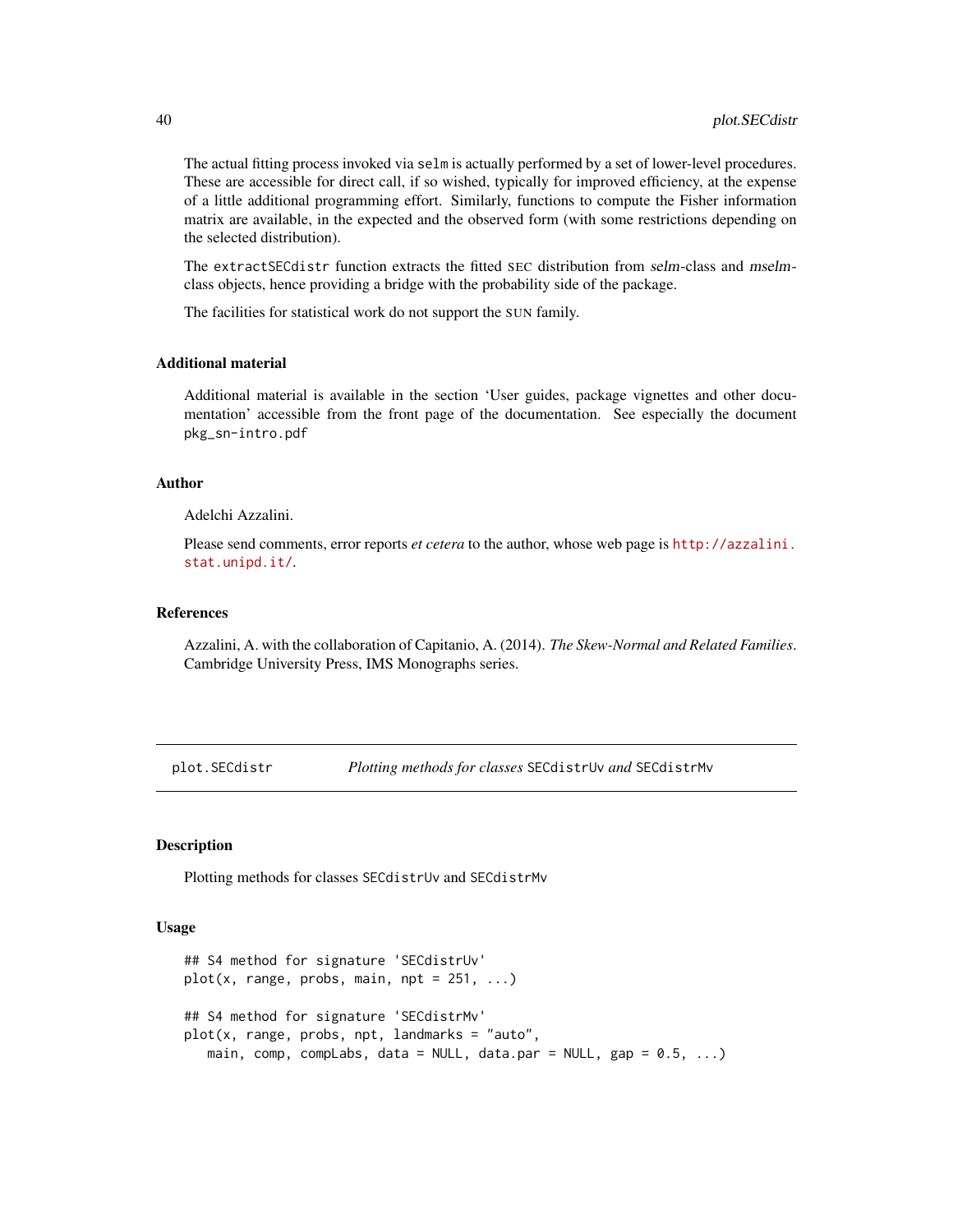# Arguments

| х         | an object of class SECdistrUv or SECdistrMv.                                                                                                                                                                                                                                                                                                                                                                                                                                                                                                                                                                                                                                                                                          |
|-----------|---------------------------------------------------------------------------------------------------------------------------------------------------------------------------------------------------------------------------------------------------------------------------------------------------------------------------------------------------------------------------------------------------------------------------------------------------------------------------------------------------------------------------------------------------------------------------------------------------------------------------------------------------------------------------------------------------------------------------------------|
| range     | in the univariate case, a vector of length 2 which defines the plotting range; in<br>the multivariate case, a matrix with two rows where each column defines the<br>plotting range of the corresponding component variable. If missing, a sensible<br>choice is made.                                                                                                                                                                                                                                                                                                                                                                                                                                                                 |
| probs     | a vector of probability values. In the univariate case, the corresponding quantiles<br>are plotted on the horizontal axis; it can be skipped by setting probs=NULL.<br>In the multivariate case, each probability value corresponds to a contour level<br>in each bivariate plot; at least one probability value is required. See 'Details'<br>for further information. Default value: $c(0.05, 0.25, 0.5, 0.75, 0.95)$ in the<br>univariate case, $c(0.25, 0.5, 0.75, 0.95)$ in the multivariate case.                                                                                                                                                                                                                               |
| npt       | a numeric value or vector (in the univariate and in the multivariate case, re-<br>spectively) to assign the number of evaluation points of the distribution, on an<br>equally-spaced grid over the range defined above. Default value: 251 in the<br>univariate case, a vector of 101's in the multivariate case.                                                                                                                                                                                                                                                                                                                                                                                                                     |
| landmarks | a character string which affects the placement of some landmark values in the<br>multivariate case, that is, the origin, the mode and the mean (or its substitute<br>pseudo-mean), which are all aligned. Possible values: "proper", "pseudo",<br>"auto" (default), "". The option "" prevents plotting of the landmarks. With<br>the other options, the landmarks are plotted, with some variation in the last one:<br>"proper" plots the proper mean value, "pseudo" plots the pseudo-mean, useful<br>when the proper mean does not exists, "auto" plots the proper mean if it exists,<br>otherwise it switches automatically to the pseudo-mean. See dp2cp for more<br>information on pseudo-CP parameters, including pseudo-mean. |
| main      | a character string for main title; if missing, one is built from the available ingre-<br>dients.                                                                                                                                                                                                                                                                                                                                                                                                                                                                                                                                                                                                                                      |
| comp      | a subset of the vector 1:d, if d denotes the dimensionality of the multivariate<br>distribution.                                                                                                                                                                                                                                                                                                                                                                                                                                                                                                                                                                                                                                      |
| compLabs  | a vector of character strings or expressions used to denote the variables in the<br>plot; if missing, slot(object, "compNames") is used.                                                                                                                                                                                                                                                                                                                                                                                                                                                                                                                                                                                              |
| data      | an optional set of data of matching dimensionity of object to be superimposed<br>to the plot. The default value data=NULL produces no effect. In the univariate<br>case, data are plotted using rug at the top horizontal axis, unless if probs=NULL,<br>in which case plotting is at the bottom axis. In the multivariate case, points are<br>plotted in the form of a scatterplot or matrix of scatterplots; this can be regulated<br>by argument data.par.                                                                                                                                                                                                                                                                         |
| data.par  | an optional list of graphical parameters used for plotting data in the multivariate<br>case, when data is not NULL. Recognized parameters are: col, pch, cex. If<br>missing, the analogous components of par() are used.                                                                                                                                                                                                                                                                                                                                                                                                                                                                                                              |
| gap       | a numeric value which regulates the gap between panels of a multivariate plot<br>when $d > 2$ .                                                                                                                                                                                                                                                                                                                                                                                                                                                                                                                                                                                                                                       |
|           | additional graphical parameters                                                                                                                                                                                                                                                                                                                                                                                                                                                                                                                                                                                                                                                                                                       |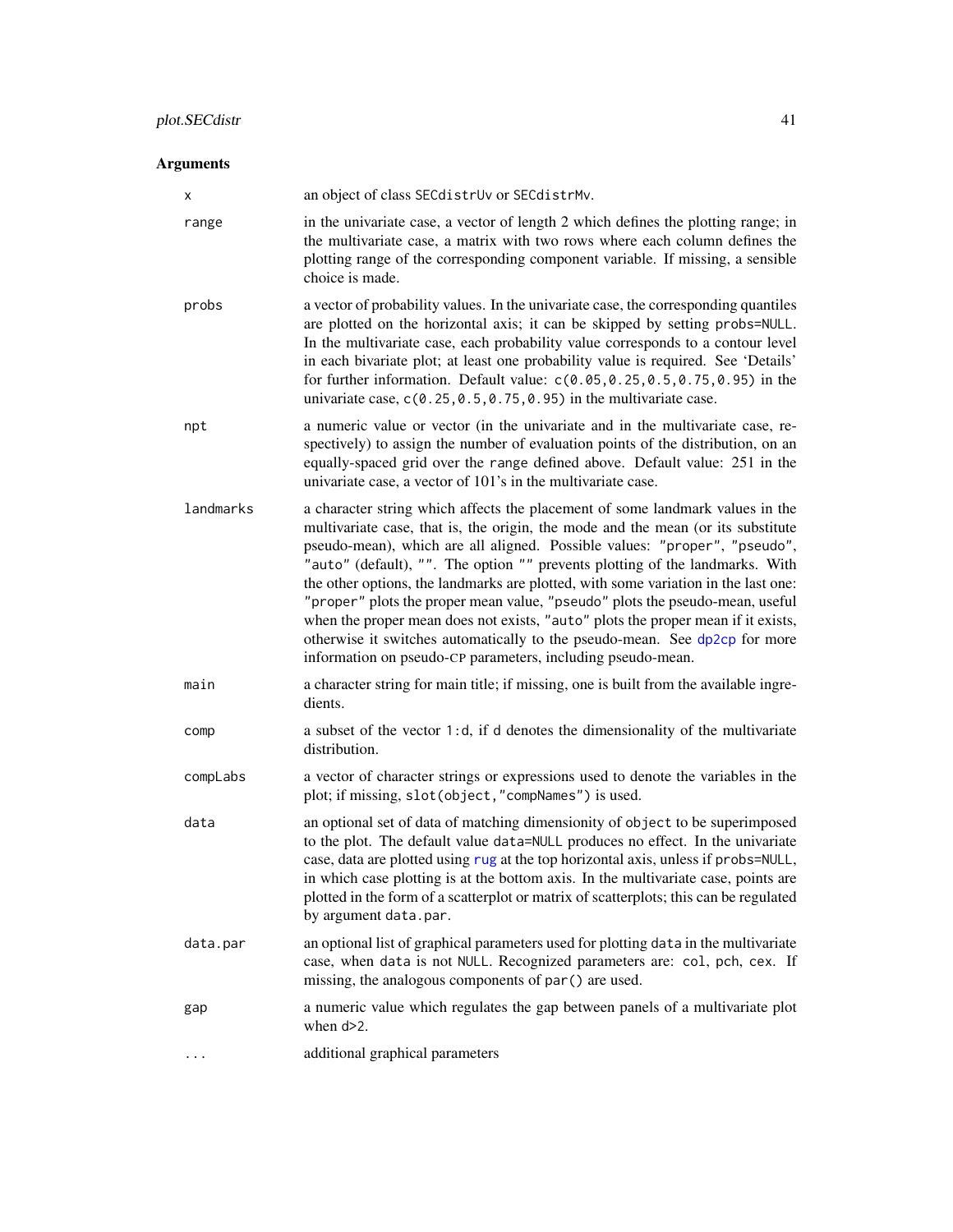an invisible list. In the univariate case the list has three components: the input object representing the distribution and two numeric vectors with the coordinates of the plotted density values. In the multivariate case, the first element of the list is the input object representing the distribution and all subsequent list elements are lists with components of the panels comprising the matrix plot; the elements of these sub-lists are: the vectors of x and y coordinates, the names of the variables, the density values at the  $(x, y)$  points, a vector of the density levels of the curves appearing in each panel plot, with the corresponding approximate probability content as a vector attribute.

#### Details

For univariate density plots, probs are used to compute quantiles from the appropriate distribution, and these are superimposed to the plot of the density function, unless probs=NULL. In the multivariate case, each bivariate plot is constructed as a collection of contour curves, one curve for each probability level; consequently, probs cannot be missing or NULL. The level of the density contour lines are chosen so that each curve circumscribes a region with the quoted probability, to a good degree of approssimation; for additional information, see Azzalini and Capitanio (2014), specifically Complement 5.2 and p.179, and references therein.

# Methods

signature(x = "SECdistrUv") Plot an object x of class SECdistrUv. signature(x = "SECdistrMv") Plot an object x of class SECdistrMv.

#### Author(s)

Adelchi Azzalini

## References

Azzalini, A. with the collaboration of Capitanio, A. (2014). *The Skew-Normal and Related Families*. Cambridge University Press, IMS Monographs series.

# See Also

[makeSECdistr](#page-31-0), [summary.SECdistr](#page-74-0), [dp2cp](#page-18-0)

# Examples

```
# d=1f1 <- makeSECdistr(dp=c(3,2,5), family="SC", name="Univariate Skew-Cauchy")
plot(f1)
plot(f1, range=c(-3,40), probs=NULL, col=4)
#
# d=2
Omega2 <- matrix(c(3, -3, -3, 5), 2, 2)
f2 \leq - makeSECdistr(dp=list(c(10,30), Omega=Omega2, alpha=c(-3, 5)),
                family="sn", name="SN-2d", compNames=c("x1","x2"))
plot(f2)
x2 <- rmsn(100, dp=slot(f2,"dp"))
```
# Value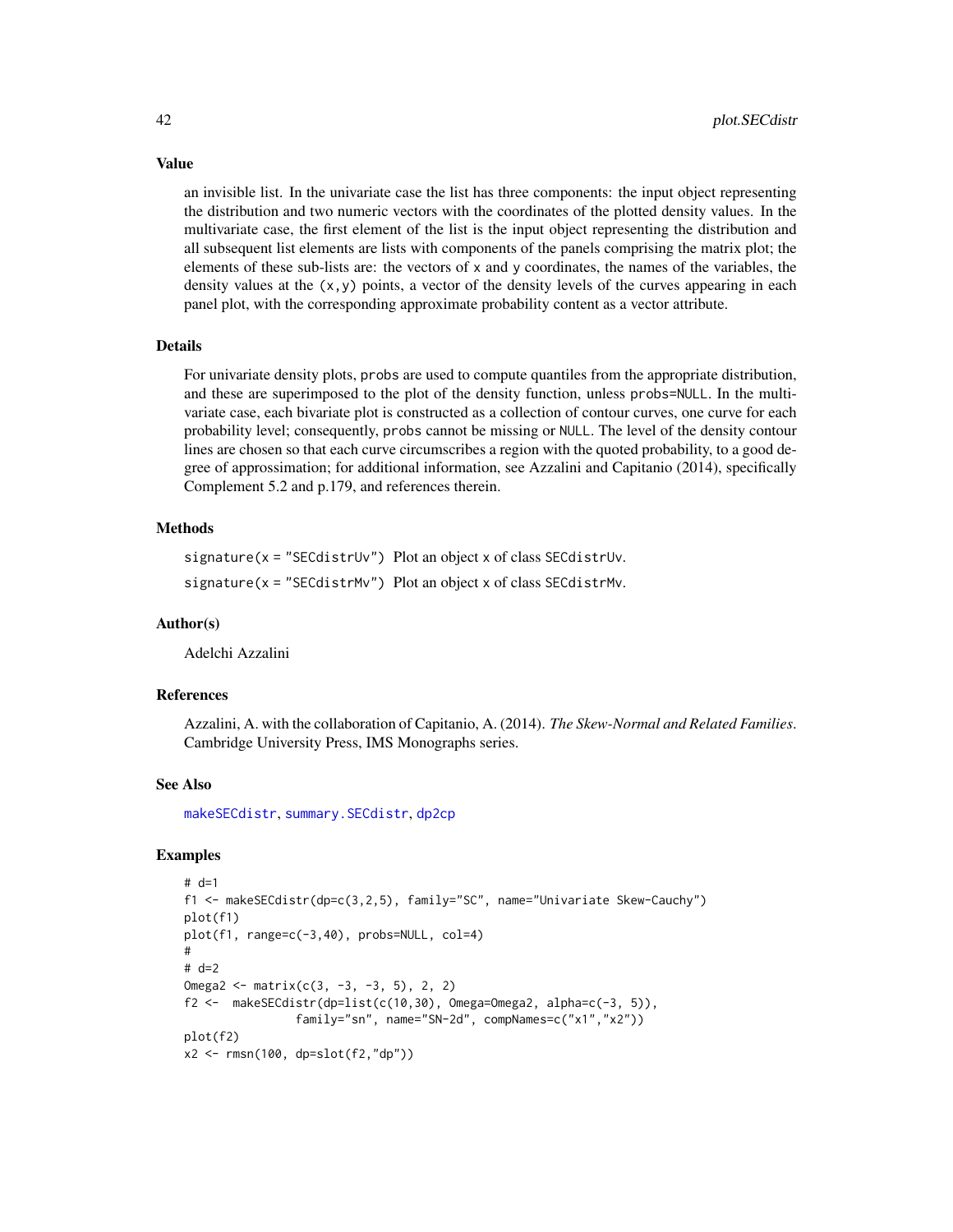#### plot.selm 43

```
plot(f2, main="Distribution 'f2'", probs=c(0.5,0.9), cex.main=1.5, col=2,
  cex=0.8, compLabs=c(expression(x[1]), expression(log(z[2]-beta^{1/3}))),
  data=x2, data.par=list(col=4, cex=0.6, pch=5))
```
<span id="page-42-0"></span>

#### plot.selm *Diagnostic plots for* selm *fits*

## Description

Diagnostic plots for objects of class selm and mselm generated by a call to function selm

#### Usage

```
## S4 method for signature 'selm'
plot(x, param-type="CP", which = c(1:4), caption,panel = if (add.smooth) panel.smooth else points, main = "",
   ask = prod(par("mfcol")) < length(which) && dev.interactive(), ...,id.n = 3, labels.id = names(x@residuals.dp),
   cex.id = 0.75, identline = TRUE, add.smooth = getOption("add.smooth"),
   label.pos = c(4, 2), cex.caption = 1)
## S4 method for signature 'mselm'
plot(x, param.type="CP", which, caption,
   panel = if (add.smooth) panel.smooth else points, main = "",
   ask = prod(par("mfcol")) < length(which) && dev.interactive(), ...,id.n = 3, labels.id = names(x@residuals.dp),
   cex.id = 0.75, identline = TRUE, add.smooth = getOption("add.smooth"),
   label.pos = c(4, 2), cex.caption = 1)
```
# Arguments

| $\mathsf{x}$ | an object of class selm or mselm.                                                                                                                                                                                                                            |
|--------------|--------------------------------------------------------------------------------------------------------------------------------------------------------------------------------------------------------------------------------------------------------------|
| param.type   | a character string which selects the type of residuals to be used for some of of the<br>plots; possible values are: "CP" (default), "DP", "pseudo-CP". The various type<br>of residuals only differ by an additive term; see 'Details' for more information. |
| which        | if a subset of the plots is required, specify a subset of 1:4; see 'Details' for a<br>description of the plots.                                                                                                                                              |
| caption      | a vector of character strings with captions to appear above the plots.                                                                                                                                                                                       |
| panel        | panel function. The useful alternative to points, panel smooth can be chosen<br>by $add.smodth = TRUE$ .                                                                                                                                                     |
| main         | title to each plot, in addition to the above caption.                                                                                                                                                                                                        |
| ask          | logical; if TRUE, the user is asked before each plot.                                                                                                                                                                                                        |
| $\cdots$     | other parameters to be passed through to plotting functions.                                                                                                                                                                                                 |
| id.n         | number of points to be labelled in each plot, starting with the most extreme.                                                                                                                                                                                |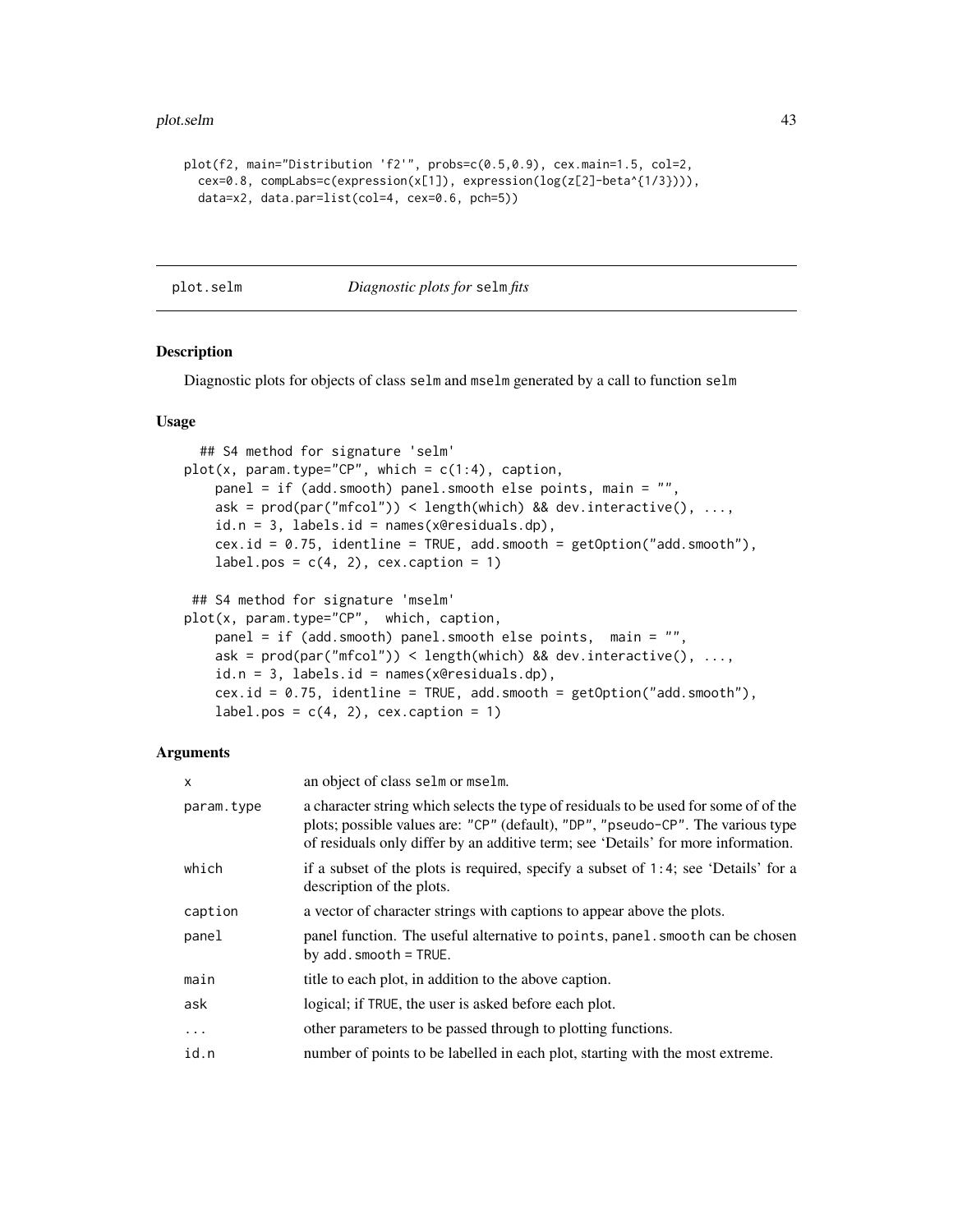| labels.id   | vector of labels, from which the labels for extreme points will be chosen. NULL<br>uses observation numbers |
|-------------|-------------------------------------------------------------------------------------------------------------|
| cex.id      | magnification of point labels.                                                                              |
| identline   | logical indicating if an identity line should be added to QQ-plot and PP-plot<br>(default: TRUE).           |
| add.smooth  | logical indicating if a smoother should be added to most plots; see also panel<br>above.                    |
| label.pos   | positioning of labels, for the left half and right half of the graph respectively, for<br>plots $1-3$ .     |
| cex.caption | controls the size of caption.                                                                               |

#### Details

The meaning of param. type is described in [dp2cp](#page-18-0). However, for these plot only the first parameter component is relevant, which affects the location of the residuals; the other components are not computed. Moreover, for QQ-plot and PP-plot, DP-residuals are used irrespectively of param.type; see Section 'Background'.

Values which=1 and which=2 have a different effect for object of class "selm" and class "mselm". In the univariate case, which=1 plots the residual values versus the fitted values if  $p>1$ , where p denotes the number of covariates including the constant; if  $p=1$ , a boxplot of the response is produced. Value which=2 produces an histogram of the residuals with superimposed the fitted curve, when p>1; if p=1, a similar plot is generated using the response variable instead of the residuals. Default value for which is 1:4.

In the multivariate case, which=1 is feasible only if  $p=1$  and it displays the data scatter with superimposed the fitted distribution. Value which=2 produces a similar plot but for residuals instead of data. Default value for codewhich is  $2:4$  if  $p>1$ , otherwise  $c(1,3,4)$ .

Value which=3 produces a QQ-plot, both in the univariate and in the multivariate case; the difference is that the squares of normalized residuals and suitably defined Mahalanobis distances, respectively, are used in the two cases. Similarly, which=4 produces a PP-plot, working in a similar fashion.

#### Background

Healy-type graphical diagnostics, in the form of QQ- and PP-plots, for the multivariate normal distribution have been extended to the skew-normal distribution by Azzalini and Capitanio (1999, section 6.1), and subsequently to the skew-t distribution in Azzalini and Capitanio (2003). A brief explanation in the univariate SN case is provided in Section 3.1.1 of Azzalini and Capitanio (2014); see also Section 3.1.6. For the univariate ST case, see p.102 and p.111 of the monograph. The multivariate case is discussed in Section 5.2.1 as for the SN distribution, in Section 6.2.6 as for the ST distribution.

# Author(s)

Adelchi Azzalini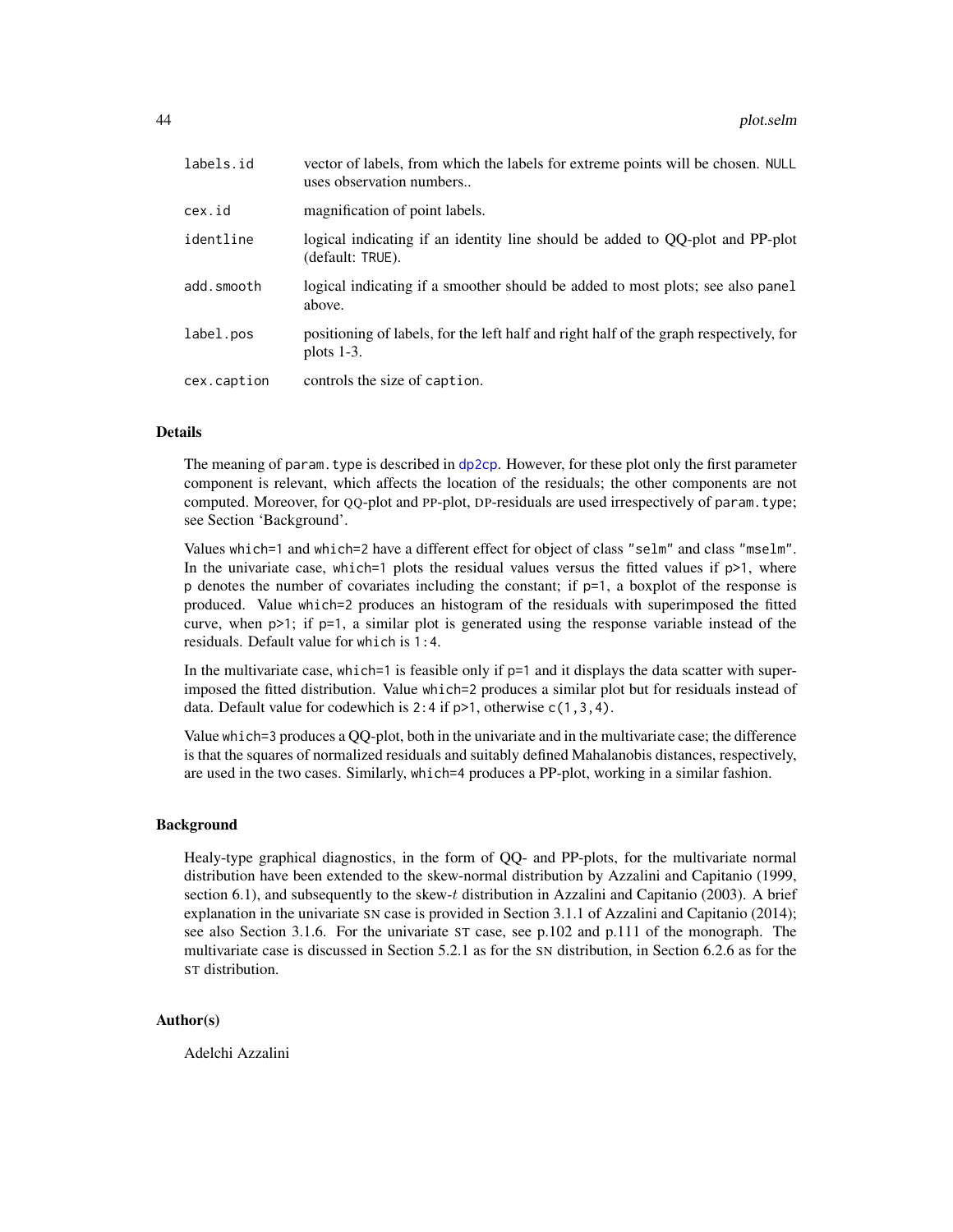## References

Azzalini, A. and Capitanio, A. (1999). Statistical applications of the multivariate skew normal distribution. *J.Roy.Statist.Soc. B* 61, 579-602. Full-length version available at [https://arXiv.](https://arXiv.org/abs/0911.2093) [org/abs/0911.2093](https://arXiv.org/abs/0911.2093)

Azzalini, A. and Capitanio, A. (2003). Distributions generated by perturbation of symmetry with emphasis on a multivariate skew *t* distribution. *J.Roy. Statist. Soc. B* 65, 367-389. Full-length version available at <https://arXiv.org/abs/0911.2342>

Azzalini, A. with the collaboration of Capitanio, A. (2014). *The Skew-Normal and Related Families*. Cambridge University Press, IMS Monographs series.

#### See Also

[selm](#page-57-0), [dp2cp](#page-18-0)

#### Examples

```
data(wines)
#
m10 <- selm(flavanoids ~ 1, family="SN", data=wines, subset=(wine=="Barolo"))
plot(m10)
plot(m10, which = c(1,3)) # fig 3.1 and 3.2(a) of Azzalini and Capitanio (2014)
#
m18 \le - selm(acidity \sim sugar + nonflavanoids + wine, family="SN", data=wines)
plot(m18)
plot(m18, param.type="DP")
#
m28 < - selm(cbind(acidity, alcohol) \sim sugar + nonflavanoids + wine,
            family="SN", data=wines)
plot(m28, col=4)
#
data(ais)
m30 <- selm(cbind(RCC, Hg, Fe) ~ 1, family="SN", data=ais)
plot(m30, col=2, which=2)
```
plot.SUNdistr-method *Plotting method for class* SUNdistr

## **Description**

Plotting method for class SUNdistr

#### Usage

```
## S4 method for signature 'SUNdistr'
plot(x, range, nlevels = 8, levels, npt, main, comp, compLabs, gap = 0.5, ...)
```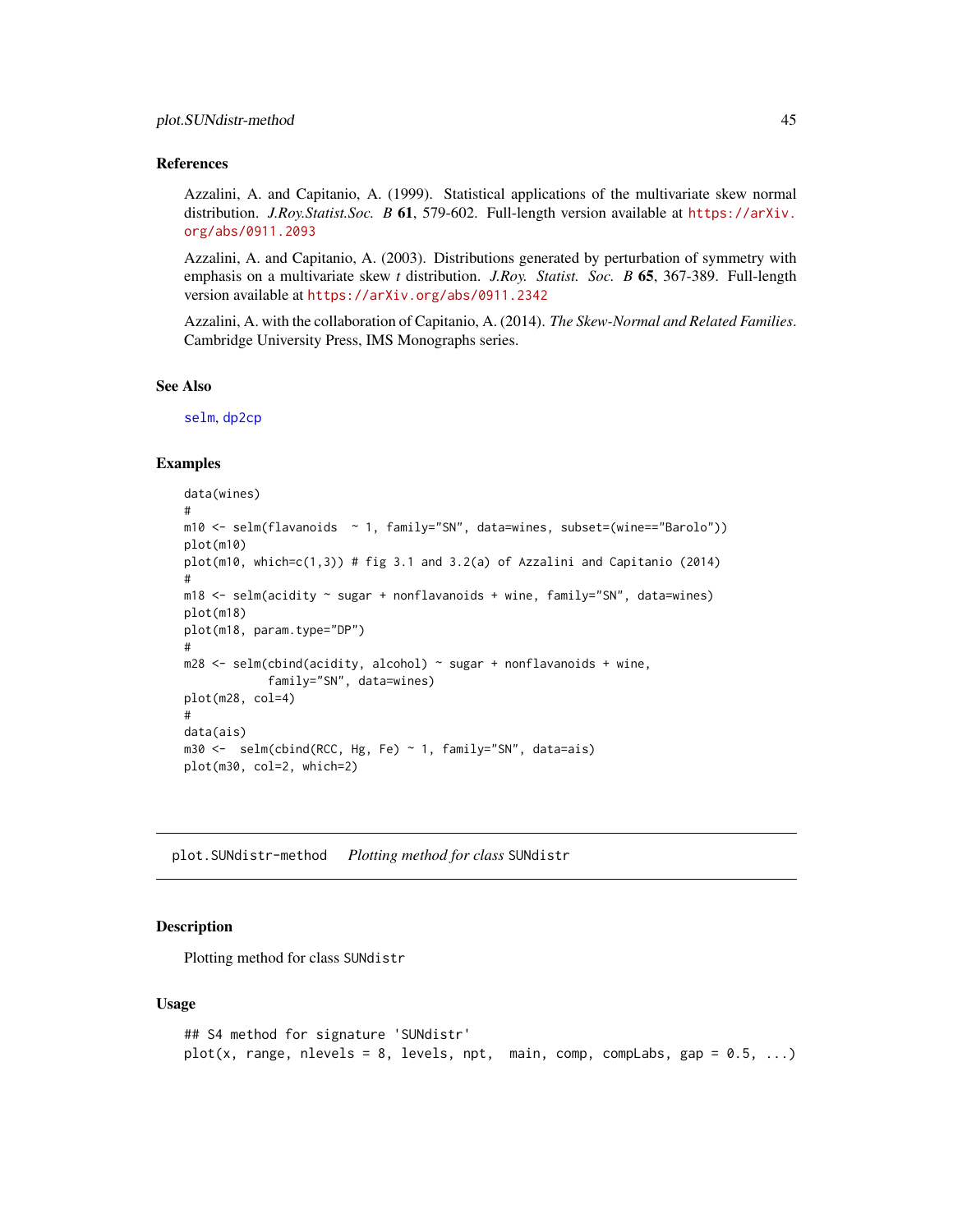## **Arguments**

| X        | an object of class SUNdistr                                                                                                                                                                                                                                                                                       |
|----------|-------------------------------------------------------------------------------------------------------------------------------------------------------------------------------------------------------------------------------------------------------------------------------------------------------------------|
| range    | in the univariate case, a vector of length 2 which defines the plotting range; in<br>the multivariate case, a matrix with two rows where each column defines the<br>plotting range of the corresponding component variable. If missing, a sensible<br>choice is made.                                             |
| nlevels  | number of contour levels desired <b>iff</b> levels is not supplied.                                                                                                                                                                                                                                               |
| levels   | numeric vector of levels at which to draw contour lines.                                                                                                                                                                                                                                                          |
| npt      | a numeric value or vector (in the univariate and in the multivariate case, re-<br>spectively) to assign the number of evaluation points of the distribution, on an<br>equally-spaced grid over the range defined above. Default value: 251 in the<br>univariate case, a vector of 101's in the multivariate case. |
| main     | a character string for main title; if missing, one is built from the available ingre-<br>dients.                                                                                                                                                                                                                  |
| comp     | an optional integer vector representing the subset of the vector 1:d, if d denotes<br>the dimensionality of the distribution.                                                                                                                                                                                     |
| compLabs | a vector of character strings or expressions used to label the variables in the plot;<br>if missing, slot(object, "compNames")[comp] is used.                                                                                                                                                                     |
| gap      | a numeric value which regulates the gap between panels of a multivariate plot<br>when $d>2$ ; default: $0.5$ .                                                                                                                                                                                                    |
| $\cdots$ | additional graphical parameters                                                                                                                                                                                                                                                                                   |

# Details

For univariate density plots, probs are used to compute quantiles from the appropriate distribution, and these are superimposed to the plot of the density function, unless probs=NULL. In the multivariate case, each bivariate plot is constructed as a collection of contour curves, one curve for each probability level; consequently, probs cannot be missing or NULL. The level of the density contour lines are chosen so that each curve circumscribes a region with the quoted probability, to a good degree of approssimation; for additional information, see Azzalini and Capitanio (2014), specifically Complement 5.2 and p.179, and references therein.

# Value

an invisible list. In the univariate case the list has three components: the input object representing the distribution and two numeric vectors with the coordinates of the plotted density values. In the multivariate case, the first element of the list is the input object representing the distribution and all subsequent list elements are lists with components of the panels comprising the matrix plot; the elements of these sub-lists are: the vectors of x and y coordinates, the names of the variables, the density values at the  $(x,y)$  points, a vector of the density levels of the curves appearing in each panel plot.

# Author(s)

Adelchi Azzalini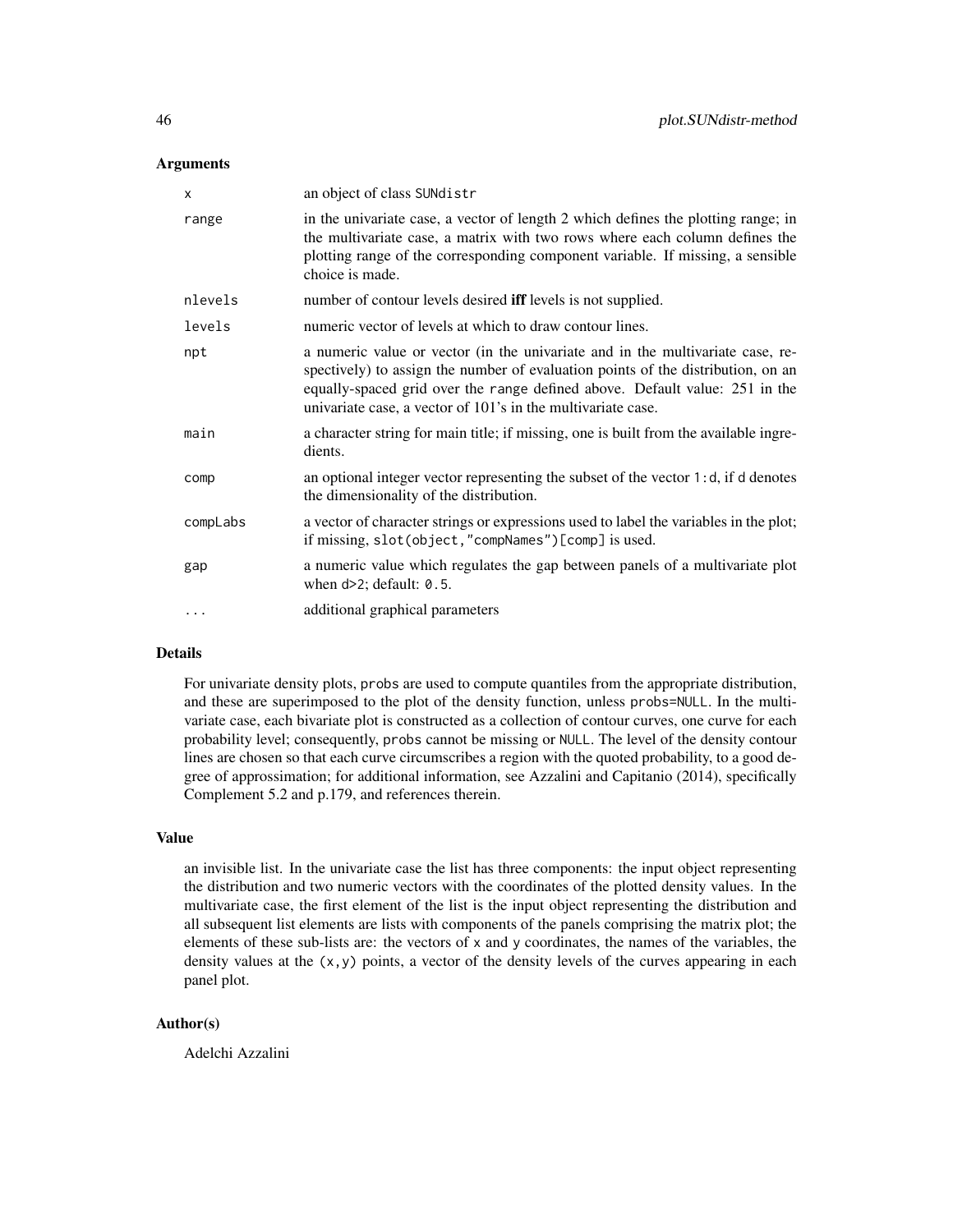#### pprodt2 and the set of the set of the set of the set of the set of the set of the set of the set of the set of the set of the set of the set of the set of the set of the set of the set of the set of the set of the set of t

# See Also

[makeSUNdistr](#page-33-0), [SUNdistr-class](#page-85-0)

## Examples

```
xi \leftarrow c(1, 0, -1)Omega <- matrix(c(2,1,1, 1,3,1, 1,1,4), 3, 3)
Delta <- matrix(c(0.72,0.20, 0.51,0.42, 0.88, 0.94), 3, 2, byrow=TRUE)
Gamma <- matrix(c(1, 0.8, 0.8, 1), 2, 2)
dp3 <- list(xi=xi, Omega=Omega, Delta=Delta, tau=c(-0.5, 0), Gamma=Gamma)
sun3 <- makeSUNdistr(dp=dp3, name="SUN3", compNames=c("x", "w", "z"))
plot(sun3, npt=rep(51,3))
p <- plot(sun3, comp=2:3, compLabs=c(expression(x[2]), expression(x[3])))
# str(p)
```
pprodt2 *The distribution of the product of two jointly normal or* t *variables*

## Description

Consider the product  $W = X_1 X_2$  from a bivariate random variable  $(X_1, X_2)$  having joint normal or Student's *t* distribution, with 0 location and unit scale parameters. Functions are provided for the distribution function of W in the normal and the *t* case, and the quantile function for the *t* case.

#### Usage

pprodn2(x, rho) pprodt2(x, rho, nu) qprodt2(p, rho, nu, tol=1e-5, trace=0)

#### Arguments

| $\mathsf{x}$ | a numeric vector                                                                                                       |
|--------------|------------------------------------------------------------------------------------------------------------------------|
| p            | a numeric vector of probabilities                                                                                      |
| rho          | a scalar value representing the correlation (or the matching term in the $t$ case<br>when correlation does not exists) |
| nu           | a positive scalar representing the degrees of freedom                                                                  |
| tol          | the desired accuracy (convergence tolerance), passed to function unit root                                             |
| trace        | integer number for controlling tracing information, passed on to uniroot                                               |

## Details

Function pprodt2 implements formulae in Theorem 1 of Wallgren (1980). Corresponding quantiles are obtained by qprodt2 by solving the pertaining non-linear equations with the aid of [uniroot](#page-0-0), one such equation for each element of p.

Function pprodn2 implements results for the central case in Theorem 1 of Aroian et al. (1978).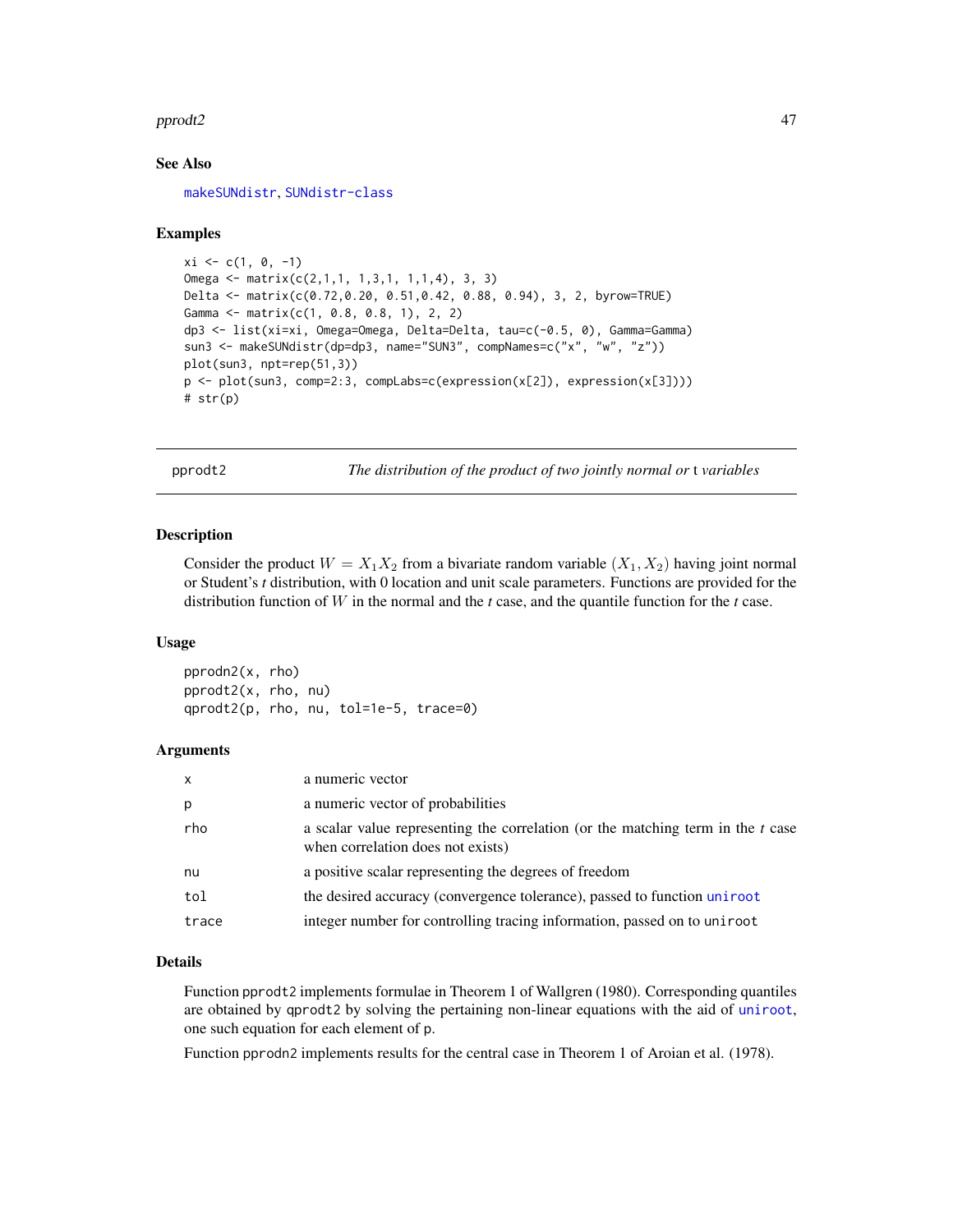# Value

a numeric vector

## Author(s)

Adelchi Azzalini

# References

Aroian, L.A., Taneja, V.S, & Cornwell, L.W. (1978). Mathematical forms of the distribution of the product of two normal variables. *Communications in statistics. Theory and methods*, 7, 165-172

Wallgren, C. M. (1980). The distribution of the product of two correlated *t* variates. *Journal of the American Statistical Association*, 75, 996-1000

# See Also

[uniroot](#page-0-0)

# Examples

```
p <- pprodt2(-3:3, 0.5, 8)
qprodt2(p, 0.5, 8)
```
predict.selm *Predict method for selm-class objects*

# Description

Predicted values based on a model object produced by selm with univariate response.

# Usage

```
## S3 method for class 'selm'
predict(object, newdata, param.type = "CP",
           interval = "none", level = 0.95, na.action = na.pass, ...)
```
#### Arguments

| object     | an object of class selm as produced by a call to function selm with univariate<br>response.                                                  |
|------------|----------------------------------------------------------------------------------------------------------------------------------------------|
| newdata    | an optional data frame in which to look for variables with which to predict. If<br>omitted, the fitted values are used.                      |
| param.type | a character string with the required parameterization; it must be one of "CP",<br>"DP", "pseudo-CP", or possibly their equivalent lowercase. |
| interval   | type of interval calculation among "none", "confidence", "prediction"; it<br>can be abbreviated.                                             |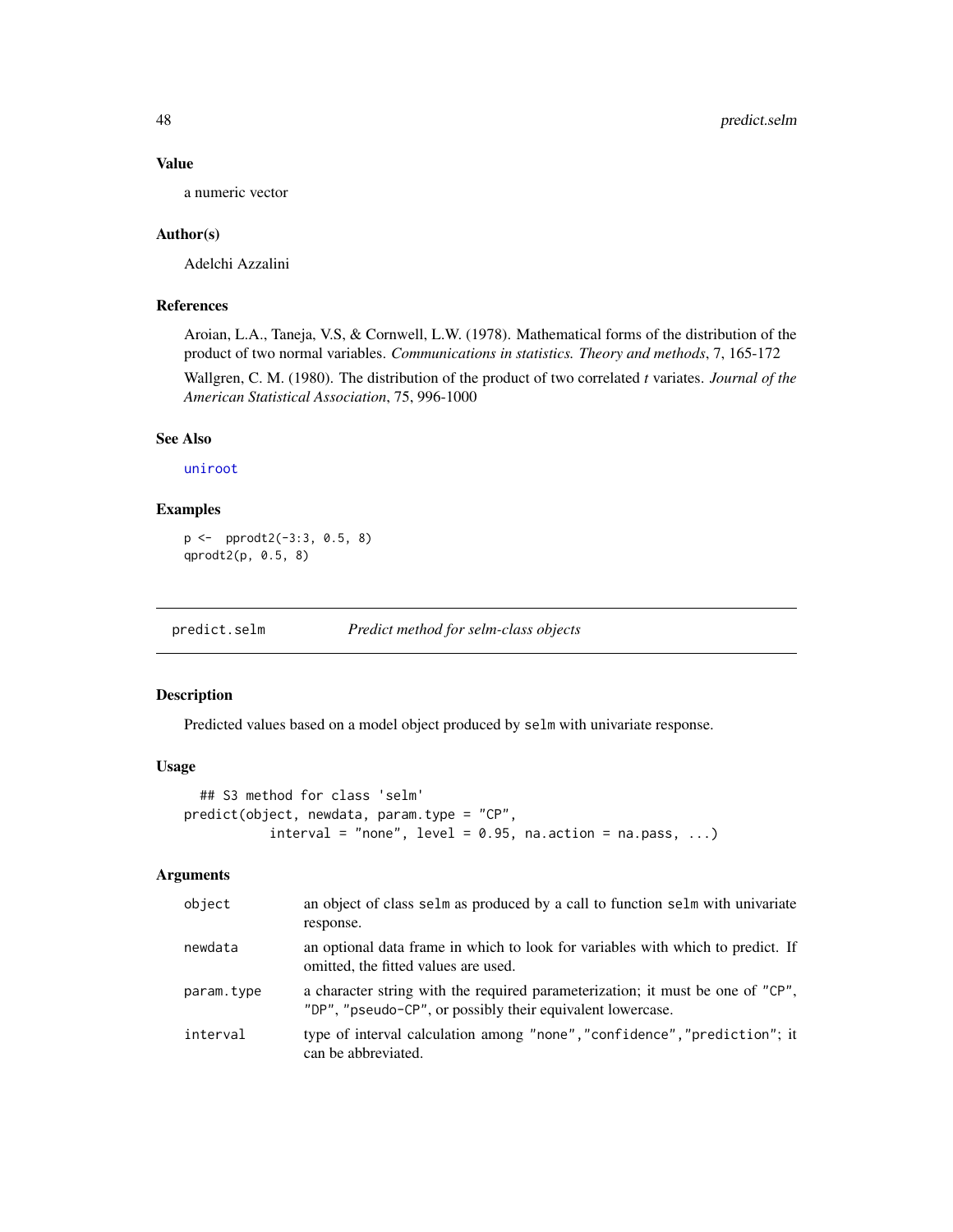| level                   | tolerance/confidence level (default value is $0.95$ ).                                                    |
|-------------------------|-----------------------------------------------------------------------------------------------------------|
| na.action               | function determining what should be done with missing values in newdata. The<br>default is to predict NA. |
| $\cdot$ $\cdot$ $\cdot$ | not used, only there for compatibility reasons.                                                           |

#### Details

Predicted values are obtained by evaluating the regression function in the dataframe newdata (which defaults to model. frame(object)). Setting interval other than "none" produces computation of confidence or prediction (tolerance) intervals at the specified level.

If newdata is omitted the predictions are based on the data used for the fit.

The action taken in case of missing data is regulated by argument na.action, along the lines of function [predict.lm](#page-0-0).

A detailed description of the methodology underlying predict.selm is available in the technical note of Azzalini (2016).

# Value

a vector of predictions (if interval="none") or a matrix of predictions and bounds with column names fit, lwr, and upr, if interval is set.

# Author(s)

Adelchi Azzalini

# References

Azzalini, A. (2016). Derivation of various types of intervals from a selm object. Technical note distributed with the documentation of the R package sn, in file [selm-intervals.pdf](#page-0-0) within section 'User guide, package vignettes and other documentation'.

## See Also

[selm](#page-57-0), [summary.selm](#page-78-0),

[makeSECdistr](#page-31-0) for the CP/DP parameterizations,

[predict.lm](#page-0-0) for usage of na.action

# Examples

```
data(barolo)
attach(barolo)
A75 <- (reseller=="A" & volume==75)
detach(barolo)
m3 <- selm(log(price, 10) ~ age, data=barolo[A75,], family="ST")
```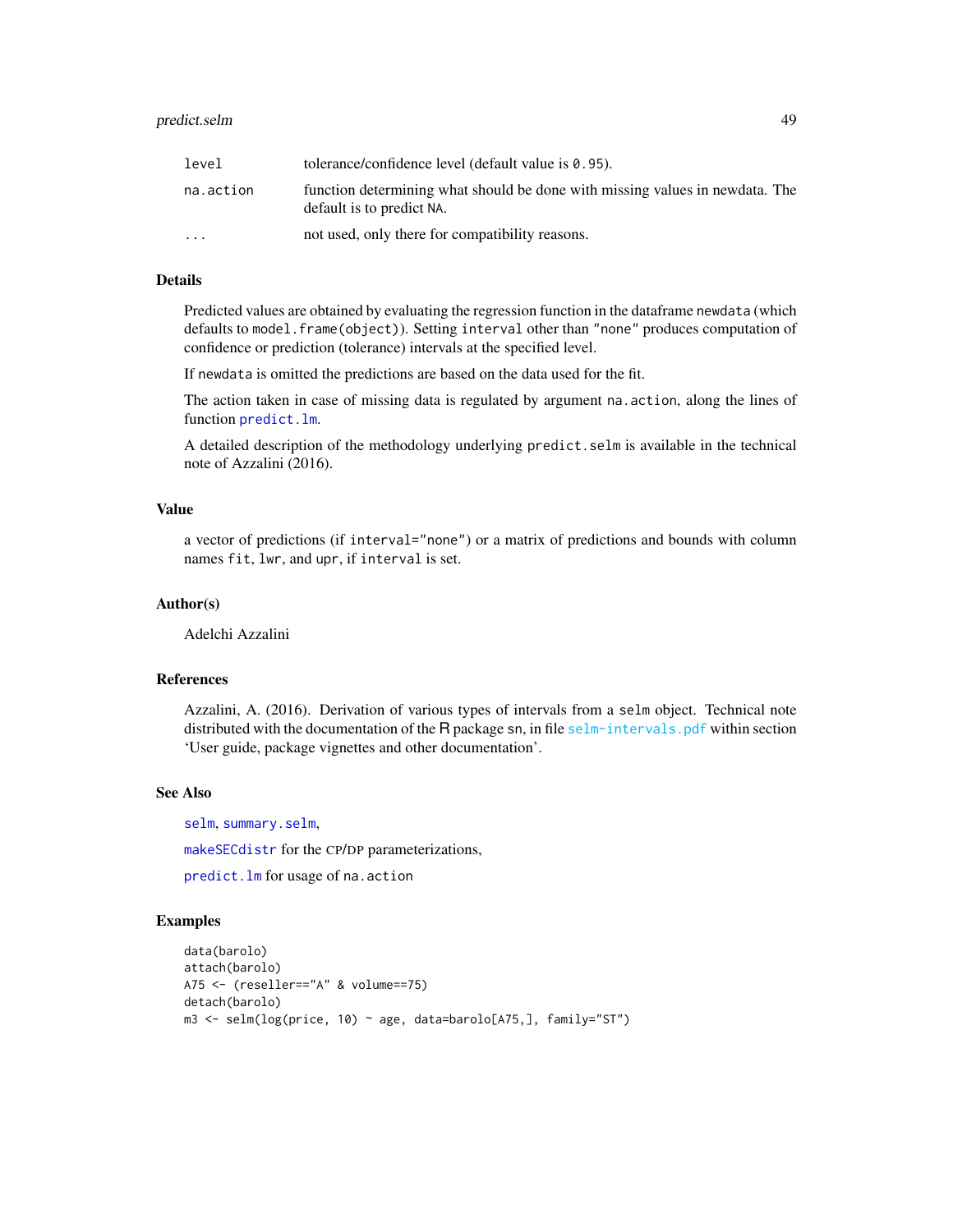<span id="page-49-0"></span>

# Description

One- or two-dimensional profile (penalized) log-likelihood function of a selm fit and corresponding confidence interval or regions

# Usage

```
## S3 method for class 'selm'
profile(fitted, param.type, param.name, param.values, npt,
   opt.control = list(), plot.it = TRUE, log = TRUE, levels,
   trace = FALSE, ...)
```
# Arguments

| fitted       | an object of class selm as produced by a call to function selm with univariate<br>response.                                                                                                                                                                                                                                                                                 |
|--------------|-----------------------------------------------------------------------------------------------------------------------------------------------------------------------------------------------------------------------------------------------------------------------------------------------------------------------------------------------------------------------------|
| param.type   | a character string with the required parameterization; it must be either "CP" or<br>"DP", or possibly their equivalent lowercase.                                                                                                                                                                                                                                           |
| param.name   | either a single character string or a vector of two such terms with the name(s)<br>of the parameter(s) for which the profile log-likelihood is required; these names<br>must match those appearing in summary.selm(object, param.type).                                                                                                                                     |
| param.values | in the one-parameter case, a numeric vector with the values where the log-<br>likelihood must be evaluated; in the two-parameter case, a list of two such vec-<br>tors used to build a grid of coordinates of points. Their range must identify an<br>interval or a rectangle which includes the MLE or MPLE obtained by selm. See<br>'Details' for more information.       |
| npt          | in case the vector or any of the vectors of argument param. values has length 2,<br>an equally spaced grid of values is build with length equal to the corresponding<br>component of npt. If the above condition is met but this argument is missing, a<br>default choice is made, namely 51 or (26,26) in the one- or two-parameter case,<br>respectively.                 |
| opt.control  | an optional list passed as argument control to optim to optimize the log-<br>likelihood; see 'Details' for more information.                                                                                                                                                                                                                                                |
| plot.it      | a logical value; if TRUE (default value), a plot is produced representing the de-<br>viance, which is described in 'Details' below. In the one-parameter case, a con-<br>fidence interval of prescribed level is marked on the plot; in the two-parameter<br>case, the contour curves are labelled with approximate confidence levels. See<br>however for more information. |
| log          | a logical value (default: TRUE) indicating whether the scale and tail-weight pa-<br>rameter (the latter only for the ST family) must be log-transformed, if case any<br>of them occurs in param. name. This applies to omega and nu in the DP parameter<br>set and to s.d. and gamma2 in the CP parameter set.                                                              |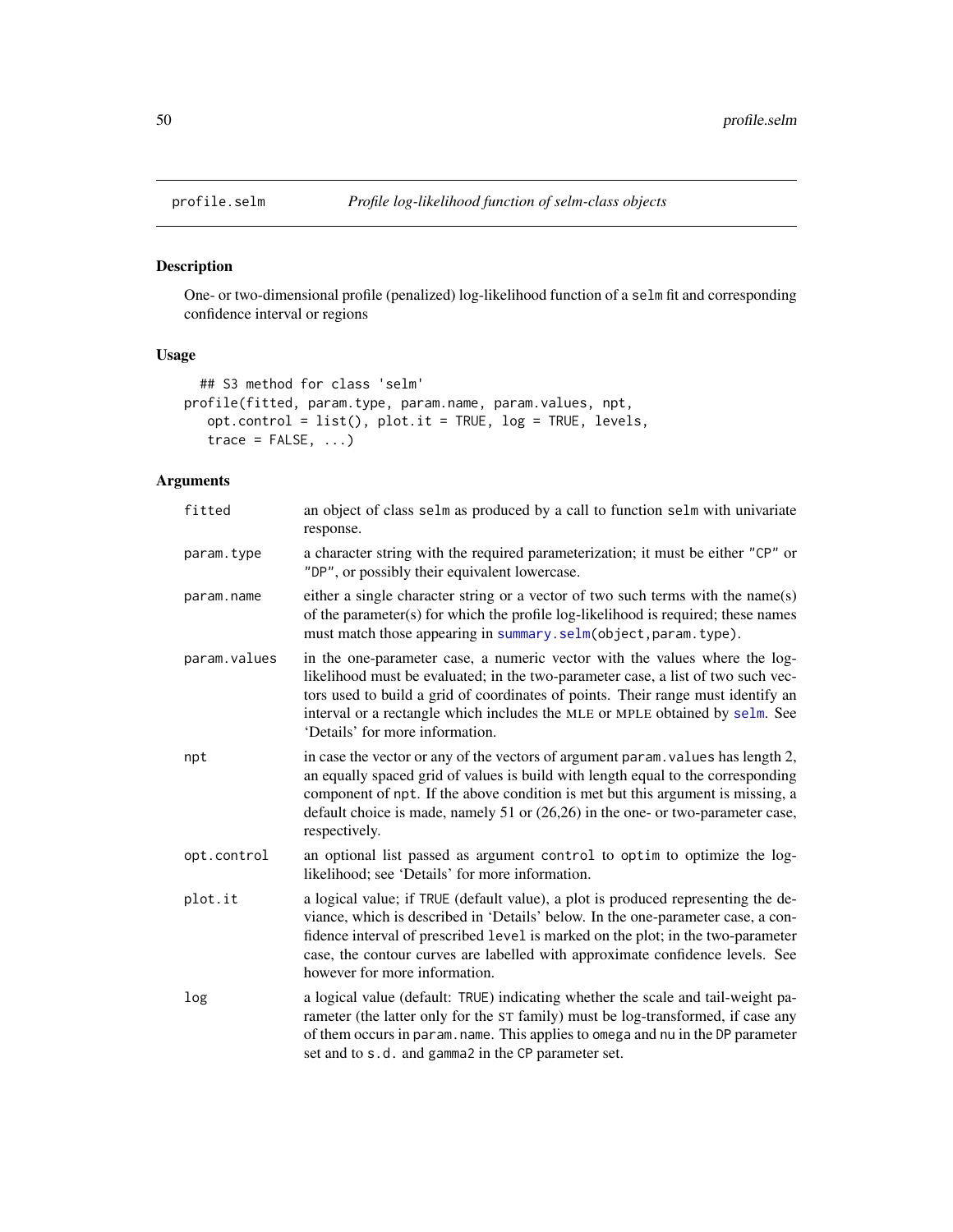#### profile.selm 51

| levels  | a single probability value (in the one-parameter case) or a vector of such val-                                             |
|---------|-----------------------------------------------------------------------------------------------------------------------------|
|         | ues (in the two-parameter case) for which the confidence interval or region is                                              |
|         | requited; see 'Details' for more information.                                                                               |
| trace   | a logical value (default: FALSE) to activate printing of intermediate outcome of<br>the log-likelihood optimization process |
| $\cdot$ | optional graphical parameters passed to the plotting functions.                                                             |

# Details

For each chosen point of the parameter(s) to be profiled, the log-likelihood is maximized with respect to the remaining parameters. The optimization process is accomplished using the [optim](#page-0-0) optimization function, with method="BFGS". This step can be regulated by the user via opt.control which is passed to [optim](#page-0-0) as control argument, apart from element fnscale whose use is reserved.

If the original fitted object included a fixed parameter value, this is kept fixed here. If the estimation method was "MPLE", that choice carries on here; in case the penalty function was user-defined, it must still be accessible.

For plotting purposes and also in the numerical output, the deviance function  $D$  is used, namely

$$
D = 2\left[\max(\log L) - \log L\right]
$$

where L denotes the likelihood.

The range of param.values must enclose the maximum (penalized) likelihood estimates (MLE or MPLE) by an adequate extent such that suitable confidence intervals or regions can be established from standard asymptotic theory. If this condition does not hold, the function still proceeds, but no confidence interval or region is delivered. For the SN family and DP parameterization, the asymptotic theory is actually non-standard near the important point  $\alpha = 0$ , but the correspondence with the regular case of the CP parameterization, still allows to derive confidence regions using standard procedures; for additional information, see Section 3.1.6 of Azzalini and Capitanio (2014). When the MLE occurs on the frontier of the parameter space, a message is issued and no confidence interval is produced, while in the two-parameter case the plot is not labelled with probability values, but only with deviance levels.

#### Value

An invisible list whose components, described below, are partly different in the one- and the twoparameter cases.

| call              | the calling statement                                                            |
|-------------------|----------------------------------------------------------------------------------|
| <param1></param1> | values of the first parameter                                                    |
| <param2></param2> | values of the second parameter (in the two-parameter case)                       |
| logLik            | numeric vector or matrix of the profile log-likelihood values                    |
| confint           | in the one-parameter case, the confidence interval                               |
| level             | in the one-parameter case, the confidence level                                  |
| deviance.contour  |                                                                                  |
|                   | in the two-parameter case, a list of lists whose elements identify each curve of |
|                   | the contour plot                                                                 |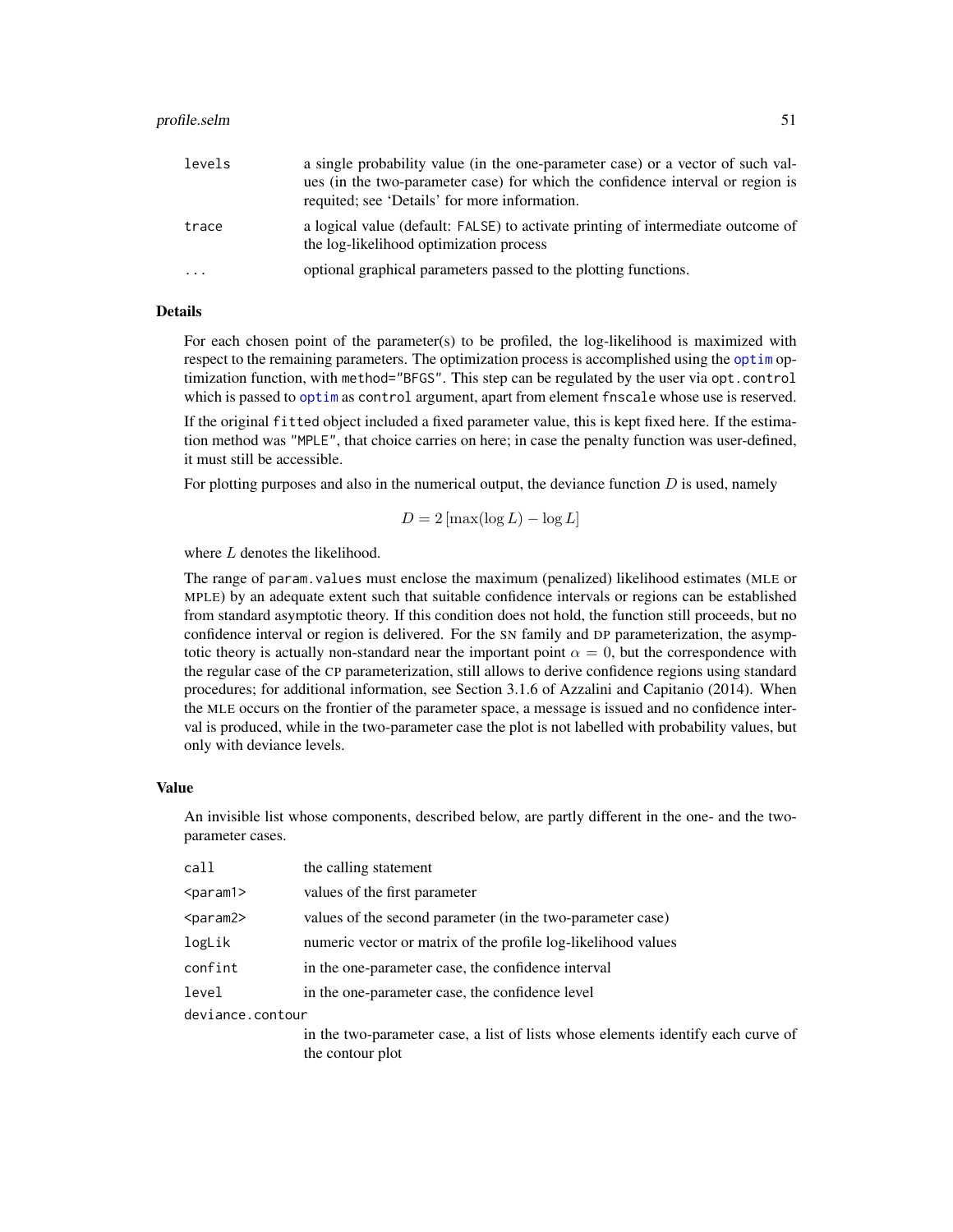#### Warnings

- This function is experimental and changes in future versions of the package may occur. Users should not rely on the persistence of the same user interface or the same name(s).
- It is a known fact that, in some critical situations, peculiar outcomes are produced.

#### Author(s)

Adelchi Azzalini

# References

Azzalini, A. with the collaboration of Capitanio, A. (2014). *The Skew-Normal and Related Families*. Cambridge University Press, IMS Monographs series.

# See Also

[selm](#page-57-0), [summary.selm](#page-78-0), [makeSECdistr](#page-31-0) for the CP/DP parameterizations, [optim](#page-0-0) for its control argument

#### Examples

```
data(ais, package="sn")
m1 \le - selm(log(Fe) \sim BMI + LBM, family = "sn", data = ais)
pll <- profile(m1, "dp", param.name="alpha", param.val=c(-3,2))
profile(m1, "cp", param.name="gamma1", param.val=seq(-0.7, 0.4, by=0.1))
# in the next example, we reduce the grid points to save execution time
pll <- profile(m1, "cp", param.name=c("(Intercept.CP)", "gamma1"),
           param.val = list(c(1.5, 4), c(-0.8, 0.5)), npt=c(11, 11))
```
<span id="page-51-0"></span>Qpenalty *Penalty function for log-likelihood of* selm *models*

## Description

Penalty function for the log-likelihood of selm models when method="MPLE". Qpenalty is the default function; MPpenalty is an example of a user-defined function effectively corresponding to a prior distributio on alpha.

#### Usage

 $Qpenalty(alpha\_etc, nu = NULL, der = 0)$ 

 $MPpenalty(alpha, der = 0)$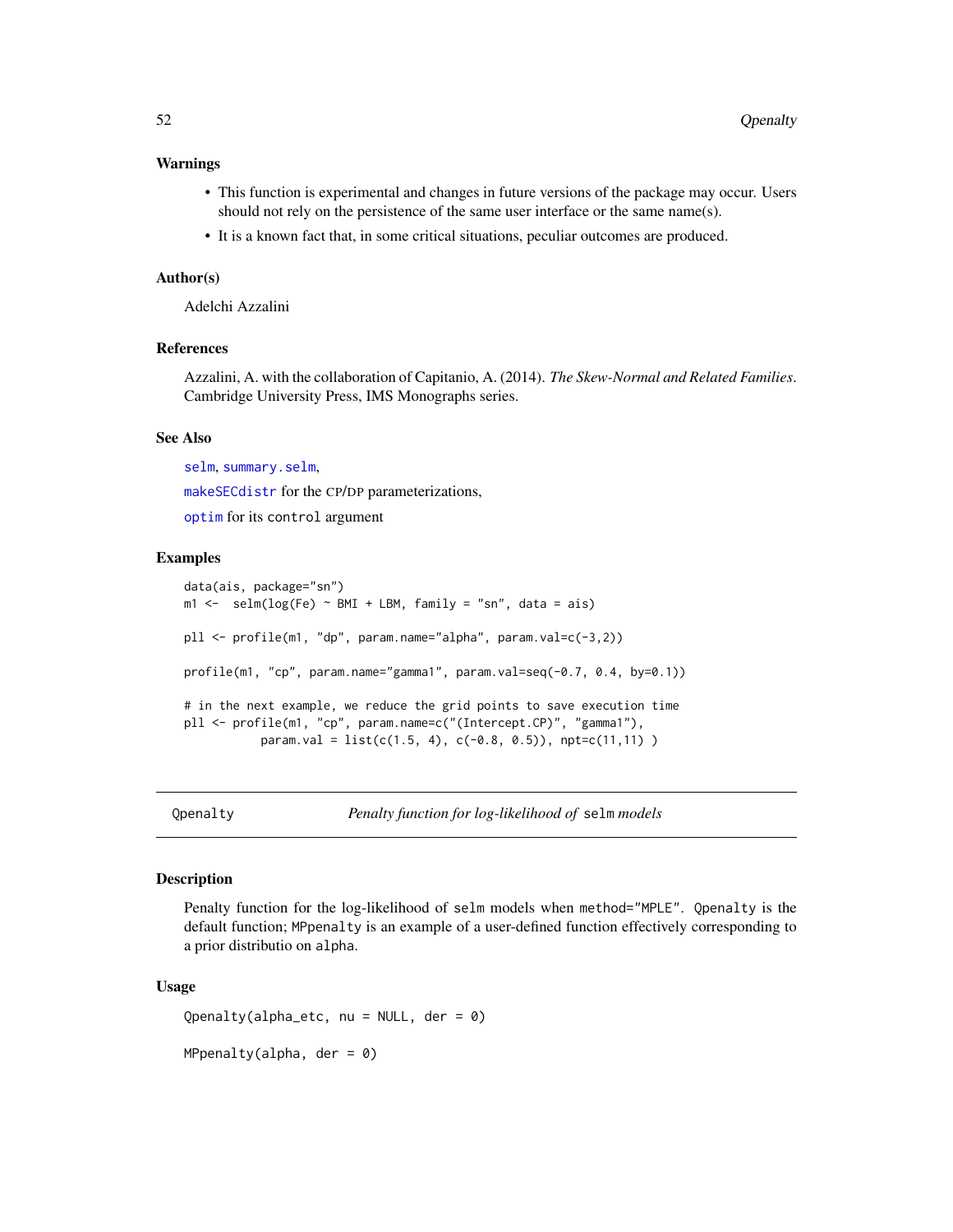## Qpenalty 53

## Arguments

| alpha_etc, alpha |                                                                                                                                                                                                       |
|------------------|-------------------------------------------------------------------------------------------------------------------------------------------------------------------------------------------------------|
|                  | in the univariate case, a single value alpha; in the multivariate case, a two-<br>component list whose first component is the vector alpha, the second one is<br>matrix cov2cor (Omega).              |
| nu               | degrees of freedom, only required if selm is called with family="ST".                                                                                                                                 |
| der              | a numeric value in the set $0, 1, 2$ which indicates the required numer of deriva-<br>tives of the function. In the multivariate case the function will only be called<br>with der equal to $0$ or 1. |

# Details

The penalty is a function of alpha, but its expression may depend on other ingredients, specifically nu and cov2cor(Omega). See 'Details' of [selm](#page-57-0) for additional information.

The penalty mechanism allows to introduce a prior distribution  $\pi$  for  $\alpha$  by setting  $Q = -\log \pi$ , leading to a maximum *a posteriori* estimate in the stated sense.

As a simple illustration of this mechanism, function MPpenalty implements the 'matching prior' distribution for the univariate SN distribution studied by Cabras *et al.* (2012); a brief summary of the proposal is provided in Section 3.2 of Azzalini and Capitanio (2014). Note that, besides alpha=+/-Inf, this choice also penalizes alpha=0 with Q=Inf, effectively removing alpha=0 from the parameter space.

Starting from the code of function MPpenalty, a user should be able to introduce an alternative prior distribution if so desired.

## Value

A positive number Q representing the penalty, possibly with attributes  $attr(0, "der1")$  and  $attr(0, "der2")$ , depending onthe input value der.

## Author(s)

Adelchi Azzalini

#### References

Azzalini, A. with the collaboration of Capitanio, A. (2014). *The Skew-Normal and Related Families*. Cambridge University Press, IMS Monographs series.

Cabras, S., Racugno, W., Castellanos, M. E., and Ventura, L. (2012). A matching prior for the shape parameter of the skew-normal distribution. *Scand. J. Statist.* 39, 236–247.

# See Also

[selm](#page-57-0) function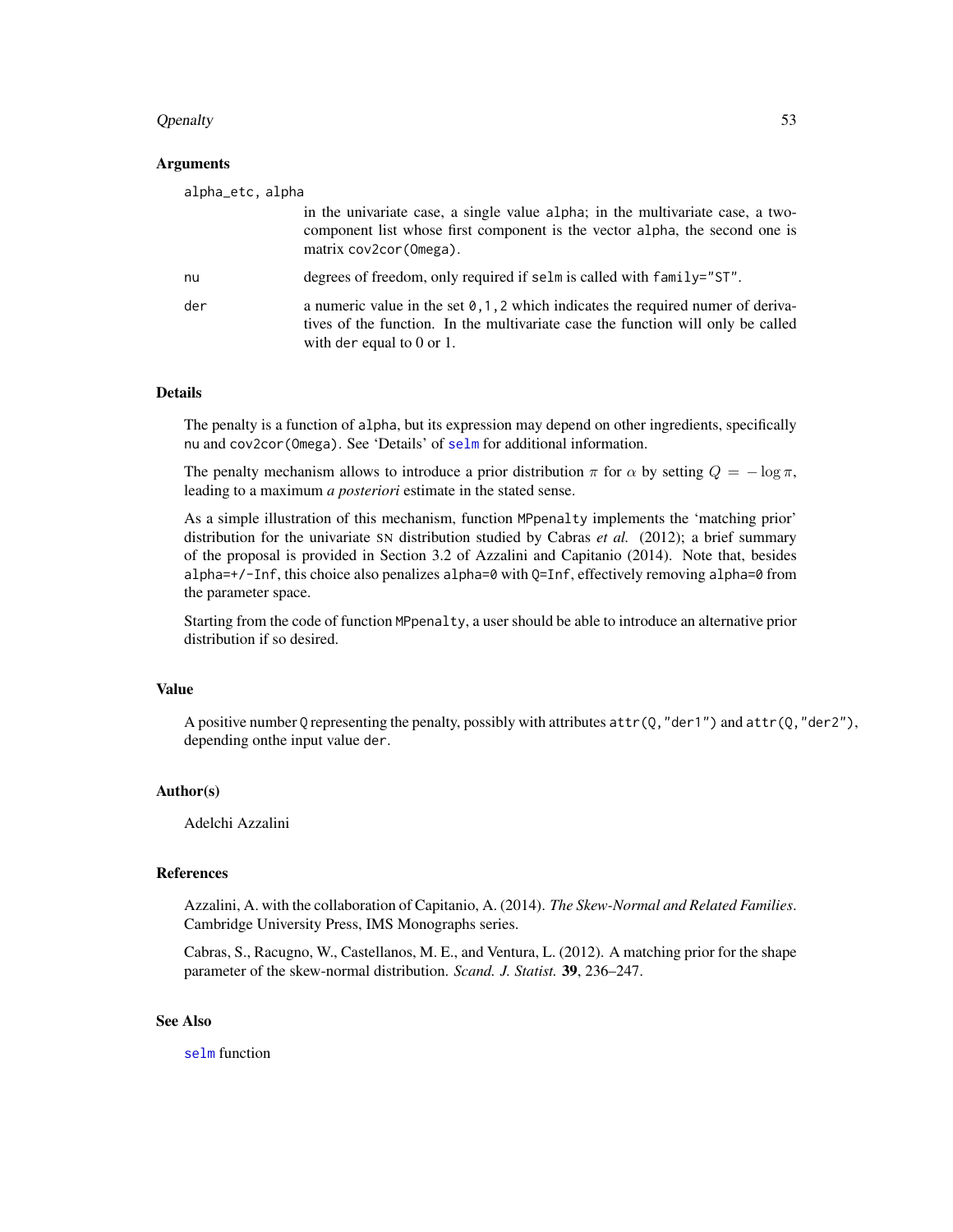# Examples

```
data(frontier)
m2 \le - selm(frontier \sim 1) # no penalty
m2a \leq selm(frontier \sim 1, method="MPLE") # penalty="Openalty" is implied here
m2b <- selm(frontier ~ 1, method="MPLE", penalty="MPpenalty")
```
<span id="page-53-0"></span>residuals.selm *Residuals and fitted values from* selm *fits*

#### Description

residuals and fitted methods for classes "selm" and "mselm".

# Usage

```
## S4 method for signature 'selm'
residuals(object, param.type = "CP", ...)
## S4 method for signature 'mselm'
residuals(object, param.type = "CP", ...)
## S4 method for signature 'selm'
fitted(object, param.type = "CP", ...)
## S4 method for signature 'mselm'
fitted(object, param.type = "CP", \dots)
```
# Arguments

| object     | an object of class "selm" or "mselm" as created by a call to function selm.                                                                                                      |
|------------|----------------------------------------------------------------------------------------------------------------------------------------------------------------------------------|
| param.type | a character string which indicates the required type of parameter type; possible<br>values are "CP" (default), "DP", "pseudo-CP" and their equivalent lower-case<br>expressions. |
| $\ddotsc$  | not used, included for compatibility with the generic method.                                                                                                                    |

#### Value

a numeric vector (for selm-class objects) or a matrix (for mselm-class objects).

#### Note

The possible options of param.type are described in the documentation of  $dp2cp$ ; their corresponding outcomes differ by an additive constant only. With the "CP" option (that is, the 'centred parametrization'), the residuals are centred around 0, at least approximately; this is a reason for setting "CP" as the default option. For more information, see the 'Note' in the documentation of [summary.selm](#page-78-0).

# Author(s)

Adelchi Azzalini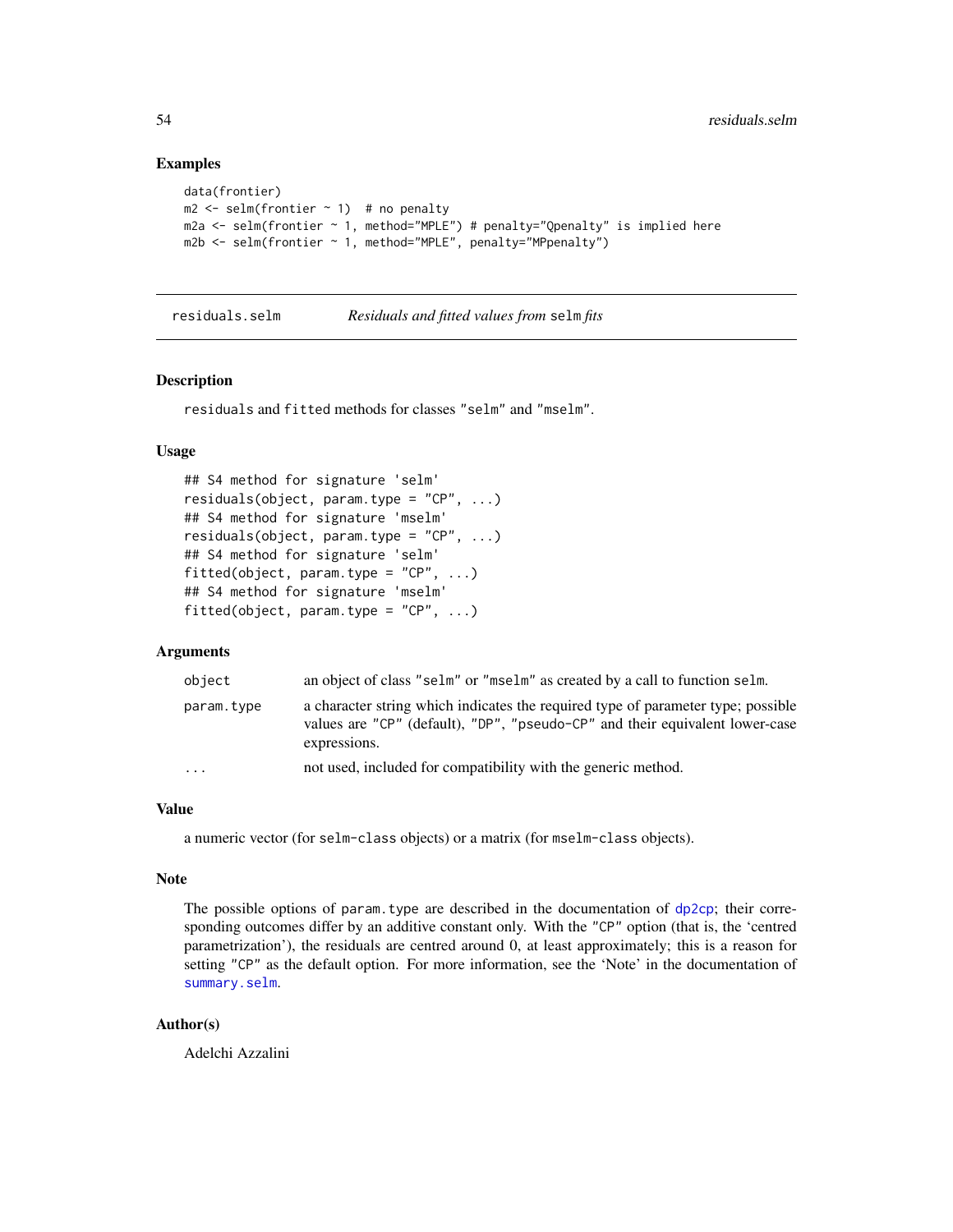# References

Azzalini, A. with the collaboration of Capitanio, A. (2014). *The Skew-Normal and Related Families*. Cambridge University Press, IMS Monographs series.

# See Also

[dp2cp](#page-18-0), [summary.selm](#page-78-0), [selm](#page-57-0) function, [selm-](#page-63-0)class

# Examples

```
data(wines, package="sn")
m5 <- selm(acidity ~ phenols + wine, family="SN", data=wines)
residuals(m5)
residuals(m5, "dp")
fitted(m5, "dp")
#
m12 \le selm(cbind(acidity, alcohol) \sim phenols + wine, family="SN", data=wines)
residuals(m12)
#
# see other examples at function selm
```
<span id="page-54-0"></span>sd *Standard deviation*

# Description

The sd function from the stats is replaced by a new method in order to introduce a separate method to deal with objects of class SECdistrUv. The function sd.default is an alias of the original function [sd](#page-54-0).

# Usage

 $sd(x, \ldots)$ ## Default S3 method:  $sd(x, na.rm = FALSE, ...)$ 

#### Arguments

| x                       | a numeric vector, matrix or data frame.            |
|-------------------------|----------------------------------------------------|
| na.rm                   | logical. Should missing values be removed?         |
| $\cdot$ $\cdot$ $\cdot$ | further arguments passed to or from other methods. |

# See Also

[sd](#page-54-0), [SECdistrUv](#page-56-0)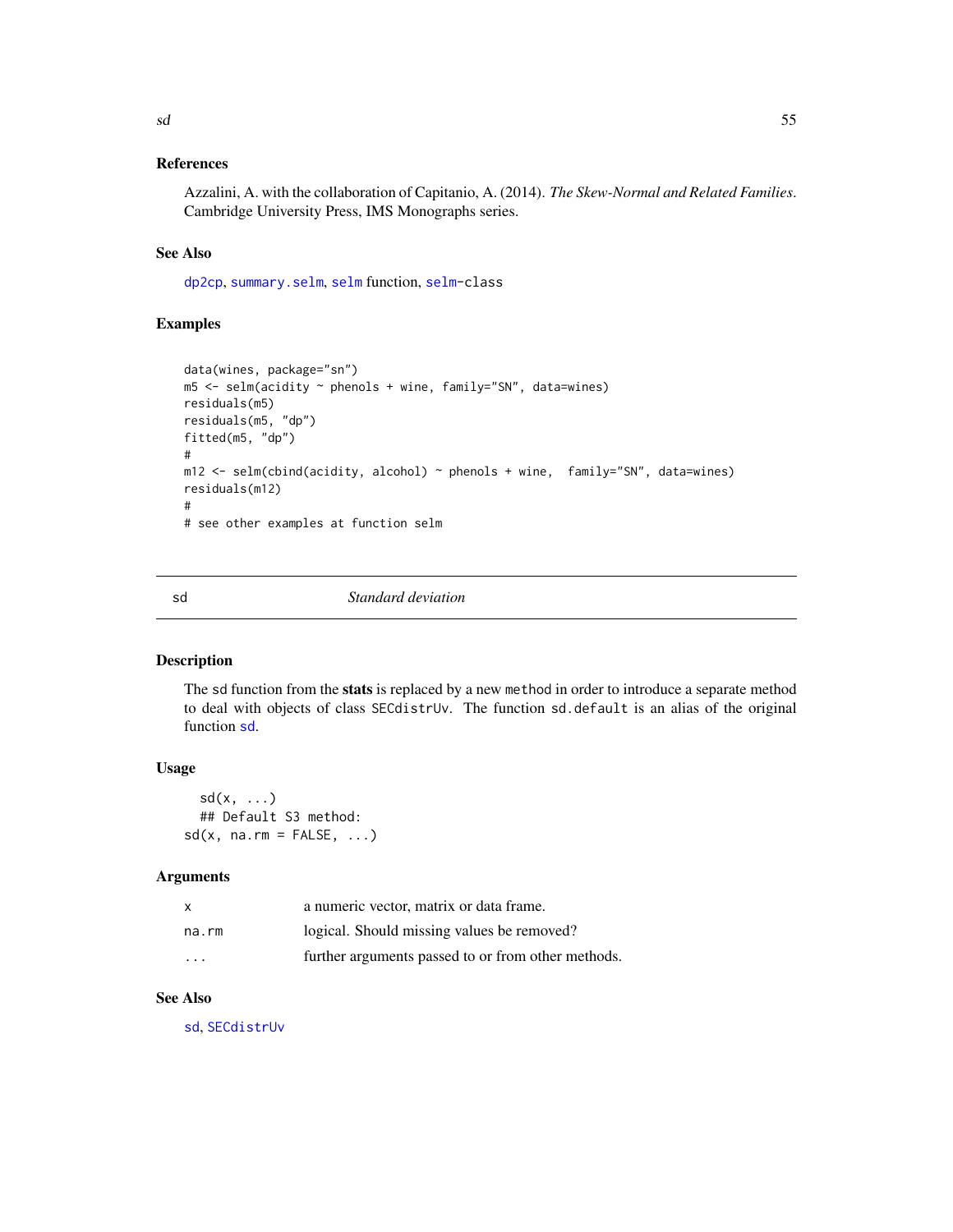<span id="page-55-0"></span>SECdistrMv-class *Class* "SECdistrMv"

## Description

A class of objects representing multivariate skew-elliptically contoured (SEC) distributions.

#### Objects from the Class

Objects can be created by a call to function [makeSECdistr](#page-31-0), when its argument dp is a list, or by a suitable transformation of some object of this class. They can also obtained from an object generated by selm using the function extractSEDdistr.

# **Slots**

family: a character string which identifies the parametric family; currently, possible values are: "SN", "ESN", "ST", "SC".

dp: a list of parameters; its length depends on the selected family.

name: a character string with the name of the multivariate variable; it can be an empty string.

compNames: a vector of character strings with the names of the component variables.

#### Methods

show signature(object = "SECdistrMv-class"):... plot signature( $x =$  "SECdistrMv-class"): ... summary signature(object = "SECdistrMv-class"): ... mean signature( $x =$ "SECdistrMv"):... vcov signature(object = "SECdistrMv"): . . .

#### Note

See [makeSECdistr](#page-31-0) for a detailed description of family and dp.

Note that here methods mean and vcov are not applied to data or to a fitted model, but to a *probability distribution* instead, of which they provide the mean (vector) value and the variance-covariance matrix. If methods mean and vcov are applied to a distribution for which the mean or the variance do not exist, a NULL value is returned and a warning message is issued.

# Author(s)

Adelchi Azzalini

#### See Also

```
SECdistrUv, plot,SECdistrMv-method, summary,SECdistrMv-method, affineTransSECdistr,
marginalSECdistr, extractSECdistr
```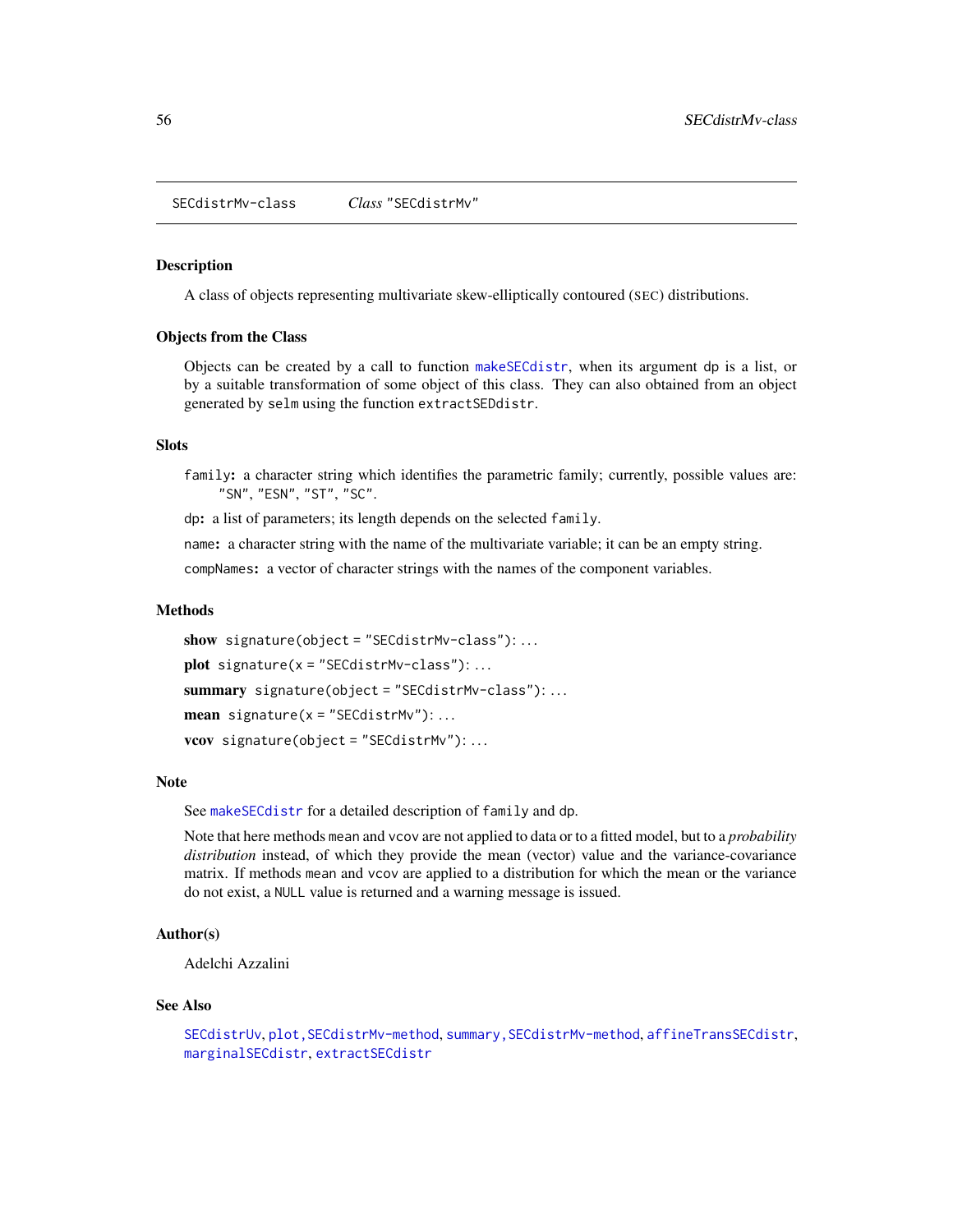# SECdistrUv-class 57

## Examples

```
dp0 <- list(xi=1:2, Omega=diag(3:4), alpha=c(3, -5))
f10 <- makeSECdistr(dp=dp0, family="SN", name="SN-2D", compNames=c("x", "y"))
show(f10)
plot(f10)
summary(f10)
mean(f10) # the mean value of the probability distribution
vcov(f10) # the variance-covariance matrix of the probability distribution
```
<span id="page-56-0"></span>SECdistrUv-class *Class* "SECdistrUv"

## Description

A class of objects representing univariate skew-elliptically contoured (SEC) distributions.

# Objects from the class

Objects can be created by a call to function [makeSECdistr](#page-31-0) when its argument dp is a vector. They can also obtained from an object generated by selm using the function extractSEDdistr.

#### Slots

family: a character string which selects the parametric family; currently, possible values are: "SN", "ESN", "ST", "SC".

dp: a numeric vector of parameters; its length depends on the selected family.

name: a character string with name of the distribution.

## Methods

```
show signature(object = "SECdistrUv"): ...
plot signature(x ="SECdistrUv"):...
summary signature(object = "SECdistrUv"): ...
mean signature(x ="SECdistrUv"):...
sd signature(object = "SECdistrUv"): ...
```
#### Note

See [makeSECdistr](#page-31-0) for a detailed description of family and dp.

Unlike various other packages, methods mean and sd here are not targeted to data or to a fitted model, but to a *probability distribution* instead, of which they provide the mean value and the standard deviation. If these methods are applied to a distribution of which the mean or the variance do not exist, a NULL value is returned and a warning message is issued.

# Author(s)

Adelchi Azzalini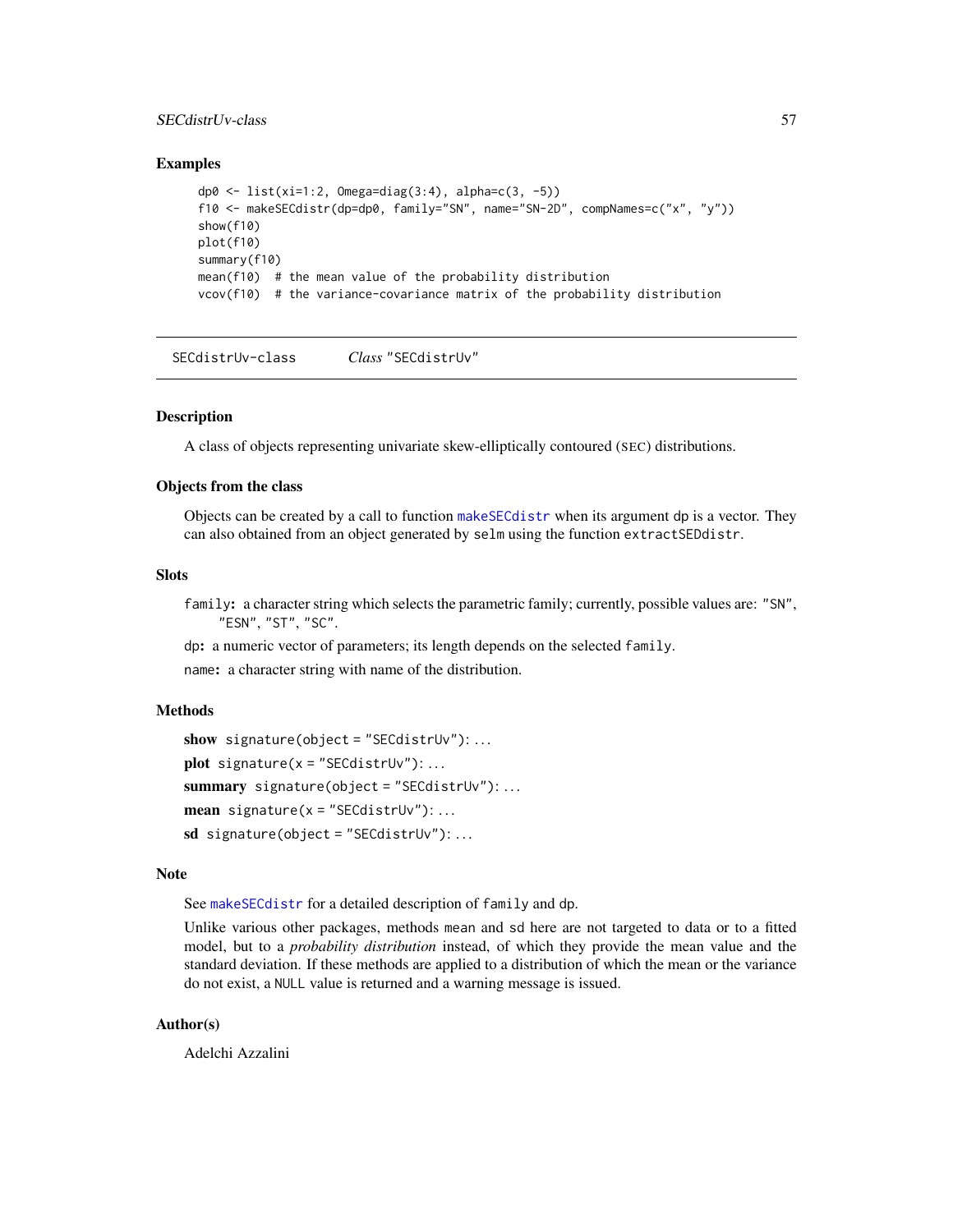# See Also

[SECdistrMv](#page-55-0), [plot,SECdistrUv-method](#page-0-0), [summary,SECdistrUv-method](#page-0-0), [extractSECdistr](#page-26-0)

#### Examples

```
f2 <- makeSECdistr(dp=c(3, 5, -pi, 6), family="ST", name="My first ST")
show(f2)
plot(f2)
plot(f2, probs=c(1,5,9)/10)
plot(f2, range=c(-30,10), probs=NULL, col=2, main=NULL)
summary(f2)
mean(f2) # the mean value of the probability distribution
sd(f2) # the standard deviation of the distribution
```
<span id="page-57-0"></span>selm *Fitting linear models with skew-elliptical error term*

# Description

Function selm fits a linear model with skew-elliptical error term. The term 'skew-elliptical distribution' is an abbreviated equivalent of skew-elliptically contoured (SEC) distribution. The function works for univariate and multivariate response variables.

## Usage

```
selm(formula, family = "SN", data, weights, subset, na.action,
  start = NULL, fixed.param = list(), method = "MLE", penalty=NULL,
 model = TRUE, x = FALSE, y = FALSE, contrasts = NULL, offset, ...)
```
## Arguments

| formula | an object of class "formula" (or one that can be coerced to that class): a sym-<br>bolic description of the model to be fitted, using the same syntax used for the<br>similar parameter of e.g. $"lm",$ with the restriction that the constant term must<br>not be removed from the linear predictor.                                                                                                             |
|---------|-------------------------------------------------------------------------------------------------------------------------------------------------------------------------------------------------------------------------------------------------------------------------------------------------------------------------------------------------------------------------------------------------------------------|
| family  | a character string which selects the parametric family of SEC type assumed for<br>the error term. It must be one of "SN" (default), "ST" or "SC", which corre-<br>spond to the skew-normal, the skew-t and the skew-Cauchy family, respectively.<br>See make SEC distr for more information on these families and the set of SEC<br>distributions; notice that the family "ESN" listed there is not allowed here. |
| data    | an optional data frame containing the variables in the model. If not found in<br>data, the variables are taken from environment (formula), typically the envi-<br>ronment from which selm is called.                                                                                                                                                                                                              |
| weights | a numeric vector of weights associated to individual observations. Weights are<br>supposed to represent frequencies, hence must be non-negative integers (not<br>all 0) and length (weights) must equal the number of observations. If not<br>assigned, a vector of all 1's is generated.                                                                                                                         |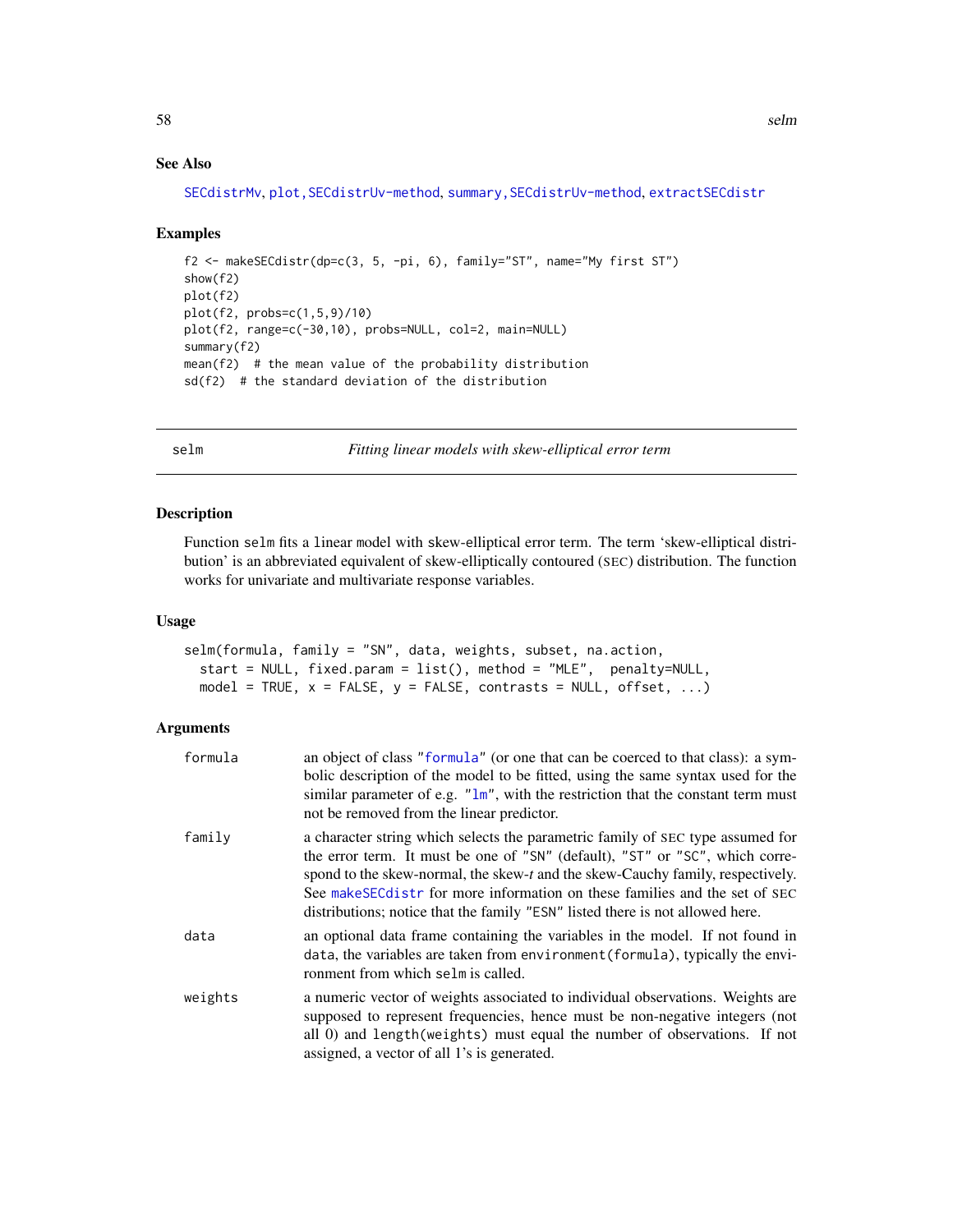| subset        | an optional vector specifying a subset of observations to be used in the fitting<br>process. It works like the same parameter in 1m.                                                                                                                                                                                                                                                                                                            |
|---------------|-------------------------------------------------------------------------------------------------------------------------------------------------------------------------------------------------------------------------------------------------------------------------------------------------------------------------------------------------------------------------------------------------------------------------------------------------|
| na.action     | a function which indicates what should happen when the data contain NAs. The<br>default is set by the na. action setting of options. The 'factory-fresh' default<br>is na. omit. Another possible value is NULL, no action.                                                                                                                                                                                                                     |
| start         | a vector (in the univariate case) or a list (in the multivariate case) of initial DP<br>values for searching the parameter estimates. See 'Details' about a choice of<br>start to be avoided. If start=NULL (default), initial values are selected by the<br>procedure. If family="ST", an additional option exists; see 'Details'.                                                                                                             |
| fixed.param   | a list of assignments of parameter values which must be kept fixed in the esti-<br>mation process. Currently, there only two types of admissible constraint: one is<br>to set alpha=0 to impose a symmetry condition of the distribution; the other is<br>to set nu= <value>, to fix the degrees of freedom at the named <value> when<br/>family="ST", for instance list(nu=3). See 'Details' for additional informa-<br/>tion.</value></value> |
| method        | a character string which selects the estimation method to be used for fitting.<br>Currently, two options exist: "MLE" (default) and "MPLE", corresponding to<br>standard maximum likelihood and maximum penalized likelihood estimation,<br>respectively. See 'Details' for additional information.                                                                                                                                             |
| penalty       | a character string which denotes the penalty function to be subtracted to the<br>log-likelihood function, when method="MPLE"; if penalty=NULL (default), a<br>pre-defined function is adopted. See 'Details' for a description of the default<br>penalty function and for the expected format of alternative specifications. When<br>method="MLE", no penalization is applied and this argument has no effect.                                  |
| model, $x, y$ | logicals. If TRUE, the corresponding components of the fit are returned.                                                                                                                                                                                                                                                                                                                                                                        |
| contrasts     | an optional list. See the contrasts. arg of model. matrix. default.                                                                                                                                                                                                                                                                                                                                                                             |
| offset        | this can be used to specify an <i>a priori</i> known component to be included in the<br>linear predictor during fitting. This should be NULL or a numeric vector of length<br>equal to the number of cases. One or more offset terms can be included in the<br>formula instead or as well, and if more than one are specified their sum is used.                                                                                                |
| .             | optional control parameters, as follows.                                                                                                                                                                                                                                                                                                                                                                                                        |
|               | • trace: a logical value which indicates whether intermediate evaluations of<br>the optimization process are printed (default: FALSE).                                                                                                                                                                                                                                                                                                          |
|               | • info.type: a character string which indicates the type of Fisher infor-<br>mation matrix; possible values are "observed" (default) and "expected".<br>Currently, "expected" is implemented only for the SN family.                                                                                                                                                                                                                            |
|               | • opt. method: a character string which selects the numerical optimization<br>method, among the possible values "nlminb", "Nelder-Mead", "BFGS", "CG", "SANN".<br>If opt.method="nlminb" (default), function nlminb is called, otherwise<br>function optim is called with method equal to opt. method.                                                                                                                                          |
|               | · opt.control: a list of control parameters which is passed on either to<br>nlminb or to optim, depending on the chosen opt. method.                                                                                                                                                                                                                                                                                                            |

# Details

By default, selm fits the selected model by maximum likelihood estimation (MLE), making use of some numerical optimization method. Maximization is performed in one parameterization, usually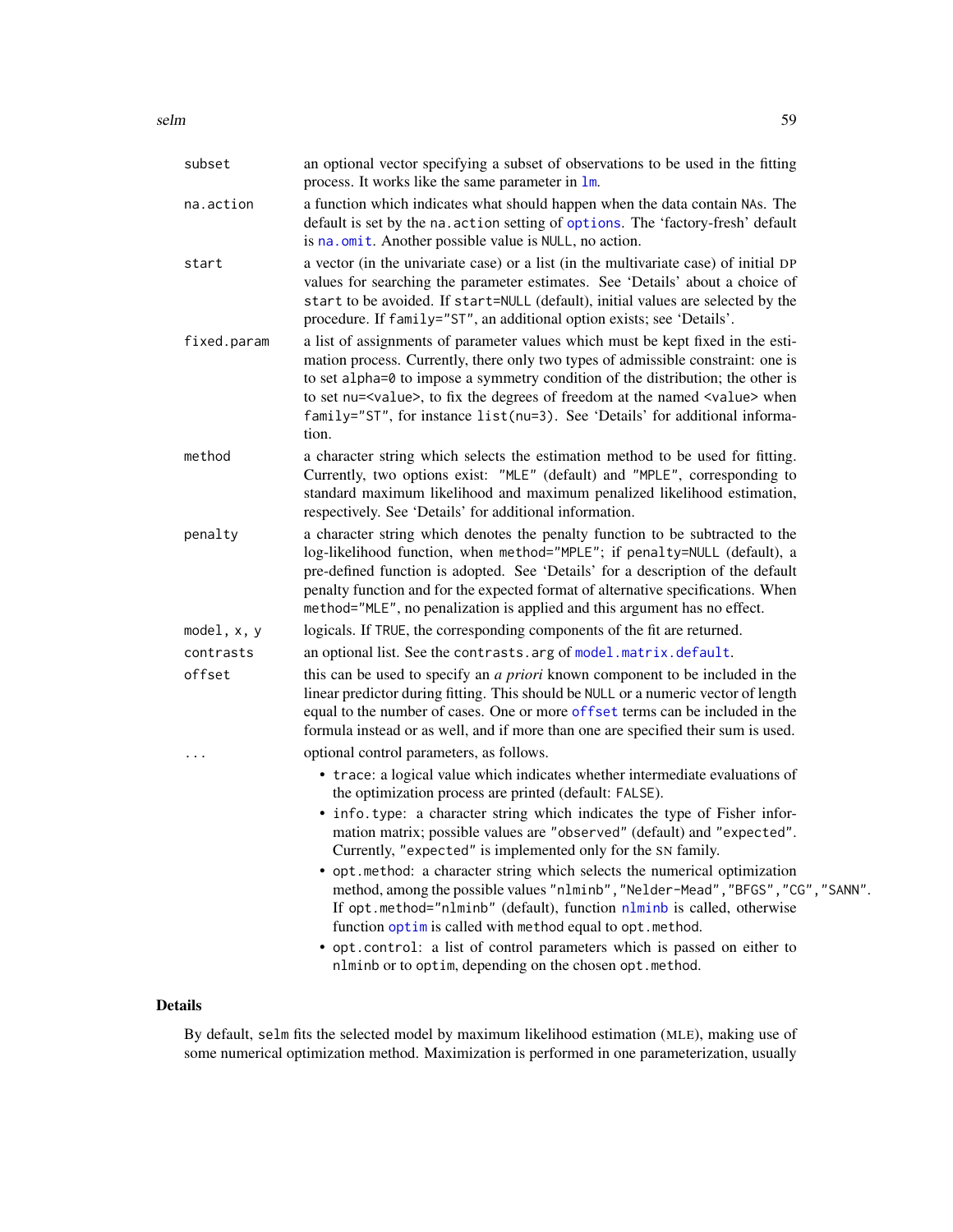DP, and then the estimates are mapped to other parameter sets, CP and pseudo-CP; see [dp2cp](#page-18-0) for more information on parameterizations. These parameter transformations are carried out trasparently to the user. The observed information matrix is used to obtain the estimated variance matrix of the MLE's and from this the standard errors. Background information on MLE in the context of SEC distributions is provided by Azzalini and Capitanio (2014); see specifically Chapter 3, Sections 4.3, 5.2, 6.2.5–6. For additional information, see the original research work referenced therein as well as the sources quoted below.

Although the density functionof SEC distributions are expressed using DP parameter sets, the methods associated to the objects created by this function communicate, by default, their outcomes in the CP parameter set, or its variant form pseudo-CP when CP does not exist; the 'Note' at [summary.selm](#page-78-0) explains why. A more detailed discussion is provided by Azzalini and Capitanio (1999, Section 5.2) and Arellano-Valle and Azzalini (2008, Section 4), for the univariate and the multivariate SN case, respectively; an abriged account is available in Sections 3.1.4–6 and 5.2.3 of Azzalini and Capitanio (2014). For the ST case, see Arellano-Valle and Azzalini (2013).

There is a known open issue which affects computation of the information matrix of the multivariate skew-normal distribution when the slant parameter  $\alpha$  approaches the null vector; see p.149 of Azzalini and Capitanio (2014). Consequently, if a model with multivariate response is fitted with family="SN" and the estimate alpha of  $\alpha$  is at the origin or neary so, the information matrix and the standard errors are not computed and a warning message is issued. In this unusual circumstance, a simple work-around is to re-fit the model with family="ST", which will work except in remote cases when (i) the estimated degrees of freedom nu diverge and (ii) still alpha remains at the origin.

The optional argument fixed.param=list(alpha=0) imposes the constraint  $\alpha = 0$  in the estimation process; in the multivariate case, the expression is interpreted in the sense that all the components of vector  $\alpha$  are zero, which implies symmetry of the error distribution, irrespectively of the parameterization subsequently adopted for summaries and diagnostics. When this restriction is selected, the estimation method cannot be set to "MPLE". Under the constraint  $\alpha = 0$ , if  $family="SN"$ , the model is fitted similarly to  $lm$ , except that here MLE is used for estimation of the covariance matrix. If  $f$ amily="ST" or  $f$ amily="SC", a symmetric Student's t or Cauchy distribution is adopted.

Under the constraint  $\alpha = 0$ , the location parameter  $\xi$  coincides with the mode and the mean of the distribution, when the latter exists. In addition, when the covariance matrix of a ST distribution exists, it differs from  $\Omega$  only by a multiplicative factor. Consequently, the summaries of a model of this sort automatically adopt the DP parametrization.

The other possible form of constraint allows to fix the degrees of freedom when family="ST". The two constraints can be combined writing, for instance,  $fixed.parent=list(alpha=0, nu=6)$ . The constraint nu=1 is equivalent to select family="SC". In practice, an expression of type fixed.param=list(..) can be abbreviated to fixed=list(..).

Argument start allows to set the initial values, with respect to the DP parameterization, of the numerical optimization. However, there is a specific choice of start to be avoided. When family="SN", do not set the shape parameter alpha exactly at 0, as this would blow-up computation of the loglikelihood gradient and the Hessian matrix. This is not due to a software bug, but to a known peculiar behaviour of the log-likelihood function at that specific point. Therefore, in the univariate case for instance, do not set e.g. start=c(12, 21, 0), but set instead something like start=c(12, 21, 0.01).

Recall that, if one needs to fit a model forcing 0 asymmetry, typically to compare two log-likelihood functions with/without asymmetry, then the option to use is fixed.param=list(alpha=0).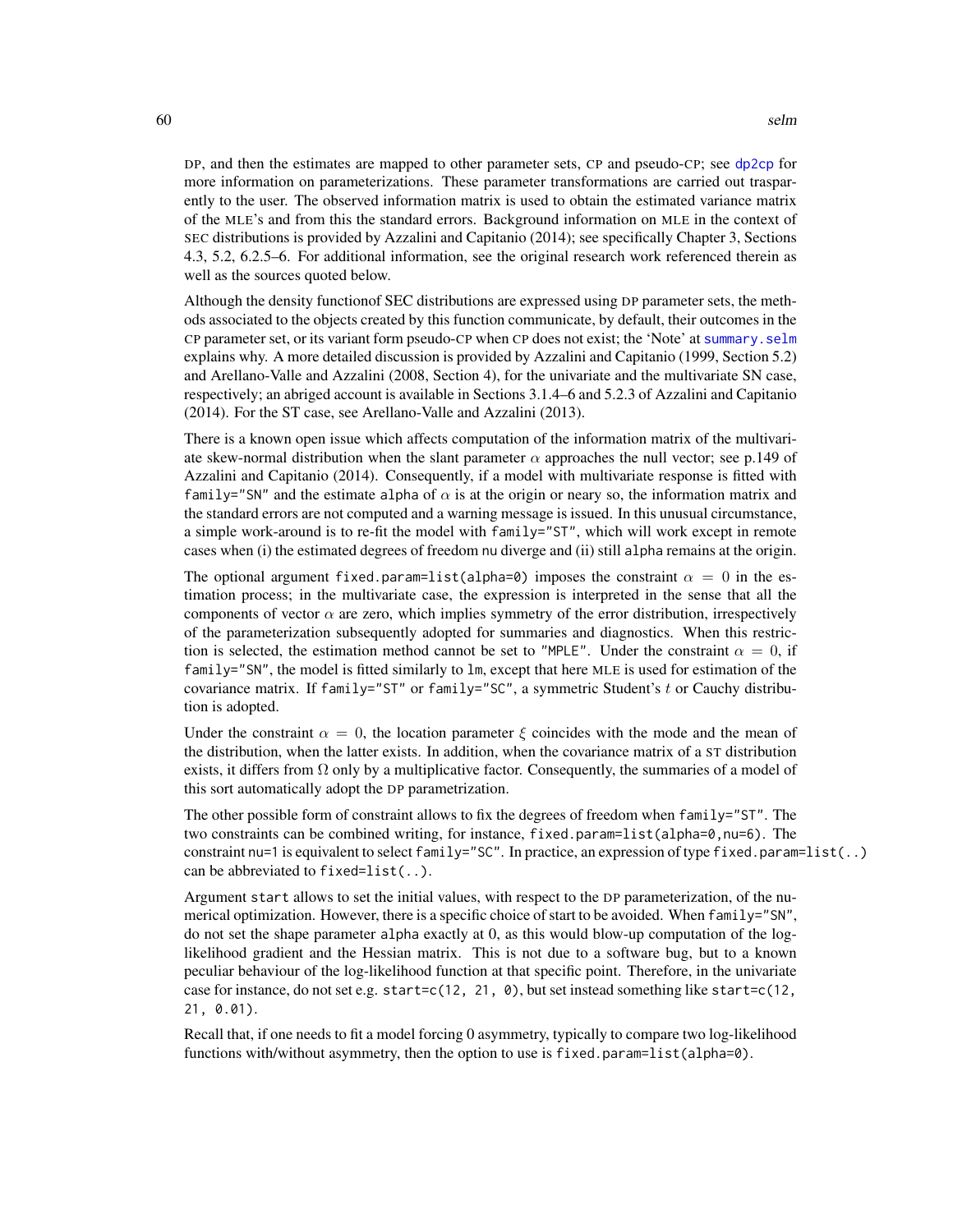Since version 1.6.0, a new initialization procedure has been introduced for the case family="ST", which adopts the method proposed by Azzalini  $&$  Salehi (2020), implemented in functions  $st$ .prelimFit and mst.prelimFit. Correspondingly, the start argument can now be of different type, namely a character with possible values "M0", "M2" (detault in the univariate case) and "M3" (detault in the multivariate case). The choice "M0" selects the older method, in use prior to version 1.6.0. For more information, see Azzalini & Salehi (2020).

In some cases, especially for small sample size, the MLE occurs on the frontier of the parameter space, leading to DP estimates with abs(alpha)=Inf or to a similar situation in the multivariate case or in an alternative parameterization. Such outcome is regared by many as unsatisfactory; surely it prevents using the observed information matrix to compute standard errors. This problem motivates the use of maximum penalized likelihood estimation (MPLE), where the regular loglikelihood function log L is penalized by subtracting an amount Q, say, increasingly large as  $|\alpha|$ increases. Hence the function which is maximized at the optimization stage is now  $log L - Q$ . If method="MPLE" and penalty=NULL, the default function Qpenalty is used, which implements the penalization:

$$
Q(\alpha) = c_1 \log(1 + c_2 \alpha_*^2)
$$

where  $c_1$  and  $c_2$  are positive constants, which depend on the degrees of freedom nu in the ST case,

$$
\alpha_*^2 = \alpha^\top \bar{\Omega} \alpha
$$

and  $\overline{\Omega}$  denotes the correlation matrix associated to the scale matrix Omega described in connection with make SEC distr. In the univariate case  $\overline{\Omega} = 1$ , so that  $\alpha_*^2 = \alpha^2$ . Further information on MPLE and this choice of the penalty function is given in Section 3.1.8 and p.111 of Azzalini and Capitanio (2014); for a more detailed account, see Azzalini and Arellano-Valle (2013) and references therein.

It is possible to change the penalty function, to be declared via the argument penalty. For instance, if the calling statement includes penalty="another $O$ ", the user must have defined

 $anotherQ < -function(alpha pha_e etc, nu = NULL, der = 0)$ 

with the following arguments.

- alpha\_etc: in the univariate case, a single value alpha; in the multivariate case, a twocomponent list whose first component is the vector alpha, the second one is matrix equal to cov2cor(Omega).
- nu: degrees of freedom, only relevant if family="ST".
- der: a numeric value which indicates the required order of derivation; if der=0 (default value), only the penalty 0 needs to be retuned by the function; if der=1,  $attr(0, "der1")$  must represent the first order derivative of Q with respect to alpha; if der=2, also  $attr(Q, "der2")$  must be assigned, containing the second derivative (only required in the univariate case).

This function must return a single numeric value, possibly with required attributes when is called with der  $>1$ . Since sn imports functions [grad](#page-0-0) and [hessian](#page-0-0) from package **numDeriv**, one can rely on them for numerical evaluation of the derivatives, if they are not available in an explicit form.

This penalization scheme allows to introduce a prior distribution  $\pi$  for  $\alpha$  by setting  $Q = -\log \pi$ , leading to a maximum *a posteriori* estimate in the stated sense. See [Qpenalty](#page-51-0) for more information and an illustration.

The actual computations are not performed within selm which only sets-up ingredients for work of [selm.fit](#page-65-0) and other functions further below this one. See [selm.fit](#page-65-0) for more information.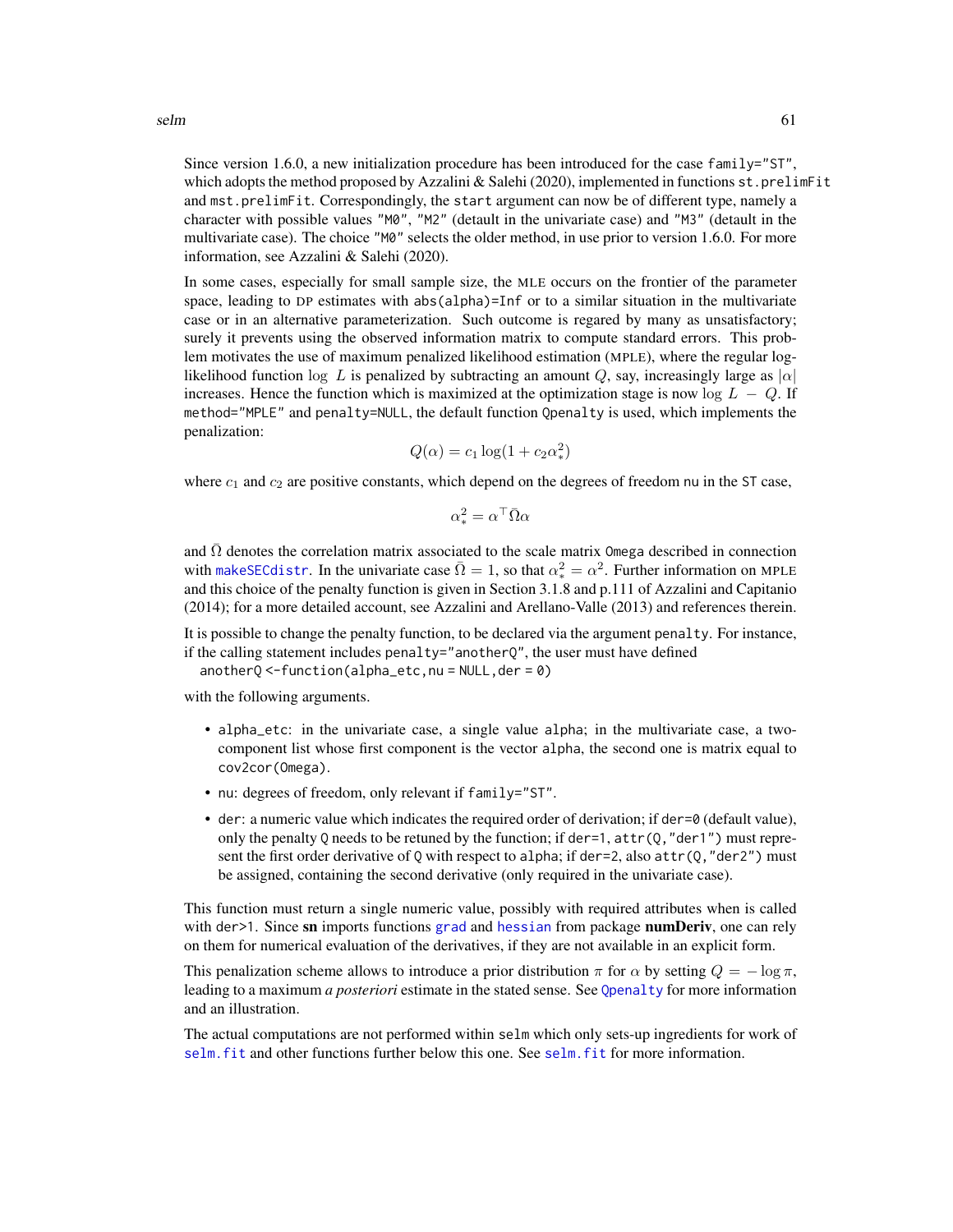#### Value

an S4 object of class selm or mselm, depending on whether the response variable of the fitted model is univariate or multivariate; these objects are described in the [selm](#page-63-0) class.

#### Cautionary notes

The first of these notes applies to the stage *preceding* the use of selm and related fitting procedures. Before fitting a model of this sort, consider whether you have enough data for this task. In this respect, the passage below taken from p.63 of Azzalini and Capitanio (2014) is relevant.

"Before entering technical aspects, it is advisable to underline a qualitative effect of working with a parametric family which effectively is regulated by moments up to the third order. The implication is that the traditional rule of thumb by which a sample size is small up to 'about  $n = 30$ ', and then starts to become 'large', while sensible for a normal population or other two-parameter distribution, is not really appropriate here. To give an indication of a new threshold is especially difficult, because the value of  $\alpha$  also has a role here. Under this *caveat*, numerical experience suggests that 'about  $n = 50'$  may be a more appropriate guideline in this context."

The above passage referred to the univariate SN context. In the multivariate case, increase the sample size appropriately, especially so with the ST family. This is not to say that one cannot attempt fitting these models with small or moderate sample size. However, one must be aware of the implications and not be surprised if problems appear.

The second cautionary note refers instead to the outcome of a call to selm and related function, or the lack of it. The estimates are obtained by numerical optimization methods and, as usual in similar cases, there is no guarantee that the maximum of the objective function is achieved. Consideration of model simplicity and of numerical experience indicate that models with SN error terms generally produce more reliable results compared to those with the ST family. Take into account that models involving a traditional Student's t distribution with unknown degrees of freedom can already be problematic; the presence of the (multivariate) slant parameter  $\alpha$  in the ST family cannot make things any simpler. Consequently, care must be exercised, especially so if one works with the (multivariate) ST family. Consider re-fitting a model with different starting values and, in the ST case, building the profile log-likelihood for a range of  $\nu$  values; function profile. selm can be useful here.

Details on the numerical optimization which has produced object obj can be extracted with slot(obj,"opt.method"); inspection of this component can be useful in problematic cases. Be aware that occasionally optim and nlminb declare successful completion of a regular minimization problem at a point where the Hessian matrix is not positive-definite. An example of this sort is presented in the final portion of the examples below.

#### Author(s)

Adelchi Azzalini

# **References**

Arellano-Valle, R. B., and Azzalini, A. (2008). The centred parametrization for the multivariate skew-normal distribution. *J. Multiv. Anal.* 99, 1362–1382. Corrigendum: 100 (2009), 816. Arellano-Valle, R. B., and Azzalini, A. (2013, available online 12 June 2011). The centred parametrization and related quantities for the skew-*t* distribution. *J. Multiv. Anal.* 113, 73–90.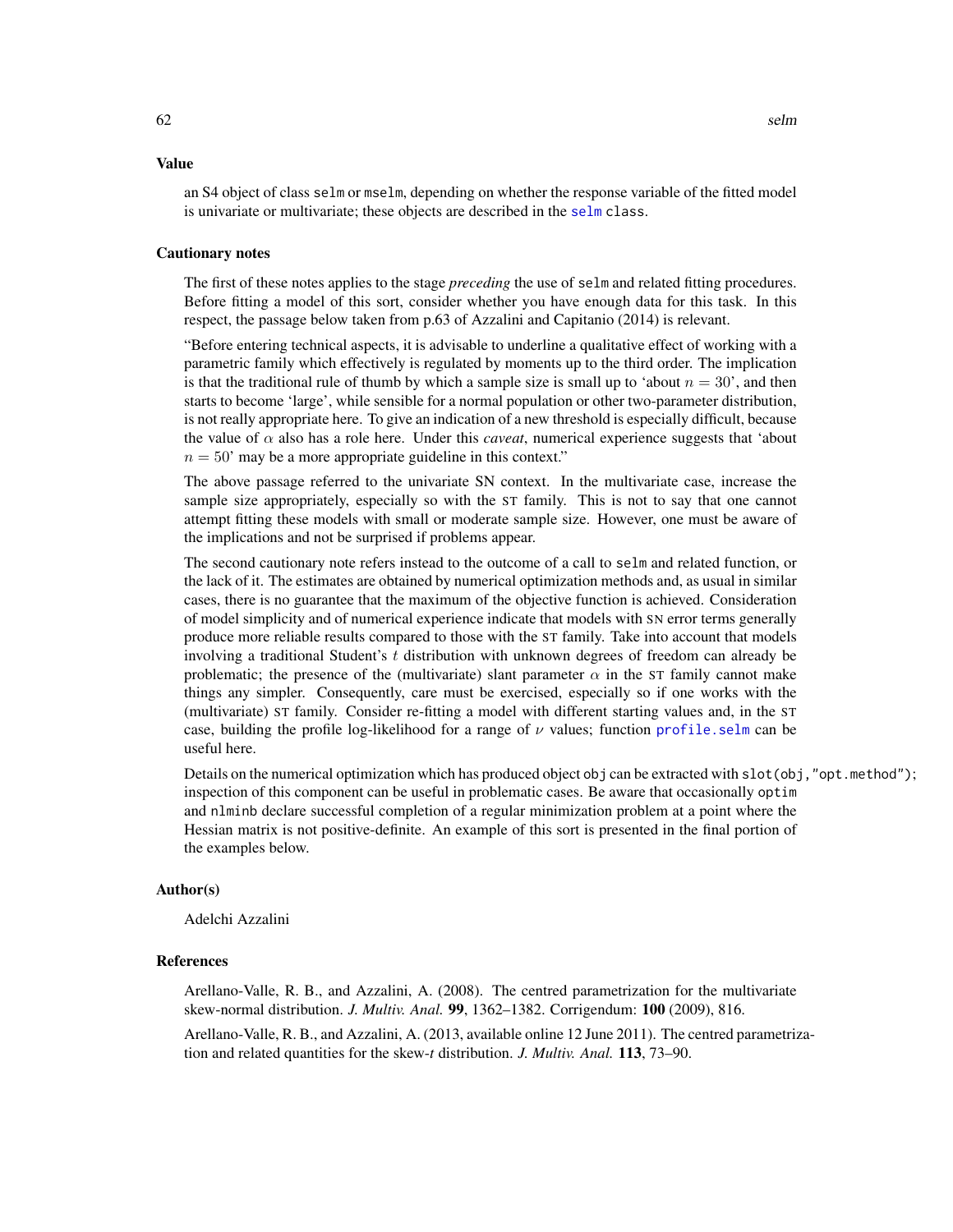Azzalini, A. and Capitanio, A. (1999). Statistical applications of the multivariate skew normal distribution. *J.Roy.Statist.Soc. B* 61, 579–602. Full-length version available at [https://arXiv.](https://arXiv.org/abs/0911.2093) [org/abs/0911.2093](https://arXiv.org/abs/0911.2093)

Azzalini, A. and Arellano-Valle, R. B. (2013, available online 30 June 2012). Maximum penalized likelihood estimation for skew-normal and skew-*t* distributions. *J. Stat. Planning & Inference* 143, 419–433.

Azzalini, A. with the collaboration of Capitanio, A. (2014). *The Skew-Normal and Related Families*. Cambridge University Press, IMS Monographs series.

Azzalini, A. and Salehi, M. (2020). Some computational aspects of maximum likelihood estimation of the skew-*t* distribution. In *Computational and Methodological Statistics and Biostatistics*, edited by A. Bekker, Ding-Geng Chen and Johannes T. Ferreira, pp.3-28. Springer Nature Switzerland.

#### See Also

- [selm-](#page-63-0)class for classes "selm" and "mselm", [summary.selm](#page-78-0) for summaries, [plot.selm](#page-42-0) for plots, [residuals.selm](#page-53-0) for residuals and fitted values
- the generic functions [coef](#page-0-0), [logLik](#page-0-0), [vcov](#page-0-0), [profile](#page-0-0), [confint](#page-0-0), [predict](#page-0-0)
- the underlying function selm. fit and those further down
- the selection of a penalty function of the log-likelihood, such as [Qpenalty](#page-51-0)
- the function [extractSECdistr](#page-26-0) to extract the SEC error distribution from an object returned by selm
- the broad underlying logic and a number of ingredients are like in function  $\text{lm}$  $\text{lm}$  $\text{lm}$

# Examples

```
data(ais)
m1 \le - selm(log(Fe) \sim BMI + LBM, family="SN", data=ais)
print(m1)
summary(m1)
s <- summary(m1, "DP", cov=TRUE, cor=TRUE)
plot(m1)
plot(m1, param.type="DP")
logLik(m1)
coef(m1)
coef(m1, "DP")
var < - vcov(m1)
#
m1a <- selm(log(Fe) ~ BMI + LBM, family="SN", method="MPLE", data=ais)
m1b <- selm(log(Fe) ~ BMI + LBM, family="ST", fixed.param=list(nu=8), data=ais)
#
data(barolo)
attach(barolo)
A75 <- (reseller=="A" & volume==75)
logPrice <- log(price[A75],10)
m <- selm(logPrice ~ 1, family="ST", opt.method="Nelder-Mead")
summary(m)
summary(m, "DP")
plot(m, which=2, col=4, main="Barolo log10(price)")
```
selm 63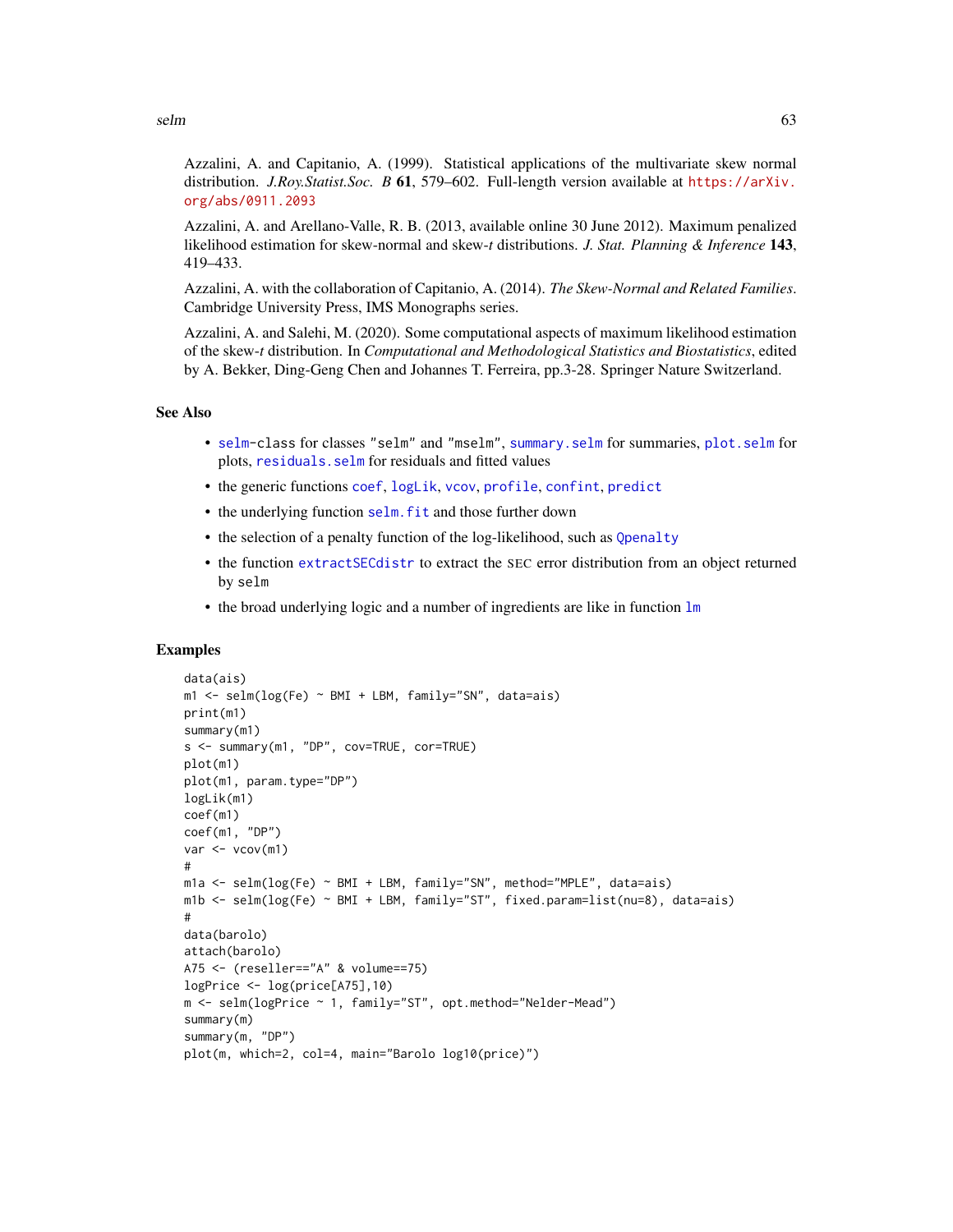#### 64 selm-class selm-class selm-class selm-class selm-class selm-class selm-class selm-class selm-class selm-class selm-class selm-class selm-class selm-class selm-class selm-class selm-class selm-class selm-class selm-class

```
# cfr Figure 4.7 of Azzalini & Capitanio (2014), p.107
detach(barolo)
#-----
# examples with multivariate response
#
m3 <- selm(cbind(BMI, LBM) ~ WCC + RCC, family="SN", data=ais)
plot(m3, col=2, which=2)
summary(m3, "dp")
coef(m3)
coef(m3, vector=FALSE)
#
data(wines)
m28 <- selm(cbind(chloride, glycerol, magnesium) ~ 1, family="ST", data=wines)
dp28 <- coef(m28, "DP", vector=FALSE)
pcp28 <- coef(m28, "pseudo-CP", vector=FALSE)
# the next statement takes a little more time than others
plot(m28)
#
m4 <- selm(cbind(alcohol,sugar)~1, family="ST", data=wines)
m5 <- selm(cbind(alcohol,sugar)~1, family="ST", data=wines, fixed=list(alpha=0))
print(1 - pchisq(2*as.numeric(logLik(m4)-logLik(m5)), 2)) # test for symmetry
#
# illustrate the final passage of 'Cautionary notes' section above:
# the execution of the next selm command is known to produce warning messages
# although the optimizer declares successful convergence
m31 <- selm(cbind(BMI, LBM)~ Ht + Wt, family="ST", data=ais)
# Warning message...
slot(m31, "opt.method")$convergence # a 0 value indicates success
```
<span id="page-63-0"></span>selm-class *Classes* selm *and* mselm *of objects created by function* selm

# **Description**

A successful call to function selm creates an object of either of these classes, having a structure described in section 'Slots'. A set of methods for these classes of objects exist, listed in section 'Methods'.

#### Objects from the class

An object can be created by a successful call to function selm.

# **Slots**

call: the calling statement.

family: the parametric family of skew-ellitically contoured distributed (SEC) type.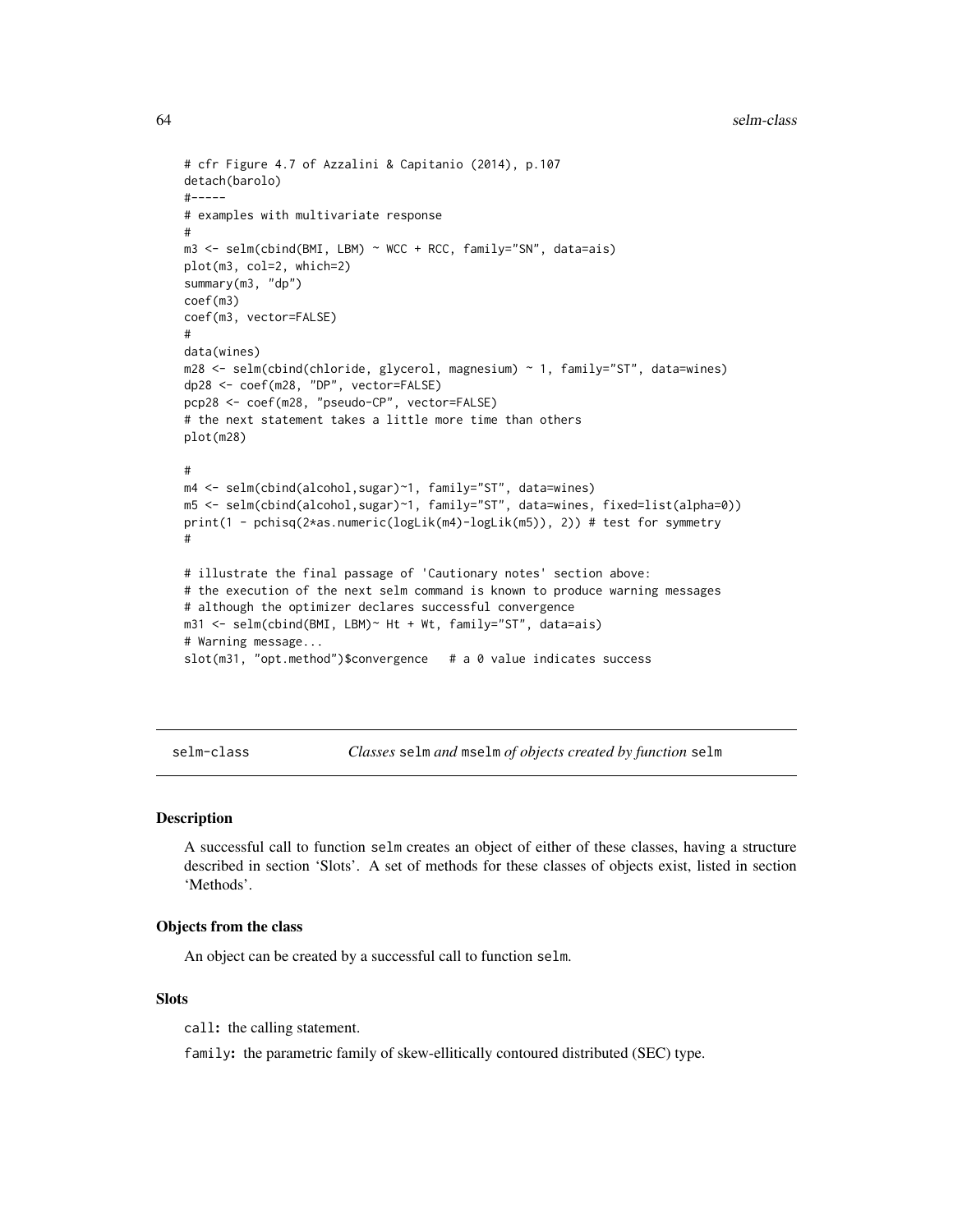#### selm-class 65

logL: log-likelihood or penalized log-likelihood value achieved at the end of the maximization process.

method: estimation method ("MLE" or "MPLE").

param: estimated parameters, for various parameterizations.

param.var: approximate variance matrices of the parameter estimates, for various parameterizations.

size: a numeric vector with size of various components.

fixed.param: a vector of parameters which have been kept fixed in the fitting process, if any.

residuals.dp: residual values, for DP-type parameters.

fitted.values.dp: fitted values, for DP-type parameters.

control: a list with control parameters.

input: a list of selected input values.

opt.method: a list with details on the optimization method.

# Methods

| coef        | $signature(object = "selm"): $  |
|-------------|---------------------------------|
| logLik      | $signature(object = "selm"): $  |
| plot        | $signature(x = "selm"); $       |
| show        | $signature(object = "selm"): $  |
| summary     | $signature(object = "selm"): $  |
| residuals   | $signature(object = "selm"): $  |
| fitted      | signature(object = "selm"):     |
| <b>VCOV</b> | signature(object="selm"):       |
| weights     | $signature(object = "selm"): $  |
| profile     | $signature(fitted = "selm");$   |
| confint     | $signature(object = "selm"): $  |
| predict     | $signature(object = "selm"): $  |
| coef        | signature(object="mselm"):      |
| logLik      | signature(object="mselm"):      |
| plot        | $signature(x = "mselm")$ :      |
| show        | signature(object="mselm"):      |
| summary     | signature(object="mselm"):      |
| residuals   | signature(object="mselm"):      |
| fitted      | signature(object="mselm"):      |
| <b>VCOV</b> | signature(object="mselm"):      |
| weights     | $signature(object = "mselm")$ : |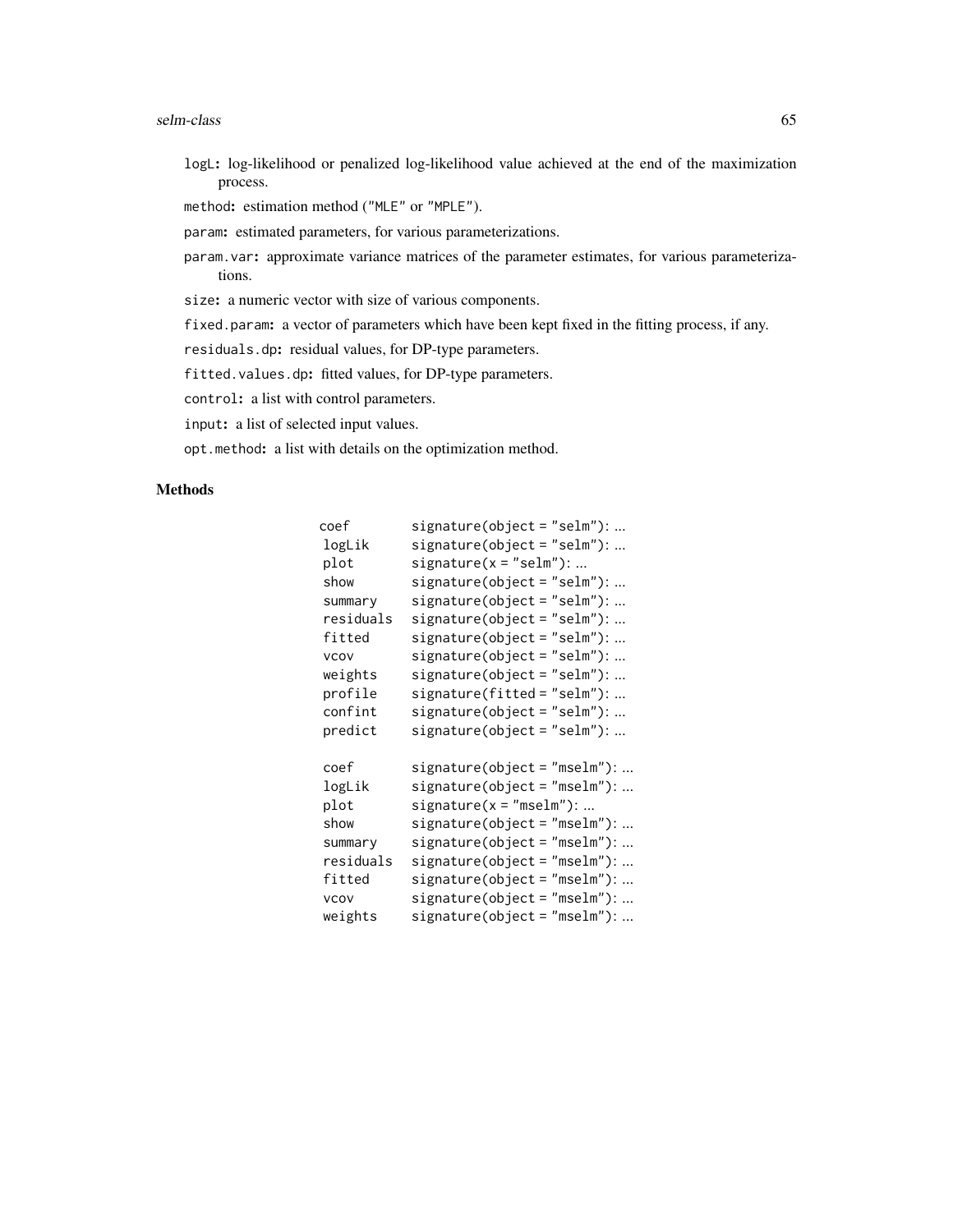# Note

See [dp2cp](#page-18-0) for a description of possible parameter sets. When logLik is used on an object obtained using the MPLE estimation method, the value reported is actually the *penalized* log-likelihood.

# Author(s)

Adelchi Azzalini

# See Also

See also [selm](#page-57-0) function, [plot.selm](#page-42-0), [summary.selm](#page-78-1), [dp2cp](#page-18-0)

#### Examples

```
data(ais)
m1 <- selm(log(Fe) ~ BMI + LBM, family="SN", data=ais)
summary(m1)
plot(m1)
logLik(m1)
res <- residuals(m1)
fv <- fitted(m1)
#
data(wines, package="sn")
m2 \le - selm(alcohol \sim malic + phenols, data=wines)
#
m12 \le selm(cbind(acidity, alcohol) \sim phenols + wine, family="SN", data=wines)
coef(m12)
cp <- coef(m12, vector=FALSE)
dp <- coef(m12, "DP", vector=FALSE)
plot(m12)
plot(m12, which=2, col="gray60", pch=20)
```
<span id="page-65-0"></span>selm.fit *Fitting functions for* selm *models*

## **Description**

A call to selm activates a call to selm.fit and from here to some other function which actually performs the parameter search, among those listed below. These lower-level functions can be called directly for increased efficiency, at the expense of some more programming effort and lack of methods for the returned object.

## Usage

```
selm.fit(x, y, family = "SN", start = NULL, w, fixed.param = list(),
   offset = NULL, selm.control=list())
```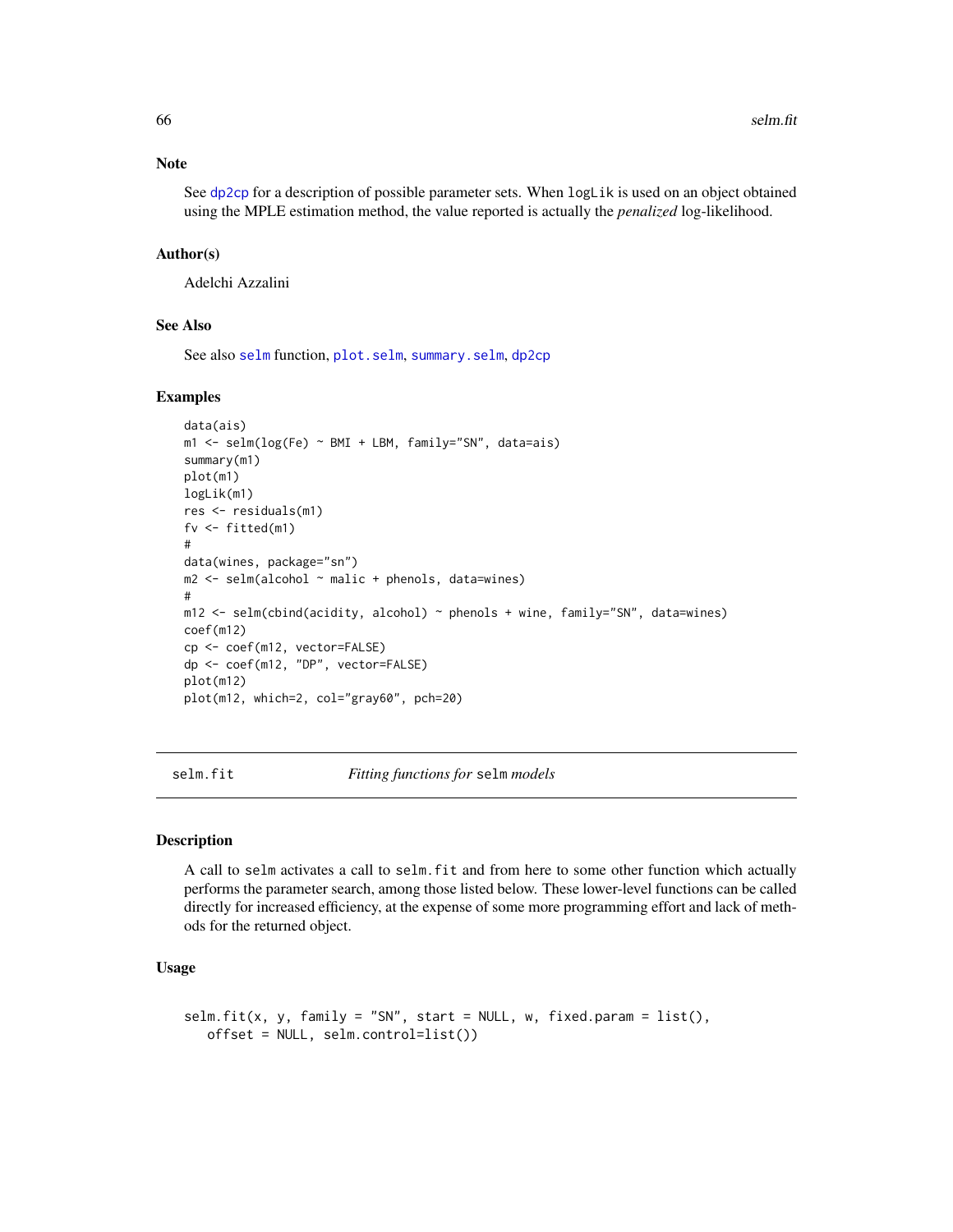```
sn.\text{mple}(x, y, cp = \text{NULL}, w, penalty = \text{NULL}, trace = \text{FALSE}, opt.\text{method} =c("nlminb", "Nelder-Mead", "BFGS", "CG", "SANN"), control = list())
st.mple(x, y, dp = NULL, w, fixed.nu = NULL, symmetr = FALSE, penalty = NULL,
  trace = FALSE, opt.method = c("nlminb", "Nelder-Mead", "BFGS", "CG", "SANN"),
   control = list()msn.mle(x, y, start = NULL, w, trace = FALSE, opt.method = c("nlminb","Nelder-Mead", "BFGS", "CG", "SANN"), control = list())
msn.mple(x, y, start = NULL, w, trace = FALSE, penalty = NULL,opt.method = c("nlminb", "Nelder-Mead", "BFGS", "CG", "SANN"),
   control = list()mst.mple(x, y, start = NULL, w, fixed.nu = NULL, symmetr=FALSE,
   penalty = NULL, trace = FALSE,
   opt.method = c("nlminb", "Nelder-Mead", "BFGS", "CG", "SANN"),
   control = list()
```
#### Arguments

| x             | a full-rank design matrix with the first column of all 1's.                                                                                                                                                                                                                                                                                                                                                                                      |
|---------------|--------------------------------------------------------------------------------------------------------------------------------------------------------------------------------------------------------------------------------------------------------------------------------------------------------------------------------------------------------------------------------------------------------------------------------------------------|
| у             | a vector or a matrix of response values such that $NROW(y) = nrow(x)$ .                                                                                                                                                                                                                                                                                                                                                                          |
| family        | a character string which selects the parametric family of distributions assumed<br>for the error term of the regression model. It must one of "SN" (default), "ST"<br>or "SC", which correspond to the skew-normal, the skew-t and the skew-Cauchy<br>family, respectively. See makeSECdistr for more information on these families<br>and the skew-elliptically contoured (SEC) distributions; notice that family "ESN"<br>is not allowed here. |
| start, dp, cp | a vector or a list of initial parameter values, depeding whether y is a vector or a<br>matrix. It is assumed that cp is given in the CP parameterization, dp and start<br>in the DP parameterization. For st. mple and mst. mple, see also the paragraph<br>about start in the documentation 'Details' of selm.                                                                                                                                  |
| W             | a vector of non-negative integer weights of length equal to NROW(y); if missing,<br>a vector of all 1's is generated.                                                                                                                                                                                                                                                                                                                            |
| fixed.param   | a list of assignments of parameter values to be kept fixed during the optimization<br>process. Currently, there is only one such option, namely fixed.param=list(nu='value'),<br>to fix the degrees of freedom at the named 'value' when family="ST", for in-<br>stance list(nu=3). Setting fixed.param=list(nu=1) is equivalent to select<br>family="SC".                                                                                       |
| penalty       | an optional character string with the name of the penalty function of the log-<br>likelihood; default value NULL corresponds to no penalty.                                                                                                                                                                                                                                                                                                      |
| offset        | this can be used to specify an a priori known component to be included in the<br>linear predictor during fitting. This should be NULL or a numeric vector of length<br>equal to the number of cases. One or more offset terms can be included in the<br>formula instead or as well, and if more than one are specified their sum is used.                                                                                                        |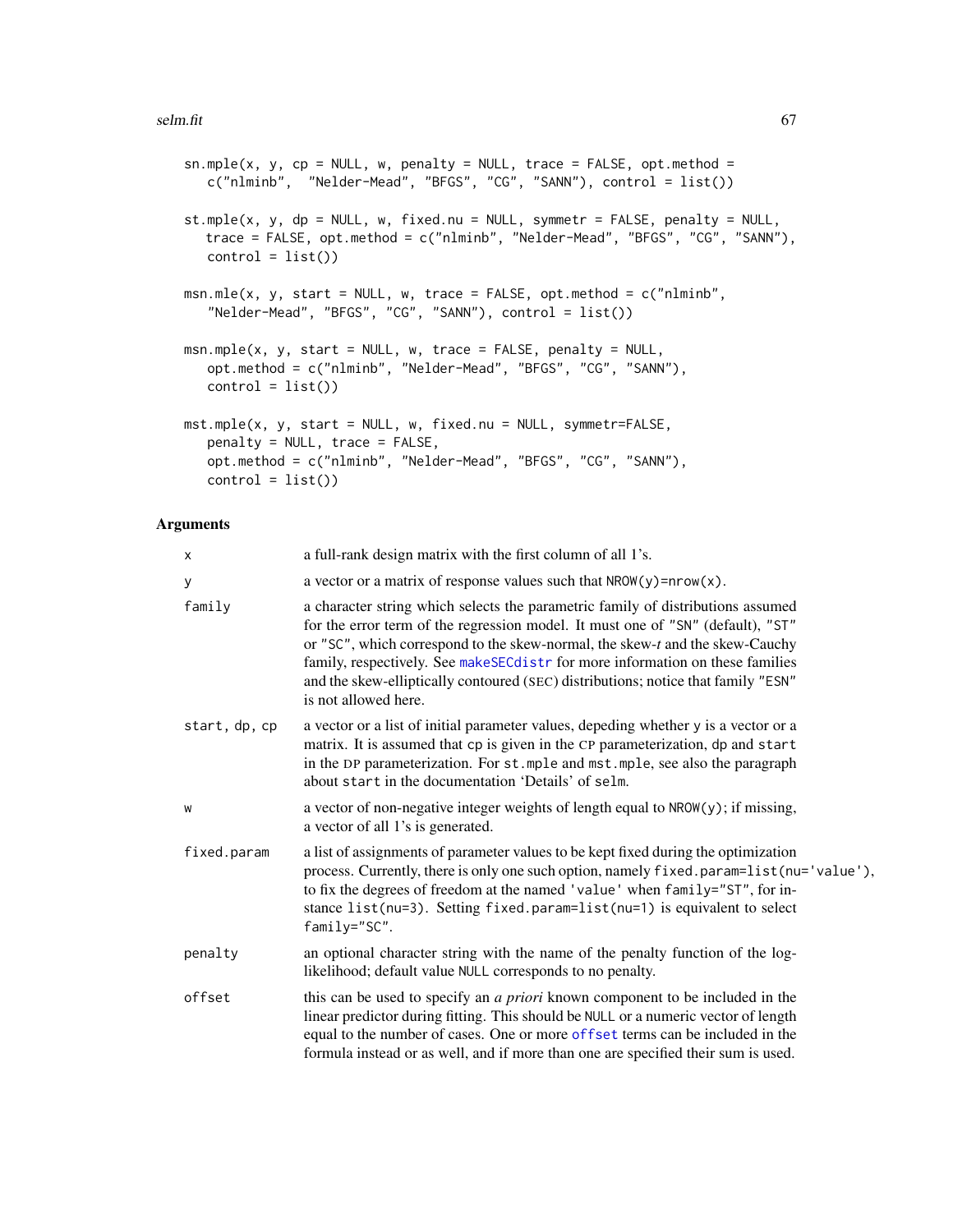| trace        | a logical value which regulates printing of successive calls to the target function;<br>default value is FALSE which suppresses printing.                                     |
|--------------|-------------------------------------------------------------------------------------------------------------------------------------------------------------------------------|
| fixed.nu     | a positive value to keep fixed the parameter nu of the ST distribution in the<br>optimization process; with default value NULL, nu is estimated like the other<br>parameters. |
| symmetr      | a logical flag indicating whether a contraint of symmetry is imposed on the slant<br>parameter; default is symmetr=FALSE.                                                     |
| opt.method   | a character string which selects the optimization method within the set c("nlminb", "Nelder-Mead", "BF<br>the last four of these are "methods" of function optim.             |
| selm.control | a list whose components regulate the working of selm. fit; see 'Details' for<br>their description;                                                                            |
| control      | a list of control items passed to the optimization function.                                                                                                                  |
|              |                                                                                                                                                                               |

## Details

A call to selm produces a call to selm.fit which selects the appropriate function among sn.mple, st.mple, msn.mle, msn.mple, mst.mple, depending on the arguments of the calling statement. In the adopted scheme for function names, msn refers to a multivariate skew-normal distribution and mst refers to a multivariate skew-t distribution, while mle and mple refers to maximum likelihood and maximum penalized likelihood estimation, respectively. Of these functions, sn.mple works in CP space; the others in the DP space. In all cases, a correspondig mapping to the alternative parameter space is performed before exiting selm.fit, in addition to the selected parameter set.

The components of selm.control are as follows:

- method: the estimation method, "MLE" or "MPLE".
- penalty: a string with the name of the penalty function.
- info.type: a string with the name of the information matrix, "observed" or "expected"; currently fixed at "observed".
- opt.method: a character string which selects the optimization method.
- opt.control: a list of control parameters of opt.method.

Function msn.mle, for MLE estimation of linear models with SN errors, is unchanged from version 0.4-x of the package. Function msn.mple is similar to msn.mle but allows to introduce a penalization of the log-likelihood; when penalty=NULL, a call to msn.mle is more efficient. Functions sn.mple and mst.mple work like sn.mle and mst.mle in version 0.4-x if the argument penalty is not set or it is set to NULL, except that mst.mple does not handle a univariate response (use st.mple for that).

#### Value

A list whose specific components depend on the named function. Typical components are:

| call       | the calling statement                                          |
|------------|----------------------------------------------------------------|
| dp         | vector or list of estimated DP parameters                      |
| cp         | vector or list of estimated CP parameters                      |
| logL       | the maximized (penalized) log-likelihood                       |
| aux        | a list with auxiliary output values, depending on the function |
| opt.method | a list produced by the numerical opt.method                    |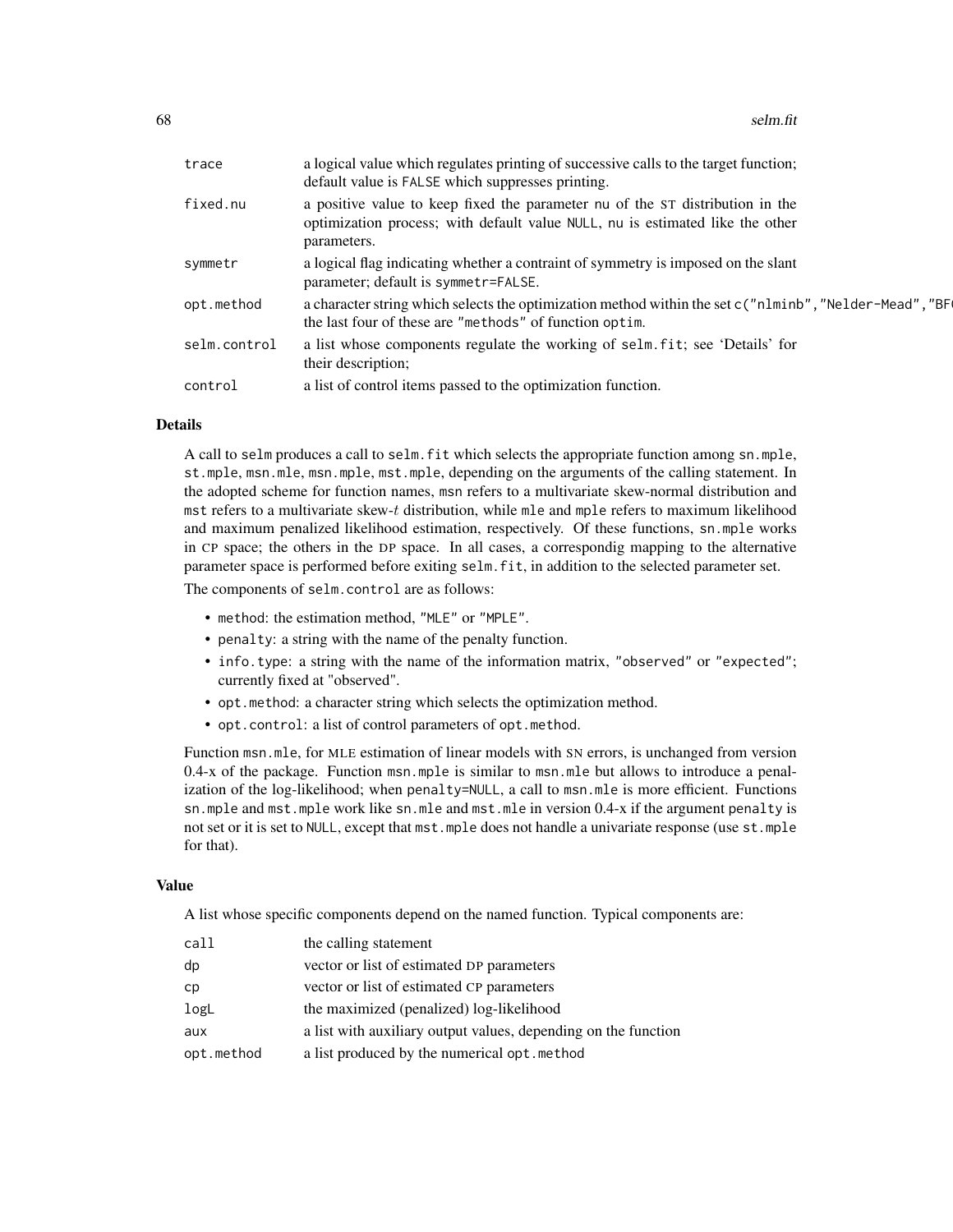#### selm.fit 69

## Background

Computational aspects of maximum likelihood estimation for univariate SN distributions are discussed in Section 3.1.7 of Azzalini and Capitanio (2014). The working of sn.mple follows these lines; maximization is performed in the CP space. All other functions operate on the DP space.

The technique underlying msn.mle is based on a partial analytical maximization, leading implicitly to a form of profile log-likelihood. This scheme is formulated in detail in Section 6.1 of Azzalini and Capitanio (1999) and summarized in Section 5.2.1 of Azzalini and Capitanio (2014). The same procedure is not feasible when one adopts MPLE; hence function msn.mple has to maximize over a larger parameter space.

When the SN family is fitted with the constraint alpha=, this amount to adopt a classical linear model with Gaussian distributional assumption. The corresponding MLE's are the same as those produced ny lm, except that the denominator the of the MLE variance (matrix) has the 'uncorrected' form. In the multivariate case, the covariance matrix of MLE is computed using expression (10) in Section 15.8 of Magnus and Neudecker (2007).

Maximization of the univariate ST log-likelihood is speeded-up by using the expressions of the gradient given by DiCiccio and Monti (2011), reproduced with inessential variants in Section 4.3.3 of Azzalini and Capitanio (2014).

The working of mst.mple is based on a re-parameterization described in Section 5.1 of Azzalini and Capitanio (2003). The expressions of the corresponding log-likelihood derivatives are given in Appendix B of the full version of the paper.

# Author(s)

Adelchi Azzalini

# References

Azzalini, A. and Capitanio, A. (1999). Statistical applications of the multivariate skew normal distribution. *J.Roy.Statist.Soc. B* 61, 579–602. Full-length version available at [https://arXiv.](https://arXiv.org/abs/0911.2093) [org/abs/0911.2093](https://arXiv.org/abs/0911.2093)

Azzalini, A. and Capitanio, A. (2003). Distributions generated by perturbation of symmetry with emphasis on a multivariate skew *t* distribution. *J.Roy. Statist. Soc. B* 65, 367–389. Full-length version available at <https://arXiv.org/abs/0911.2342>

Azzalini, A. with the collaboration of Capitanio, A. (2014). *The Skew-Normal and Related Families*. Cambridge University Press, IMS Monographs series.

DiCiccio, T. J. and Monti, A. C. (2011). Inferential aspects of the skew t-distribution. *Quaderni di Statistica* 13, 1–21.

Magnus, J. R. and Neudecker, H. (2007). *Matrix Differential Calculus with Applications in Statistics and Econometrics*, third edition. John Wiley \& Sons.

## See Also

[selm](#page-57-0) for a comprehensive higher level fitting function,

[Qpenalty](#page-51-0) for specification of a penalty function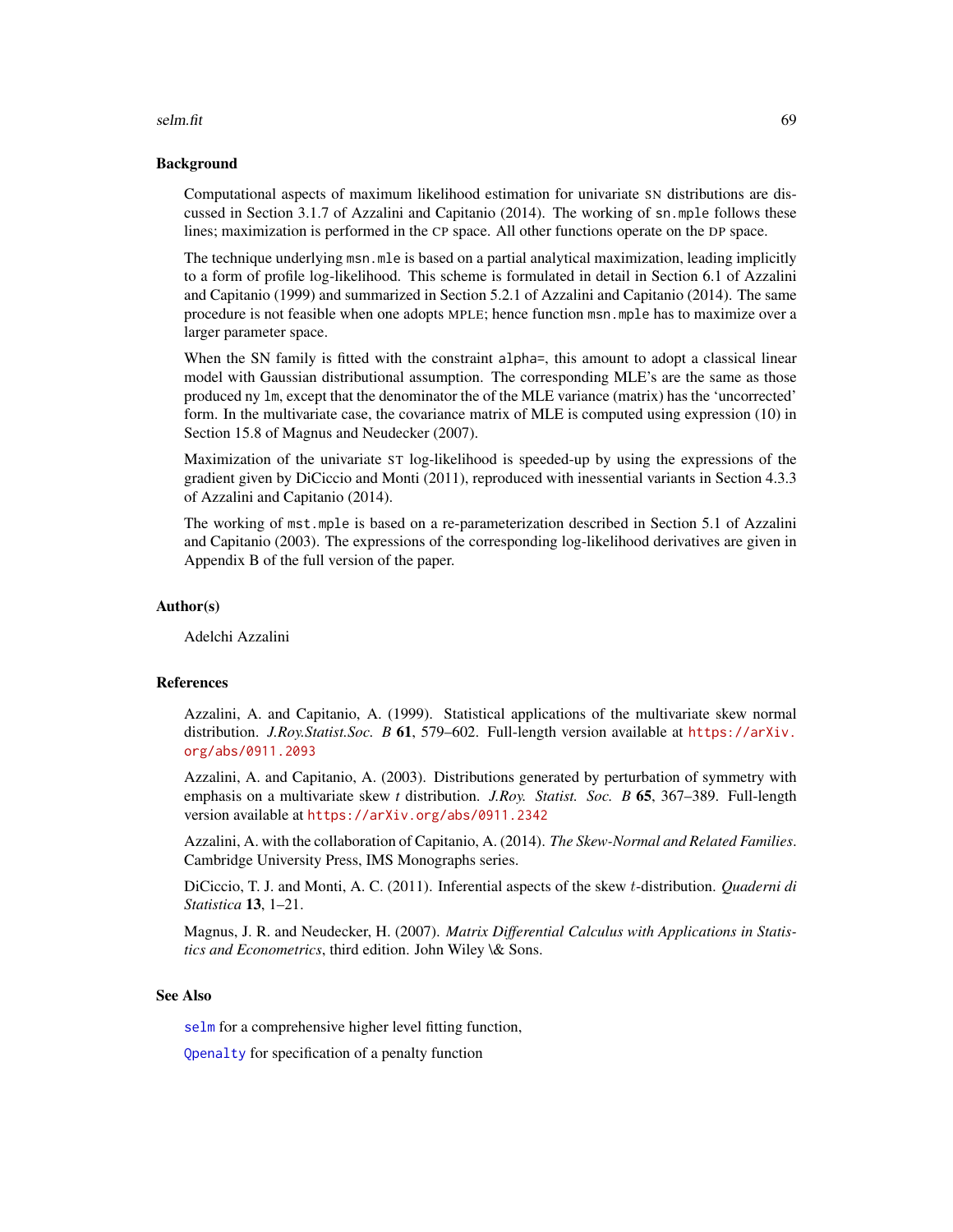# Examples

```
data(wines, package="sn")
X \le - model.matrix(\sim phenols + wine, data=wines)
fit <- msn.mle(x=X, y=cbind(wines$acidity, wines$alcohol), opt.method="BFGS")
fit <- st.mple(x=X, y = wines$acidity, fixed.nu=4, penalty="Qpenalty")
```
sn-st.cumulants *Cumulants of univariate skew-normal and skew-*t *distributions*

# Description

Compute cumulants of univariate (extended) skew-normal and skew- $t$  distributions up to a given order.

#### Usage

```
sn.cumulants(xi=0, omega=1, alpha=0, tau=0, dp=NULL, n=4)
st.cumulants(xi=0, omega=1, alpha=0, nu=Inf, dp=NULL, n=4)
```
# Arguments

| хi    | location parameters (numeric vector).                                                                                            |
|-------|----------------------------------------------------------------------------------------------------------------------------------|
| omega | scale parameters (numeric vector, positive).                                                                                     |
| alpha | slant parameters (numeric vector).                                                                                               |
| tau   | hidden mean parameter (numeric scalar).                                                                                          |
| nu    | degrees of freedom (numeric scalar, positive); the default value is nu=Inf which<br>corresponds to the skew-normal distribution. |
| dp    | a vector containing the appropriate set of parameters. If dp is not NULL, the<br>individual parameters must not be supplied.     |
| n     | maximal order of the cumulants. For st. cumulants and for sn. cumulants<br>with $tau!=0$ (ESN distribution), it cannot exceed 4. |

# Value

A vector of length n or a matrix with n columns, in case the input values are vectors.

# Background

See Sections 2.1.4, 2.2.3 and 4.3.1 of the reference below

# Author(s)

Adelchi Azzalini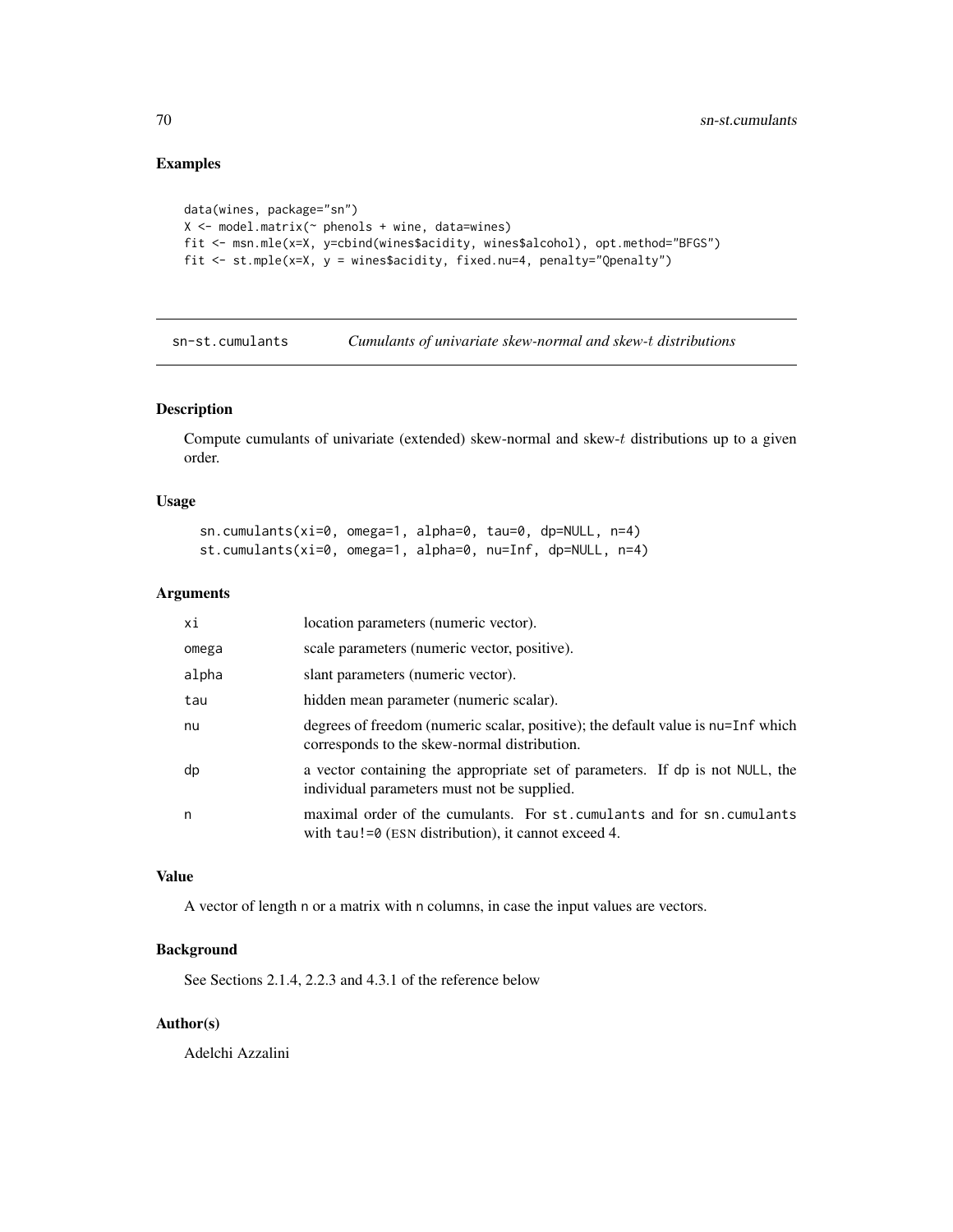#### $\frac{1}{2}$ sn-st.info  $\frac{71}{2}$

## References

Azzalini, A. with the collaboration of Capitanio, A. (2014). *The Skew-Normal and Related Families*. Cambridge University Press, IMS Monographs series.

# See Also

[dsn](#page-22-0), [dsn](#page-22-0)

# Examples

```
sn.cumulants(omega=2, alpha=c(0, 3, 5, 10), n=5)
sn.cumulants(dp=c(0, 3, -8), n=6)
st.cumulants(dp=c(0, 3, -8, 5), n=6) # only four of them are computed
st.cumulants(dp=c(0, 3, -8, 3))
```
sn-st.info *Expected and observed Fisher information for* SN *and* ST *distributions*

# Description

Computes Fisher information for parameters of simple sample having skew-normal (SN) or skew-t (ST) distribution or for a regression model with errors term having such distributions, in the DP and CP parametrizations.

#### Usage

sn.infoUv(dp=NULL, cp=NULL, x=NULL, y, w, penalty=NULL, norm2.tol=1e-06) sn.infoMv(dp, x=NULL, y, w, penalty=NULL, norm2.tol=1e-06, at.MLE=TRUE) st.infoUv(dp = NULL, cp = NULL,  $x =$  NULL,  $y$ ,  $w$ , fixed.nu = NULL, symmetr = FALSE, penalty = NULL, norm2.tol =  $1e-06$ ) st.infoMv(dp, x = NULL, y, w, fixed.nu = NULL, symmetr = FALSE, penalty = NULL, norm2.tol = 1e-06)

# Arguments

| dp, cp       | direct or centred parameters, respectively; one of them can be a non-NULL ar-<br>gument. For the univariate SN distribution, sn. infolly is to be used, and these<br>arguments are vectors. In the multivariate case, sn. infolly is to be used and |
|--------------|-----------------------------------------------------------------------------------------------------------------------------------------------------------------------------------------------------------------------------------------------------|
|              | these arguments are lists. See dp2cp for their description.                                                                                                                                                                                         |
| $\mathsf{x}$ | an optional matrix which represents the design matrix of a regression model                                                                                                                                                                         |
| <b>y</b>     | a numeric vector (for sn. infolly and st. infolly) or a matrix (for sn. infolly<br>and st. infolly representing the response. In the SN case (sn. infolly and<br>sn. infolly), y can be missing, and in this case the expected information ma-      |
|              | trix is computed; otherwise the observed information is computed. In the ST                                                                                                                                                                         |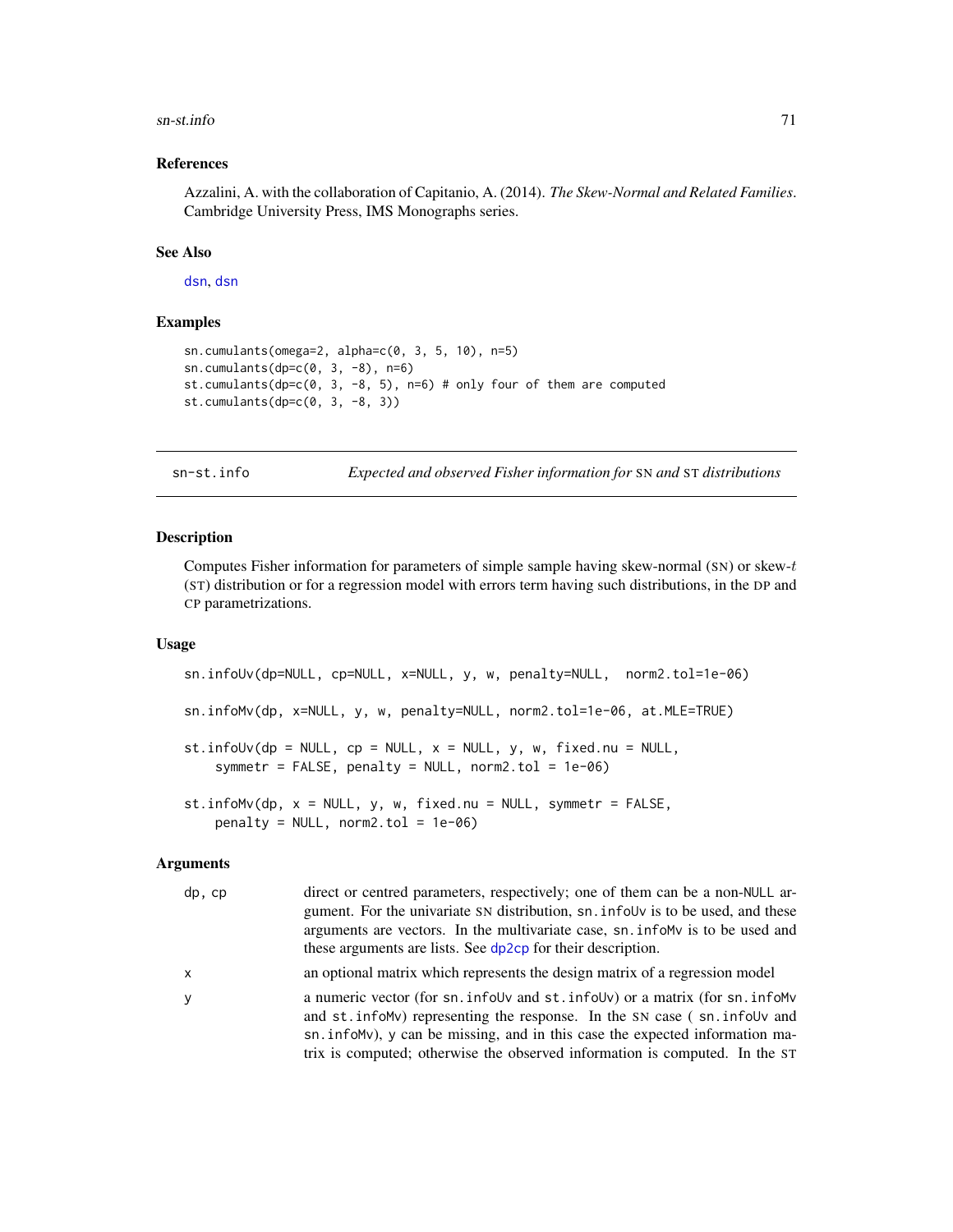|           | case (st. infoUv and st. infoMv), y is a required argument, since only the ob-<br>served information matrix for ST distributions is implemented. See 'Details' for<br>additional information.                                                                                                     |
|-----------|---------------------------------------------------------------------------------------------------------------------------------------------------------------------------------------------------------------------------------------------------------------------------------------------------|
| W         | an optional vector of weights (only meaningful for the observed information,<br>hence if y is missing); if missing, a vector of 1's is generated.                                                                                                                                                 |
| fixed.nu  | an optional numeric value which declares a fixed value of the degrees of free-<br>dom, nu. If not NULL, the information matrix has a dimension reduced by 1.                                                                                                                                      |
| symmetr   | a logical flag which indicates whether a symmetry condition of the distribution<br>is being imposed; default is symmetr=FALSE.                                                                                                                                                                    |
| penalty   | a optional character string with the name of the penalty function used in the call<br>to selm; see this function for its description.                                                                                                                                                             |
| norm2.tol | for the observed information case, the Mahalanobis squared distance of the score<br>function from 0 is evaluated; if it exceeds norm2.tol, a warning message is<br>issued, since the 'information matrix' so evaluated may be not positive-definite.<br>See 'Details' for additional information. |
| at.MLE    | a logical flag; if at . MLE=TRUE (default value), it generates a warning if the in-<br>formation matrix is not positive definite or an error if the observed information<br>matrix is not evaluated at a maximum of the log-likelihood function.                                                  |

# Value

a list containing the following components:

| dp, cp               | one of the two arguments is the one supplied on input; the other one matches the<br>previous one in the alternative parametrization. |
|----------------------|--------------------------------------------------------------------------------------------------------------------------------------|
| type                 | the type of information matrix: "observed" or "expected".                                                                            |
| info.dp, info.cp     |                                                                                                                                      |
|                      | matrices of Fisher (observed or expected) information in the two parametriza-                                                        |
|                      | tions.                                                                                                                               |
| asyvar.dp, asyvar.cp |                                                                                                                                      |
|                      | inverse matrices of Fisher information in the two parametrizations, when avail-<br>able; See 'Details' for additional information.   |
| aux                  | a list containing auxiliary elements, depending of the selected function and the<br>type of computation.                             |

# Details

In the univariate SN case, when x is not set, then a simple random sample is assumed and a matrix x with a single column of all 1's is constructed; in this case, the supplied vector dp or cp must have length 3. If x is set, then the supplied vector of parameters, dp or cp, must have length ncol(x)+2. In the multivariate case, a direct extension of this scheme applies.

If the observed information matrix is required, dp or cp should represent the maximum likelihood estimates (MLE) for the given y, otherwise the information matrix may fail to be positive-definite and it would be meaningless anyway. Therefore, the squared Mahalobis norm of the score vector is evaluated and compared with norm2.tol. If it exceeds this threshold, this is taken as an indication that the supplied parameter list is not at the MLE and a warning message is issued. The returned list still includes info.dp and info.cp, but in this case these represent merely the matrices of second derivatives; asyvar.dp and asyvar.cp are set to NULL.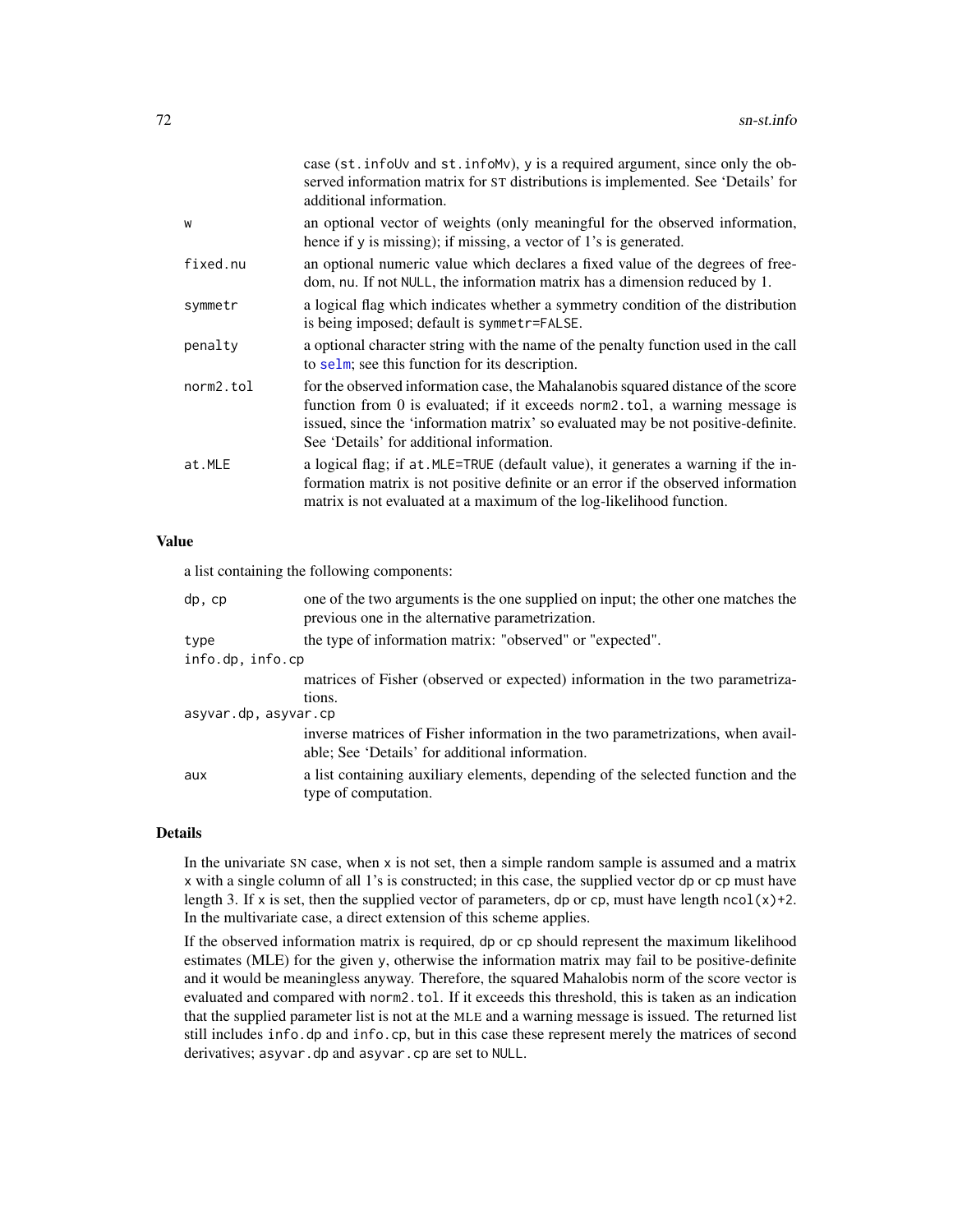#### <span id="page-72-0"></span>st.prelimFit 73

#### Background

The information matrix for the the univariate SN distribution in the two stated parameterizations in discussed in Sections 3.1.3–4 of Azzalini and Capitanio (2014). For the multivariate distribution, Section 5.2.2 of this monograph summarizes briefly the findings of Arellano-Valle and Azzalini (2008).

For ST distributions, only the observed information matrix is provided, at the moment. Computation for the univariate case is based on DiCiccio and Monti (2011). For the multivariate case, the score function is computed using an expression of Arellano-Valle (2010) followed by numerical differentiation.

#### References

Arellano-Valle, R. B. (2010). The information matrix of the multivariate skew-*t* distribution. *Metron*, LXVIII, 371–386.

Arellano-Valle, R. B., and Azzalini, A. (2008). The centred parametrization for the multivariate skew-normal distribution. *J. Multiv. Anal.* 99, 1362–1382. Corrigendum: 100 (2009), 816.

Azzalini, A. with the collaboration of Capitanio, A. (2014). *The Skew-Normal and Related Families*. Cambridge University Press, IMS Monographs series.

DiCiccio, T. J. and Monti, A. C. (2011). Inferential aspects of the skew t-distribution. *Quaderni di Statistica* 13, 1–21.

#### See Also

[dsn](#page-22-0), [dmsn](#page-14-0), [dp2cp](#page-18-0)

#### Examples

```
infoE \leq sn.infollow(dp=c(0,1,5)) # expected information
set.seed(1); rnd <- rsn(100, dp=c(0, 1, 3))
fit <- selm(rnd~1, family="SN")
infoO <- sn.infoUv(cp=coef(fit), y=rnd) # observed information
#
data(wines)
X \le - model.matrix(\sim pH + wine, data=wines)
fit <- sn.mple(x=X, y=wines$alcohol)
infoE <- sn.infoUv(cp=fit$cp, x=X)
infoO <- sn.infoUv(cp=fit$cp, x=X, y=wines$alcohol)
```
st.prelimFit *Compute preliminary estimates for a linear model with ST-distributed error term*

#### Description

For a univariate or multivariate linear model where the error term is assumed to have skew-*t* (ST) distribution and the location parameter is a linear function of a set of explanatory values, the functions compute preliminary estimates to be used as initial values for a subsequent maximization of the likelihood function. These functions are mainly intended for internal package use.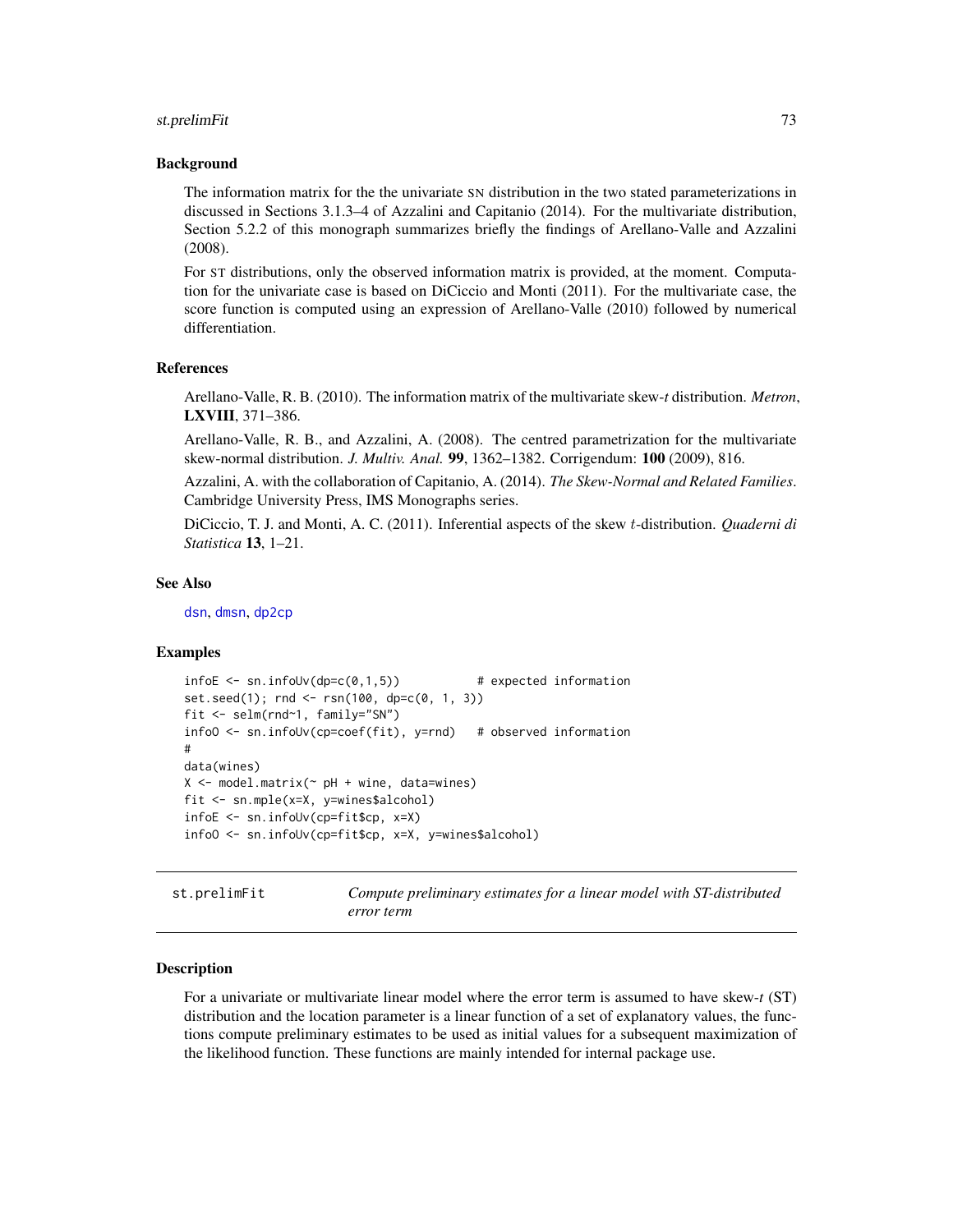#### Usage

```
st.prelimFit(x, y, w, quick = TRUE, verbose = 0, max.nu = 30)
mst.prelimFit(x, y, w, quick = TRUE, verbose = 0, max.nu = 30)
```
#### **Arguments**

| $\mathsf{x}$ | design matrix of numeric values. It may be missing; if present, the first column<br>must contain all 1's.                                  |
|--------------|--------------------------------------------------------------------------------------------------------------------------------------------|
| y            | vector of observations of length n, or a matrix with n rows.                                                                               |
| W            | a vector of non-negative integer weights of length n; if missing, a vector of all<br>1's is generated.                                     |
| quick        | logical value which regulates whether a very quick estimate is produced (default<br>value TRUE); see 'Details' for additional information. |
| verbose      | an integer value which regulates the amount of messages printed out; default<br>value is 0.                                                |
| max.nu       | threshold for the estimated degrees of freedom                                                                                             |
|              |                                                                                                                                            |

# Details

The underlying methodology is the one presented by Azzalini and Salehi (2020). In its essence, it is based on the selection of parameter values achieving the best matching between certain quantilebased summaries of the ST distribution and the corresponding empirical quantities for the sample or, in the presence of explanatory variables, the same quantities computed from the residuals after fitting a median regression.

Argument quick selects whether the above-described matching is performed in a quick or in an accurate way. Since the output values of this function are intended to be only initial values for subsequent likelihood maximization, this explains the default option quick=TRUE.

Since the methodology hinges on some selected sample quantiles, it can occasionally be spoiled by poor behaviour of these basic quantiles, especially for small or moderate sample sizes. The more visible effect of such situation is a very large value of the estimated degrees of freedom, which then hampers rather than help a subsequent likelihood maximization. It is therefore appropriate to set an upper limit max.nu to this component.

Argument x may be missing. In this case, a one-column matrix with all elements 1 is created.

#### Value

A call to st.prelimFit returns a list with these components:

| dp           | a vector of estimates in the DP parameterization                                                                     |
|--------------|----------------------------------------------------------------------------------------------------------------------|
| residuals    | a vector of residual values                                                                                          |
| logLik       | the corresponding log-likelihood value                                                                               |
|              | A call to mst.prelimetit returns a list with these components:                                                       |
| dp           | a list with the estimates in the DP parameterization                                                                 |
| shrink.steps | the number of shrinking steps applied to the original estimate of the scale matrix<br>to obtain an admissible matrix |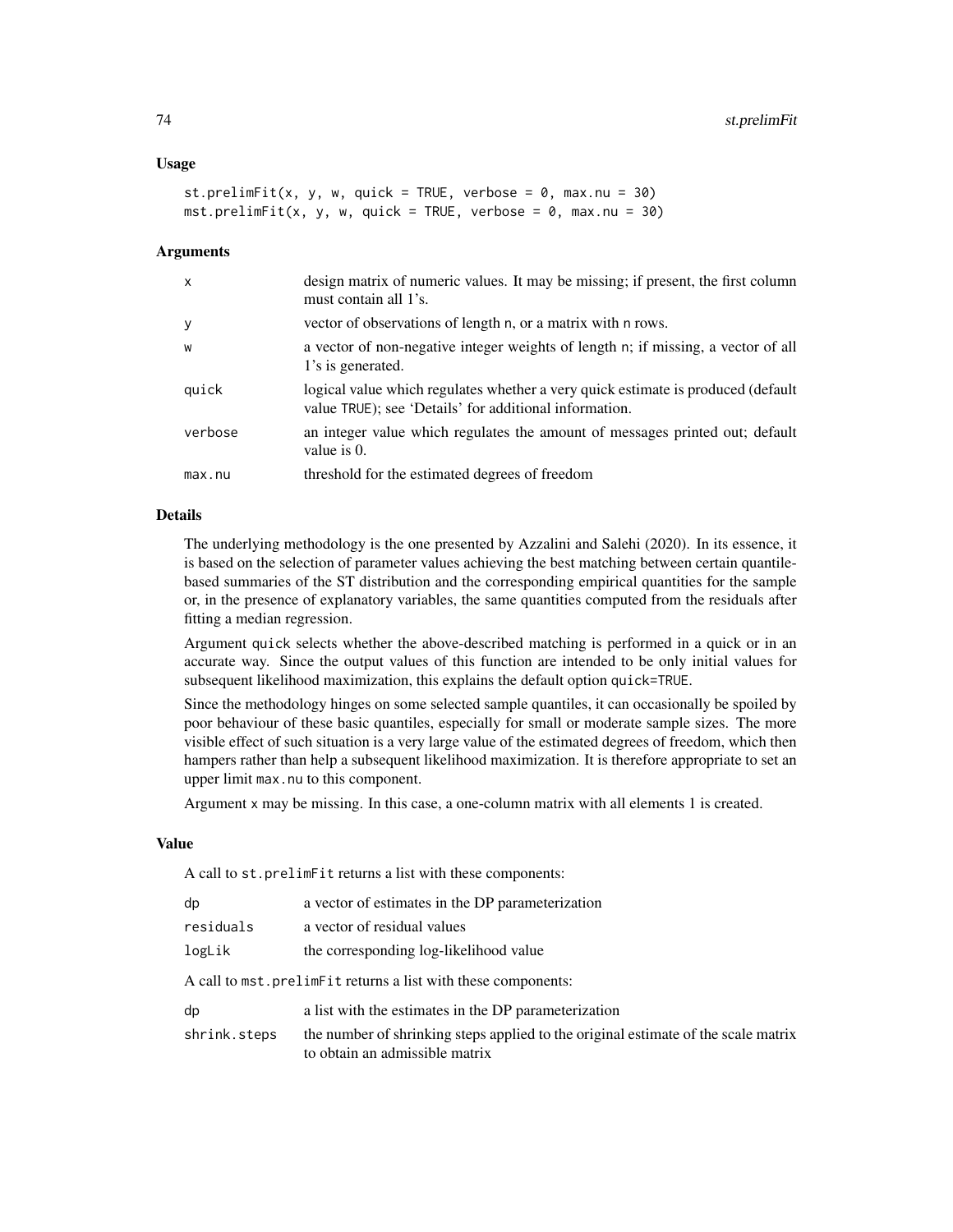<span id="page-74-1"></span>

| dp.matrix | a numeric matrix formed by the component-wise DP estimates |
|-----------|------------------------------------------------------------|
| logLik    | the corresponding log-likelihood value                     |

#### Note

These functions are mainly intended to be called by [selm](#page-57-0), but they could be of interest for people developing their own procedures.

# Author(s)

Adelchi Azzalini

#### References

Azzalini, A. and Salehi, M. (2020). Some computational aspects of maximum likelihood estimation of the skew-*t* distribution. In: *Computational and Methodological Statistics and Biostatistics*, edited by Andriëtte Bekker, Ding-Geng Chen and Johannes T. Ferreira. Springer. DOI: 10.1007/978-3- 030-42196-0

#### See Also

[selm](#page-57-0) and either [dst](#page-24-0) or [dmst](#page-16-0) for explanation of the DP parameters

#### Examples

```
data(barolo)
attach(barolo)
A75 <- (reseller=="A" & volume==75)
log.price <- log(price[A75], 10)
prelimFit <- st.prelimFit(y=log.price)
detach(barolo)
#
data(ais)
attach(ais)
prelim32 <- mst.prelimFit(y=cbind(BMI, LBM), x=cbind(1, Ht, Wt))
detach(ais)
```
summary.SECdistr *Summary of a* SEC *distribution object*

#### <span id="page-74-0"></span>Description

Produce a summary of an object of class either "SECdistrUv" or "SECdistrMv", which refer to a univariate or a multivariate SEC distribution, respectively. Both types of objects can be produced by makeSECditr.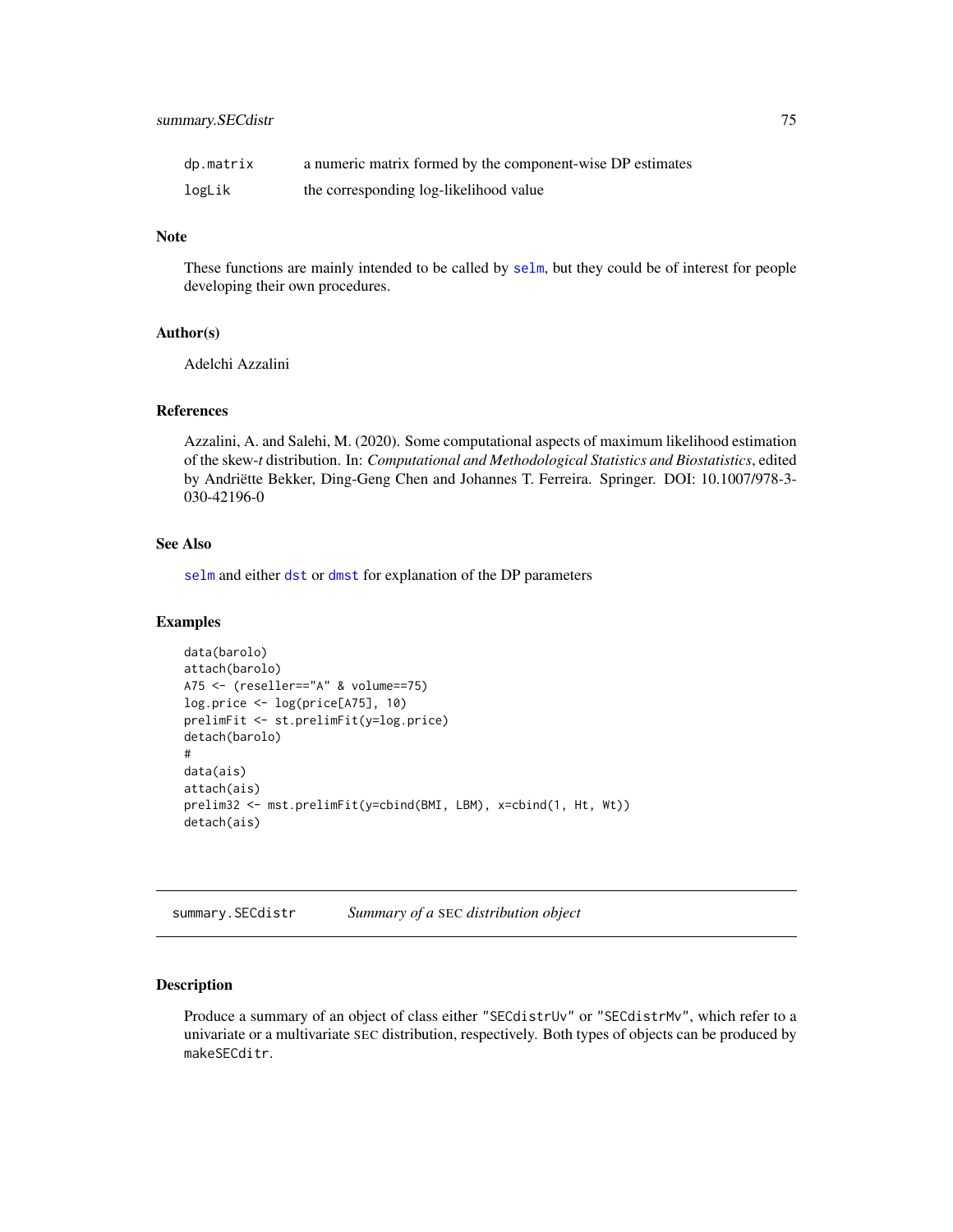#### <span id="page-75-0"></span>Usage

```
## S4 method for signature 'SECdistrUv'
summary(object, cp.type = "auto", probs)
## S4 method for signature 'SECdistrMv'
summary(object, cp.type = "auto")
```
# Arguments

| object  | an object of class "SEC distruv" or "SEC distrMv".                                                                                                                                      |
|---------|-----------------------------------------------------------------------------------------------------------------------------------------------------------------------------------------|
| cp.type | a character string to select the required variance of CP parameterization; possible<br>values are "proper", "pseudo", "auto" (default). For a description of these<br>codes, see dp2cp. |
| probs   | in the univariate case, a vector of probabilities for which the corresponding<br>quantiles are required. If missing, the vector $c(0.05, 0.25, 0.50, 0.75, 0.95)$<br>is used.           |

#### Details

For a description of the DP, CP and pseudo-CP parameter sets included in the returned object, see [dp2cp](#page-18-0).

The aux slot of the returned object includes other summary quantities, as described next. In the univariate case, the reported quantile-based measures of skewness and kurtosis refer to the Bowley and Moors measures, respectively; see Groeneveld (2006) and Moors (1988) for their specifications. In the multivariate case, the Mardia's measures of skewness and kurtosis are computed from the expressions given on p.153 and p.178 of Azzalini and Capitanio (2014).

In the univariate case, delta is a simple transformation of the slant parameter alpha; it takes values in  $(-1, 1)$ . In the multivariate case, delta is a vector with components of similar type; they correspond to the matching terms of the univariate components. The alpha $*$  and delta $*$ coefficients are univariate comprehensive summary quantities of slant; see pp.132-3 of Azzalini and Capitanio (2014) for their expressions. These quantities play an important role in SEC distributions; for instance, the Mardia's measures of multivariare skewness and kurtosis depend on the vector of slant parameters only via delta\* or, equivalently, via alpha\*.

The mode, which is unique for all these distributions, is computed by a numerical line search between the DP location and the CP location (or the pseudo-DP location, when the latter does exists). This line search is univariate also in the multivariate case, using Propositions 5.14 and 6.2 of Azzalini and Capitanio (2014); see also Problem 5.14.

The examples below illustrate how extract various components from aux and other slots of the returned object.

#### Value

A list with the following components:

| family | name of the family within the SEC class, character |
|--------|----------------------------------------------------|
| dp     | DP parameters, a list or a vector                  |
| name   | the name of the distribution, character string     |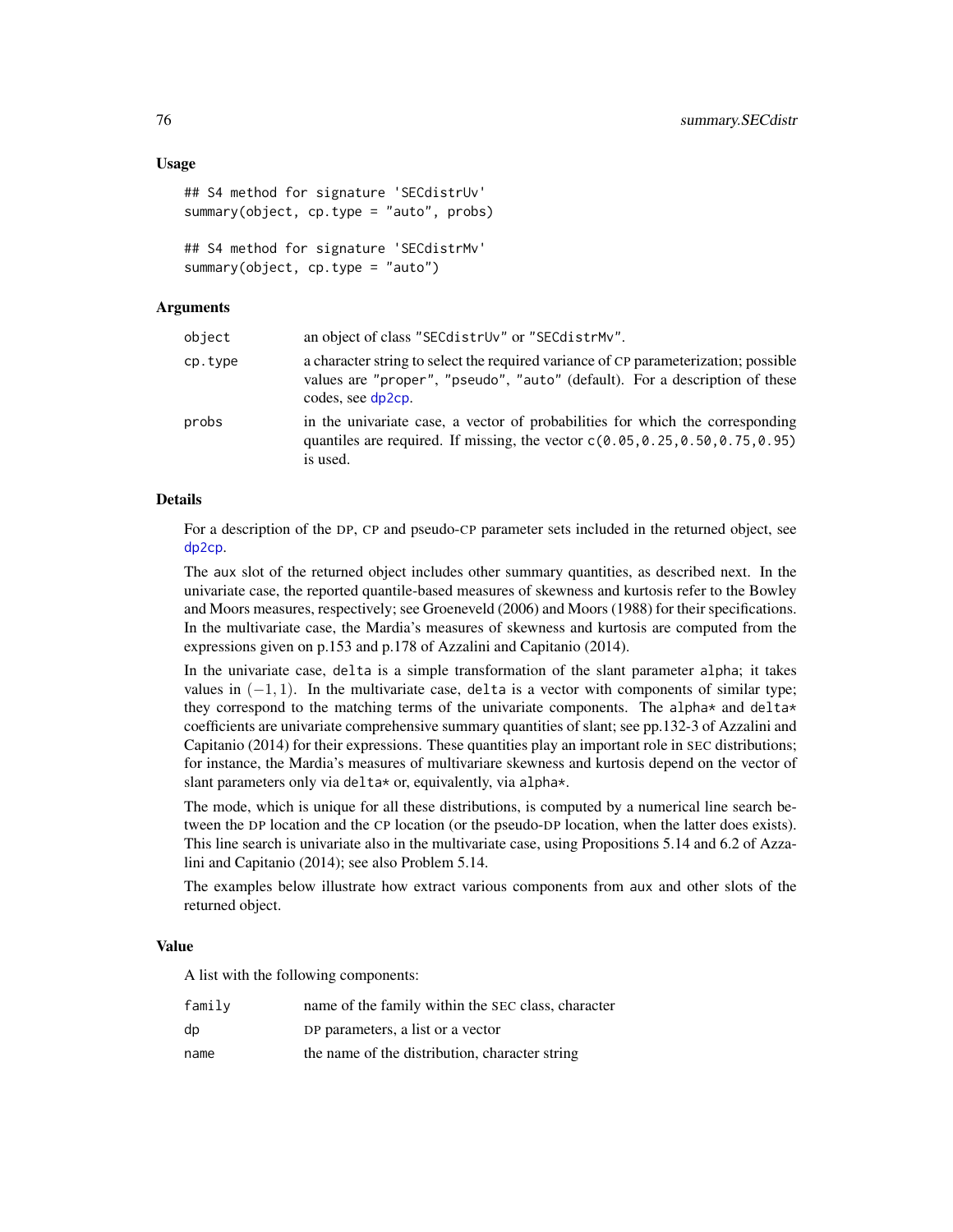<span id="page-76-0"></span>

| compNames | in the multivariate case the names of the components, a character vector                                                                                                                    |
|-----------|---------------------------------------------------------------------------------------------------------------------------------------------------------------------------------------------|
| сp        | CP parameters, a list or a vector                                                                                                                                                           |
| cp.type   | the name of the selected variant of the CP set                                                                                                                                              |
| aux       | a list with auxiliary ingredients (mode, coefficients of skewness and kurtosis, in<br>the parametric and non-parametric variants, and more); see Section 'Details' for<br>more information. |

The list items dp and cp are vectors if class(object) is SECdistrUv (univariate distribution); they are lists if class(object) is SECdistrMv (multivariate distribution).

#### Author(s)

Adelchi Azzalini

#### References

Azzalini, A. with the collaboration of Capitanio, A. (2014). *The Skew-Normal and Related Families*. Cambridge University Press, IMS Monographs series.

Moors, I. J. A. (1988). A quantile alternative for kurtosis. *The Statistician* 37, 25-32.

Groeneveld, R. A. (2006). Skewness, Bowley's measures of. In volume 12, 7771-3, of *Encyclopedia of Statistical Sciences*, 2nd edition, edited by Kotz et al. Wiley, New York.

# See Also

[makeSECdistr](#page-31-0) for building a SEC distribution

[extractSECdistr](#page-26-0) for extracting a SEC distribution from a [selm](#page-57-0) fit

methods [mean](#page-0-0) and [sd](#page-54-0) for computing the mean and the standard deviation of [SECdistrUv-class](#page-56-0) objects, methods [mean](#page-0-0) and [vcov](#page-0-0) for computing the mean vector and the variance matrix of [SECdistrMv-class](#page-55-0) objects

[modeSECdistr](#page-36-0) for computing the mode directly

#### Examples

```
f3 <- makeSECdistr(dp=c(3,2,5), family="SC")
summary(f3)
s \leq -\text{summary}(f3, \text{probs}=(1:9)/10)print(slotNames(s))
print(names(slot(s,"aux"))) # the components of the 'aux' slot
slot(s, "aux")$mode # the same of modeSECdistr(object=f3)
slot(s, "aux")$q.measures # quantile-based measures of skewness and kurtosis
#
dp3 <- list(xi=1:3, Omega=toeplitz(1/(1:3)), alpha=c(-3, 8, 5), nu=6)
st3 <- makeSECdistr(dp=dp3, family="ST", name="ST3", compNames=c("U", "V", "W"))
s < - summary(st3)
dp \le slot(s, "dp") \qquad # the same of slot(st3, "dp")
slot(s, "cp")$var.cov # the same of vcov(st3)
slot(s, "aux")$delta.star # comprehensive coefficient of shape
slot(s, "aux")$mardia # Mardia's measures of skewness and kurtosis
```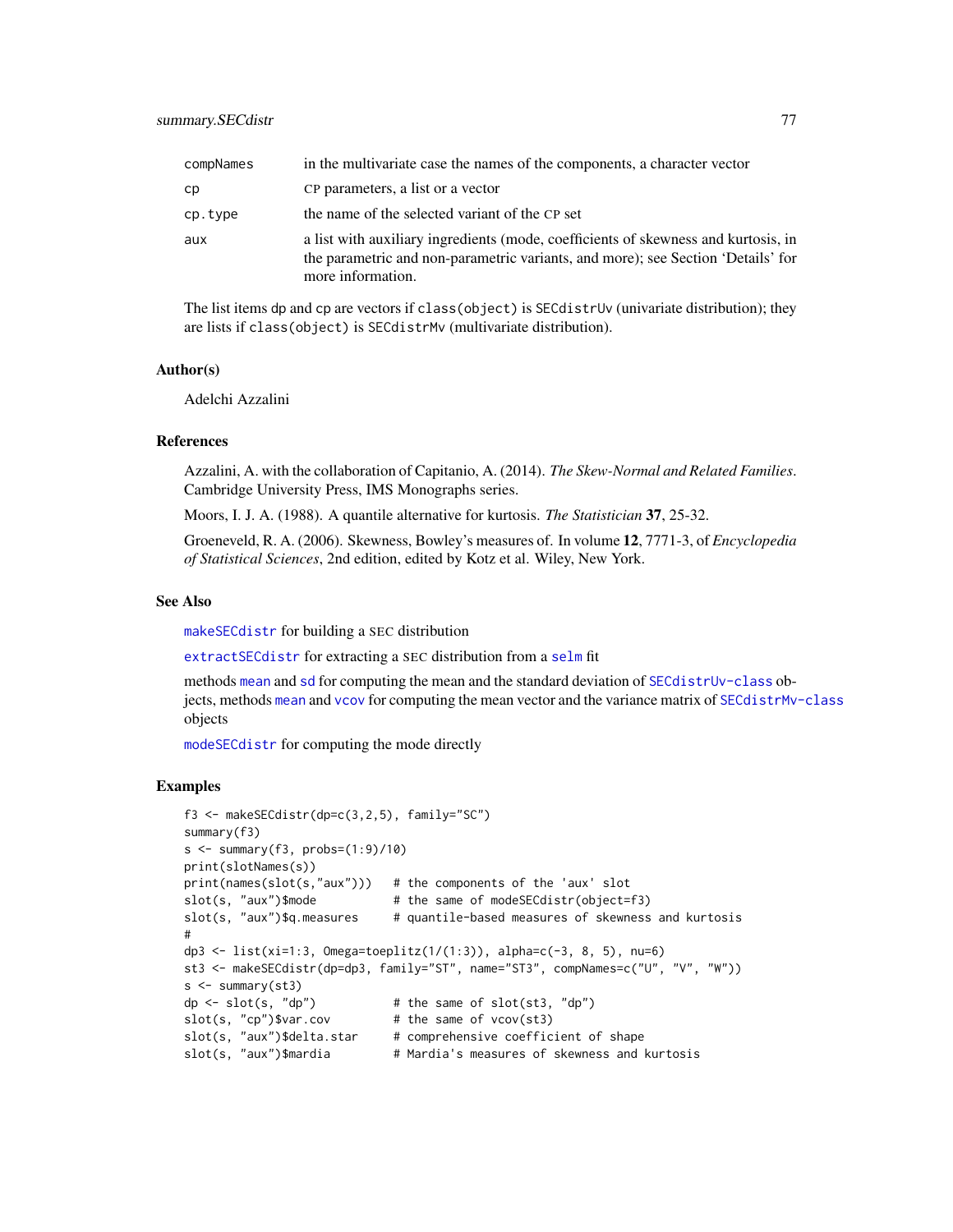```
#
dp2 <- list(xi=rep(0,2), Omega=matrix(c(2,2,2,4),2,2), alpha=c(3,-5), tau=-1)
esn2 <- makeSECdistr(dp=dp2, family="ESN", name="ESN-2d")
summary(esn2)
```
#### summary.SECdistrMv-class

*Classes* summary.SECdistrMv *and* summary.SECdistrUv

# Description

Summaries of objects of classes SECdistrMv and SECdistrUv

#### Objects from the Class

Objects can be created by calls of type summary(object) when object is of class either "SECdistrMv" or "SECdistrUv".

# **Slots**

- family: A character string which represents the parametric family of SEC type
- dp: Object of class "list" or "vector" for "SECdistrMv" and "SECdistrUv", respectively

name: Object of class "character" with the name of distribution

- compNames: For "SECdistrMv" objects, a character vector with names of the components of the multivariate distribution
- cp: Object of class "list" or "vector" for "SECdistrMv" and "SECdistrUv", respectively
- cp.type: a character string of the CP version

aux: A list of auxiliary quantities

# Methods

```
show signature(object = "summary.SECdistrMv"): ...
show signature(object = "summary.SECdistrUv"): ...
```
# Author(s)

Adelchi Azzalini

# See Also

[summary.SECdistrMv](#page-74-0), [summary.SECdistrUv](#page-74-0), [makeSECdistr](#page-31-0), [dp2cp](#page-18-0)

<span id="page-77-0"></span>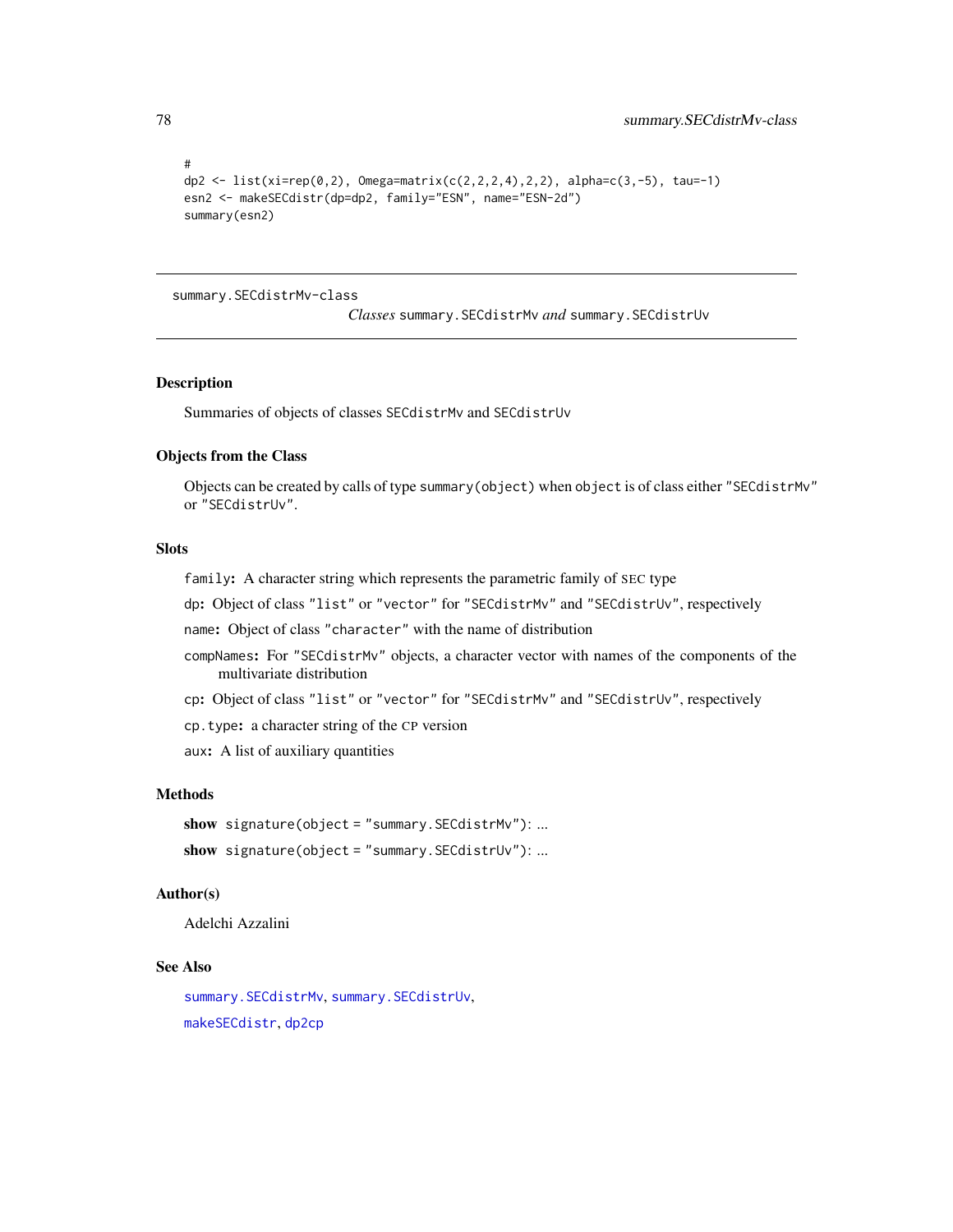<span id="page-78-0"></span>

# Description

summary method for class "selm" and "mselm".

# Usage

```
## S4 method for signature 'selm'
summary(object, param.type = "CP", cov = FALSE, cor = FALSE)
## S4 method for signature 'mselm'
summary(object, param.type = "CP", cov = FALSE, cor = FALSE)
```
# Arguments

| object     | an object of class "selm" or "mselm" as created by a call to function selm.                                                                                                      |
|------------|----------------------------------------------------------------------------------------------------------------------------------------------------------------------------------|
| param.type | a character string which indicates the required type of parameter type; possible<br>values are "CP" (default), "DP", "pseudo-CP" and their equivalent lower-case<br>expressions. |
| COV        | a logical value, to indicate if an estimate of the variance and covariance matrix<br>of the estimates is required (default: FALSE).                                              |
| cor        | a logical value, to indicate if an estimate of the correlation matrix of the esti-<br>mates is required (default: FALSE).                                                        |

# Value

An S4 object of class summary.selm with 12 slots.

| call:        | the calling statement.                                                                              |
|--------------|-----------------------------------------------------------------------------------------------------|
| family:      | the parametric family of skew-ellitically contoured distributed (SEC) type.                         |
| logL:        | the maximized log-likelihood or penalized log-likelihood value                                      |
| method:      | estimation method ("MLE" or "MPLE")                                                                 |
| param.type:  | a characer string with the chosen parameter set.                                                    |
| param.table: | table of parameters, std. errors and z-values                                                       |
| fixed.param: | a list of fixed parameter values                                                                    |
| resid:       | residual values                                                                                     |
| control:     | a list with control parameters                                                                      |
| aux:         | a list of auxiliary quantities                                                                      |
| size:        | a numeric vector with various lengths and dimensions                                                |
| boundary:    | a logical value which indicates whether the estimates are on the boundary of the<br>parameter space |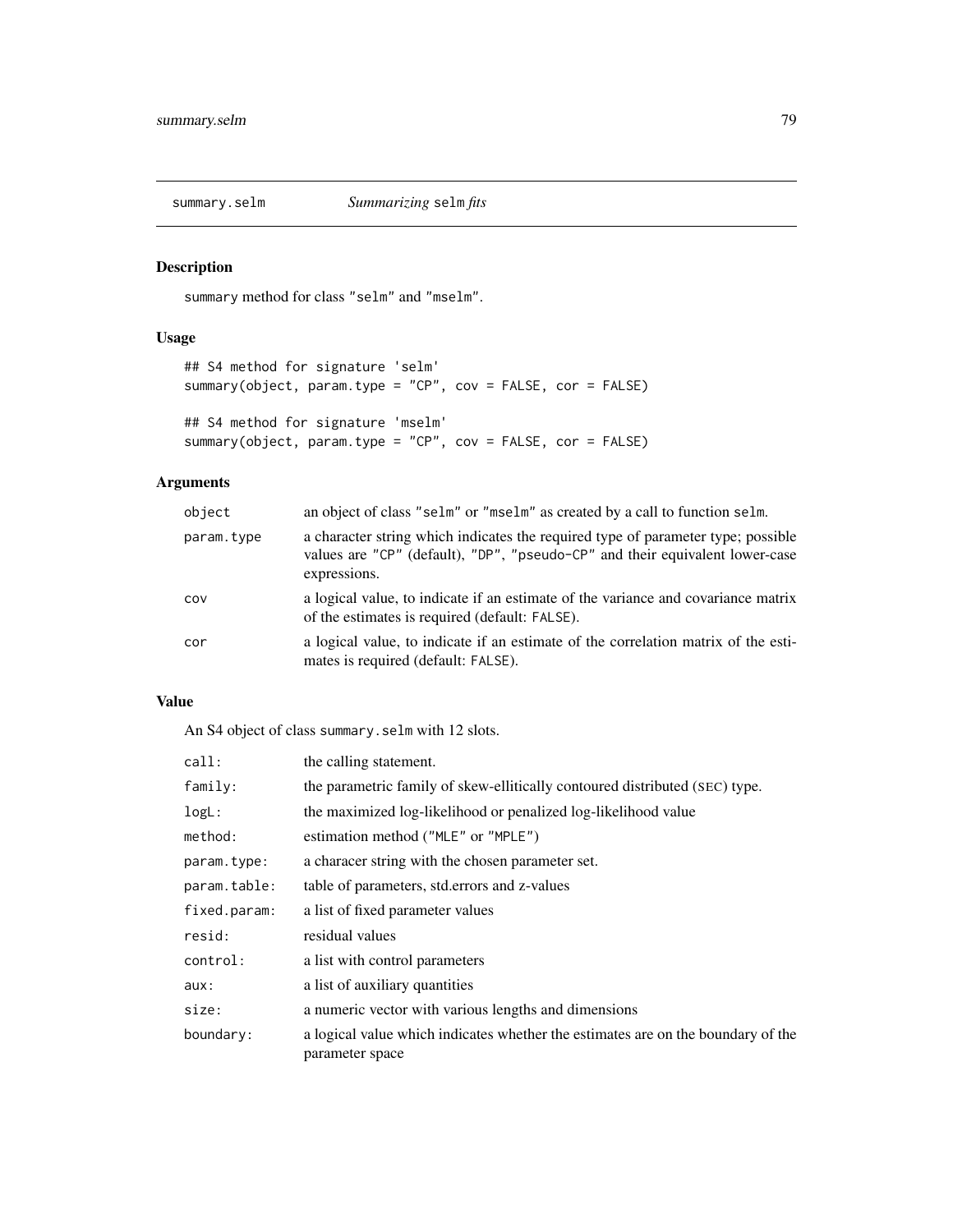There are two reasons why the default choice of param.type is CP. One is the the easier interpretation of cumulant-based quantities such as mean value, standard deviation, coefficient of skewness.

The other reason is more technical and applies only to cases when the estimate of the slant parameter alpha of the SN distribution is close to the origin: standard asymptotic distribution theory of maximum likelihood estimates (MLE's) does not apply in this case and the corresponding standard errors are not trustworthy. The problem is especialy severe at  $\alpha = 0$  but to some extent propagates to its vicinity. If  $d = 1$ , adoption of CP leads to MLE's with regular asymptotic distribution across the parameter space, including  $\alpha = 0$ . For  $d > 1$  and  $\alpha = 0$ , the problem is still unsolved at the present time, which is the reason why selm issues a warning message when the MLE is in the vicinity of  $\alpha = 0$ ; see 'Details' of [selm](#page-57-0). For background information, see Sections 3.1.4–6 and 5.2.3 of Azzalini and Capitanio (2014) and references therein.

This problem does not occur with the the SC and the ST distribution (unless its tail-weight parameter nu diverges, that is, when we are effectively approaching the SN case).

#### Author(s)

Adelchi Azzalini

## References

Azzalini, A. with the collaboration of Capitanio, A. (2014). *The Skew-Normal and Related Families*. Cambridge University Press, IMS Monographs series.

#### See Also

[selm](#page-57-0) function, [selm](#page-63-0) (and mselm) class, [plot.selm](#page-42-0), [dp2cp](#page-18-0)

# Examples

```
data(wines, package="sn")
m5 <- selm(acidity ~ phenols + wine, family="SN", data=wines)
summary(m5)
summary(m5, "dp")
s5 <- summary(m5, "dp", cor=TRUE, cov=TRUE)
dp.cor <- slot(s5, "aux")$param.cor
cov2cor(vcov(m5, "dp")) # the same
#
# m6 <- selm(acidity ~ phenols + wine, family="ST", data=wines) # boundary!?
#
m12 \le selm(cbind(acidity, alcohol) \sim phenols + wine, family="SN", data=wines)
s12 \le -\text{summary(m12)}coef(m12, 'dp')
coef(m12, "dp", vector=FALSE)
#
# see other examples at function selm
```
<span id="page-79-0"></span>

#### **Note**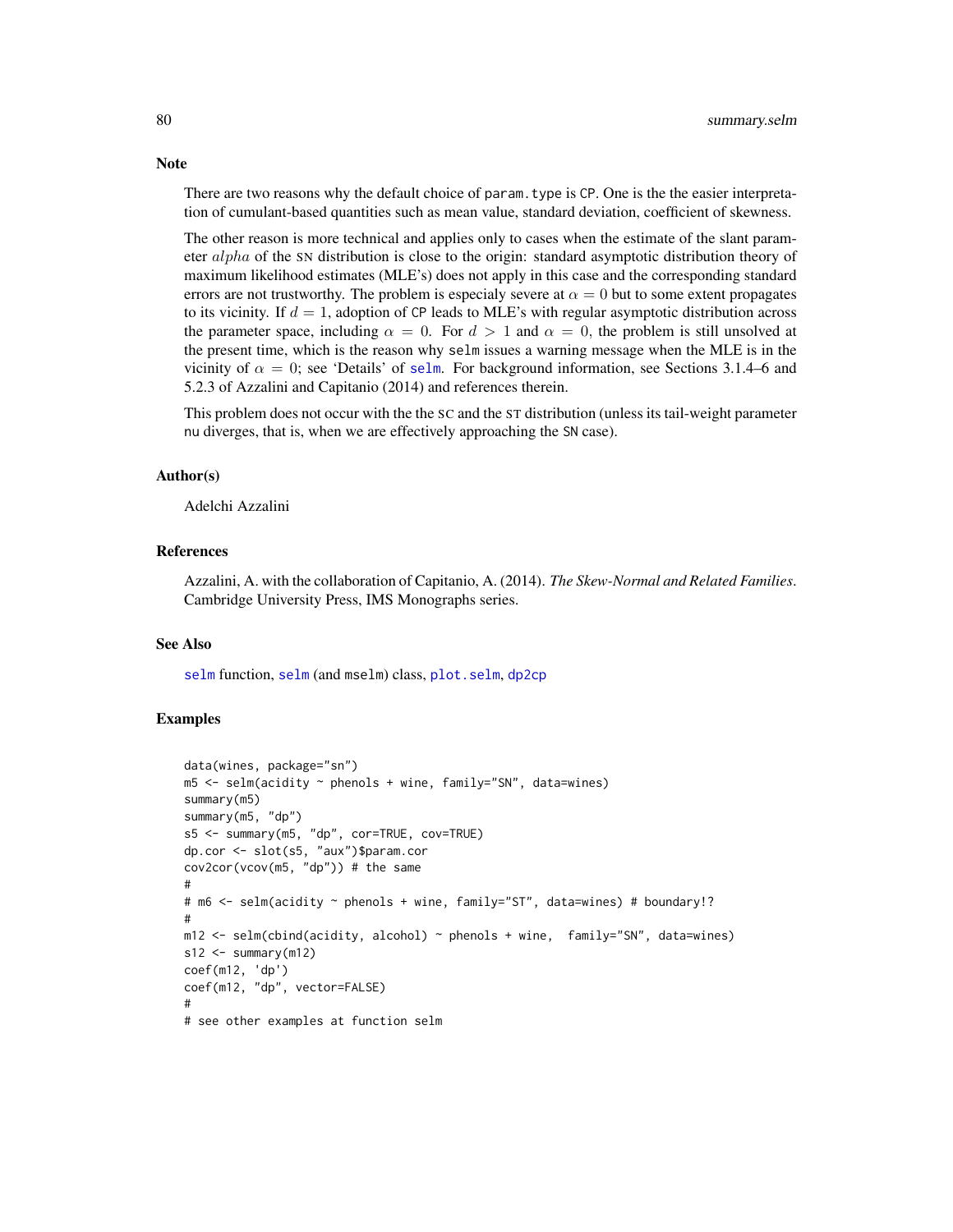<span id="page-80-1"></span><span id="page-80-0"></span>summary.SUNdistr *Summary of a* SUN *distribution object*

# Description

Produce a summary of an object of class "SUNdistr"

# Usage

## S4 method for signature 'SUNdistr' summary(object, ...)

# Arguments

| object                  | an object of class "SUNdistr".                                                         |
|-------------------------|----------------------------------------------------------------------------------------|
| $\cdot$ $\cdot$ $\cdot$ | optional arguments passed to mom. mtruncnorm for the regulation of its work-<br>ing.gq |

# Value

An S4-object with the following slots:

| dp         | the parameters of the distribution, a list                                              |
|------------|-----------------------------------------------------------------------------------------|
| name       | the name of the distribution, a character string                                        |
| compNames  | the names of the components, a character vector                                         |
| HcompNames | the names of the hidden components, a character vector                                  |
| mean       | the mean value, a vector                                                                |
| var.cov    | the variance-covariance matrix                                                          |
| gamma1     | the marginal indices of asymmetry, a vector                                             |
| cum3       | the third order cumulants, a three-dimensional array                                    |
| mardia     | the Mardia's measures of multivariate asymmetry and skewness, a vector of<br>length two |

#### Author(s)

Adelchi Azzalini

# References

Arellano-Valle, R. B. and Azzalini, A. (2021). Some properties of the unified skew-normal distribution. *Statistical Papers*, doi: [10.1007/s00362021012352](https://doi.org/10.1007/s00362-021-01235-2) and [arXiv:2011.06316](https://arxiv.org/abs/2011.06316)

Azzalini, A. with the collaboration of Capitanio, A. (2014). *The Skew-Normal and Related Families*. Cambridge University Press, IMS Monographs series.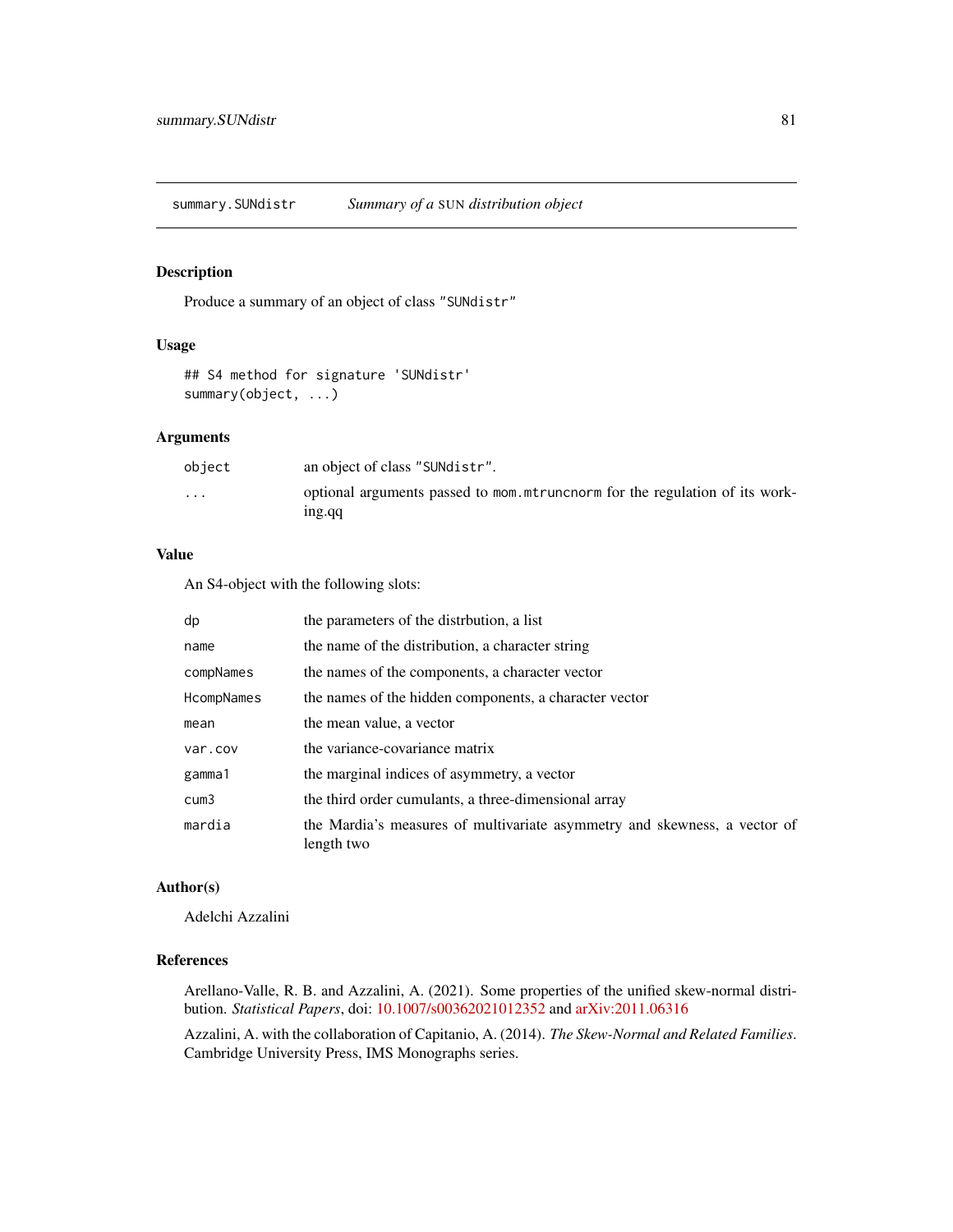# <span id="page-81-0"></span>See Also

[makeSUNdistr](#page-33-0) for building a SUN distribution object

methods [mean](#page-0-0) and [vcov](#page-0-0) for computing the mean vector and the variance matrix of [SUNdistr-class](#page-85-0) objects

# Examples

```
Omega <- matrix(c(5, 1, 1, 6), 2, 2)
Delta <- matrix(c(0.30, 0.50, 0.50, 0.85), 2, 2, byrow=TRUE)
Gamma <- matrix(c(1, 0.18, 0.18, 1), 2, 2)
tau <-c(0.4, -0.8)dp2 <- list(x=c(1, 0), Omega=Omega, Delta=Delta, tau=tau, Gamma=Gamma)
sun2 <- makeSUNdistr(dp=dp2, name="SUN2", compNames=c("u", "v"))
s <- summary(sun2)
```
summary.SUNdistr-class

*Class* summary.SUNdistr

#### **Description**

Summaries of objects of classes SUNdistr

#### Objects from the Class

Objects can be created by calls of type summary(object) when object is of class "SUNdistr".

#### Slots

dp: a list of parameters name the name of the distribution, a character string compNames the names of the components, a character vector HcompNames the names of the hidden components, a character vector mean the mean value, a vector var.cov the variance-covariance matrix gamma1 the marginal indices of asymmetry, a vector cum3 the third order cumulants, a three-dimensional array mardia the Mardia's measures of multivariate asymmetry and skewness, a vector of length two

# **Methods**

```
show signature(object = "summary.SUNdistr"): ...
```
#### Author(s)

Adelchi Azzalini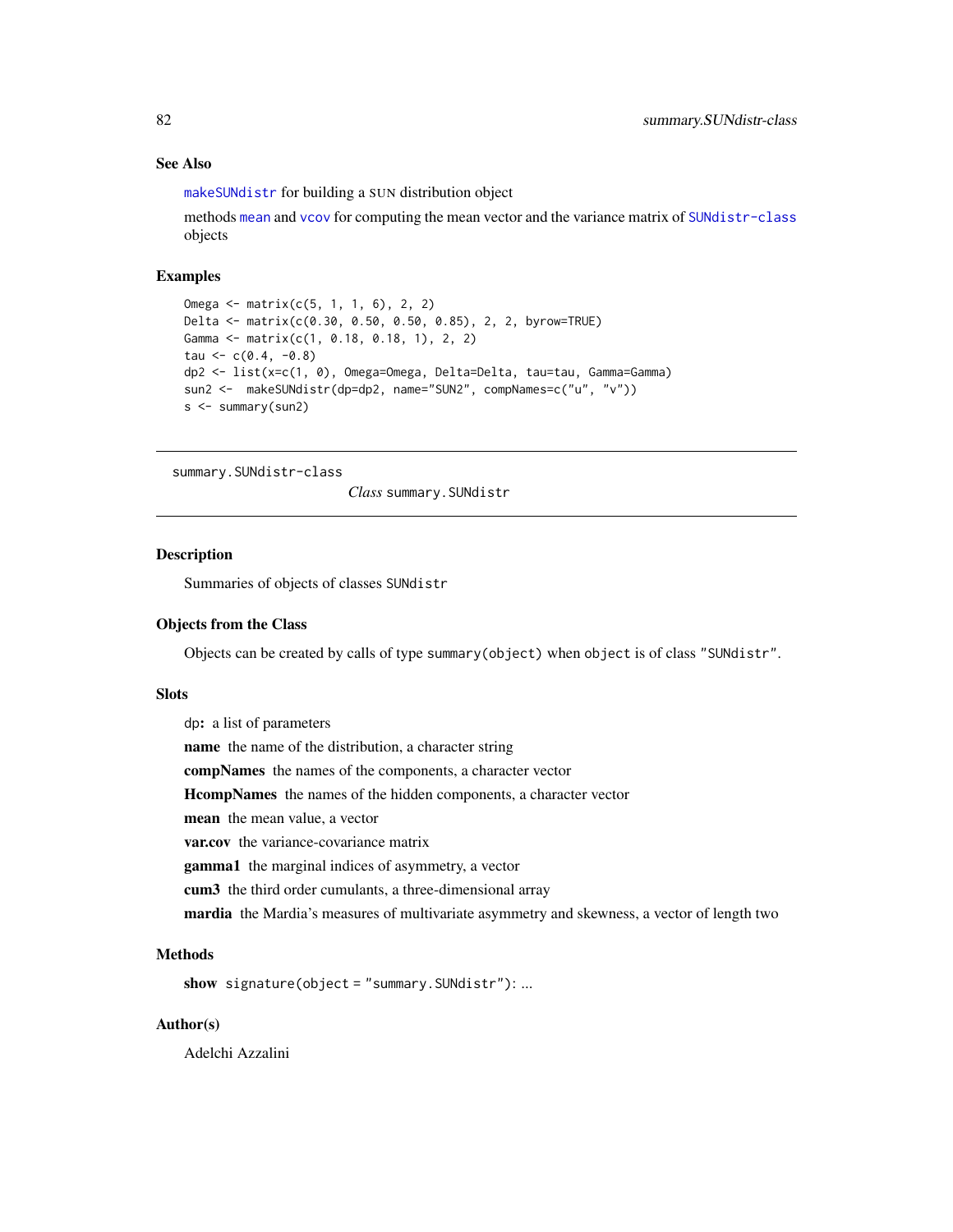# <span id="page-82-1"></span>SUNdistr-base 83

#### See Also

[summary.SUNdistr](#page-80-0), [makeSUNdistr](#page-33-0)

<span id="page-82-0"></span>SUNdistr-base *The Unified Skew-Normal (SUN) probability distribution*

## Description

Density, distribution function, random number generation, the mean value, the variance-covariance matrix and the Mardia's measures of multivariate skewness and kurtosis of the SUN probability distribution.

# Usage

dsun(x, xi, Omega, Delta, tau, Gamma, dp = NULL, log = FALSE, silent=FALSE, ...) psun(x, xi, Omega, Delta, tau, Gamma, dp = NULL, log = FALSE, silent=FALSE, ...) rsun(n=1, xi, Omega, Delta, tau, Gamma, dp = NULL, silent=FALSE) sunMean(xi, Omega, Delta, tau, Gamma, dp = NULL, silent=FALSE, ...) sunVcov(xi, Omega, Delta, tau, Gamma, dp = NULL, silent=FALSE, ...) sunMardia(xi, Omega, Delta, tau, Gamma, dp = NULL, silent=FALSE, ...)

#### Arguments

| $\mathsf{x}$ | a vector of length d, where d=ncol(0mega), with the coordinates of the point<br>where the density or the distribution function must be evaluated. For dsun and<br>psun only, a matrix with d columns representing multiple points is also allowed.                        |
|--------------|---------------------------------------------------------------------------------------------------------------------------------------------------------------------------------------------------------------------------------------------------------------------------|
| хi           | a numeric vector of length d representing the location parameter of the distribu-<br>tion; see 'Background'. In a call to dsun and psun, xi can be a matrix, whose<br>rows represent a set of location parameters; in this case, its dimensions must<br>match those of x. |
| Omega        | a symmetric positive-definite matrix of dimension (d, d); see 'Details'.                                                                                                                                                                                                  |
| Delta        | a matrix of size $(d,m)$ , where $m = length(tau)$ ; see 'Details' about its con-<br>straints.                                                                                                                                                                            |
| tau          | a vector of length m, say.                                                                                                                                                                                                                                                |
| Gamma        | a symmetric positive definite matrix of dimension $(m, m)$ with 1's on its main<br>diagonal, that is, a correlation matrix                                                                                                                                                |
| dp           | a list with five elements, representing xi (which must be a vector in this case),<br>Omega, Delta, tau and Gamma, with restrictions indicated in the 'Details'. Its<br>default value is NULL; if dp is assigned, the individual parameters must not be<br>specified.      |
| n            | a positive integer value.                                                                                                                                                                                                                                                 |
| log          | a logical value (default value: FALSE); if TRUE, log-densities and log-probabilities<br>are returned.                                                                                                                                                                     |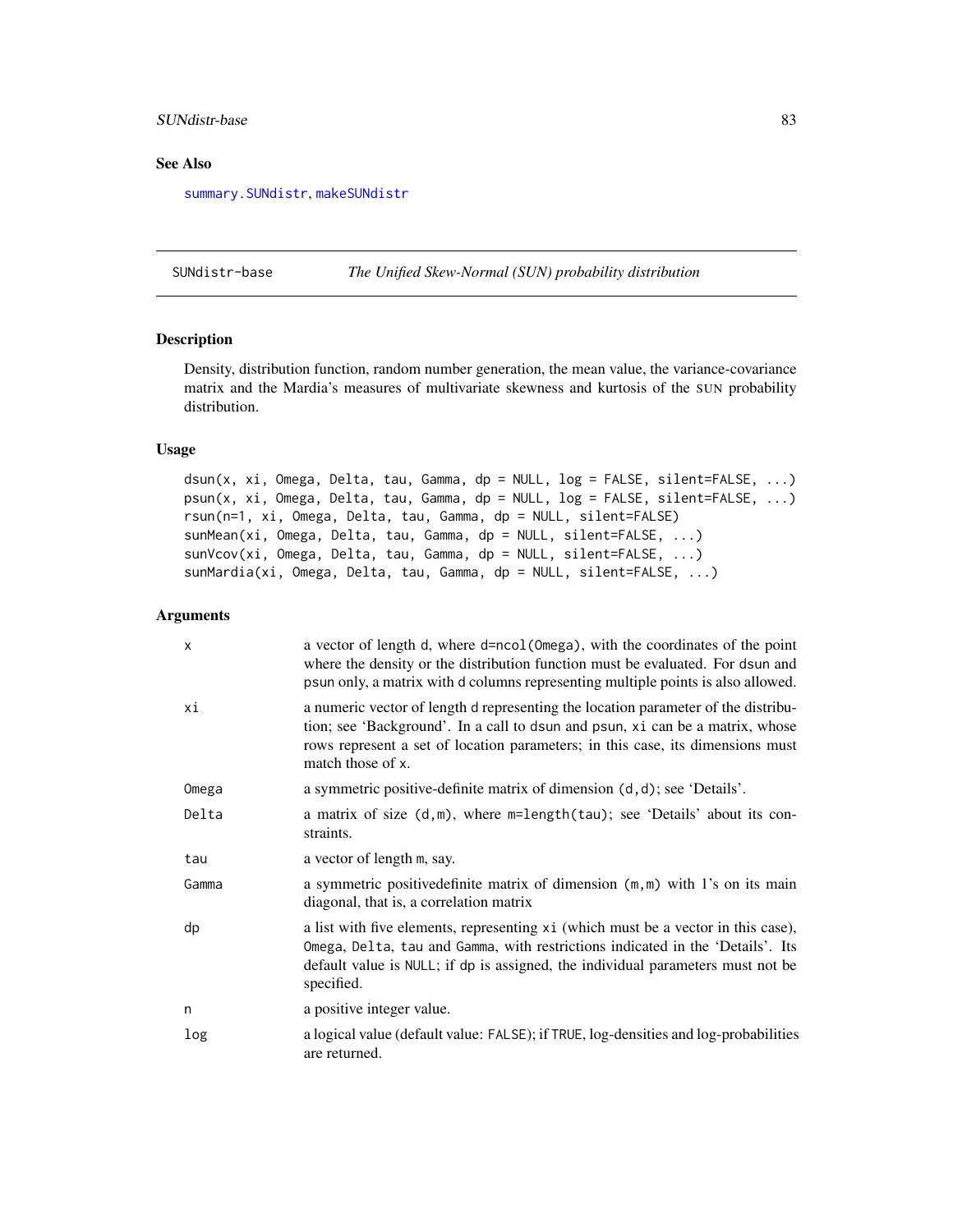<span id="page-83-0"></span>

| silent                  | a logical value which indicates the action to take in the case $m=1$ , which could be |
|-------------------------|---------------------------------------------------------------------------------------|
|                         | more convenently handled by functions for the SN/ESN family. If silent=FALSE          |
|                         | (default value), a warning message is issued; otherwise this is suppressed.           |
| $\cdot$ $\cdot$ $\cdot$ | additional tuning arguments passed either to pmnorm (for dsun, psun and sunMean)      |
|                         | or to mom. mtruncnorm (for sunVcov and sunMardia); see also 'Details'.                |

#### Details

A member of the SUN family of distributions is identified by five parameters, which are described in the 'Background' section. The five parameters can be supplied by combining them in a list, denoted dp, in which case the individual parameters must *not* be supplied. The elements of dp must appear in the above-indicated order and must be named.

The optional arguments in  $\ldots$  passed to [pmnorm](#page-0-0), which uses [ptriv.nt](#page-0-0) when d=3, [biv.nt.prob](#page-0-0) when d=2 and and [sadmvn](#page-0-0) when  $d>2$ . In practice these arguments are effective only if  $d>3$ , since for lower dimensions the computations are made to full available precision anyway. A similar fact applies to the ... argument passed to [mom.mtruncnorm](#page-0-0).

Some numerical inaccuracy is inevitably involved in these computations. In most cases, they are of negligible extent, but they can possibly become more relevant, especially in the computation of higher order moments involved by sunMardia, depending on the dimension d and on the specific parameter values. Consider the 'Warning' section in [recintab](#page-0-0) which is used by [mom.mtruncnorm](#page-0-0).

The above-described functions operate following the traditional R scheme for probability distributions. Another scheme, coexisting with the classical one, works with SUNdistr-class objects, which represent SUN distributions, by encapsulating their parameters and other characteristics. These objects are created by [makeSUNdistr](#page-33-0), and various methods exist for them; see [SUNdistr-class](#page-85-0). Moreover these objects can be manipulated by a number of tools, described in [SUNdistr-op](#page-87-0), leading to new objects of the same class.

#### Value

The structure of the returned value depends on the called function, as follows:

| dsun, psun | a vector of length $nrow(x)$ representing density or probability values,                           |
|------------|----------------------------------------------------------------------------------------------------|
|            | or their log-transformed values if log=TRUE,                                                       |
| rsun       | a matrix of size $(n, d)$ , where each row represents a SUN random vectors,                        |
| sunMean    | a vector of length d representing the mean value,                                                  |
| sunVcov    | a matrix of size $(d,d)$ representing the variance-covariance matrix,                              |
|            | sunMardia a vector of length two with the Mardia's measures of multivariate skewness and kurtosis. |

#### Background

A member of the SUN family is characterized by two dimensionality indices, denoted  $d$  and  $m$ , and a set of five parameters blocks (vector and matrices, as explained soon). The value d represents the number of observable components; the value  $m$  represents the number of latent (or hidden) variables notionally involved in the construction of the distribution. The parameters and their corresponding R variables are as follows:

> $\xi$  xi a vector of length d,  $\Omega$  Omega a matrix of size  $(d, d)$ ,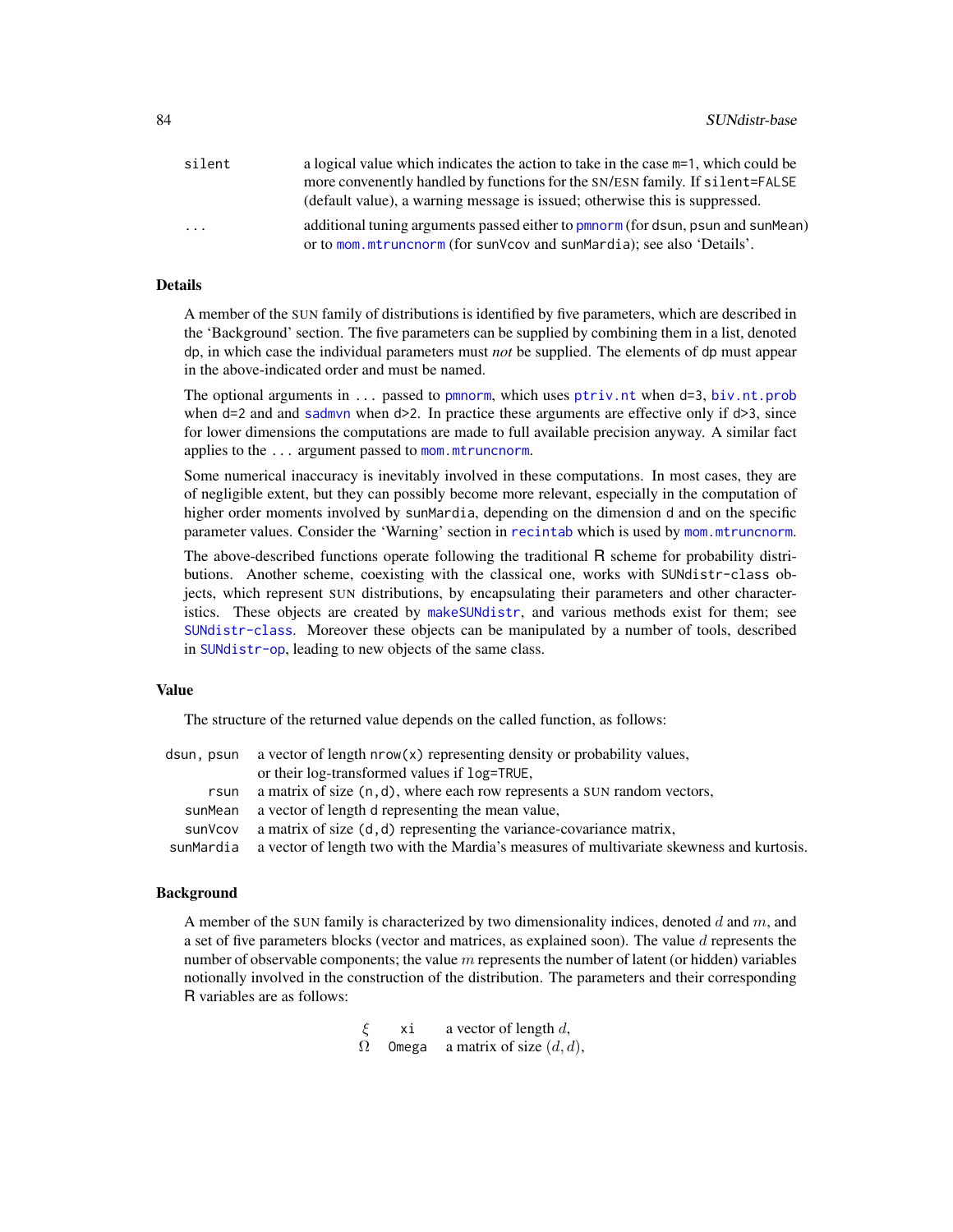$\Delta$  Delta a matrix of size  $(d, m)$ ,  $\tau$  tau a vector of length m, Γ Gamma a matrix of size  $(m, m)$ ,

and must satisfy the following conditions:

- 1.  $\Omega$  is a symmetric positive definite matrix;
- 2. Γ is a symmetric positive definite matrix with 1's on the main diagonal, hence a correlation matrix;
- 3. if  $\Omega$  denotes the correlation matrix associated to  $\Omega$ , the matrix of size  $(d + m) \times (d + m)$

$$
\left(\begin{array}{cc} \bar{\Omega} & \Delta \\ \Delta^\top & \Gamma \end{array}\right)
$$

must be a positive definite correlation matrix.

The formulation adopted here has arisen as the evolution of earlier constructions, which are recalled very briefly next. A number of extensions of the multivariate skew-normal distributions, all involving a number m (with  $m \geq 1$ ) of latent variables (instead of m=1 like the skew-normal distribution), have been put-forward in close succession in the years 2003-2005. Special attention has been drawn by the 'closed skew-normal (CSN)' distribution developed by González-Farías *et alii* (2004a, 2004b) and the 'fundamental skew-normal (FUSN)' distribution developed by Arellano-Valle and Genton (2005), but other formulations have been considered too.

Arellano Valle and Azzalini (2006) have shown the essential equivalence of these apparently alternative constructions, after appropriate reparameterizations, and underlined the necessity of removing over-parameterizations in some cases, to avoid lack of identifiability. This elaboration has led to the SUN formulation. A relatively less technical account of their development is provided in Section 7.1 of Azzalini and Capitanio (2014), using very slightly modified notation and parameterization, which are the ones adopted here.

Additional results have been presented by Arellano-Valle and Azzalini (2021), such as expressions for the variance matrix and higher order moments, the Mardia's measures of multivariate skewness and kurtosis, which are implemented here. Another result is the conditional distribution when the conditioning event is represented by an orthant.

#### **Note**

The present structure and user interface of this function, and of other ones related to the SUN distribution, must be considered experimental, and they might possibly change in the future.

#### Author(s)

Adelchi Azzalini

#### References

Arellano-Valle, R. B., and Azzalini, A. (2006). On the unification of families of skew-normal distributions. *Scand. J. Stat.* 33. 561-574.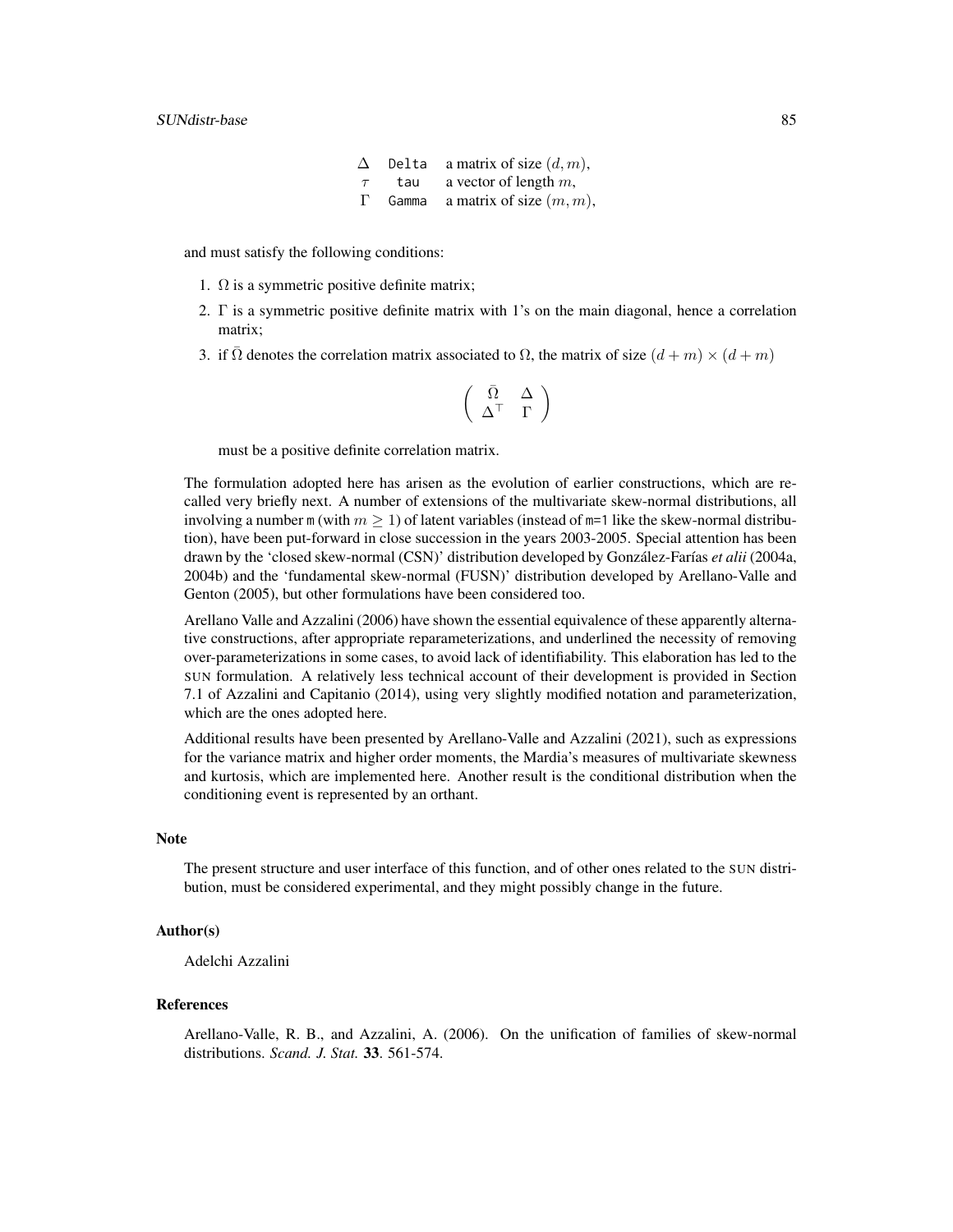<span id="page-85-1"></span>Arellano-Valle, R. B. and Azzalini, A. (2021). Some properties of the unified skew-normal distribution. *Statistical Papers*, doi: [10.1007/s00362021012352](https://doi.org/10.1007/s00362-021-01235-2) and [arXiv:2011.06316](https://arxiv.org/abs/2011.06316)

Arellano-Valle, R. B. and Genton, M. G. (2005). On fundamental skew distributions. *J. Multivariate Anal.* 96, 93–1116.

Azzalini, A. with the collaboration of Capitanio, A. (2014). *The Skew-Normal and Related Families*. Cambridge University Press, IMS Monographs series.

González-Farías, G., Domínguez-Molina, J. A., & Gupta, A. K. (2004a). Additive properties of skew normal random vectors. *J. Statist. Plann. Inference* 126, 521-534.

González-Farías, G., Domínguez-Molina, J. A., & Gupta, A. K. (2004b). The closed skew-normal distribution. In M. G. Genton (Ed.), *Skew-elliptical Distributions and Their Applications: a Journey Beyond Normality*, Chapter 2, (pp. 25–42). Chapman & Hall/CRC.

#### See Also

[makeSUNdistr](#page-33-0) to build a SUN distribution object, with related methods in [SUNdistr-class](#page-85-0), and other facilities in [SUNdistr-op](#page-87-0)

[convertCSN2SUNpar](#page-11-0) to convert a parameter set of the Closed Skew-Normal formulation to the equivalent SUN parameter set

## Examples

```
xi \leftarrow c(1, 0, -1)Omega <- matrix(c(2,1,1, 1,3,1, 1,1,4), 3, 3)
Delta <- matrix(c(0.72,0.20, 0.51,0.42, 0.88, 0.94), 3, 2, byrow=TRUE)
Gamma <- matrix(c(1, 0.8, 0.8, 1), 2, 2)
dp3 <- list(xi=xi, Omega=Omega, Delta=Delta, tau=c(-0.5, 0), Gamma=Gamma)
x \leq -c(0.8, 0.5, -1.1)f1 \le dsun(x, xi, Omega, Delta, c(-0.5, 0), Gamma) # mode 1
f2 \leq - dsun(x, dp=dp3) # mode 2, equivalent to mode 1
set.seed(1)
xm <- rsun(10, dp=dp3)
f3 \leq dsun(xm, dp=dp3)
psun(xm, dp=dp3)
sunMean(dp=dp3)
sunVcov(dp=dp3)
sunMardia(dp=dp3)
```
<span id="page-85-0"></span>SUNdistr-class *Class* "SUNdistr" *and its methods*

#### **Description**

A class of objects representing Unified Skew-Normal (SUN) distributions.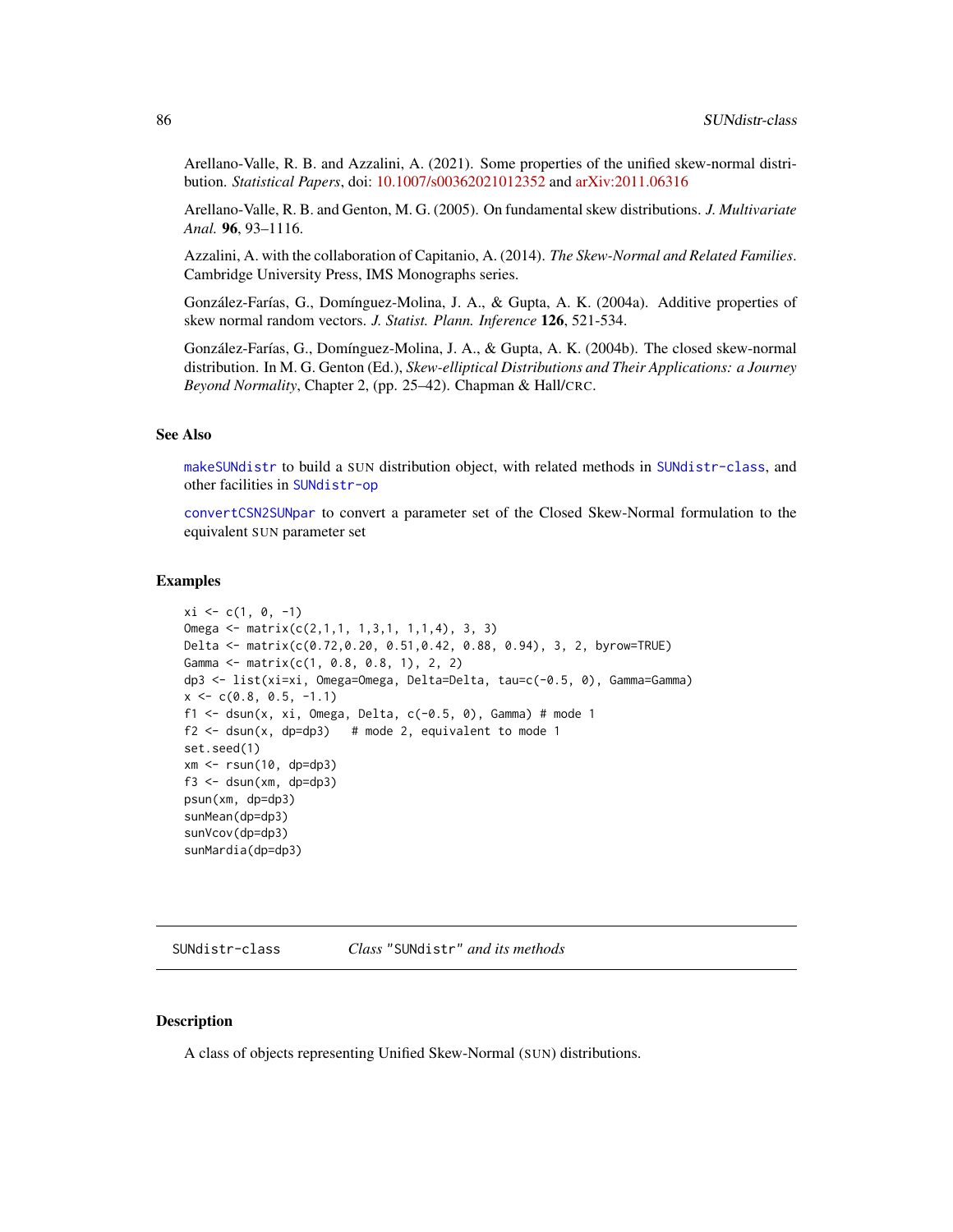# <span id="page-86-0"></span>SUNdistr-class 87

# Details

See [SUNdistr-base](#page-82-0) for a description of the required structure of dp.

Note that here the methods mean and vcov are not applied to data or to a fitted model, but to a *probability distribution*, of which they provide the mean (expected) value and the variance-covariance matrix.

The object of this class follow the S4 protocol.

#### Objects from the class

Objects can be created by a call to the function [makeSUNdistr](#page-33-0) or by a suitable transformation of some object of this class.

# **Slots**

dp: a list of parameters of length five, as described in [SUNdistr-base](#page-82-0)

name: a character string with the name of the multivariate variable; it can be an empty string.

compNames: a vector of character strings with the names of the component variables.

HcompNames a vector of character strings with the names of the hidden variables.

#### Methods

```
show signature(object = "SUNdistr-class"): ...
plot signature(x ="SUNdistr-class"):...
summary signature(object = "SUNdistr-class"):...
mean signature(x = "SUNdistr"): ...
vcov signature(object = "SUNdistr"): ...
```
### Author(s)

Adelchi Azzalini

# See Also

[plot,SUNdistr-method](#page-0-0), [summary,SUNdistr-method](#page-0-0), [affineTransSUNdistr](#page-87-1), [marginalSUNdistr](#page-87-1)

[convertSN2SUNdistr](#page-13-0) to convert a SECdistr object with family "SN" or "ESN" to the equivalent SUNdistr-class object

#### Examples

```
xi \leftarrow c(1, 0, -1)Omega <- matrix(c(2,1,1, 1,3,1, 1,1,4), 3, 3)
Delta <- matrix(c(0.72,0.20, 0.51,0.42, 0.88, 0.94), 3, 2, byrow=TRUE)
Gamma <- matrix(c(1, 0.8, 0.8, 1), 2, 2)
dp3 <- list(xi=xi, Omega=Omega, Delta=Delta, tau=c(-0.5, 0), Gamma=Gamma)
sun3 <- makeSUNdistr(dp=dp3, name="firstSUN", compNames=c("x", "w", "z"))
show(sun3)
plot(sun3)
```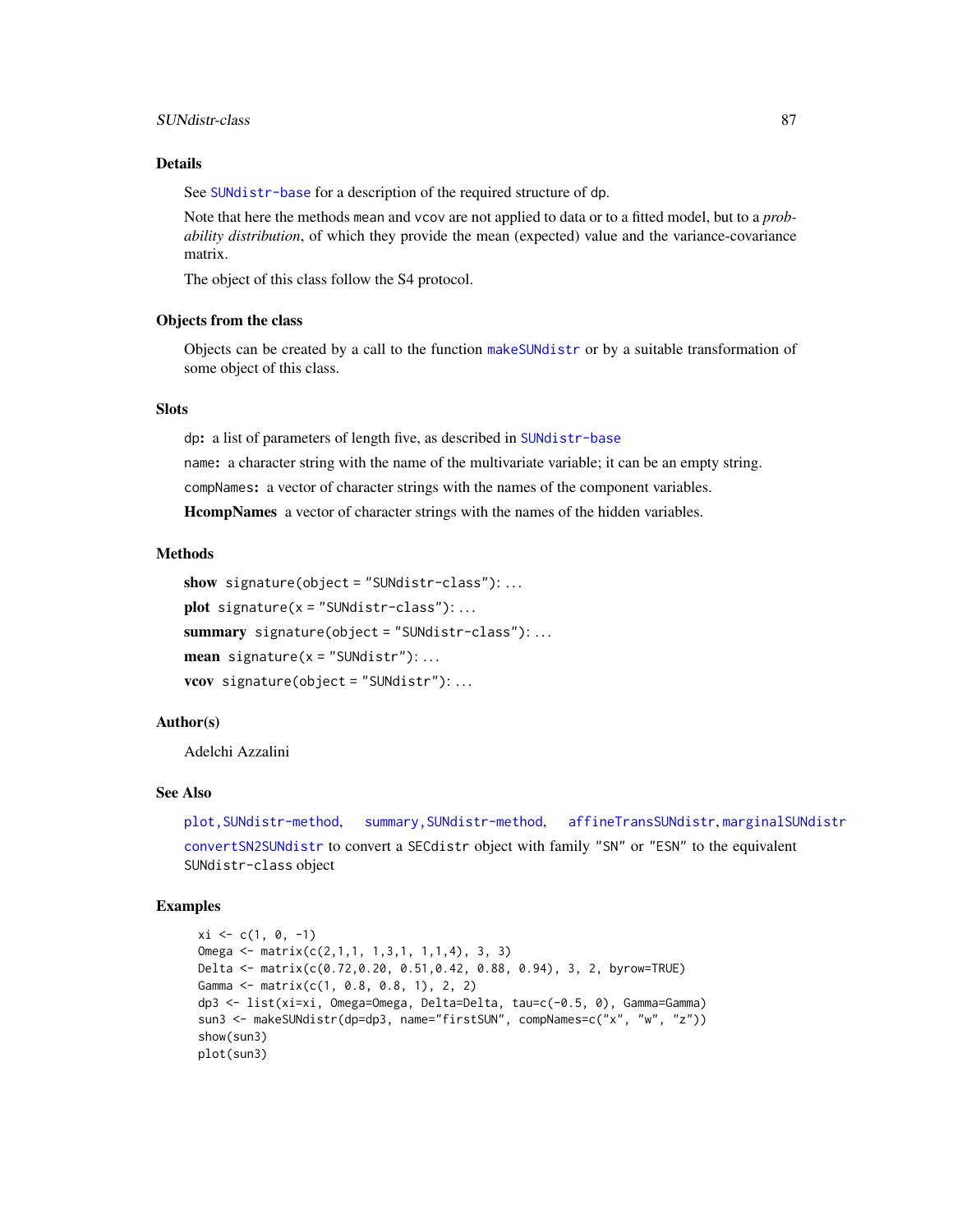```
mean(sun3) # the mean value of the probability distribution
vcov(sun3) # the variance-covariance matrix of the probability distribution
summary(sun3) # a more detailed summary
```
<span id="page-87-0"></span>SUNdistr-op *Operations on SUNdistr-class objects*

# <span id="page-87-1"></span>Description

Given an object of SUNdistr-class, or possibly two such things in some cases, the functions perform various operations, and produce a new object of the same class.

# Usage

```
affineTransSUNdistr(object, a, A, name, compNames, HcompNames, drop = TRUE)
conditionalSUNdistr(object, comp, values, eventType = "=", name, drop = TRUE)
convolutionSUNdistr(object1, object2, name, compNames, HcompNames)
joinSUNdistr(object1, object2, name, compNames, HcompNames)
marginalSUNdistr(object, comp, name, drop=TRUE)
```
# Arguments

object, object1, object2

|            | objects of class SUNdistr                                                                                                                                                                                                                                               |
|------------|-------------------------------------------------------------------------------------------------------------------------------------------------------------------------------------------------------------------------------------------------------------------------|
| a          | a numeric vector; see 'Details'                                                                                                                                                                                                                                         |
| A          | a numeric matrix; see 'Details'                                                                                                                                                                                                                                         |
| name       | an optional character string with the name of the returned distribution                                                                                                                                                                                                 |
| compNames  | an optional vector of character strings with the names of the component variables<br>of the returned distribution                                                                                                                                                       |
| HcompNames | an optional vector of character strings with the names of the hidden variables of<br>the returned distribution                                                                                                                                                          |
| drop       | a logical value (default: TRUE) relevant only in the case $m=1$ . When both $m=1$ and<br>drop=TRUE, the returned object is of class either SECdistrUv or SECdistrMv,<br>depending on the dimension of the returned object, and family "SN" or "ESN",<br>as appropriate. |
| comp       | a vector of integers representing the selected components                                                                                                                                                                                                               |
| values     | a numeric vector which identifies the conditioning event                                                                                                                                                                                                                |
| eventType  | a single character value which indicates the type of the conditioning event, as<br>described in the 'Details' section; possible values are "=" (default) and ">"                                                                                                        |

<span id="page-87-2"></span>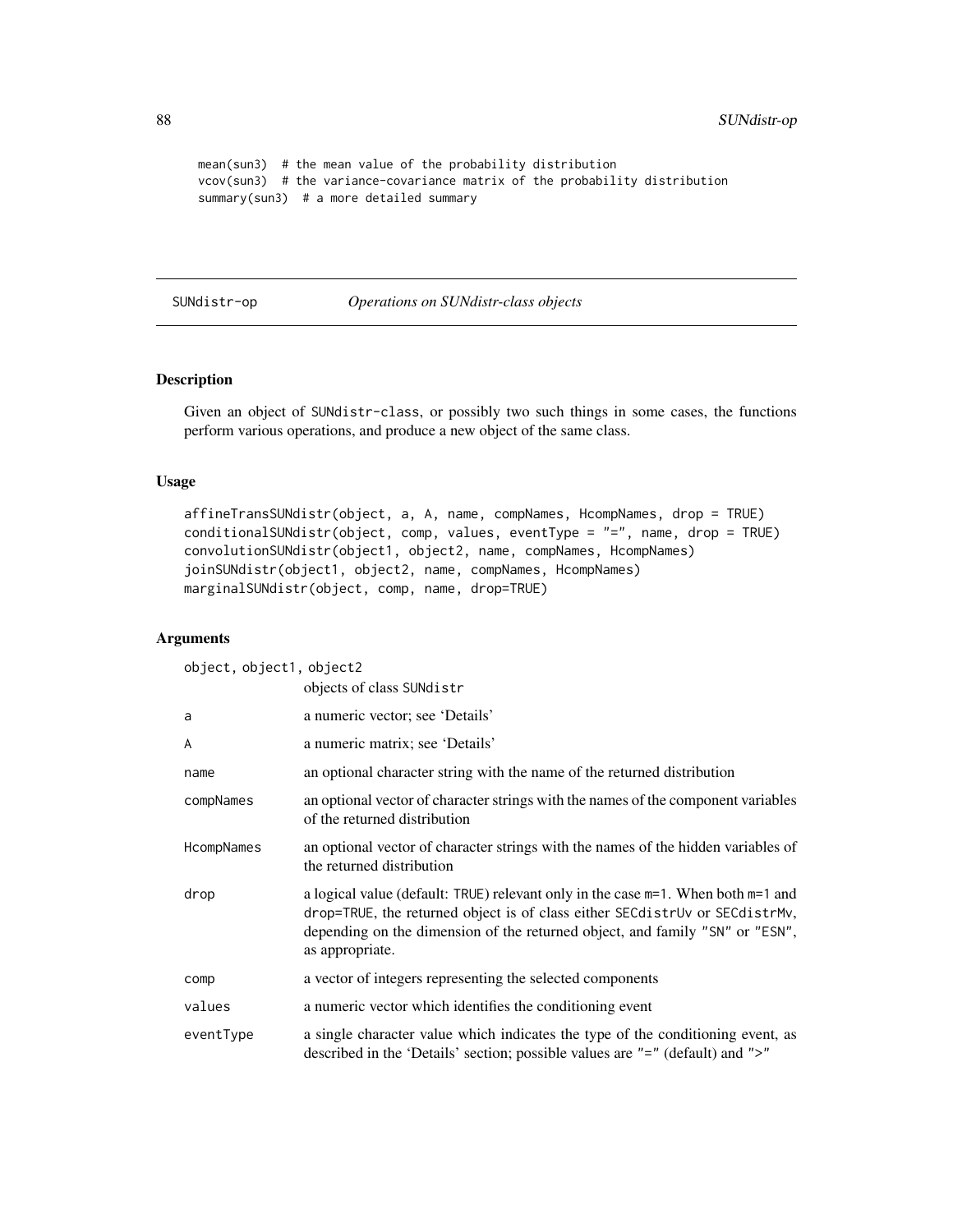#### <span id="page-88-0"></span>SUNdistr-op 89

#### Details

For an object which represents the distribution of a multivariate SUN random variable  $Y$  of dimension d, say, a number of operations are possible, producing a new object of the same class. This object could have been created by [makeSUNdistr](#page-33-0) or it could be the outcome from some previous call to one of the functions described here.

The function affineTransSUNdistr computes the distribution of  $a + A'Y$ , provided A is a fullrank matrix with  $nrow(A)=d$  and  $length(a)=ncol(A)$ . See equation (7.6) of Azzalini & Capitanio (2014).

The function marginalSUNdistr builds a SUN distribution from the components selected by the comp vector.

A conditional distribution can be computed using conditionalSUNdistr for two type of events, selected by eventType. The "=" case corresponds to the event  $Y_1 = y_1$  where  $Y_1$  is the subset of components identified by the comp argument,  $y_1$  is vector specified by the values argument and the equality sign must hold for each component. See equation (7.6) of Azzalini & Capitanio (2014).

If conditionalSUNdistr is used with eventType=">", the conditiong refers to the event  $Y_1 > y_1$ , where the inequality must be interpreted components-wise; see Arellano-Valle & Azzalini (2021) for the underlying mathematical result. If the conditional distribution is required for the reverse inequality condition, "<" say, this is equivalent to consideration of the event  $-Y_1 > -y_1$ . The corresponding distribution can be obtained in two steps: first a new variable is constructed reversing the sign of the required components using affineTransSUNdistr; then conditionalSUNdistr is applied to this new variable with the ">" condition and values  $-y_1$ . More complex conditions, where the "<" and ">" signs are mixed for different component varables, can be handled similarly, by introducing a square matrix A for affineTransSUNdistr having an appropriate combination of 1s' and -1's on its main diagonal, and 0's elsewhere, and matching changes of sign to the components of  $y_1$ .

Functions convolutionSUNdistr and joinSUNdistr operate under the assumptions that object1 and object2 refer to independent variables. Specifically, convolutionSUNdistr computes the convolution of the two objects (i.e. the distribution of the sum of two independent variables), which must have the same dimension d. Function joinSUNdistr combines two objects into a joint distribution.

If the arguments name, compNames and HcompNames are missing, they are composed from the supplied arguments.

#### Value

```
an object of SUNdistr-class
```
#### **Note**

The present structure and user interface of this function, and of other ones related to the SUN distribution, must be considered experimental, and they might possibly change in the future.

# Author(s)

Adelchi Azzalini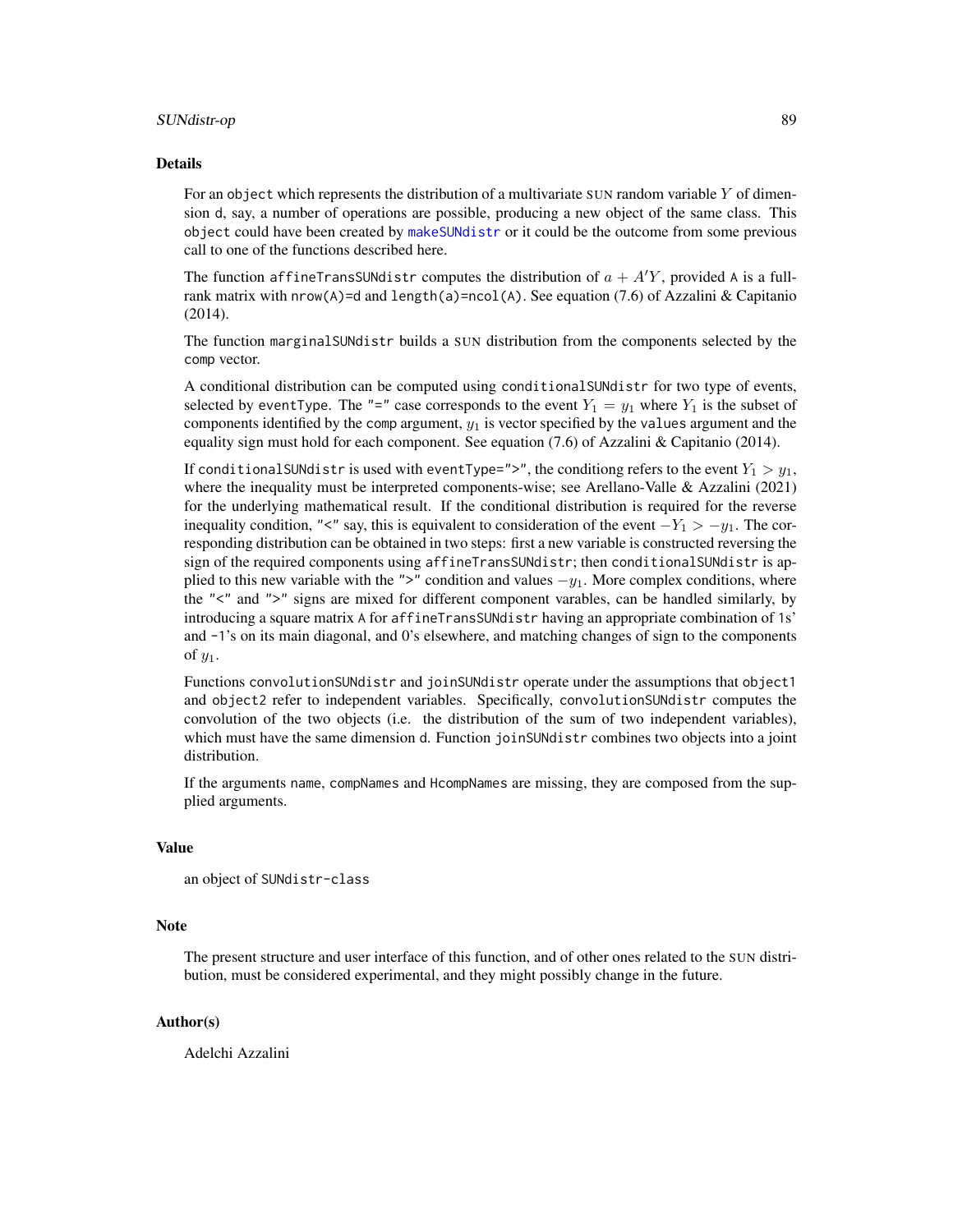### <span id="page-89-0"></span>References

Arellano-Valle, R. B. and Azzalini, A. (2021). Some properties of the unified skew-normal distribution. *Statistical Papers*, doi: [10.1007/s00362021012352](https://doi.org/10.1007/s00362-021-01235-2) and [arXiv:2011.06316](https://arxiv.org/abs/2011.06316)

Azzalini, A. with the collaboration of Capitanio, A. (2014). *The Skew-Normal and Related Families*. Cambridge University Press, IMS Monographs series.

# See Also

[SUNdistr-base](#page-82-0), [makeSUNdistr](#page-33-0), [SUNdistr-class](#page-85-0)

#### Examples

```
xi \leftarrow c(1, 0, -1)Omega <- matrix(c(2,1,1, 1,3,1, 1,1,4), 3, 3)
Delta <- matrix(c(0.72,0.20, 0.51,0.42, 0.88, 0.94), 3, 2, byrow=TRUE)
Gamma <- matrix(c(1, 0.8, 0.8, 1), 2, 2)
dp3 <- list(xi=xi, Omega=Omega, Delta=Delta, tau=c(-0.5, 0), Gamma=Gamma)
sun3 <- makeSUNdistr(dp=dp3, name="SUN3", compNames=c("x", "w", "z"))
#
a \leftarrow c(1, -2)A <- matrix(1:6, 3, 2)
sun2at <- affineTransSUNdistr(sun3, a, A, "SUN2at", compNames=c("at1", "at2"))
sun2m <- marginalSUNdistr(sun3, comp=c(1,3), name="SUN2m")
sun1c <- conditionalSUNdistr(sun3, comp=c(1,3), values=c(1.1, 0.8),
            eventType=">", name="SUN1c", drop=FALSE)
#
Omega <- matrix(c(5, 1, 1, 6), 2, 2)
Delta <- matrix(c(0.30, 0.50, 0.50, 0.85), 2, 2, byrow=TRUE)
Gamma <- matrix(c(1, 0.18, 0.18, 1), 2, 2)
tau <-c(0.4, -0.8)dp2 <- list(x=c(1, 0), Omega=Omega, Delta=Delta, tau=tau, Gamma=Gamma)
sun2 <- makeSUNdistr(dp=dp2, name="SUN2", compNames=c("u", "v"))
#
sun2conv <- convolutionSUNdistr(sun2, sun2m, name="SUN2sum")
sun5 <- joinSUNdistr(sun3, sun2)
```
symm-modulated-distr *Symmetry-modulated distributions*

#### Description

Symmetry-modulated distributions, univariate and multivariate, AKA skew-symmetric distributions

#### Usage

```
dSymmModulated(x, xi=0, omega=1, f0, G0, w, par.f0, par.G0, odd="check",
  log=FALSE, ...)
rSymmModulated(n=1, xi=0, omega=1, f0, G0, w, par.f0, par.G0, odd="check", ...)
```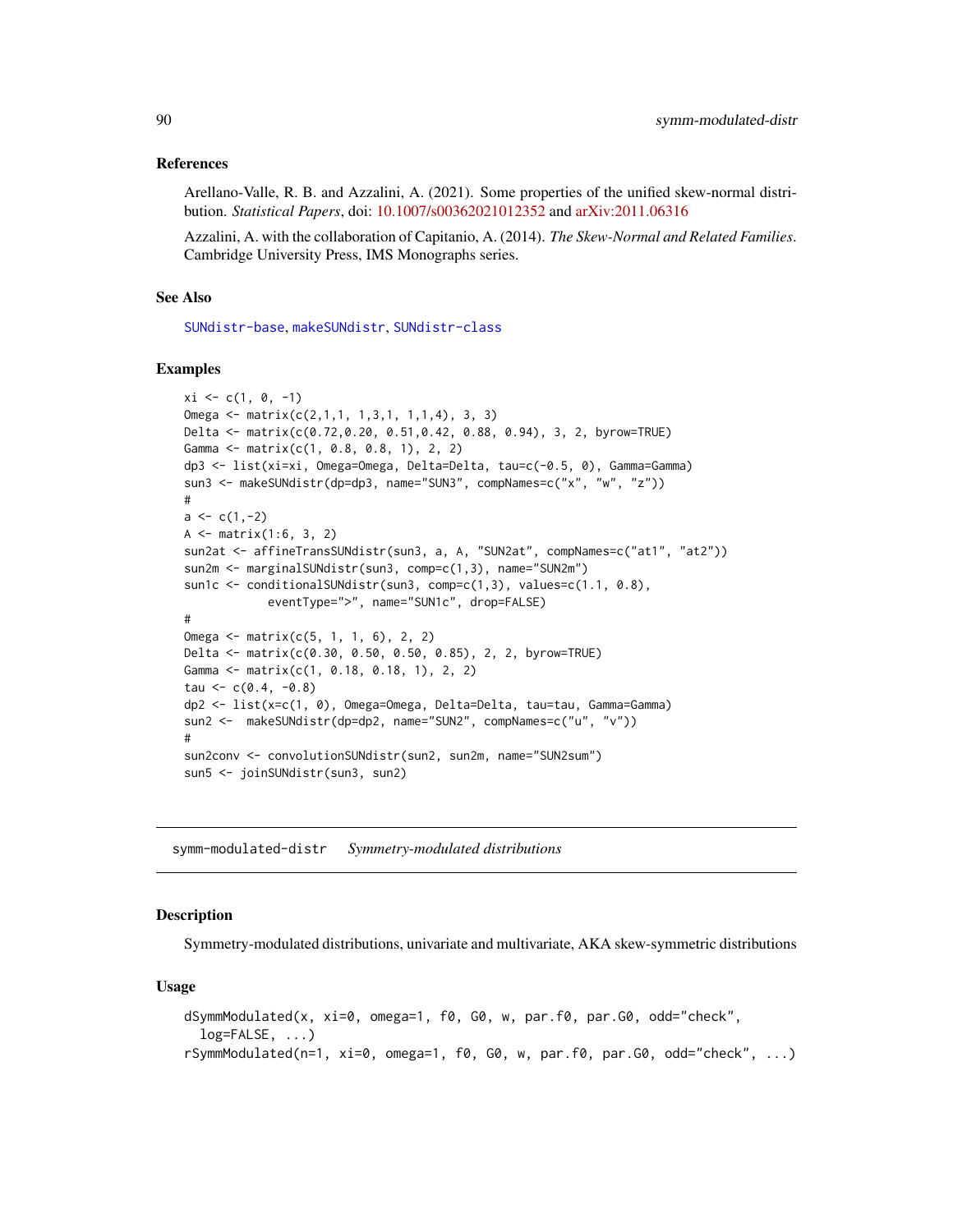```
dmSymmModulated(x, xi, Omega, f0, G0, w, par.f0, par.G0, odd="check",
 log=FALSE, ...)
rmSymmModulated(n=1, xi, Omega, f0, G0, w, par.f0, par.G0, odd="check", ...)
plot2D.SymmModulated(range, npt=rep(101,2), xi=c(0,0), Omega, f0, G0, w,
 par.f0, par.G0, odd="check", ...)
```
# Arguments

| x              | a vector of coordinates where the density must be evaluated; for multivariate<br>densities, evaluated by dmSymmModulated, a matrix is also allowed, each row<br>representing a point.                                                                                                                                                                                              |
|----------------|------------------------------------------------------------------------------------------------------------------------------------------------------------------------------------------------------------------------------------------------------------------------------------------------------------------------------------------------------------------------------------|
| хi             | a numeric vector representing the location parameter; if must have length 1 for<br>dSymmModulated and rSymmModulated, length 2 for plot2D. SymmModulated).                                                                                                                                                                                                                         |
| omega          | a positive value representing the scale parameter.                                                                                                                                                                                                                                                                                                                                 |
| f0             | a character string denoting the symmetric density to be modulated; admissi-<br>ble values for dSymmModulated and dSymmModulated are "beta", "cauchy",<br>"logistic" (or "logis"), "normal" (or "norm"), "t", "uniform"; for the<br>other functions the possible values are "cauchy", "normal" (or "norm"), "t";<br>the meaning of the names is described in the 'Details' section. |
| G0             | a character string denoting the symmetric distribution used in the modulating<br>factor; admissible values are "beta", "cauchy", "logistic" (or "logis"),<br>"normal" (or "norm"), "t", "uniform", with meaning described in the 'De-<br>tails' section.                                                                                                                           |
| W              | the name (not as a character string) of a user-defined function which satisfies<br>the condition $w(-z) = -w(z)$ for all z; see the 'Details' section for additional<br>specifications.                                                                                                                                                                                            |
| par.f0, par.G0 | parameters required by f0 and G0, when they are of type "beta" or "t", other-<br>wise ignored.                                                                                                                                                                                                                                                                                     |
| odd            | a character string, with possible values "check" (default), "assume", "force",<br>for regulation of the behaviour about the condition that w is an odd function, as<br>explained in the 'Details' section.                                                                                                                                                                         |
| log            | logical (default: FALSE); if TRUE, densities are given as log(densities).                                                                                                                                                                                                                                                                                                          |
| n              | an integer value (default: $n=1$ ) indicating the number of random numbers.                                                                                                                                                                                                                                                                                                        |
| Omega          | a symmetric positive-definite matrix which regulates the dependence structure<br>of f0 and so of the final density.                                                                                                                                                                                                                                                                |
| range          | a two-column matrix whose column-wise range is taken as the plotting intervals<br>on the coordinated axes forming a bivariate grid of points over which the density<br>is plotted.                                                                                                                                                                                                 |
| npt            | a numeric vector with two elements representing the number of equally-spaced<br>points on each axis spanning the range described above; default value is rep(101, 2).                                                                                                                                                                                                              |
| $\ddots$       | optional parameters regulating the function w and, for plot2D. SymmModulated<br>only, graphical parameters to be supplied to function contour.                                                                                                                                                                                                                                     |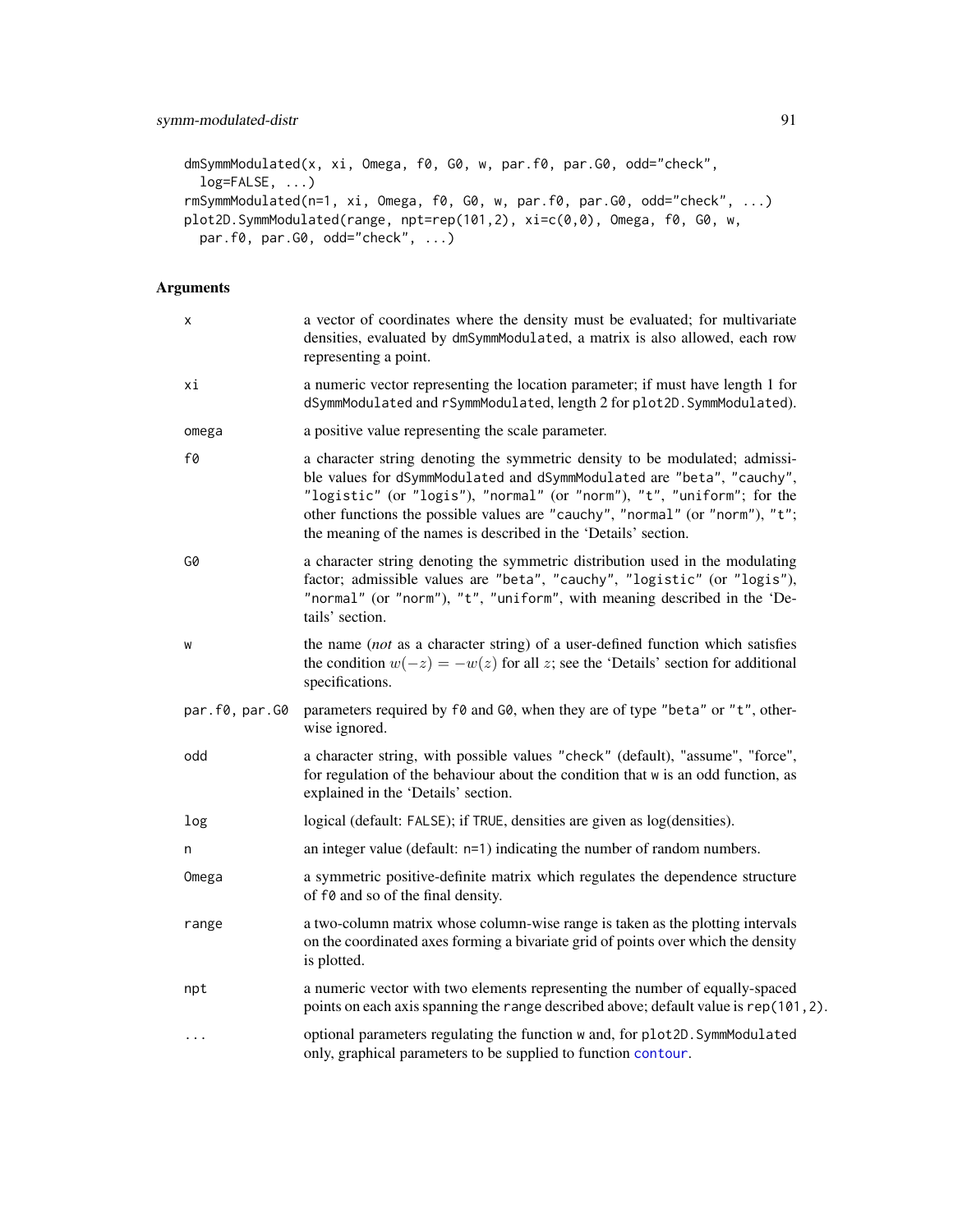#### <span id="page-91-0"></span>Value

For dSymmModulated, rSymmModulated and dmSymmModulated, a numeric vector; for dmSymmModulated a matrix, unless n=1.

For plot2D.SymmModulated an invisible list containing the x and y coordinates forming the grid over which the density pdf has been evaluated for plotting.

# Background

In the univariate case, start from symmetric density function  $f_0$ , such that  $f_0(z) = f_0(-z)$  for all z, and 'modulate' it in the form

$$
f(z) = 2 f_0(z) G_0 \{ w(z) \}
$$

where  $G_0$  is a univariate symmetric (about 0) distribution function and  $w(z)$  is a real-valued odd function, hence satisfying the condition  $w(-z) = -w(z)$ ; then \$f(z)\$ is a proper density function wich integrates to 1. A subsequent location and scale transformation applied to  $f(z)$  delivers the final density. Specifically, if Z denotes a univariate random variable with density  $f(z)$ , then the computed density pertains to the transformed variable

 $\xi + \omega Z$ .

In the multivariate case, the scheme is similar, with natural adaptation. Density  $f_0$  is now ddimensional, while  $G_0$  is still univariate. The conditions  $f_0(z) = f_0(-z)$  and  $w(-z) = -w(z)$ refer to a d-dimensional vector z. Given a  $d \times d$  symmetric positive-definite matrix  $\Omega$ , we extract the the square roots  $\omega$  of the diagonal element of  $\Omega$  and correspondingly obtain the scale-free matrix

$$
\bar{\Omega} = \text{diag}(\omega)^{-1} \, \Omega \, \text{diag}(\omega)^{-1}
$$

which is used to regulate the dependence structure of  $f_0(z)$  and so of  $f(z)$ . If Z is multivariate random variable with density  $f(z)$ , then the final distribution refers to

$$
\xi + \text{diag}(\omega) Z
$$

where  $\xi$  is a d-dimensional vector of location parametes.

This construction was put forward by Azzalini and Capitanio (2003). An essentially equivalent formulation has been presented by Wang et al. (2004). A summary account is available in Section 1.2 of Azzalini and Capitanio (2014); this includes, inter alia, an explanation of why the term 'symmetry-modulated' distributions is preferred to 'skew-symmetric' distributions.

Random number generation is based on expression (1.11a) of Azzalini and Capitanio (2014).

#### Details

Functions dSymmModulated and rSymmModulated deal with univariate distributions, for computing densities and generating random rumbers, respectively; dmSymmModulated and rmSymmModulated act similarly for multivariate distributions. For the bivariate case only, plot2D.SymmModulated computes a density over a grid of coordinates and produces a contour plot.

The distribution names used in  $f\theta$  and  $G\theta$  have, in the univariate case, the same meaning as described in the [Distributions](#page-0-0) page, with the following exceptions, to achive symmetry about 0: "uniform"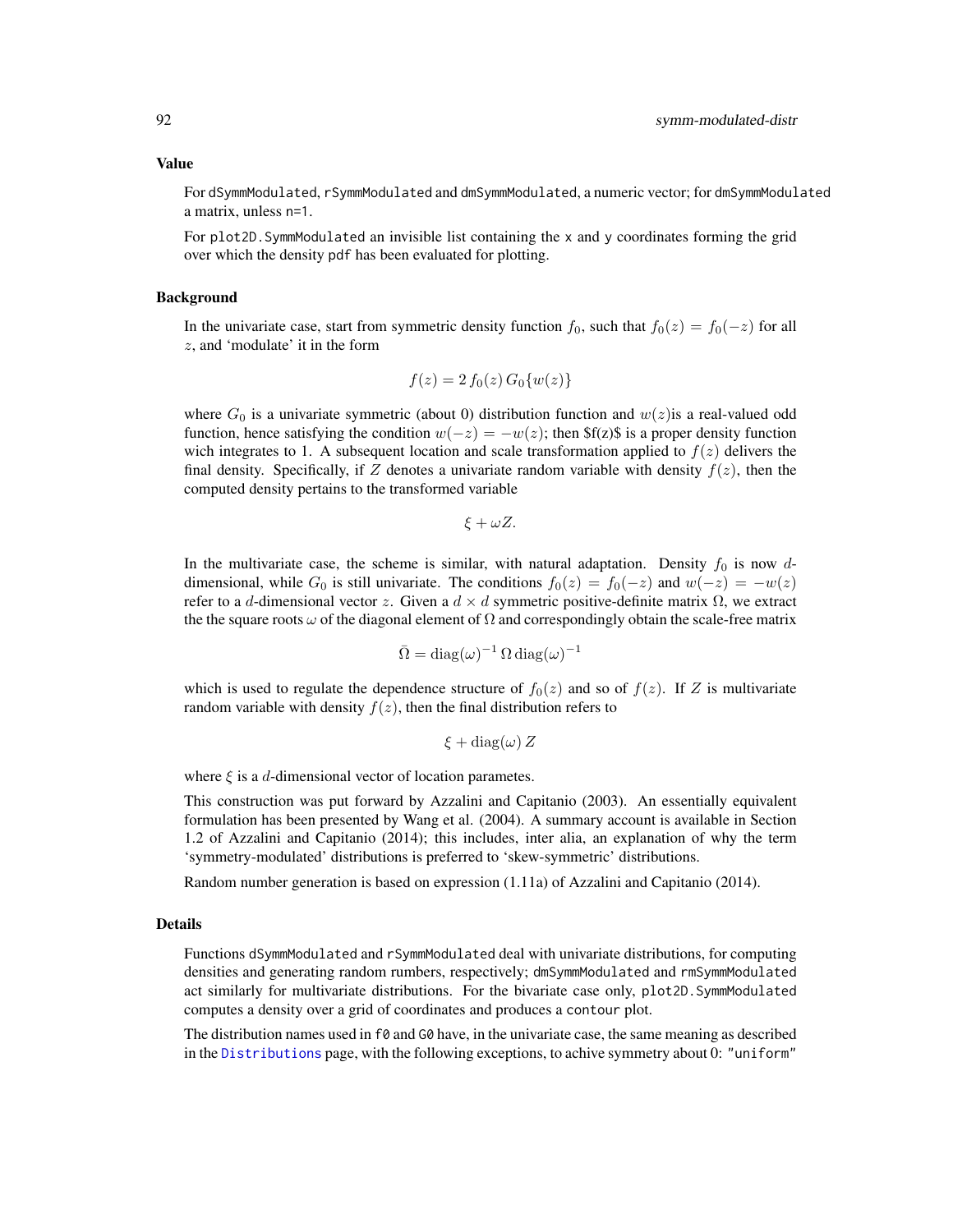<span id="page-92-0"></span>denotes a uniform distribution over the interval  $(-1, 1)$ ; "beta" denotes the a symmetric Beta distribution with support over the interval  $(-1, 1)$  and a common value of the shape parameters.

In the multivariate case, the available options "normal" and " $t$ " for  $f\varnothing$  refer to densities computed by [dmnorm](#page-0-0) and [dmt](#page-0-0) with 0 location and correlation matrix  $\overline{\Omega}$ , implied by  $\Omega$ . Argument G0 has the same meaning as in the univariate case.

Options "beta" and "t" for  $f\theta$  and  $G\theta$  require the specification of a shape parameter, via the arguments par.f0 and par.G0, respectively. For "beta" the parameter represents the common value of the shape parameters of [Beta](#page-0-0); for "t", it represents df of [TDist](#page-0-0) and [dmt](#page-0-0).

Function w most be of the form  $w \leq$ -function( $z, \ldots$ ) where  $\ldots$  are optional additional parameters and z represents valued of the standardized form of the density; in the univariate case, x and z are related by  $z=(x-xi)/\omega$  and an analogous fact holds in the multivariate setting. The function must satisfy the condition  $w(-z) = -w(z)$ . It is assumed that the function is vectorized and, in the multivariate case, it will be called with z representing a matrix with d columns, if d denotes the dimensionality of the random variable.

Argument odd regulates the behaviour with respect to the condition  $w(-z) = -w(z)$ . If its value is "assume", the condition is just assumed to hold, and no action is taken. If the value is "check" (deafult), a *limited* check is performed; namely, in case of densities, the check is at 0 and the supplied x points, while for random numbers the check is at 0 and the generated points. The value "force" ensures that the condition is satisfied by actually constructing a modified version of the user-supplied function w, such that the required condition is enforced.

## Author(s)

Adelchi Azzalini

# References

Arellano-Valle, R. B., Gómez, H. W. and Quintana, F. A. (2004). A new class of skew-normal distributions. *Comm. Stat., Theory & Methods*, 58, 111-121.

Azzalini, A. and Capitanio, A. (2003). Distributions generated by perturbation of symmetry with emphasis on a multivariate skew-*t* distribution. *J.Roy. Statist. Soc. B* 65, 367–389. Full version of the paper at <https://arXiv.org/abs/0911.2342>

Azzalini, A. with the collaboration of Capitanio, A. (2014). *The Skew-Normal and Related Families*. Cambridge University Press, IMS Monographs series.

Wang, J., Boyer, J. and Genton, M. G. (2004). A skew-symmetric representation of multivariate distributions. *Statistica Sinica*, 14, 1259-1270.

#### See Also

[Distributions](#page-0-0), [Beta](#page-0-0), [TDist](#page-0-0), [dmnorm](#page-0-0), [dmt](#page-0-0), [contour](#page-0-0)

# Examples

```
x \le - seq(2, 13, length=45)
wLinear <- function(z, lambda) lambda*z
y <- dSymmModulated(x, 5, 2, f0="normal", G0="normal", w=wLinear, lambda=3)
# the same of dsn(x, 5, 2, 3), up to negligible numerical differences
#
```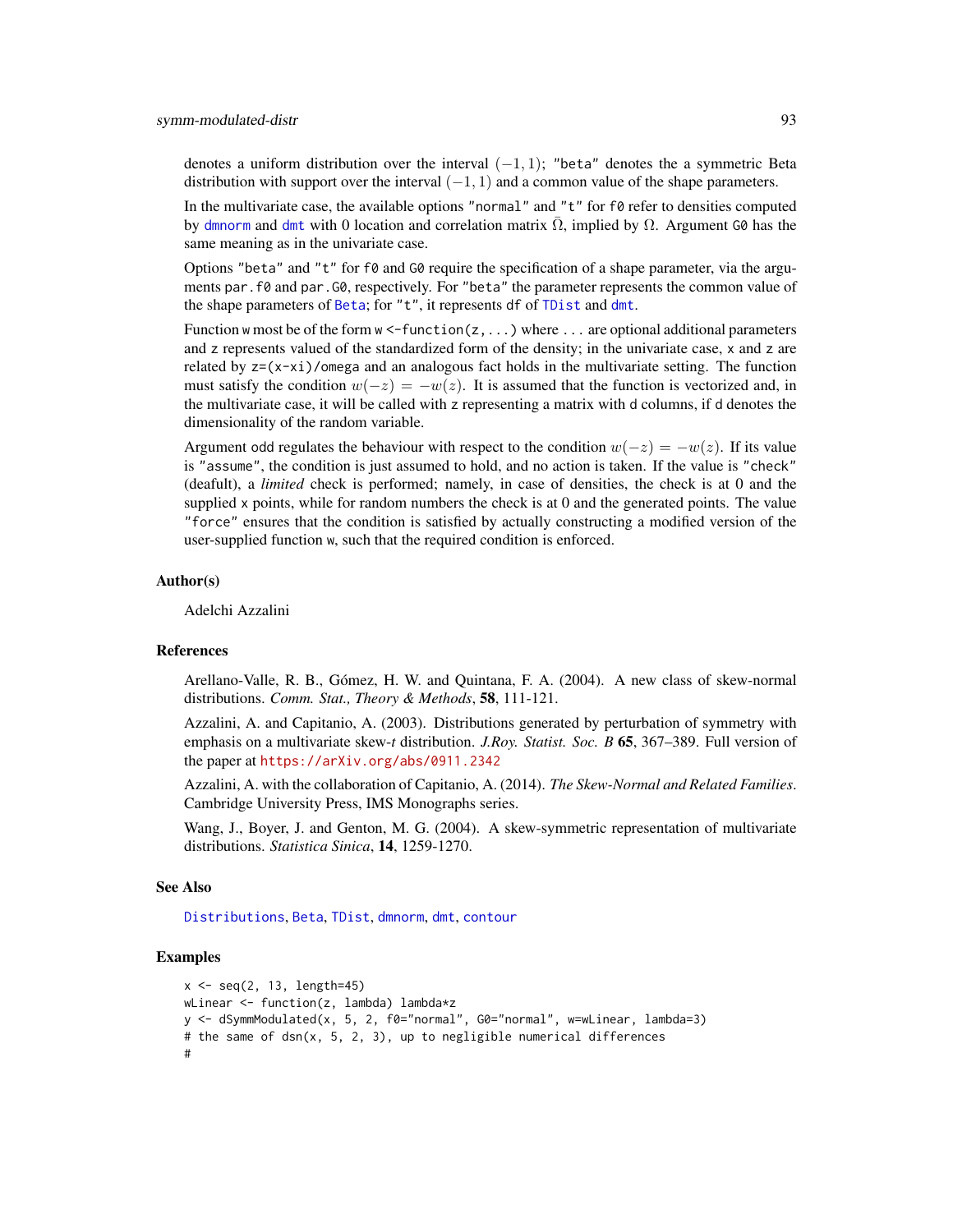```
wSGN <- function(z, lambda) z*lambda[1]/sqrt(1 + lambda[2]*z^2)
y <- dSymmModulated(x, 5, 2, f0="normal", G0="normal", w=wSGN, lambda=c(3,5))
# SGN distribution of Arellano-Valle et al. (2004)
#
wST <- function(z, lambda, nu) lambda*z*sqrt((nu+1)/(nu+z^2))
y <- rSymmModulated(n=100, 5, 2, f0="t", G0="t", w=wST, par.f0=8, par.G0=9,
        lambda=3, nu=8)
# equivalent to rst(n=100, 5, 2, 3, 8)
#
wTrigs <- function(z, p, q) sin(z * p)/(1 + cos(z * q))x <- seq(-1, 1, length=51)
y <- dSymmModulated(x, 0, 1, f0="beta", G0="logistic", w=wTrigs, par.f0=2,
        par.G0=NULL, p=5, q=0.5)
plot(x, y, type="1")# univariate analogue of the bivariate distribution on pp.372-3 of
# Azzalini & Capitanio (2003)
#
range < - \text{cbind}(c(-3,3), c(-3,3))wMvTrigs \le function(z, p, q) sin(z %*% p)/(1 + cos(z %*% q))
plot2D.SymmModulated(range, xi=c(0,0), Omega=diag(2), f0="normal", G0="normal",
    w=wMvTrigs, par.f0=NULL, par.G0=NULL, p=c(2,3), q=c(1,1), col=4)
# w(.) as in (1.6) of Azzalini & Capitanio (2014, p.4) and plot as in
# bottom-right panel of their Figure 1.1.
```
T.Owen *Owen's function*

#### Description

Evaluates function  $T(h, a)$  studied by D.B.Owen

#### Usage

T.Owen(h, a, jmax=50, cut.point=8)

#### Arguments

| h         | a numeric vector. Missing values (NAs) and Inf are allowed.                                                                   |
|-----------|-------------------------------------------------------------------------------------------------------------------------------|
| a         | a numeric value. Inf is allowed.                                                                                              |
| jmax      | an integer scalar value which regulates the accuracy of the result. See Section<br>'Details' below for explanation.           |
| cut.point | a scalar value which regulates the behaviour of the algorithm, as explained in<br>Section 'Details' below (default value: 8). |

# Details

If  $a>1$  and  $0, a series expansion is used, truncated after jmax terms. If  $a>1$  and$ h>cut.point, an asymptotic approximation is used. In the other cases, various reflection properties of the function are exploited. See the reference below for more information.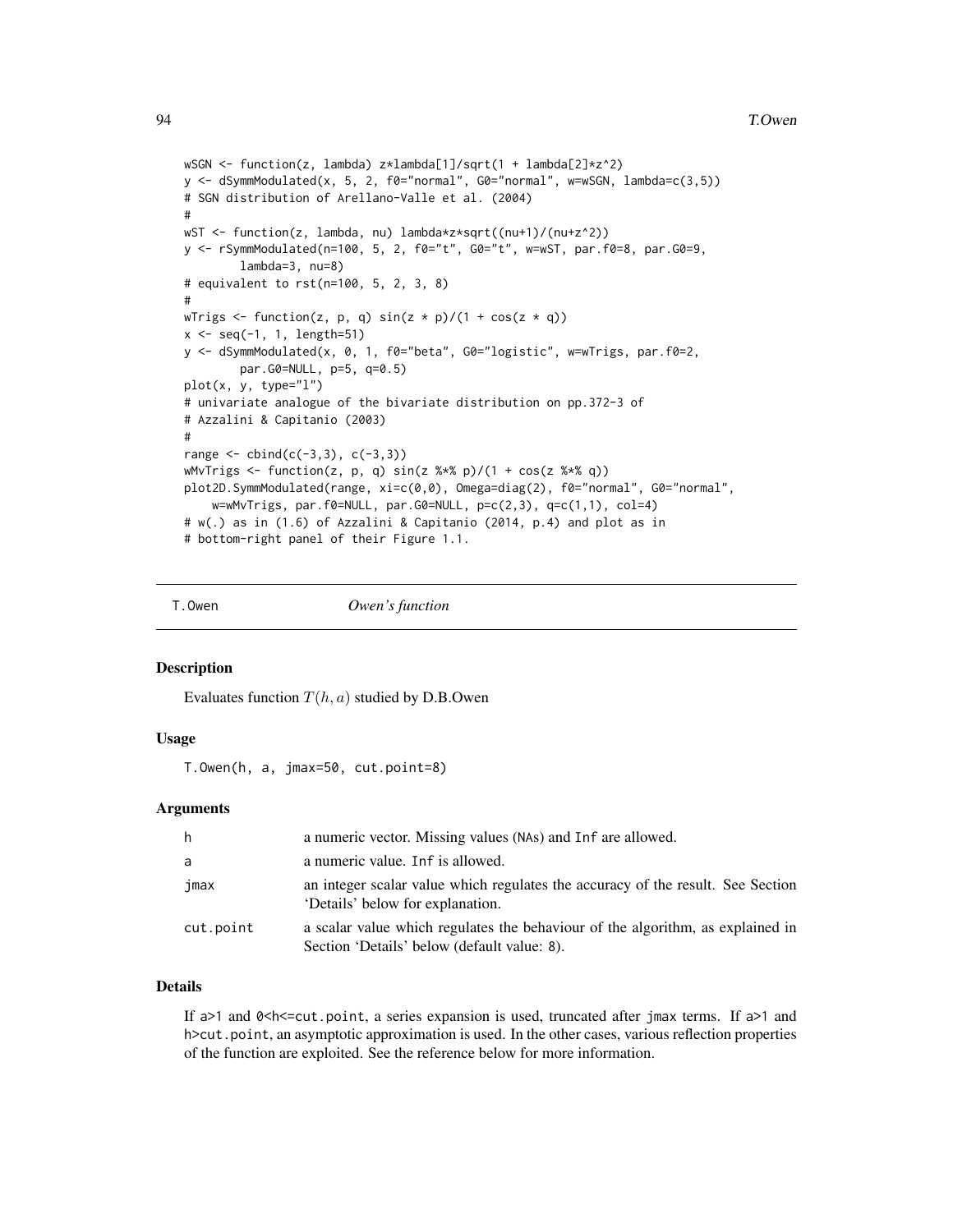<span id="page-94-0"></span>wines 95

# Value

a numeric vector.

#### Background

The function *T(h,a)* studied by Owen (1956) is useful for the computation of the bivariate normal distribution function and related quantities, including the distribution function of a skew-normal variate; see psn. See the reference below for more information on function  $T(h, a)$ .

# Author(s)

Adelchi Azzalini and Francesca Furlan

# References

Owen, D. B. (1956). Tables for computing bivariate normal probabilities. *Ann. Math. Statist.* 27, 1075-1090.

# See Also

[psn](#page-22-1)

#### Examples

owen <- T.Owen(1:10, 2)

wines *Piedmont wines data*

# Description

Data refer to chemical properties of 178 specimens of three types of wine produced in the Piedmont region of Italy.

# Usage

data(wines)

#### Format

A data frame with 178 observations on the following 28 variables.

| wine     | wine name (categorical, levels: Barbera, Barolo, Grignolino) |
|----------|--------------------------------------------------------------|
| alcohol  | alcohol percentage (numeric)                                 |
| sugar    | sugar-free extract (numeric)                                 |
| acidity  | fixed acidity (numeric)                                      |
| tartaric | tartaric acid (numeric)                                      |
| malic    | malic acid (numeric)                                         |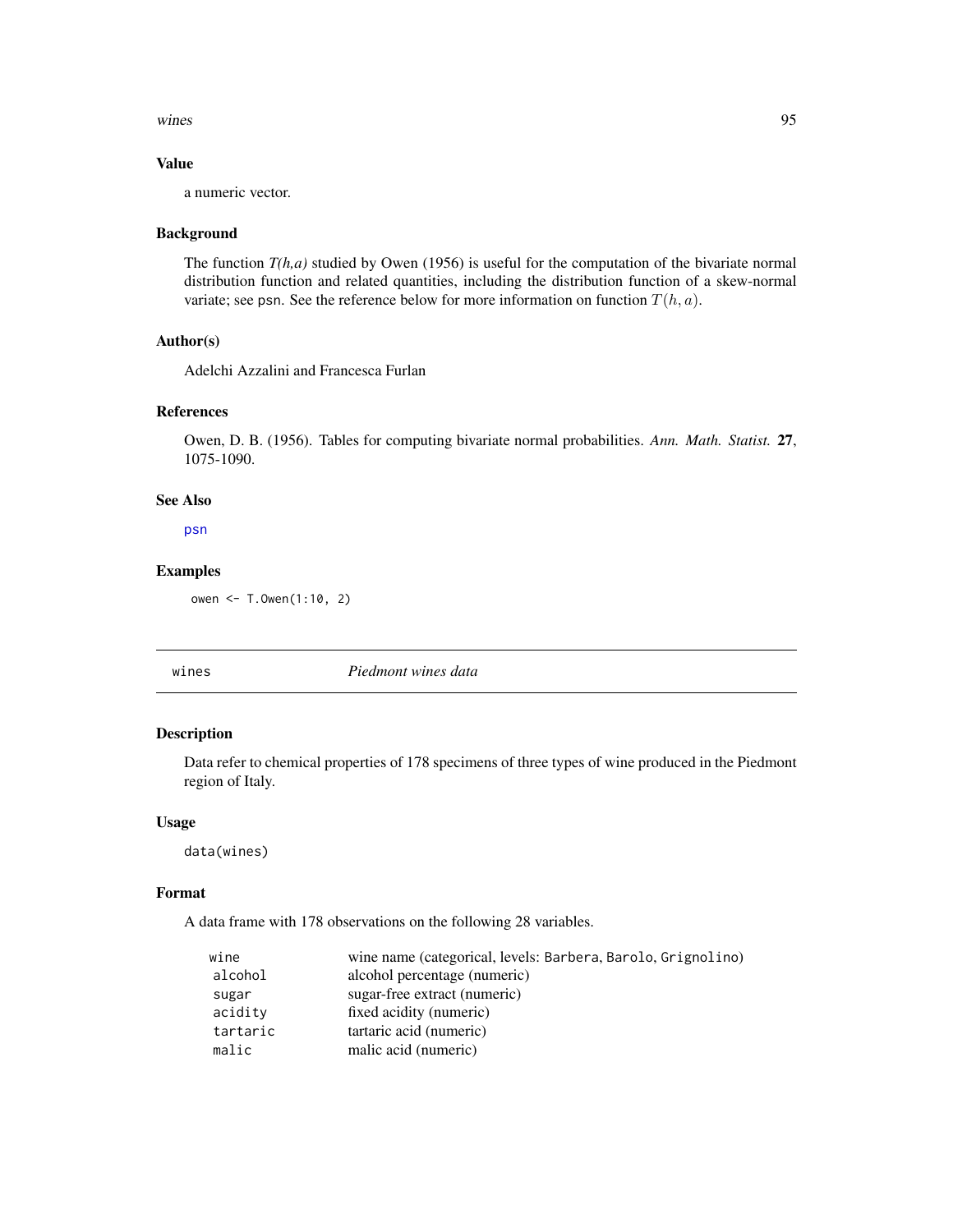96 wines

| uronic          | uronic acids (numeric)                         |
|-----------------|------------------------------------------------|
| рH              | pH (numeric)                                   |
| ash             | ash (numeric)                                  |
| alcal_ash       | alcalinity of ash (numeric)                    |
| potassium       | potassium (numeric)                            |
| calcium         | calcium (numeric)                              |
| magnesium       | magnesium (numeric)                            |
| phosphate       | phosphate (numeric)                            |
| cloride         | chloride (numeric)                             |
| phenols         | total phenols (numeric)                        |
| flavanoids      | flavanoids (numeric)                           |
| nonflavanoids   | nonflavanoid phenols (numeric)                 |
| proanthocyanins | proanthocyanins (numeric)                      |
| colour          | colour intensity (numeric)                     |
| hue             | hue (numeric)                                  |
| OD_dw           | $OD_{280}/OD_{315}$ of diluted wines (numeric) |
| $OD_f1$         | $OD_{280}/OD_{315}$ of flavanoids (numeric)    |
| glycerol        | glycerol (numeric)                             |
| butanediol      | 2,3-butanediol (numeric)                       |
| nitrogen        | total nitrogen (numeric)                       |
| proline         | proline (numeric)                              |
| methanol        | methanol (numeric)                             |

#### Details

The data represent 27 chemical measurements on each of 178 wine specimens belonging to three types of wine produced in the Piedmont region of Italy. The data have been presented and examined by Forina *et al.* (1986) and were freely accessible from the PARVUS web-site until it was active. These data or, more often, a subset of them are now available from various places, including some R packages. The present dataset includes all variables available on the PARVUS repository, which are the variables listed by Forina *et al.* (1986) with the exception of 'Sulphate'. Moreover, it reveals the undocumented fact that the original dataset appears to include also the vintage year; see the final portion of the 'Examples' below.

#### Source

Forina, M., Lanteri, S. Armanino, C., Casolino, C., Casale, M. and Oliveri, P. V-PARVUS 2008: an extendible package of programs for esplorative data analysis, classification and regression analysis. Dip. Chimica e Tecnologie Farmaceutiche ed Alimentari, Università di Genova, Italia. Web-site (not accessible as of 2014): 'http://www.parvus.unige.it'

# References

Forina M., Armanino C., Castino M. and Ubigli M. (1986). Multivariate data analysis as a discriminating method of the origin of wines. *Vitis* 25, 189–201.

# Examples

data(wines)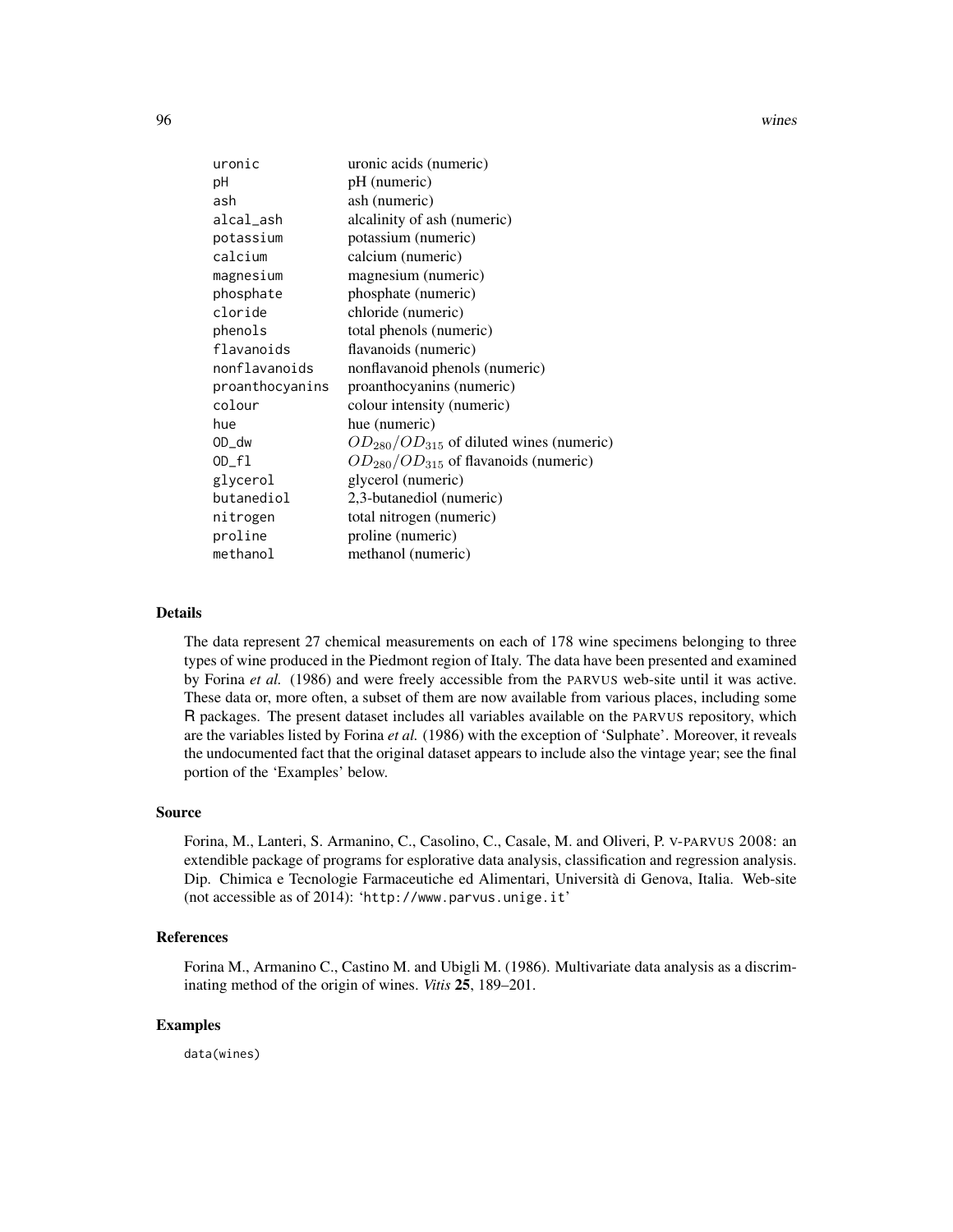```
pairs(wines[,c(2,3,16:18)], col=as.numeric(wines$wine))
#
code <- substr(rownames(wines), 1, 3)
table(wines$wine, code)
#
year <- as.numeric(substr(rownames(wines), 6, 7))
table(wines$wine, year)
# coincides with Table 1(a) of Forina et al. (1986)
```
zeta *Function* log(2 Φ(x)) *and its derivatives*

# Description

The function  $log(2 * pnorm(x))$  and its derivatives, including inverse Mills ratio.

## Usage

zeta(k, x)

#### Arguments

| an integer number between 0 and 5.                           |
|--------------------------------------------------------------|
| a numeric vector. Missing values (NAs) and Infs are allowed. |

# Details

For k between 0 and 5, the derivative of order k of  $\log(2 \Phi(x))$  is evaluated, where  $\Phi(x)$  denotes the  $N(0, 1)$  cumulative distribution function. The derivative of order k=0 refers to the function itself. If k is not an integer within  $0, \ldots, 5$ , NULL is returned.

### Value

a vector representing the k-th order derivative evaluated at x.

# **Background**

The computation for  $k>1$  is reduced to the case  $k=1$ , making use of expressions given by Azzalini and Capitanio (1999); see especially Section 4 of the full-length version of the paper. The main facts are summarized in Section 2.1.4 of Azzalini and Capitanio (2014).

For numerical stability, the evaluation of  $zeta(1,x)$  when  $x < -50$  makes use of the asymptotic expansion (26.2.13) of Abramowitz and Stegun (1964).

zeta(1,-x) equals dnorm(x)/pnorm(-x) (in principle, apart from the above-mentioned asymptotic expansion), called the *inverse Mills ratio*.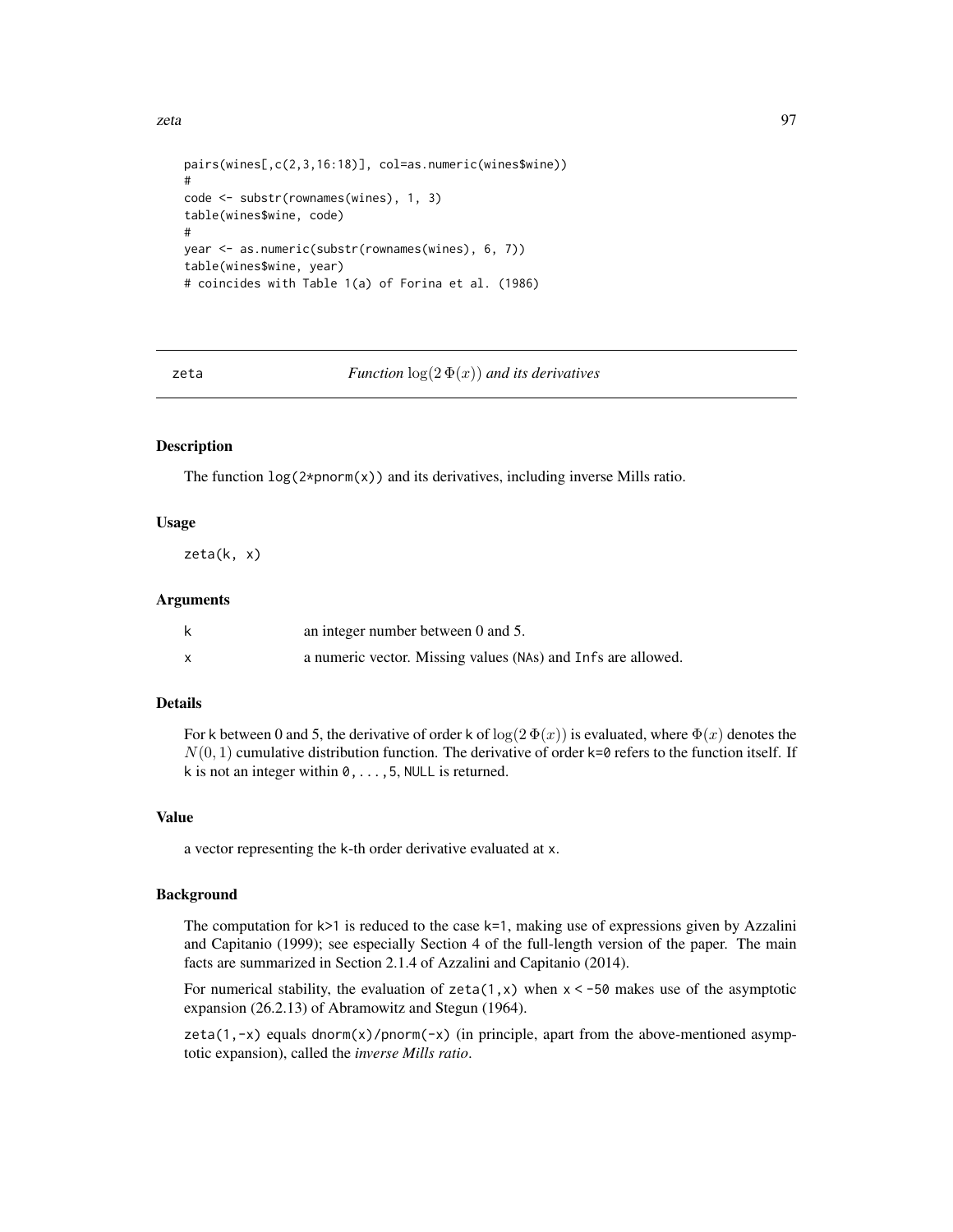# References

Abramowitz, M. and Stegun, I. A., editors (1964). *Handbook of Mathematical Functions*. Dover Publications.

Azzalini, A. and Capitanio, A. (1999). Statistical applications of the multivariate skew normal distribution. *J.Roy.Statist.Soc. B* 61, 579-602. Full-length version available at [https://arXiv.](https://arXiv.org/abs/0911.2093) [org/abs/0911.2093](https://arXiv.org/abs/0911.2093)

Azzalini, A. with the collaboration of Capitanio, A. (2014). *The Skew-Normal and Related Families*. Cambridge University Press, IMS Monographs series.

# Examples

```
y <- zeta(2,seq(-20,20,by=0.5))
#
for(k in 0:5) curve(zeta(k,x), from=-1.5, to=5, col = k+2, add = k > 0)
legend(3.5, -0.5, legend=as.character(0:5), col=2:7, lty=1)
```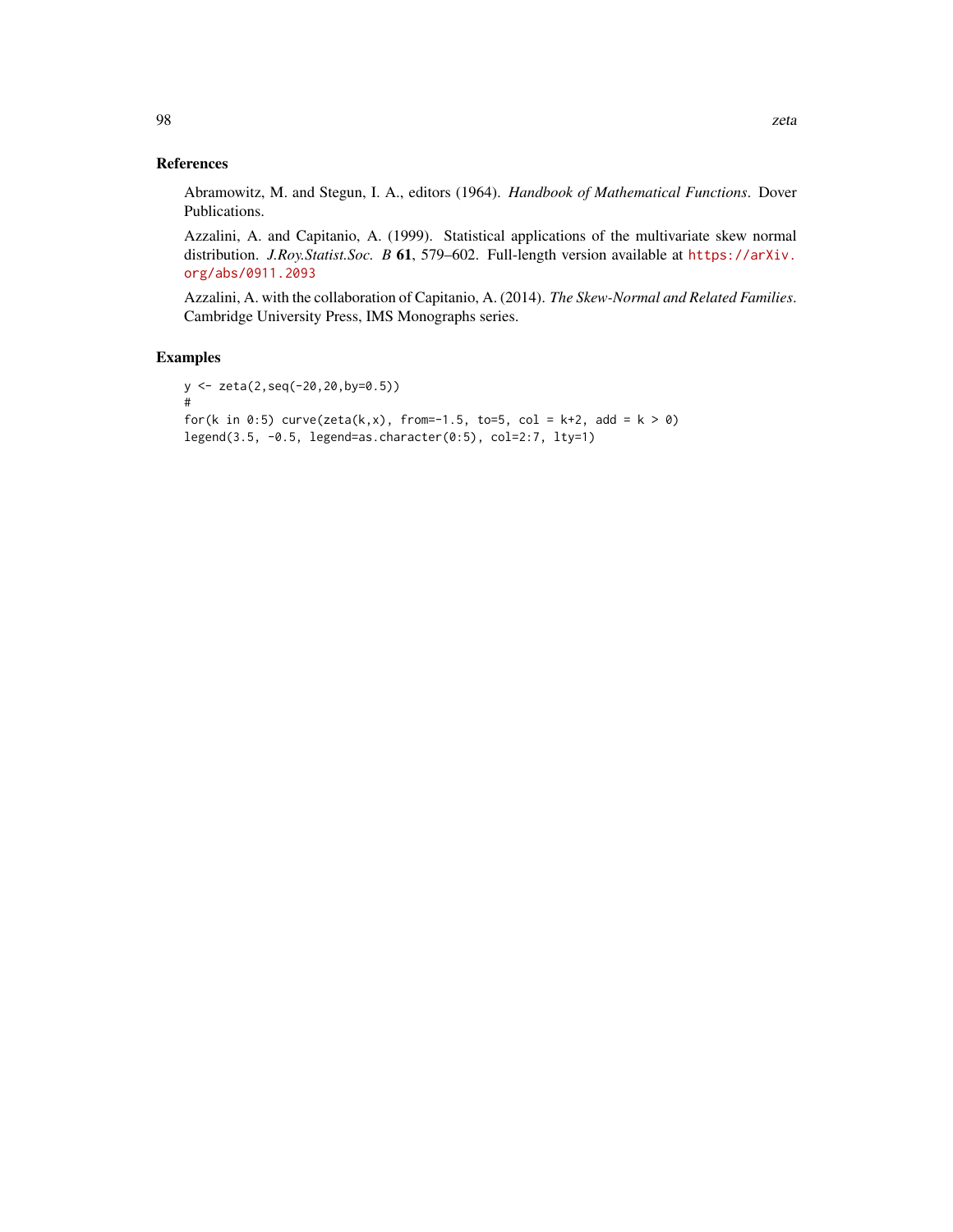# Index

∗ CSN distribution convertCSN2SUNpar, [12](#page-11-1) makeSUNdistr, [34](#page-33-1) SUNdistr-base, [83](#page-82-1) SUNdistr-class, [86](#page-85-1) SUNdistr-op, [88](#page-87-2) ∗ Closed Skew-Normal distribution convertCSN2SUNpar, [12](#page-11-1) makeSUNdistr, [34](#page-33-1) SUNdistr-base, [83](#page-82-1) SUNdistr-class, [86](#page-85-1) SUNdistr-op, [88](#page-87-2) ∗ FUSN distribution SUNdistr-base, [83](#page-82-1) SUNdistr-class, [86](#page-85-1) ∗ Fundamental Skew-Normal distribution SUNdistr-base, [83](#page-82-1) SUNdistr-class, [86](#page-85-1) ∗ Mills ratio zeta, [97](#page-96-0) ∗ QQ-plot plot.selm, [43](#page-42-1) ∗ SUN distribution convertCSN2SUNpar, [12](#page-11-1) convertSN2SUNdistr, [14](#page-13-1) makeSUNdistr, [34](#page-33-1) SUNdistr-base, [83](#page-82-1) SUNdistr-class, [86](#page-85-1) SUNdistr-op, [88](#page-87-2) ∗ Unified Skew-Normal distribution convertCSN2SUNpar, [12](#page-11-1) convertSN2SUNdistr, [14](#page-13-1) makeSUNdistr, [34](#page-33-1) SUNdistr-base, [83](#page-82-1) SUNdistr-class, [86](#page-85-1) SUNdistr-op, [88](#page-87-2) ∗ asymmetry fournum, [28](#page-27-0) galton\_moors2alpha\_nu, [30](#page-29-0)

∗ bivariate Student's t distribution pprodt2, [47](#page-46-0) ∗ bivariate normal distribution pprodt2, [47](#page-46-0) ∗ classes SECdistrMv-class, [56](#page-55-1) SECdistrUv-class, [57](#page-56-1) selm-class, [64](#page-63-1) summary.SECdistrMv-class, [78](#page-77-0) summary.SUNdistr-class, [82](#page-81-0) SUNdistr-class, [86](#page-85-1) ∗ confidence interval confint.selm, [10](#page-9-0) predict.selm, [48](#page-47-0) profile.selm, [50](#page-49-0) ∗ confidence region profile.selm, [50](#page-49-0) ∗ cumulant sn-st.cumulants, [70](#page-69-0) ∗ datasets ais, [6](#page-5-0) barolo, [7](#page-6-0) frontier, [30](#page-29-0) wines, [95](#page-94-0) ∗ distributions symm-modulated-distr, [90](#page-89-0) ∗ distribution affineTransSECdistr, [5](#page-4-0) conditionalSECdistr, [9](#page-8-0) convertCSN2SUNpar, [12](#page-11-1) convertSN2SUNdistr, [14](#page-13-1) dmsn, [15](#page-14-1) dmst, [17](#page-16-1) dp2cp, [19](#page-18-1) dsc, [21](#page-20-0) dsn, [23](#page-22-2) dst, [25](#page-24-1) extractSECdistr, [27](#page-26-1) makeSECdistr, [32](#page-31-1)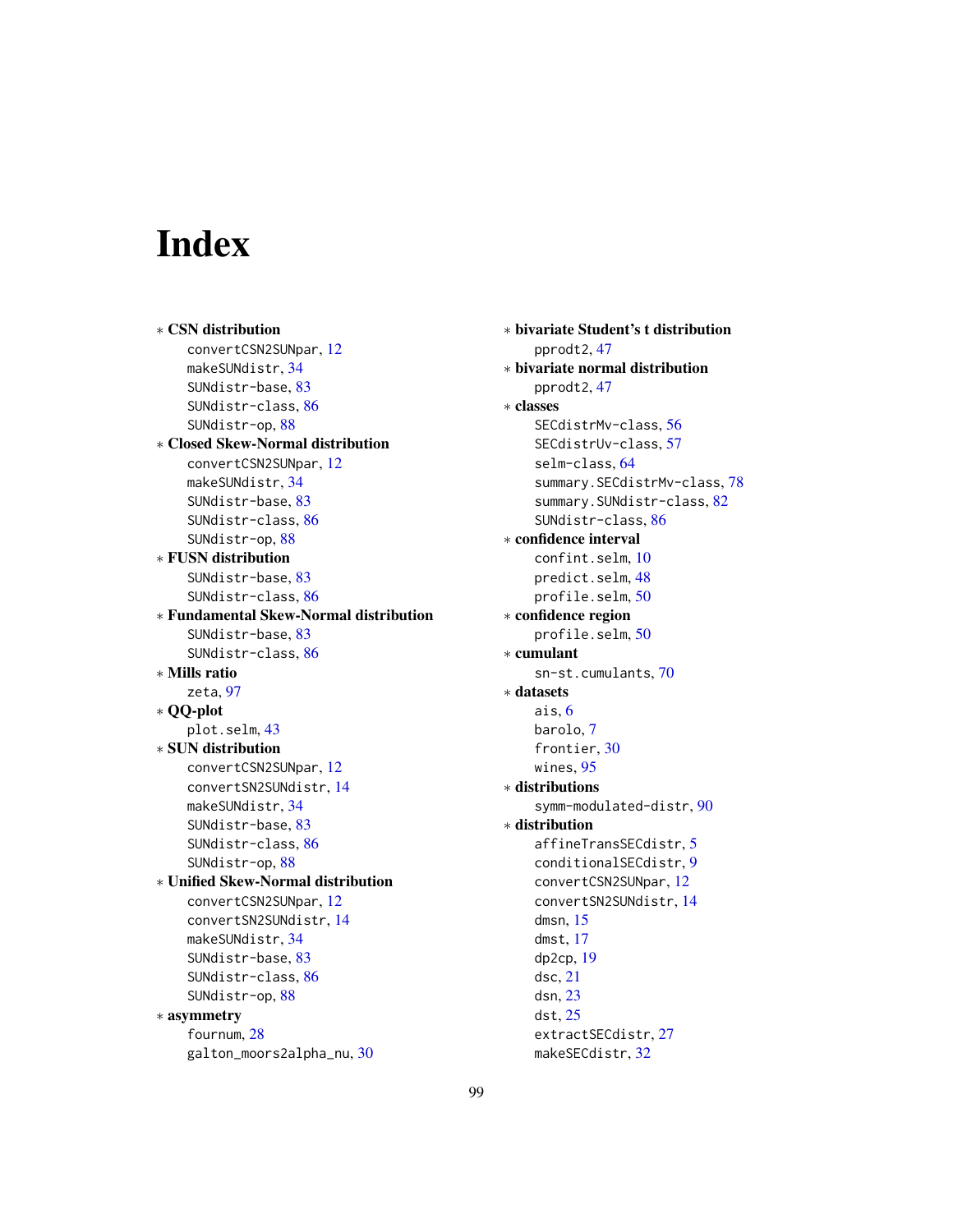# 100 INDEX

```
makeSUNdistr, 34
    modeSECdistr, 37
    overview-sn, 38
    pprodt2, 47
    sn-package, 3
    sn-st.cumulants, 70
    sn-st.info, 71
    summary.SECdistr, 75
    summary.SUNdistr, 81
    SUNdistr-base, 83
    SUNdistr-class, 86
    SUNdistr-op, 88
∗ duplication matrix
    matrix-op, 35
∗ hplot
    plot.SECdistr, 40
    plot.selm, 43
    plot.SUNdistr-method, 45
    symm-modulated-distr, 90
∗ kurtosis
    fournum, 28
    galton_moors2alpha_nu, 30
∗ math
    matrix-op, 35
    T.Owen, 94
    zeta, 97
∗ matrix operator
    matrix-op, 35
∗ median
    fournum, 28
∗ methods
    plot.SECdistr, 40
    plot.SUNdistr-method, 45
∗ multivariate
    affineTransSECdistr, 5
    conditionalSECdistr, 9
    convertCSN2SUNpar, 12
    convertSN2SUNdistr, 14
    dmsn, 15
    dmst, 17
    extractSECdistr, 27
    makeSECdistr, 32
    makeSUNdistr, 34
    modeSECdistr, 37
    overview-sn, 38
    selm, 58
    66
    sn-package, 3
```
summary. SECdistr, [75](#page-74-1) summary.SUNdistr, [81](#page-80-1) SUNdistr-base, [83](#page-82-1) SUNdistr-class, [86](#page-85-1) SUNdistr-op, [88](#page-87-2) ∗ nonparametric fournum, [28](#page-27-0) ∗ penalized likelihood Qpenalty, [52](#page-51-0) ∗ prior distribution Qpenalty, [52](#page-51-0) ∗ quantile fournum, [28](#page-27-0) galton\_moors2alpha\_nu, [30](#page-29-0) ∗ regression coef.selm, [8](#page-7-0) overview-sn, [38](#page-37-0) residuals.selm, [54](#page-53-0) selm, [58](#page-57-1) selm.fit, [66](#page-65-0) sn-package, [3](#page-2-0) summary.selm, [79](#page-78-0) ∗ robust fournum, [28](#page-27-0) galton\_moors2alpha\_nu, [30](#page-29-0) st.prelimFit, [73](#page-72-0) ∗ skew-elliptical distribution extractSECdistr, [27](#page-26-1) makeSECdistr, [32](#page-31-1) selm, [58](#page-57-1) sn-package, [3](#page-2-0) ∗ skew-normal distribution dmsn, [15](#page-14-1) sn-package, [3](#page-2-0) ∗ skew-symmetric distribution symm-modulated-distr, [90](#page-89-0) ∗ skew-t distribution sn-package, [3](#page-2-0) ∗ skewness fournum, [28](#page-27-0) galton\_moors2alpha\_nu, [30](#page-29-0) ∗ symmetric distribution sn-package, [3](#page-2-0) ∗ symmetry-modulated distribution sn-package, [3](#page-2-0) symm-modulated-distr, [90](#page-89-0) ∗ tolerance interval predict.selm, [48](#page-47-0)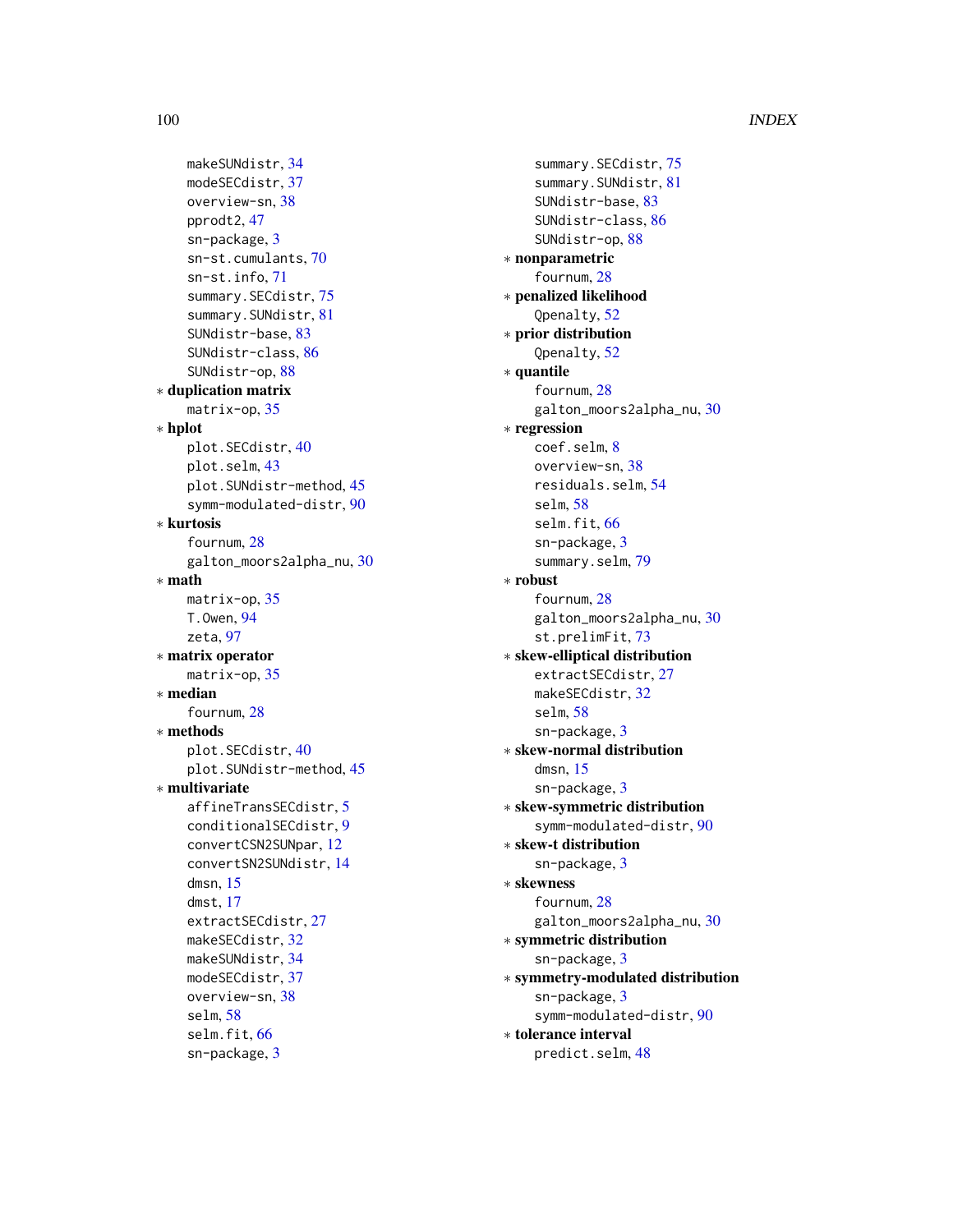# $I$ NDEX  $101$

∗ unified skew-normal distribution sn-package, [3](#page-2-0) ∗ univar fournum, [28](#page-27-0) overview-sn, [38](#page-37-0) sd, [55](#page-54-1) selm, [58](#page-57-1) sn-package, [3](#page-2-0) ∗ variability fournum, [28](#page-27-0) affineTransSECdistr, [5,](#page-4-0) *[10](#page-9-0)*, *[33](#page-32-0)*, *[56](#page-55-1)* affineTransSUNdistr, *[87](#page-86-0)* affineTransSUNdistr *(*SUNdistr-op*)*, [88](#page-87-2) ais, [6](#page-5-0) barolo, [7](#page-6-0) Beta, *[93](#page-92-0)* biv.nt.prob, *[24,](#page-23-0) [25](#page-24-1)*, *[84](#page-83-0)* blockDiag *(*matrix-op*)*, [35](#page-34-0) coef, *[63](#page-62-0)* coef,mselm-method *(*coef.selm*)*, [8](#page-7-0) coef,selm-method *(*coef.selm*)*, [8](#page-7-0) coef.mselm *(*coef.selm*)*, [8](#page-7-0) coef.selm, [8](#page-7-0) conditionalSECdistr, [9,](#page-8-0) *[28](#page-27-0)*, *[33](#page-32-0)* conditionalSUNdistr *(*SUNdistr-op*)*, [88](#page-87-2) confint, *[63](#page-62-0)* confint,selm-method *(*selm-class*)*, [64](#page-63-1) confint.selm, [10](#page-9-0) confint.selm-method *(*confint.selm*)*, [10](#page-9-0) contour, *[91](#page-90-0)*, *[93](#page-92-0)* convertCSN2SUNpar, [12,](#page-11-1) *[86](#page-85-1)* convertSN2SUNdistr, [14,](#page-13-1) *[87](#page-86-0)* convolutionSUNdistr *(*SUNdistr-op*)*, [88](#page-87-2) cp2dp, *[4](#page-3-0)*, *[16](#page-15-0)* cp2dp *(*dp2cp*)*, [19](#page-18-1) Distributions, *[92,](#page-91-0) [93](#page-92-0)* dmnorm, *[93](#page-92-0)* dmsc, *[22](#page-21-0)*, *[32](#page-31-1)* dmsc *(*dmst*)*, [17](#page-16-1) dmsn, *[4](#page-3-0)*, [15,](#page-14-1) *[19](#page-18-1)*, *[25](#page-24-1)*, *[32,](#page-31-1) [33](#page-32-0)*, *[73](#page-72-0)* dmst, *[16](#page-15-0)*, [17,](#page-16-1) *[25](#page-24-1)*, *[27](#page-26-1)*, *[32,](#page-31-1) [33](#page-32-0)*, *[75](#page-74-1)* dmSymmModulated *(*symm-modulated-distr*)*, [90](#page-89-0) dmt, *[18,](#page-17-0) [19](#page-18-1)*, *[93](#page-92-0)* dp2cp, *[4](#page-3-0)*, *[9](#page-8-0)*, [19,](#page-18-1) *[33](#page-32-0)*, *[41,](#page-40-0) [42](#page-41-0)*, *[44,](#page-43-0) [45](#page-44-0)*, *[54,](#page-53-0) [55](#page-54-1)*, *[60](#page-59-0)*, *[66](#page-65-0)*, *[71](#page-70-0)*, *[73](#page-72-0)*, *[76](#page-75-0)*, *[78](#page-77-0)*, *[80](#page-79-0)*

dp2op *(*dp2cp*)*, [19](#page-18-1) dsc, *[19](#page-18-1)*, [21,](#page-20-0) *[27](#page-26-1)*, *[32,](#page-31-1) [33](#page-32-0)* dsn, *[4](#page-3-0)*, *[16](#page-15-0)*, [23,](#page-22-2) *[27](#page-26-1)*, *[32,](#page-31-1) [33](#page-32-0)*, *[71](#page-70-0)*, *[73](#page-72-0)* dst, *[4](#page-3-0)*, *[19](#page-18-1)*, *[22](#page-21-0)*, *[25](#page-24-1)*, [25,](#page-24-1) *[32,](#page-31-1) [33](#page-32-0)*, *[75](#page-74-1)* dsun *(*SUNdistr-base*)*, [83](#page-82-1) dSymmModulated *(*symm-modulated-distr*)*, [90](#page-89-0) duplicationMatrix *(*matrix-op*)*, [35](#page-34-0) extractSECdistr, *[5,](#page-4-0) [6](#page-5-0)*, [27,](#page-26-1) *[33](#page-32-0)*, *[37](#page-36-1)*, *[56](#page-55-1)*, *[58](#page-57-1)*, *[63](#page-62-0)*, *[77](#page-76-0)* fitted,mselm-method *(*residuals.selm*)*, [54](#page-53-0) fitted,selm-method *(*residuals.selm*)*, [54](#page-53-0) fitted.mselm *(*residuals.selm*)*, [54](#page-53-0) fitted.selm *(*residuals.selm*)*, [54](#page-53-0) fivenum, *[29](#page-28-0)* formula, *[58](#page-57-1)* fournum, [28,](#page-27-0) *[31](#page-30-0)* frontier, [30](#page-29-0) galton\_moors2alpha\_nu, [30](#page-29-0) grad, *[61](#page-60-0)* hessian, *[61](#page-60-0)* IQR, *[29](#page-28-0)* joinSUNdistr *(*SUNdistr-op*)*, [88](#page-87-2) lm, *[58,](#page-57-1) [59](#page-58-0)*, *[63](#page-62-0)* logLik, *[63](#page-62-0)* logLik,mselm-method *(*selm-class*)*, [64](#page-63-1) logLik,selm-method *(*selm-class*)*, [64](#page-63-1) makeSECdistr, *[5,](#page-4-0) [6](#page-5-0)*, *[10](#page-9-0)*, *[12](#page-11-1)*, *[19](#page-18-1)[–21](#page-20-0)*, *[28](#page-27-0)*, [32,](#page-31-1) *[34](#page-33-1)*, *[37](#page-36-1)*, *[42](#page-41-0)*, *[49](#page-48-0)*, *[52](#page-51-0)*, *[56](#page-55-1)[–58](#page-57-1)*, *[61](#page-60-0)*, *[67](#page-66-0)*, *[77,](#page-76-0) [78](#page-77-0)* makeSUNdistr, *[13](#page-12-0)*, [34,](#page-33-1) *[47](#page-46-0)*, *[82](#page-81-0)[–84](#page-83-0)*, *[86,](#page-85-1) [87](#page-86-0)*, *[89,](#page-88-0) [90](#page-89-0)* marginalSECdistr, *[56](#page-55-1)* marginalSECdistr *(*affineTransSECdistr*)*, [5](#page-4-0) marginalSUNdistr, *[87](#page-86-0)* marginalSUNdistr *(*SUNdistr-op*)*, [88](#page-87-2) matrix-op, [35](#page-34-0) mean, *[77](#page-76-0)*, *[82](#page-81-0)* mean,SECdistrMv-method *(*SECdistrMv-class*)*, [56](#page-55-1) mean,SECdistrUv-method *(*SECdistrUv-class*)*, [57](#page-56-1)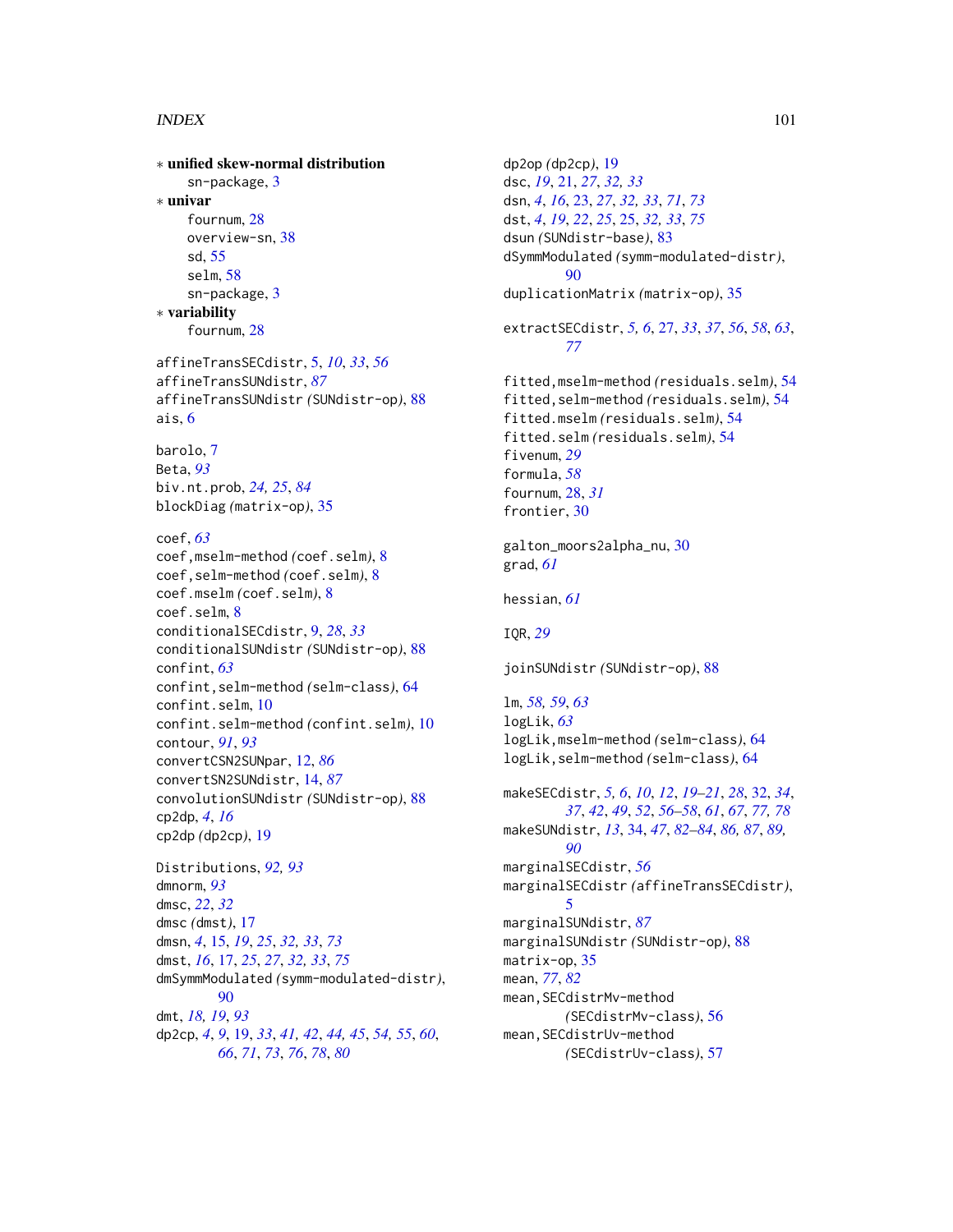```
mean,SUNdistr-method (SUNdistr-class),
        86
mean.SUNdistr, 35
mean.SUNdistr (SUNdistr-class), 86
model.matrix.default, 59
modeSECdistr, 37, 77
mom.mtruncnorm, 84
MPpenalty (Qpenalty), 52
mselm-class (selm-class), 64
msn.mle, 4
msn.mle (selm.fit), 66
msn.mple (selm.fit), 66
mst.mple (selm.fit), 66
mst.prelimFit (st.prelimFit), 73
na.omit, 59
nlminb, 59
offset, 59, 67
op2dp, 16
op2dp (dp2cp), 19
optim, 51, 52, 59
options, 59
overview-sn, 38
package overview, 3
plot,mselm,ANY-method (selm-class), 64
plot,mselm,missing-method (selm-class),
        64
plot,mselm-method (plot.selm), 43
plot,SECdistrMv,missing-method
        (plot.SECdistr), 40
plot,SECdistrMv-method (plot.SECdistr),
        40
plot,SECdistrUv,missing-method
        (plot.SECdistr), 40
plot,SECdistrUv-method (plot.SECdistr),
        40
plot,selm,ANY-method (selm-class), 64
plot,selm,missing-method (selm-class),
        64
plot,selm-method (plot.selm), 43
plot,SUNdistr,missing-method
        (plot.SUNdistr-method), 45
plot,SUNdistr-method
        (plot.SUNdistr-method), 45
plot.mselm (plot.selm), 43
plot.SECdistr, 33, 40
plot.SECdistrMv (plot.SECdistr), 40
```
plot.SECdistrUv *(*plot.SECdistr*)*, [40](#page-39-0) plot.selm, [43,](#page-42-1) *[63](#page-62-0)*, *[66](#page-65-0)*, *[80](#page-79-0)* plot.SUNdistr, *[35](#page-34-0)* plot.SUNdistr *(*plot.SUNdistr-method*)*, [45](#page-44-0) plot.SUNdistr-method, [45](#page-44-0) plot2D.SymmModulated *(*symm-modulated-distr*)*, [90](#page-89-0) pmnorm, *[15,](#page-14-1) [16](#page-15-0)*, *[84](#page-83-0)* pmsc *(*dmst*)*, [17](#page-16-1) pmsn *(*dmsn*)*, [15](#page-14-1) pmst *(*dmst*)*, [17](#page-16-1) pprodn2 *(*pprodt2*)*, [47](#page-46-0) pprodt2, [47](#page-46-0) predict, *[63](#page-62-0)* predict,selm-method *(*selm-class*)*, [64](#page-63-1) predict.lm, *[49](#page-48-0)* predict.selm, [48](#page-47-0) predict.selm-method *(*predict.selm*)*, [48](#page-47-0) profile, *[63](#page-62-0)* profile.selm, *[12](#page-11-1)*, [50,](#page-49-0) *[62](#page-61-0)* profile.selm-method *(*profile.selm*)*, [50](#page-49-0) psc *(*dsc*)*, [21](#page-20-0) psn, *[95](#page-94-0)* psn *(*dsn*)*, [23](#page-22-2) pst *(*dst*)*, [25](#page-24-1) psun *(*SUNdistr-base*)*, [83](#page-82-1) ptriv.nt, *[84](#page-83-0)* Qpenalty, [52,](#page-51-0) *[61](#page-60-0)*, *[63](#page-62-0)*, *[69](#page-68-0)* qprodt2 *(*pprodt2*)*, [47](#page-46-0) qsc *(*dsc*)*, [21](#page-20-0) qsn *(*dsn*)*, [23](#page-22-2) qst *(*dst*)*, [25](#page-24-1) quantile, *[28,](#page-27-0) [29](#page-28-0)* recintab, *[84](#page-83-0)* residuals,mselm-method *(*residuals.selm*)*, [54](#page-53-0) residuals,selm-method *(*residuals.selm*)*, [54](#page-53-0) residuals.mselm *(*residuals.selm*)*, [54](#page-53-0) residuals.selm, [54,](#page-53-0) *[63](#page-62-0)* rmsc *(*dmst*)*, [17](#page-16-1) rmsn, *[21](#page-20-0)* rmsn *(*dmsn*)*, [15](#page-14-1) rmst *(*dmst*)*, [17](#page-16-1)

rmSymmModulated *(*symm-modulated-distr*)*,

rsc *(*dsc*)*, [21](#page-20-0)

[90](#page-89-0)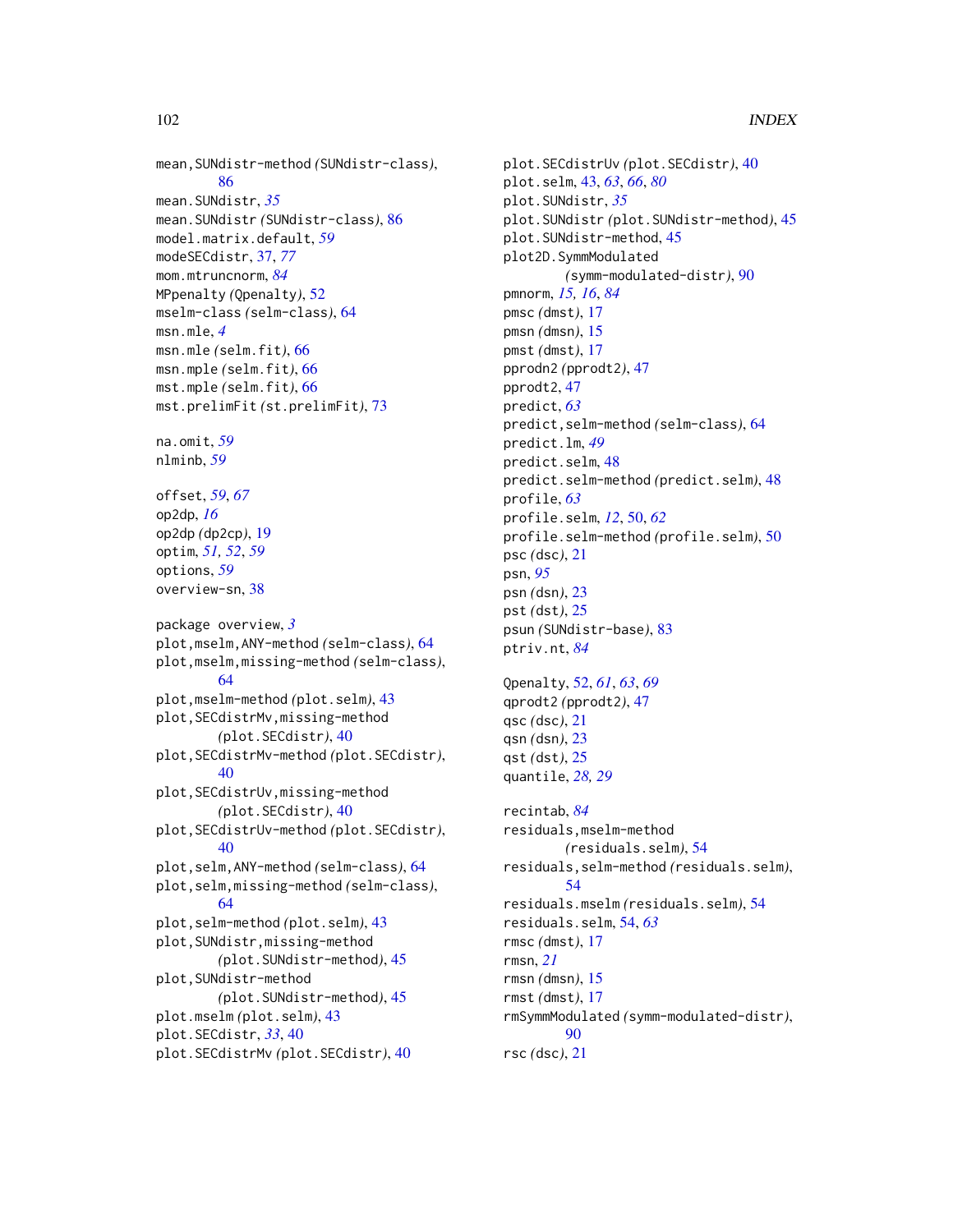## INDEX  $103$

rsn *(*dsn*)*, [23](#page-22-2) rst *(*dst*)*, [25](#page-24-1) rsun *(*SUNdistr-base*)*, [83](#page-82-1) rSymmModulated *(*symm-modulated-distr*)*, [90](#page-89-0) rug, *[41](#page-40-0)* sadmvn, *[84](#page-83-0)* sd, *[55](#page-54-1)*, [55,](#page-54-1) *[77](#page-76-0)* sd,SECdistrUv-method *(*SECdistrUv-class*)*, [57](#page-56-1) SECdistrMv, *[58](#page-57-1)* SECdistrMv-class, [56](#page-55-1) SECdistrUv, *[55,](#page-54-1) [56](#page-55-1)* SECdistrUv-class, [57](#page-56-1) selm, *[4](#page-3-0)*, *[9](#page-8-0)*, *[12](#page-11-1)*, *[27,](#page-26-1) [28](#page-27-0)*, *[33](#page-32-0)*, *[45](#page-44-0)*, *[49,](#page-48-0) [50](#page-49-0)*, *[52,](#page-51-0) [53](#page-52-0)*, *[55](#page-54-1)*, [58,](#page-57-1) *[62,](#page-61-0) [63](#page-62-0)*, *[66](#page-65-0)*, *[69](#page-68-0)*, *[72](#page-71-0)*, *[75](#page-74-1)*, *[77](#page-76-0)*, *[80](#page-79-0)* selm-class, [64](#page-63-1) selm.fit, *[61](#page-60-0)*, *[63](#page-62-0)*, [66](#page-65-0) show,mselm-method *(*selm-class*)*, [64](#page-63-1) show,SECdistrMv-method *(*SECdistrMv-class*)*, [56](#page-55-1) show,SECdistrUv-method *(*SECdistrUv-class*)*, [57](#page-56-1) show,selm-method *(*selm-class*)*, [64](#page-63-1) show,summary.mselm-method *(*summary.selm*)*, [79](#page-78-0) show,summary.SECdistrMv-method *(*summary.SECdistrMv-class*)*, [78](#page-77-0) show,summary.SECdistrUv-method *(*summary.SECdistrMv-class*)*, [78](#page-77-0) show,summary.selm-method *(*summary.selm*)*, [79](#page-78-0) show,summary.SUNdistr-method *(*summary.SUNdistr-class*)*, [82](#page-81-0) show,SUNdistr-method *(*SUNdistr-class*)*, [86](#page-85-1) show.SUNdistr, *[35](#page-34-0)* show.SUNdistr *(*SUNdistr-class*)*, [86](#page-85-1) SN *(*sn-package*)*, [3](#page-2-0) sn-package, [3](#page-2-0) sn-st.cumulants, [70](#page-69-0) sn-st.info, [71](#page-70-0) sn.cumulants, *[4](#page-3-0)*, *[21](#page-20-0)* sn.cumulants *(*sn-st.cumulants*)*, [70](#page-69-0) sn.infoMv *(*sn-st.info*)*, [71](#page-70-0) sn.infoUv *(*sn-st.info*)*, [71](#page-70-0) sn.mple, *[4](#page-3-0)* sn.mple *(*selm.fit*)*, [66](#page-65-0)

st.cumulants *(*sn-st.cumulants*)*, [70](#page-69-0) st.infoMv *(*sn-st.info*)*, [71](#page-70-0) st.infoUv *(*sn-st.info*)*, [71](#page-70-0) st.mple, *[4](#page-3-0)* st.mple *(*selm.fit*)*, [66](#page-65-0) st.prelimFit, *[31](#page-30-0)*, [73](#page-72-0) summary,mselm-method *(*summary.selm*)*, [79](#page-78-0) summary,SECdistrMv-method *(*summary.SECdistr*)*, [75](#page-74-1) summary,SECdistrUv-method *(*summary.SECdistr*)*, [75](#page-74-1) summary,selm-method *(*summary.selm*)*, [79](#page-78-0) summary,SUNdistr-method *(*summary.SUNdistr*)*, [81](#page-80-1) summary.mselm *(*summary.selm*)*, [79](#page-78-0) summary.mselm-class *(*summary.selm*)*, [79](#page-78-0) summary.SECdistr, *[21](#page-20-0)*, *[28](#page-27-0)*, *[33](#page-32-0)*, *[42](#page-41-0)*, [75](#page-74-1) summary.SECdistrMv, *[78](#page-77-0)* summary.SECdistrMv *(*summary.SECdistr*)*, [75](#page-74-1) summary.SECdistrMv-class, [78](#page-77-0) summary.SECdistrUv, *[78](#page-77-0)* summary.SECdistrUv *(*summary.SECdistr*)*, [75](#page-74-1) summary.SECdistrUv-class *(*summary.SECdistrMv-class*)*, [78](#page-77-0) summary.selm, *[9](#page-8-0)*, *[12](#page-11-1)*, *[21](#page-20-0)*, *[49,](#page-48-0) [50](#page-49-0)*, *[52](#page-51-0)*, *[54,](#page-53-0) [55](#page-54-1)*, *[60](#page-59-0)*, *[63](#page-62-0)*, *[66](#page-65-0)*, [79](#page-78-0) summary.selm-class *(*summary.selm*)*, [79](#page-78-0) summary.SUNdistr, *[35](#page-34-0)*, [81,](#page-80-1) *[83](#page-82-1)* summary.SUNdistr-class, [82](#page-81-0) SUNdistr-base, [83](#page-82-1) SUNdistr-class, [86](#page-85-1) SUNdistr-op, [88](#page-87-2) sunMardia *(*SUNdistr-base*)*, [83](#page-82-1) sunMean *(*SUNdistr-base*)*, [83](#page-82-1) sunVcov *(*SUNdistr-base*)*, [83](#page-82-1) symm-modulated-distr, [90](#page-89-0) SymmModulatedDistr *(*symm-modulated-distr*)*, [90](#page-89-0) T.Owen, *[4](#page-3-0)*, *[24,](#page-23-0) [25](#page-24-1)*, [94](#page-93-0) TDist, *[93](#page-92-0)* tr *(*matrix-op*)*, [35](#page-34-0)

uniroot, *[11,](#page-10-0) [12](#page-11-1)*, *[47,](#page-46-0) [48](#page-47-0)*

vcov, *[63](#page-62-0)*, *[77](#page-76-0)*, *[82](#page-81-0)* vcov,mselm-method *(*selm-class*)*, [64](#page-63-1)